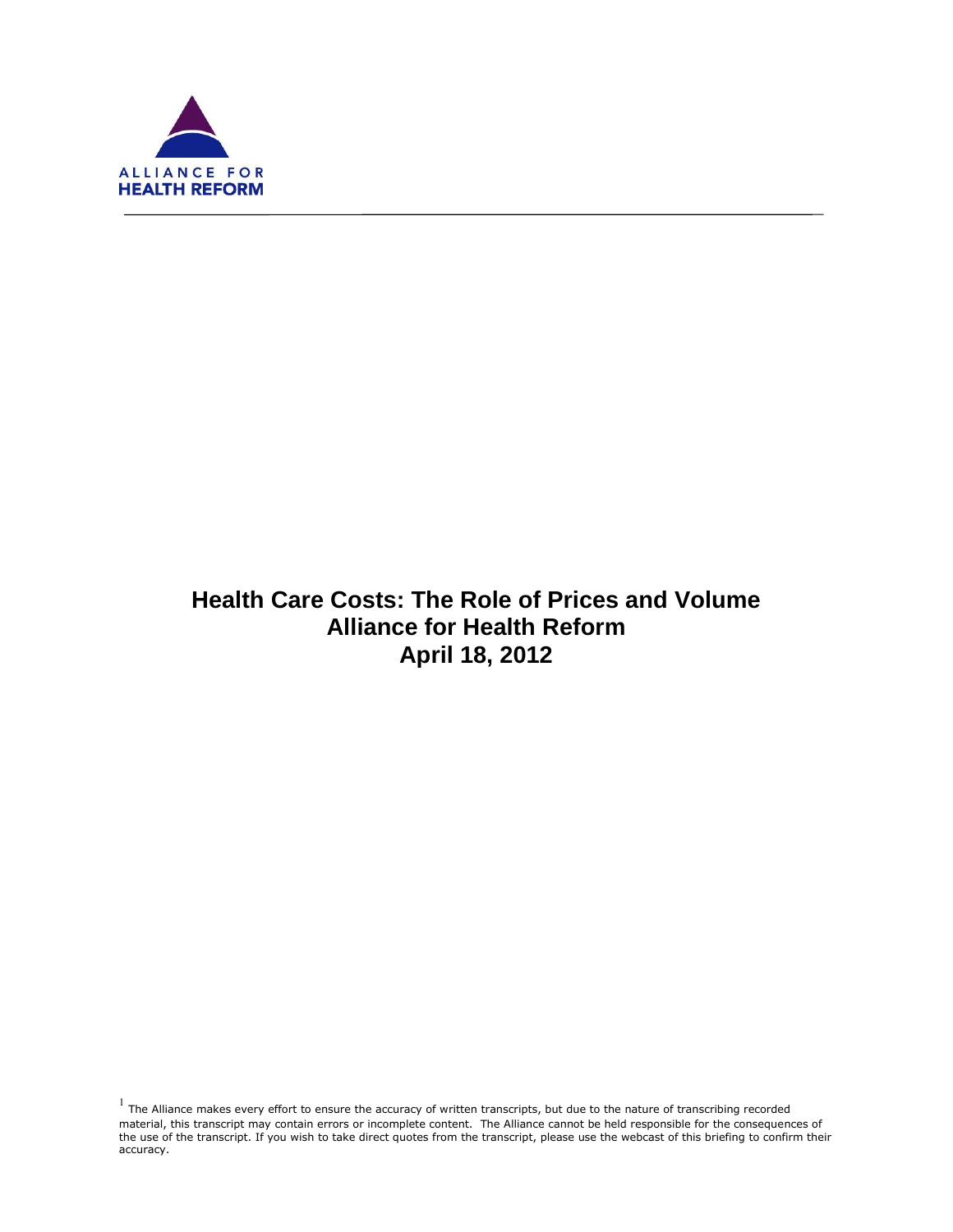[START RECORDING]

**EDWARD F. HOWARD:** Hi. Good morning. My name's Ed Howard. I'm with the Alliance for Health Reform. On behalf of Bob Graham our board chairman, the rest of our board, and Senator Jay Rockefeller, our honorary chairman we welcome you to this program about high and rising costs of health care in America. We're talking about health care costs in general, not necessarily but certainly including health care costs in government programs. I want to thank all of you for coming. I was looking at the registration list and looking around the room. The health policy talent assembled here is so deep it reminds me of the Washington Nationals Pitching Staff. [Laughter].

I want to just say a few words of thanks first of all to our cosponsors whose names you see arrayed in a variety of screens around you; some long time partners, some new ones who took a flier on our plunge into, which for us is a new format, a new territory. Included in that group, by the way, I want to draw a special attention to our friends at the Kaiser Family Foundation, Drew and Diane, and all the other great folks we have been working with, not just as sponsors but as hosts with the use of the Barbara Jordan Conference Facility and we will be using it for all three of the briefings in this series. I want to thank Jack Ebeler and his colleagues at Health Policy

 $<sup>1</sup>$  The Alliance makes every effort to ensure the accuracy of written transcripts, but due to the nature of transcribing recorded</sup> material, this transcript may contain errors or incomplete content. The Alliance cannot be held responsible for the consequences of the use of the transcript. If you wish to take direct quotes from the transcript, please use the webcast of this briefing to confirm their accuracy.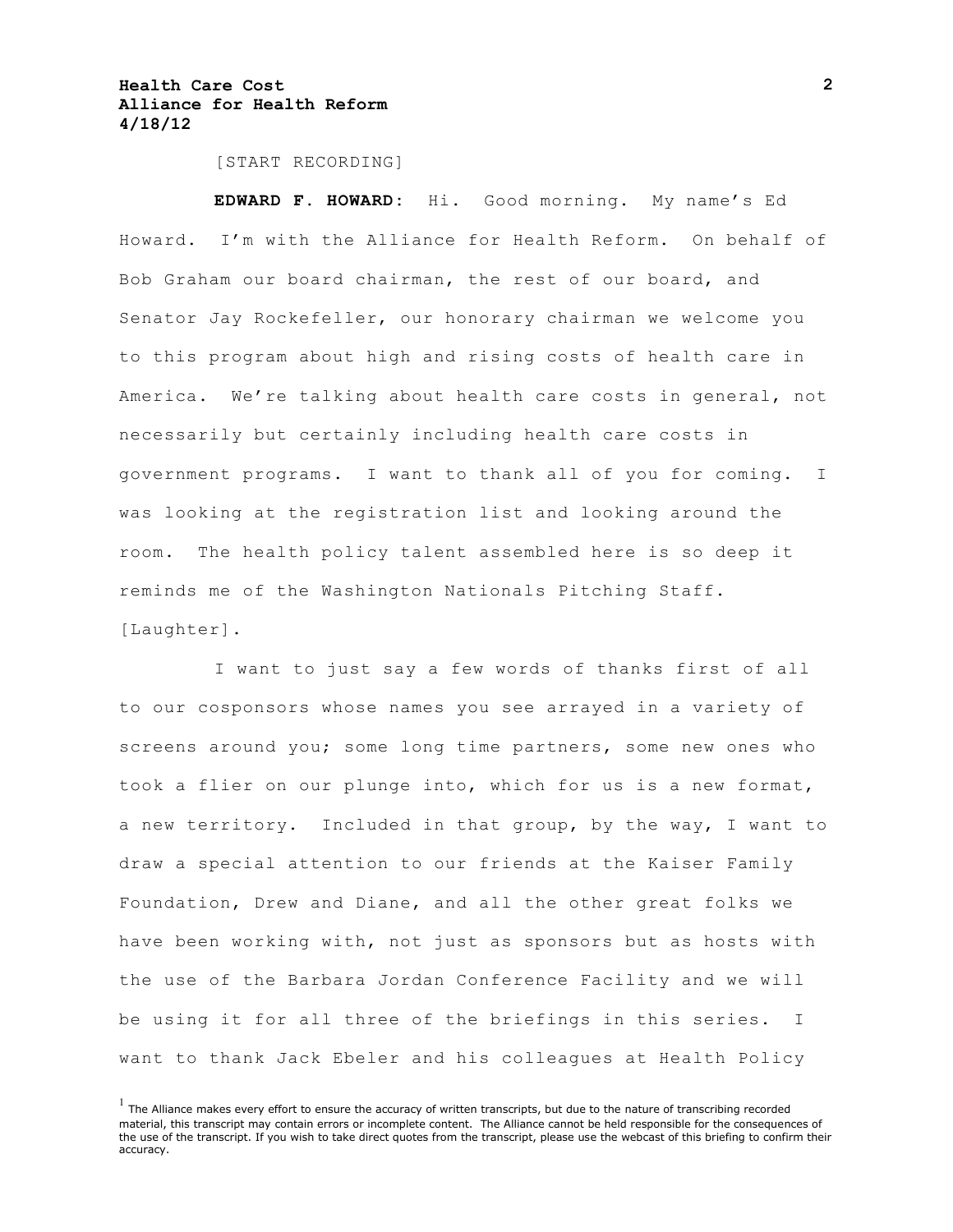Alternatives for the issue brief you found in your materials that chronically without evaluation most of the things that are cited commonly as potential drivers of health care costs. Thanks to Paul Ginsburg who is here who is now drafting a paper on some policy options that will form the jumping off point for discussion in our final number in this series on June 12th to which all of you, I hope, will repair at the appropriate time.

I want to thank an informal advisory group that we put together to help us think through both the structure and the content of this program. Indeed look at the technology. Folks for logistical reasons are all around Washington, but represent a wide range of views on health policy topics. They helped us both structure the events and try to sort out which items on that long list that Jack Ebeler and his friends put together for us we would single out for some special attention. A special thanks to John Rother who helped by chairing that group.

Quick housekeeping notions. We are not going to take a break in the program. You should feel free to take your own break at your own pace. We are in a relatively intimate setting, at least compared to some of the 300 person briefings that I know some of you have been part of on the Hill for the Alliance. Nonetheless, this is not one of those off the record conversations you are going to be able to use complete

 $<sup>1</sup>$  The Alliance makes every effort to ensure the accuracy of written transcripts, but due to the nature of transcribing recorded</sup> material, this transcript may contain errors or incomplete content. The Alliance cannot be held responsible for the consequences of the use of the transcript. If you wish to take direct quotes from the transcript, please use the webcast of this briefing to confirm their accuracy.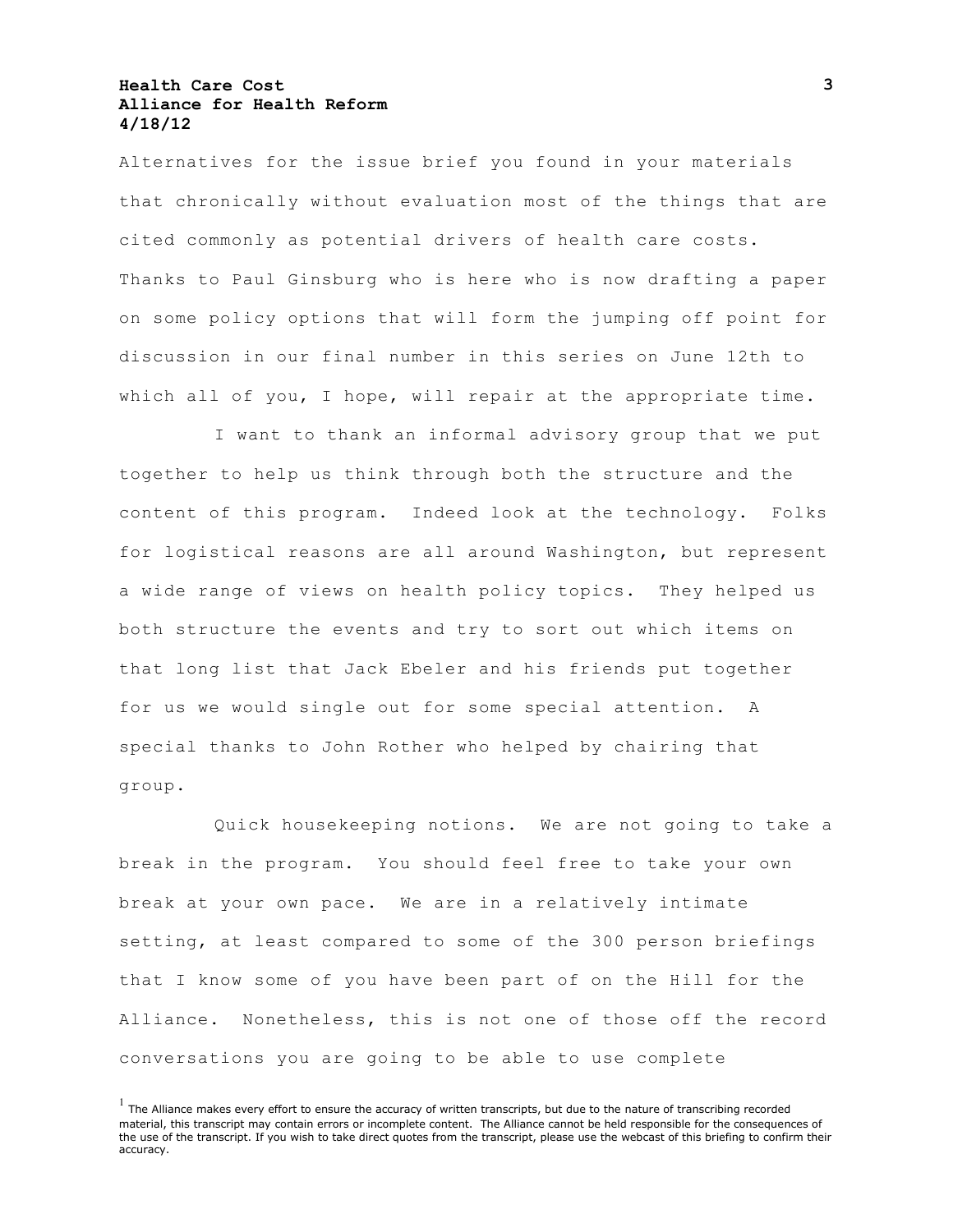deniability. There are even, dare I say it, a reporter or two in the audience and we are web casting. Do not be guarded in what you say, but just know that you will be given proper credit for it. [Laughter].

We would like to call your attention to the blue evaluation form in your materials, which we hope you will fill out that will help us improve these sessions and try to find others that you think would be helpful in considering this list of issues. Let me just conclude the introduction by noting there are a lot of blue ribbon commissions and reporting groups, high level folks who have weighed in on how to lower the deficit, often by dealing with health care costs, other groups that have focused specifically on health care costs. I just wanted to bring your attention to one of those groups. It is called the Committee on the Costs of Medical Care. Permit me to read two sentences. "Many persons do not receive service which is adequate either in quantity or quality, and the costs of service are inequitably distributed. The result is a tremendous amount of preventable physical pain and mental anguish, needless deaths, economic inefficiency, and social waste."

Some might say we're talking about today. Almost. This was a report that the AMA and associated groups issued in October of 1932. Do not get me wrong. I think we have made

 $<sup>1</sup>$  The Alliance makes every effort to ensure the accuracy of written transcripts, but due to the nature of transcribing recorded</sup> material, this transcript may contain errors or incomplete content. The Alliance cannot be held responsible for the consequences of the use of the transcript. If you wish to take direct quotes from the transcript, please use the webcast of this briefing to confirm their accuracy.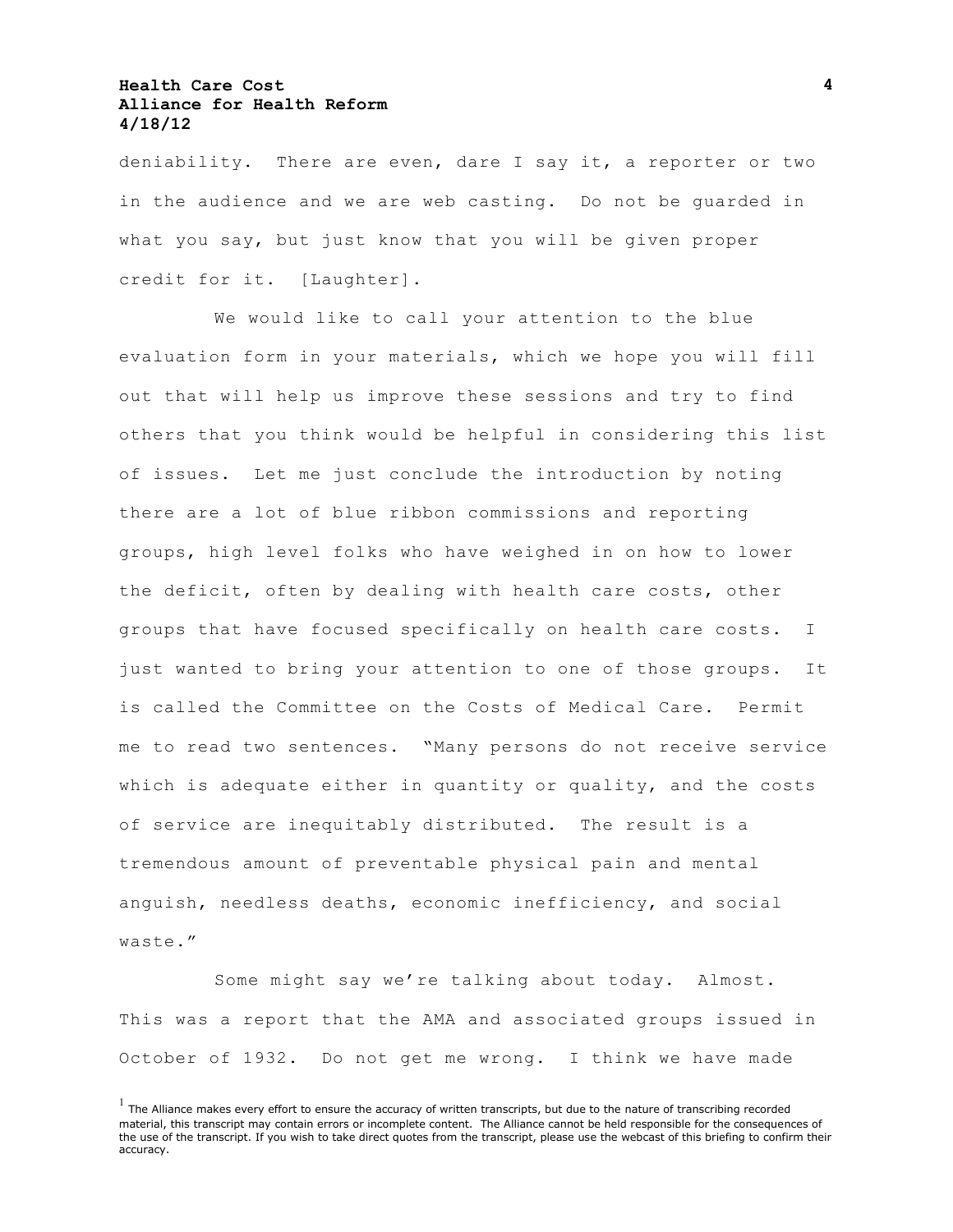some progress in 80 years. I am confident that this group can contribute to a big step forward. Here is where I introduce Susan Dentzer, except that she is on 16th Street in a car that is not moving very fast. I will however let her take a sip of coffee. She can frame this discussion later. I do not want to put her under a lot of pressure.

You have seen the agenda. We are very grateful to Mike Chernew for taking on the job of framing this issue. The nice part is that he knows that you know that he doesn't have to eschew obfuscation. He can use acronyms and not worry about this audience not understanding them. I will tell you that the speaker's pre-conference conference call in which our assembled formal presenters talked about what they were going to talk about, informed me as much on the topic of health care costs and health care spending as anything I have ever heard. Henry Aaron suggested that we should have just taped that and played it back for you because it was extremely revealing and very insightful.

Therefore I know that Mike Chernew's conversation with you this morning is going to fall in that same category. Most of you know him. He is going to give a very brief introduction from me. He is a professor of health care policy in the Department of Health Care Policy at Harvard Medical School. He is a member of MedPAC. He is a member of the Commonwealth

 $<sup>1</sup>$  The Alliance makes every effort to ensure the accuracy of written transcripts, but due to the nature of transcribing recorded</sup> material, this transcript may contain errors or incomplete content. The Alliance cannot be held responsible for the consequences of the use of the transcript. If you wish to take direct quotes from the transcript, please use the webcast of this briefing to confirm their accuracy.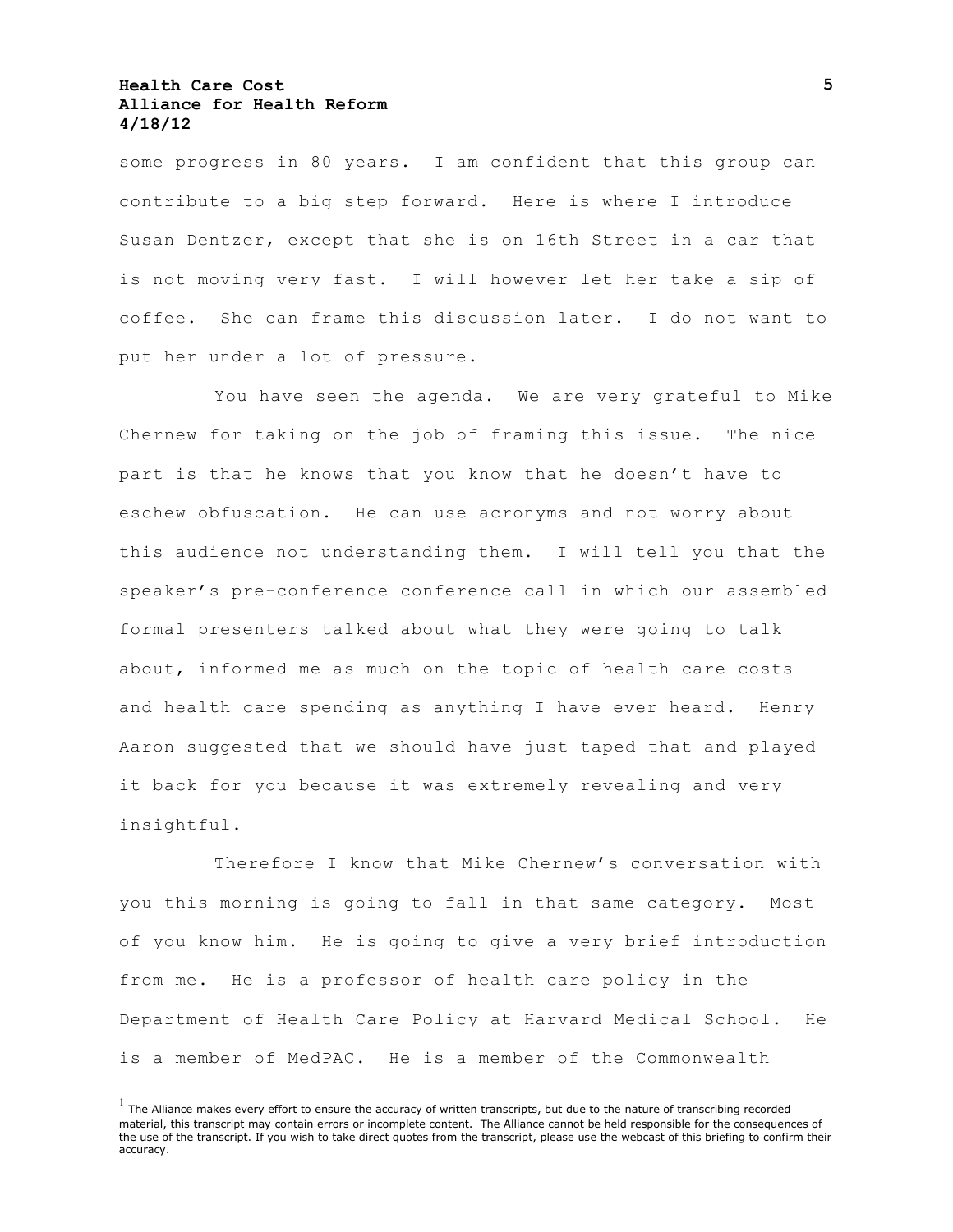Commission on a high performance health system. He is our keynoter. Michael, thanks very much for getting this brief started. Susan, you can come up at this point.

**SUSAN DENTZER:** What have you done in the way of an overview?

**EDWARD F. HOWARD:** I have done nothing in the way of an overview. You can see that some aspects of this we did not have planned. You can either do it here or there.

**SUSAN DENTZER:** I have to say good morning, everybody. The cost issue may have been talked about in the 1930s, but I bet you the traffic in Washington DC wasn't quite as bad in those days as it is now. I apologize for my late arrival. My job is just briefly before turning it over to Mike, who's already been introduced, is just to tell you what the plan is for the next several briefings.

Today we're going to be talking about really this overview that Mike is going to give us of health care cost drivers. Then we have two presentations focusing on volume and pricing. We're then going to move on, on our next briefing, which is on May 29, to two other drivers, technology and poor health, specifically chronic conditions. Then our third briefing on June 12th is going to focus on real world examples of successful techniques at driving down costs.

 $<sup>1</sup>$  The Alliance makes every effort to ensure the accuracy of written transcripts, but due to the nature of transcribing recorded</sup> material, this transcript may contain errors or incomplete content. The Alliance cannot be held responsible for the consequences of the use of the transcript. If you wish to take direct quotes from the transcript, please use the webcast of this briefing to confirm their accuracy.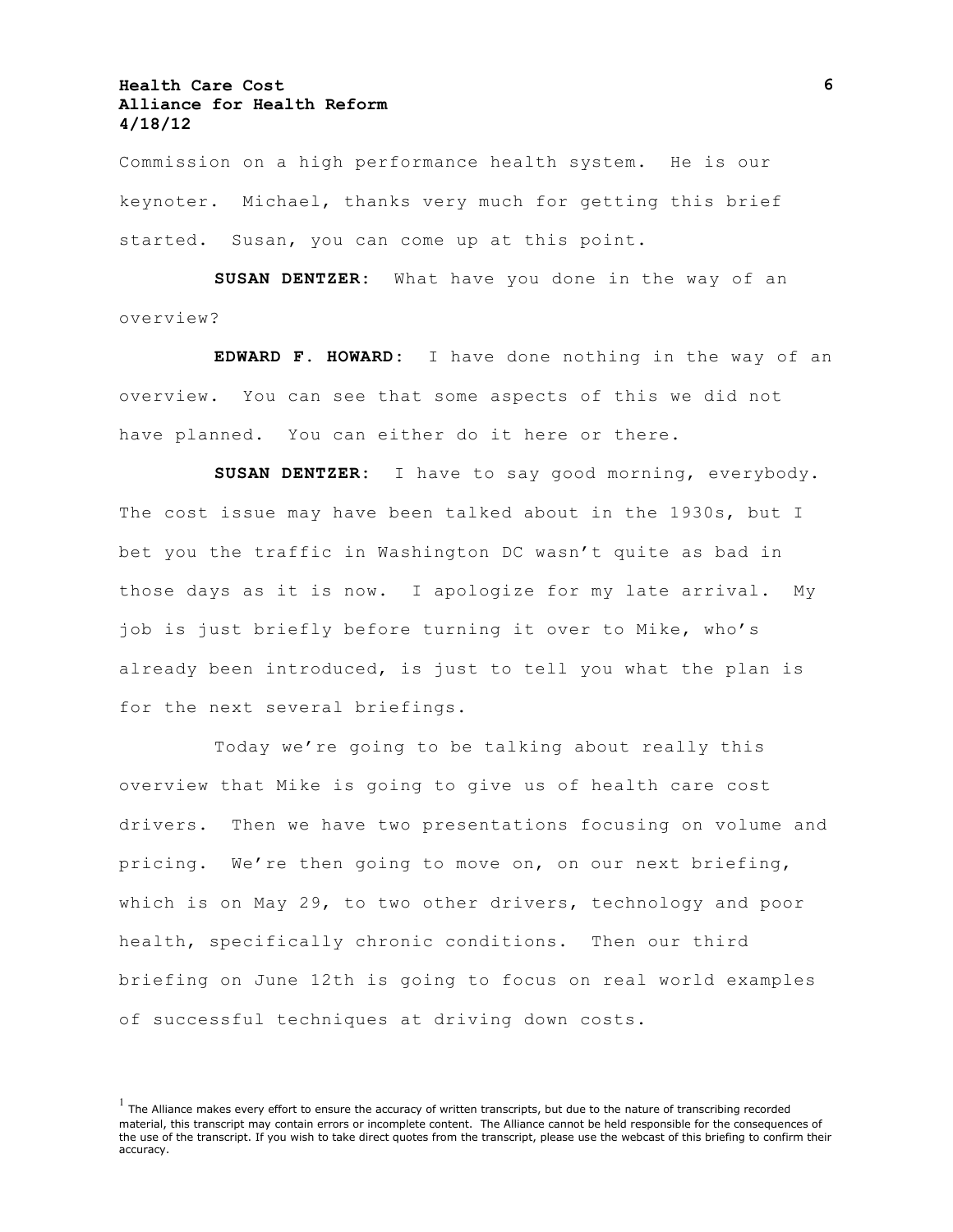As anybody who's been involved in these conversations know, it is virtually impossible to have a conversation about one of these things without very quickly moving on to the other. We imagine, even as we try to talk about overviews today as well as volume and pricing, inevitably the conversation will suddenly seize upon technology or chronic conditions. It's just the way it goes in this arena. As an editor I think I've spent almost most of my career changing the words costs to spending and spending to costs. It's also very confusing often to move from that one issue, costs, to the spending issue. We imagine that we'll be doing a fair amount of that as well as we sort through these three topics.

Nonetheless, as I say, we're going to try as much as possible to keep today's conversation focused on volume and pricing, and hold off our intense desire to discuss technology, poor health, etcetera to the next briefing.

With that finally let me turn things over to Mike for our overview.

**MICHAEL E. CHERNEW, PHD:** Thank you. I'm thrilled to be here. I look around; I see that most of you could give my talk. I should have had Susan give my talk. I will give an overview. I'm mostly going to start with something that I know you know, and then move on to things you probably know, and then I'll talk about technology and chronic illness. I do want

 $<sup>1</sup>$  The Alliance makes every effort to ensure the accuracy of written transcripts, but due to the nature of transcribing recorded</sup> material, this transcript may contain errors or incomplete content. The Alliance cannot be held responsible for the consequences of the use of the transcript. If you wish to take direct quotes from the transcript, please use the webcast of this briefing to confirm their accuracy.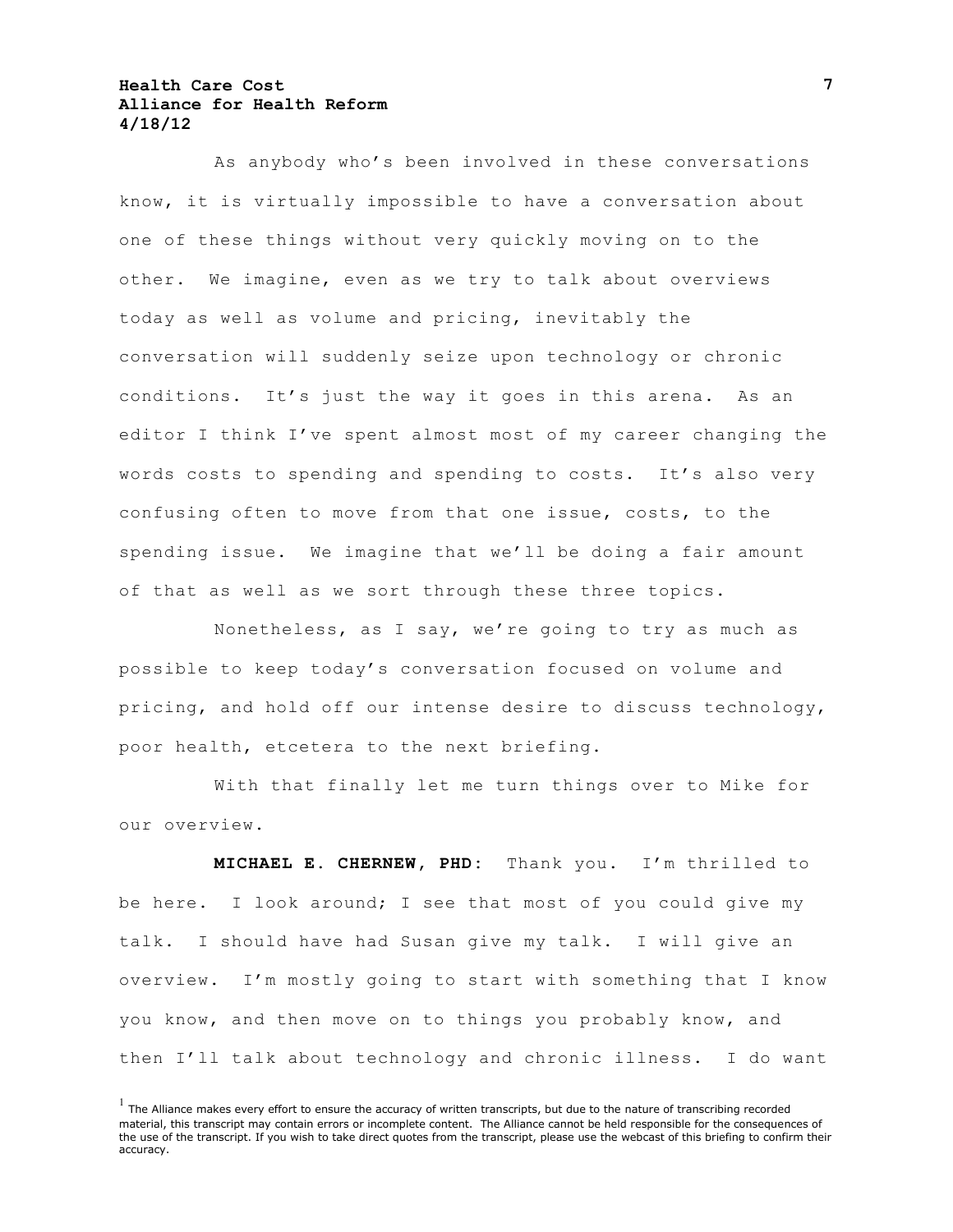to start with some basic definitional issues to lay the groundwork for at least the vocabulary.

Again, as Susan said, I think in general the discussion needs to focus on spending at the population for example national level, which is by definition price times quantity. That's not the same as spending per unit of service, which economists typically call price. What are we paying for an MRI? That's a price. The real question is the price times the number of MRIs we do. That's the quantity. The cost of producing units serviced, the notion of cost, is also not what I want to focus on because the spending is more than the cost. There are other things that go in the profits and other types of things like that.

I really want to avoid having a discussion about spending for a particular cohort of people. Almost any NIH grant that's going to go to an institute will talk about spending for people with diabetes, people with mental health conditions, people with whatever your grant is about. That's all very important. That doesn't roll up to national spending at the population level. I think the broader policy question is about spending for the broad population.

That leads to another important point which is distinguishing between total spending and government spending. Often there are two different conversations going on. One part

 $<sup>1</sup>$  The Alliance makes every effort to ensure the accuracy of written transcripts, but due to the nature of transcribing recorded</sup> material, this transcript may contain errors or incomplete content. The Alliance cannot be held responsible for the consequences of the use of the transcript. If you wish to take direct quotes from the transcript, please use the webcast of this briefing to confirm their accuracy.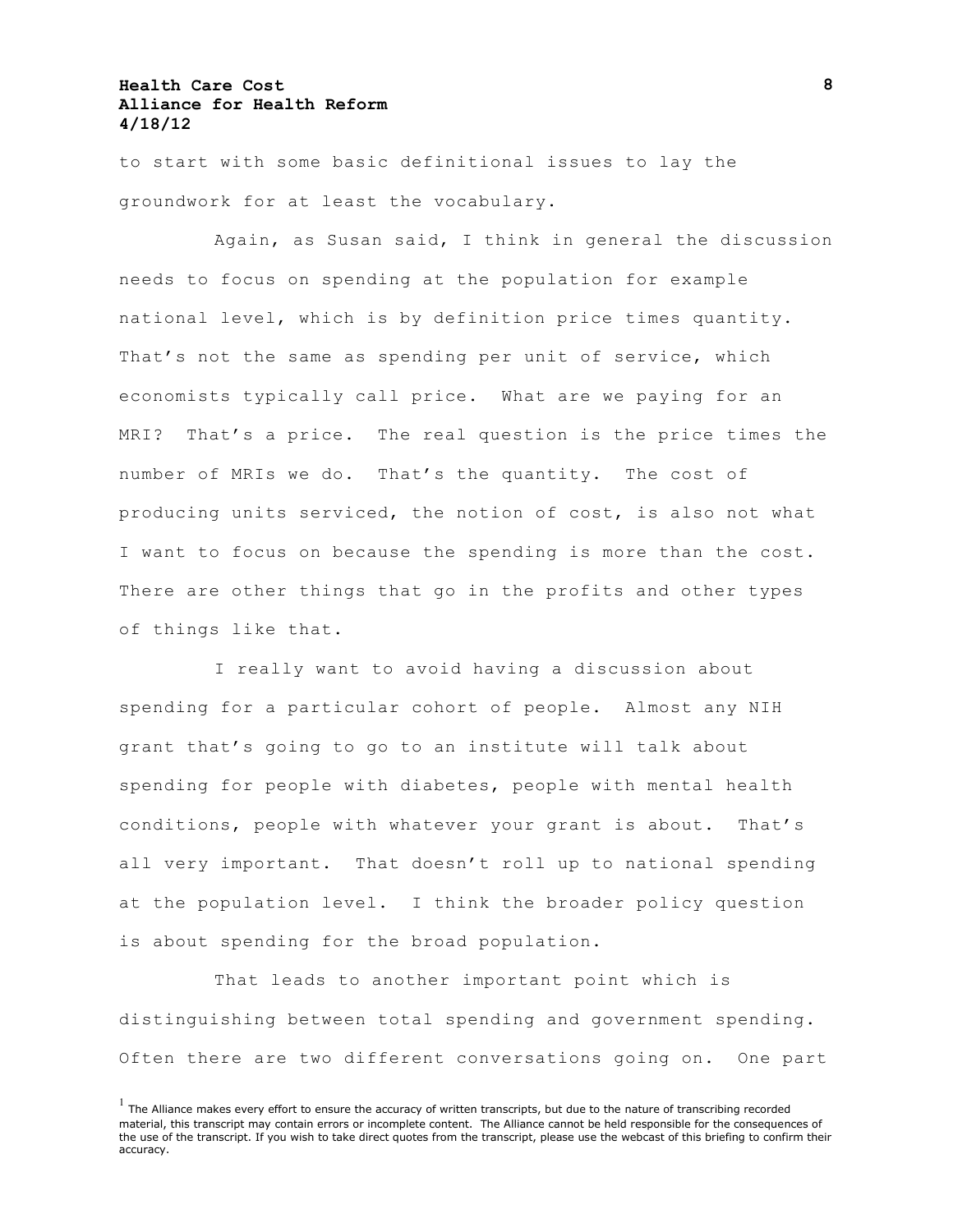of the conversation is talking about how much we spend as a country. I'm going to say something about that in a minute which you know. The other part of the discussion is really not focused on that. They're concerned with the budget, particularly the federal budget. Those are different conversations. They're related. Obviously having a more efficient national system would help with the federal budget problems.

There are things that the federal government does that might drive the entire system, but they're different in a number of ways. Most importantly, if we were to spend 17 percent of our GDP on health care the economics of that are different if it's financed by a bunch of individuals making private choices about what they want to buy, as opposed to if we tax people and then spend 17-percent of GDP. Normally if people are going out and purchasing products and we're spending more on flat screen TVs or iPads or whatever it is, that's a good thing. It's distortions in health care that make it problematic.

Some basic data. Every slide if go over you have to show some doom and gloom-type slide. I will tell you in case any of you did not know or you were just coming here for the lights and the environment, health care spending has been going on; it is a share of GDP. What's interesting is one way to

 $<sup>1</sup>$  The Alliance makes every effort to ensure the accuracy of written transcripts, but due to the nature of transcribing recorded</sup> material, this transcript may contain errors or incomplete content. The Alliance cannot be held responsible for the consequences of the use of the transcript. If you wish to take direct quotes from the transcript, please use the webcast of this briefing to confirm their accuracy.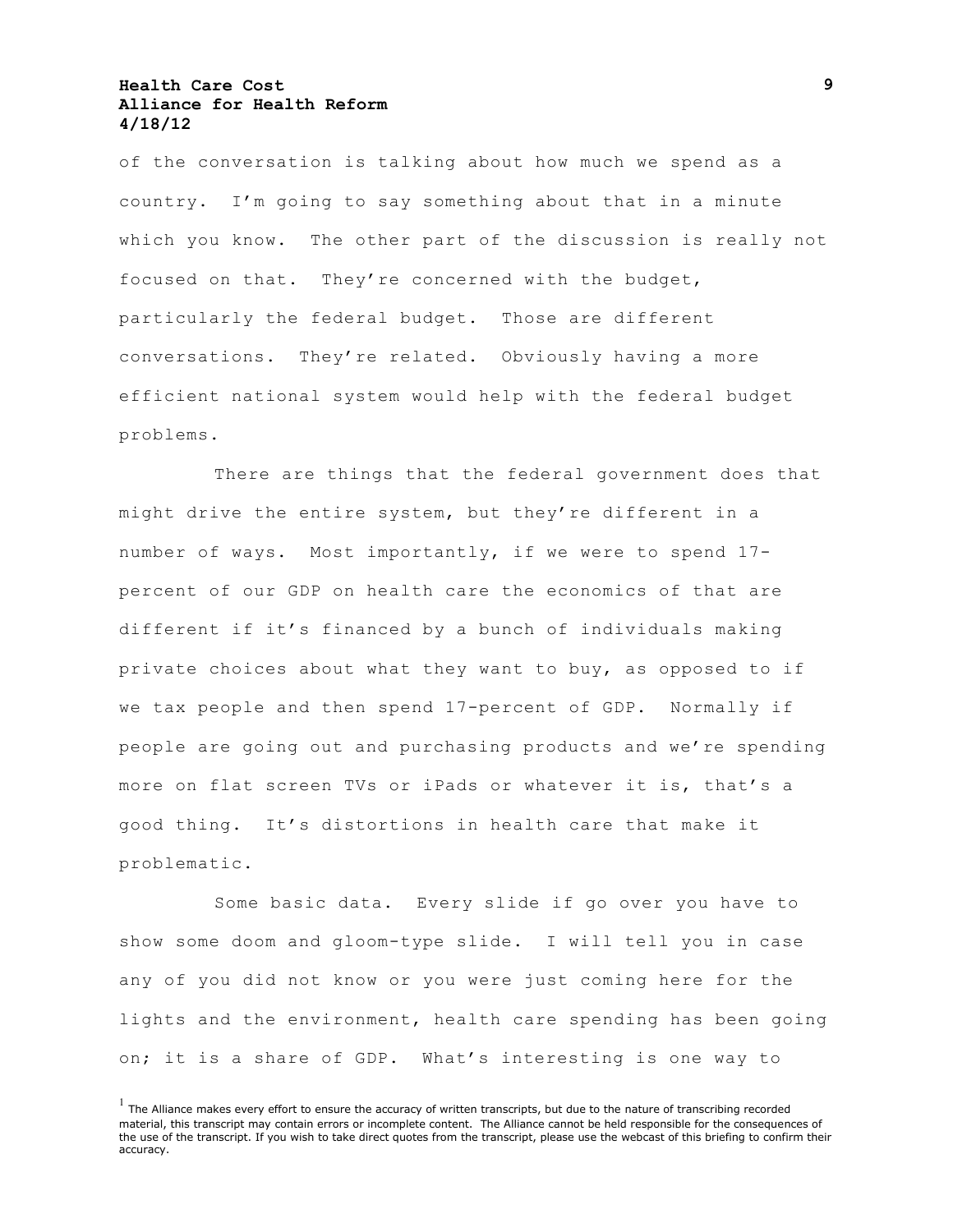think about that is every year, and I say that somewhat facetiously, most years we're richer than the previous year. The key question is what share of that increased income do we devote to health care. Historically it was a relatively low share, 5, 10, 15-percent. In the 80s when health care was growing quickly you got to 25-percent.

In this most recent decade over 90-percent of our increase in wealth went to health care. Some of that's because our wealth wasn't growing all that fast. Understood. As health care becomes a bigger share of the economy mathematically the gap in spending growth between health care and income overall has bigger consequences. You have to devote a greater share of your annual increase in income to health care if health care is growing more rapidly. We haven't been accustom to devoting that much of our income to health care. It might not be bad. If we were getting great health care that would be wonderful, but it does create a lot of problems.

Largely the federal portion of this plays into the issues of the debate. There's some work by Kate Baicker and Jon Skinner that suggests that if you look at the CBO long-term spending growth projections and ask what tax rates would be needed to finance that in a budget neutral way, and there's a lot of different assumptions, but their baseline estimate was marginal tax rates would have to rise to 70-percent by 2060.

 $<sup>1</sup>$  The Alliance makes every effort to ensure the accuracy of written transcripts, but due to the nature of transcribing recorded</sup> material, this transcript may contain errors or incomplete content. The Alliance cannot be held responsible for the consequences of the use of the transcript. If you wish to take direct quotes from the transcript, please use the webcast of this briefing to confirm their accuracy.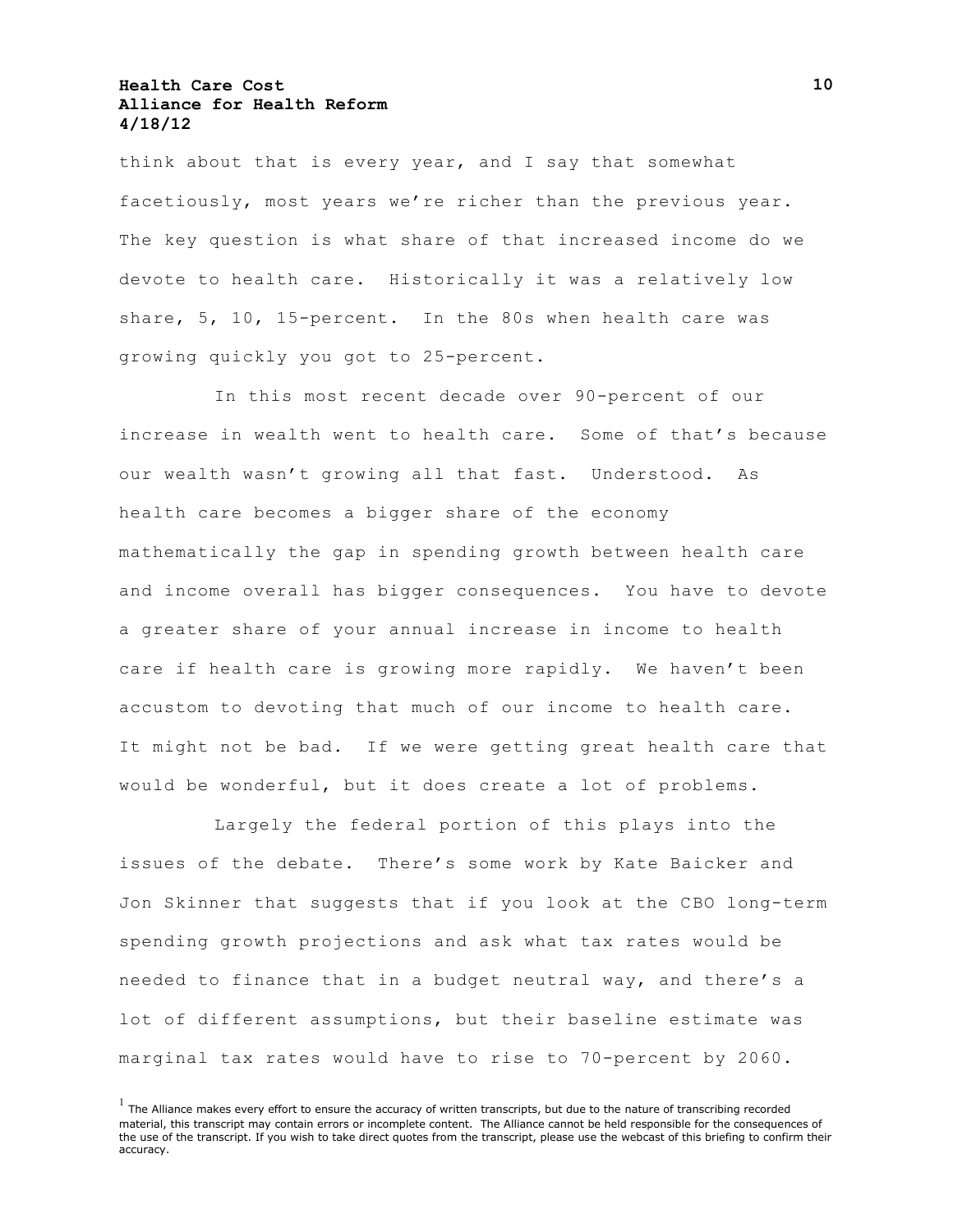That's not a forecast. I don't think that will happen. The point is over time the burden of financing health care becomes greater and the tax rate implications of financing the historic rates of growth and even the CBO projected rates of growth are remarkable. That financing portion of it has economic consequences with GDP declining relative to trend by 11 percent. The magnitudes of these numbers depend on the exact assumptions that you make, but there's simply not a reasonable set of financing options that will allow us to finance the spread between health care spending growth in income growth going forward. I wish I was here giving the possible solutions talk. That's going to fall to Paul and others, but I am not.

Apart from the federal portion, I see Helen is here. Private employers have a similar type burden. The gap between wage growth and health care spending has become unsustainable for employers in a number of ways and they have responded in a series of ways. Holding down wages is of course one, but there are other actions that they're taking; dropping coverage, buying down coverage. There are a lot of issues with the viability of retiree benefit covers for example. Any way you look at it private and public payers have a hard time financing the projected rates of growth.

Why is spending growing? The first point I want to make again to help the debate is to draw a sharp distinction

 $<sup>1</sup>$  The Alliance makes every effort to ensure the accuracy of written transcripts, but due to the nature of transcribing recorded</sup> material, this transcript may contain errors or incomplete content. The Alliance cannot be held responsible for the consequences of the use of the transcript. If you wish to take direct quotes from the transcript, please use the webcast of this briefing to confirm their accuracy.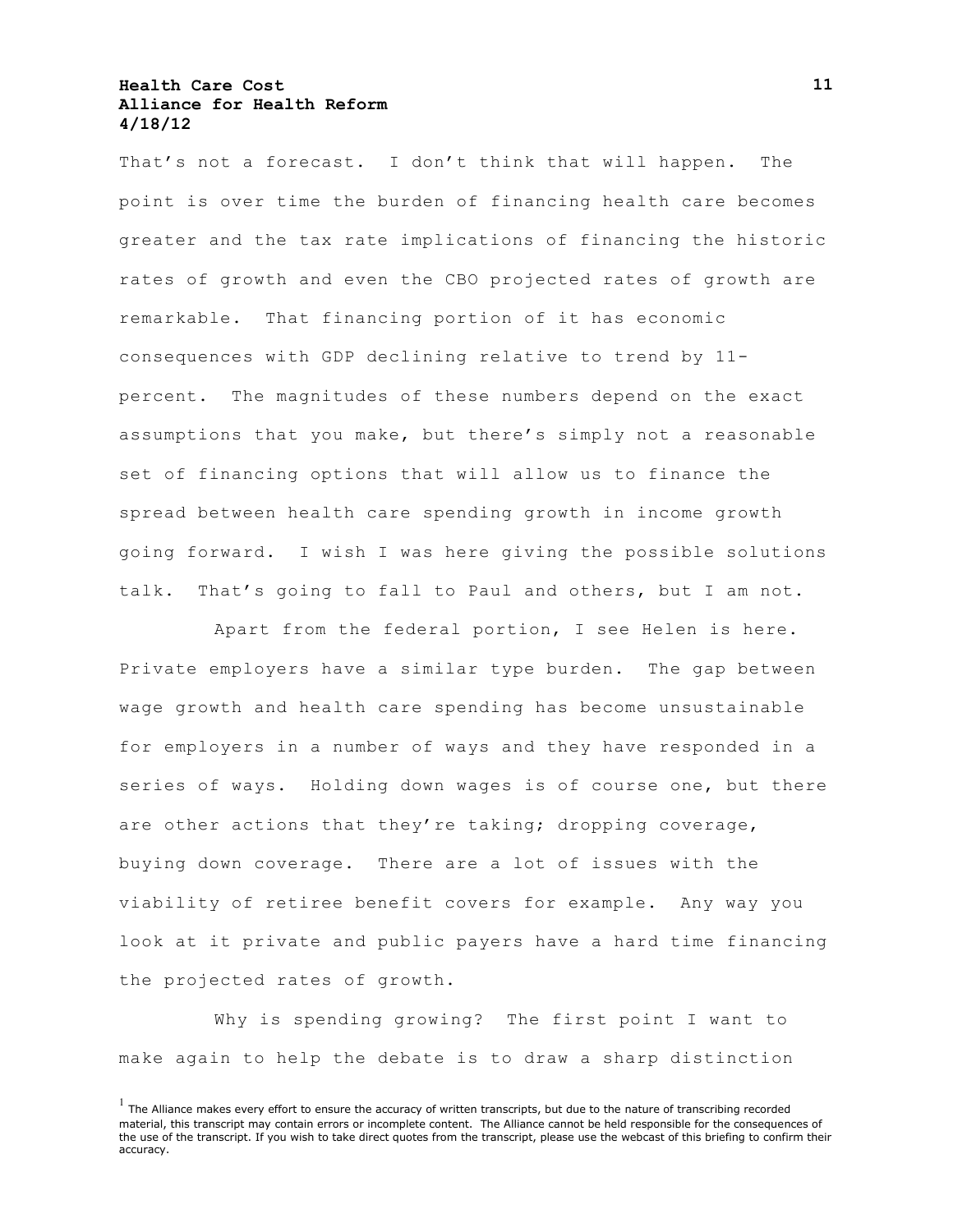between the level of spending and the rate of growth in spending. The level of spending is sort of—and I apologize for being an economist, I do that a lot actually—it's the intercept. It's how high is spending. The rate of growth is how steep is the curve. As my rudimentary PowerPoint skills illustrate, they're different. You can have a high intercept and a flat curve. You can have a low intercept and a steep curve. The real problem we face I think is the slope, the rate of growth.

If I knew my colors I could really walk you through this graph. I wish we had our Harvard versions. The Dartmouth map shows the different health referral reasons broken into whether or not their level of spending was above the median or their rate of growth was above the median. It turns out that they're not correlated. Areas with low spending are not systematically those with low spending growth. Areas with high spending are not systematically those with high spending growth. In fact, if you look at different periods of time, areas that were high spending growth at one point are not necessarily high spending growth at the next point. We all seem to have this spending growth problem. When you look at drivers or solutions there's a difference.

Many of you know that if you were to look at these different areas and categorize spending by the share of the

 $<sup>1</sup>$  The Alliance makes every effort to ensure the accuracy of written transcripts, but due to the nature of transcribing recorded</sup> material, this transcript may contain errors or incomplete content. The Alliance cannot be held responsible for the consequences of the use of the transcript. If you wish to take direct quotes from the transcript, please use the webcast of this briefing to confirm their accuracy.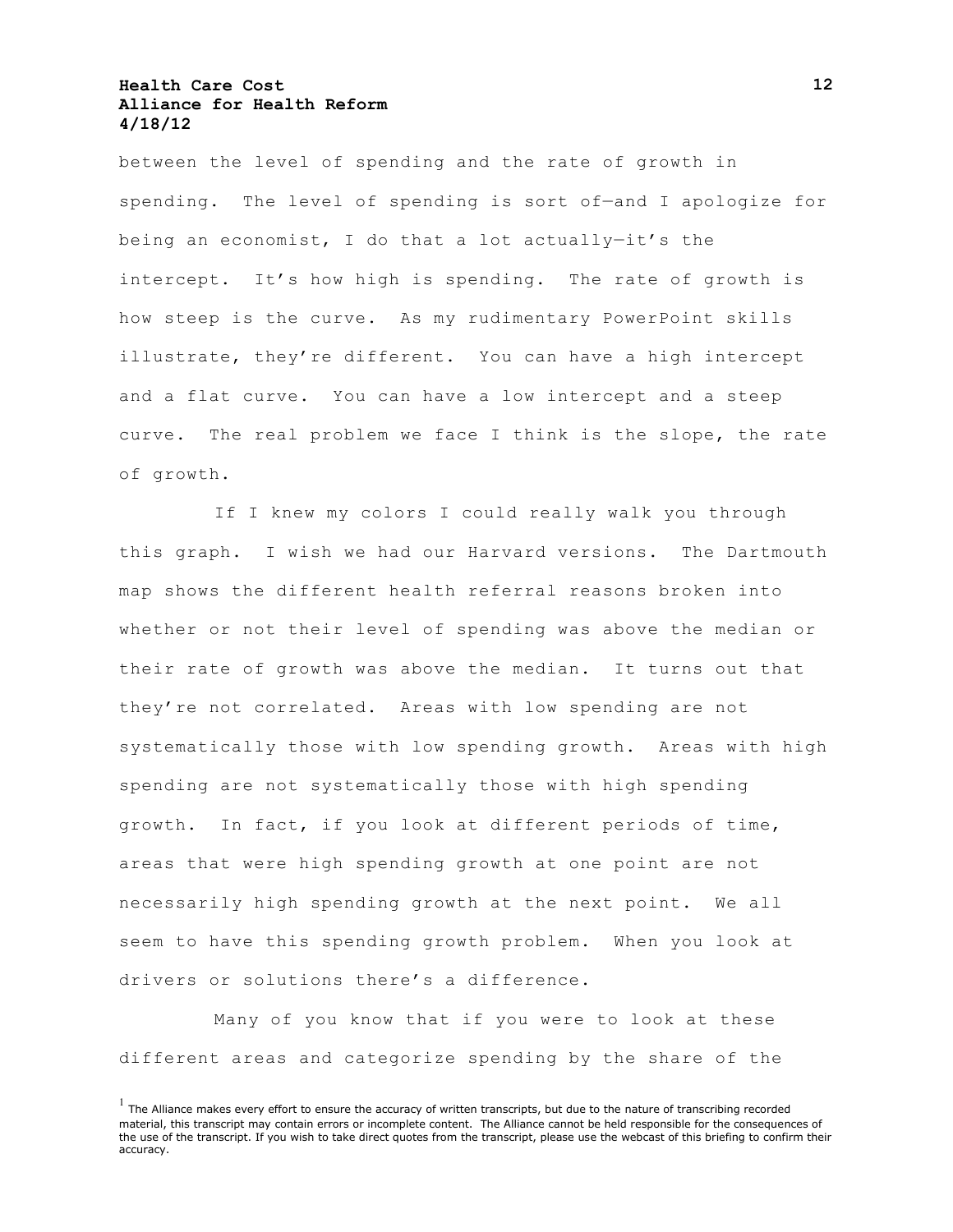physician population that are primary care physicians, those areas that have more primary care physicians would have lower spending. That's not my result and I think it's mostly associated with Barbara Starfield, but a lot of people have made that realization.

This is a chart of spending growth. The horizontal axis is the number of primary care physicians in the workforce. The vertical axis is not the level but the rate of growth in spending. There's no relationship. More primary care seems to be associated with lower spending but not slower spending growth. There's a whole series of drivers of the level of spending that aren't drivers of the rate of growth in spending.

What do I think drives spending growth; the slope of my curve? Susan's introduction, if she would have been in traffic this would have sounded perfect. Every time I give this talk someone says it's obesity. I need to say a few things about obesity. I do believe that obesity contributes to spending growth. The key point is the effects of obesity interact with medical technology. If health care spending grew faster than the income for every 10 year period since World War II, even before what we now consider to be the obesity epidemic. If you look at some of Ken Thorp's numbers, who's associated with a lot of this work, and you were to take the spending for individuals in 1987 by weight class and simply shift the

 $<sup>1</sup>$  The Alliance makes every effort to ensure the accuracy of written transcripts, but due to the nature of transcribing recorded</sup> material, this transcript may contain errors or incomplete content. The Alliance cannot be held responsible for the consequences of the use of the transcript. If you wish to take direct quotes from the transcript, please use the webcast of this briefing to confirm their accuracy.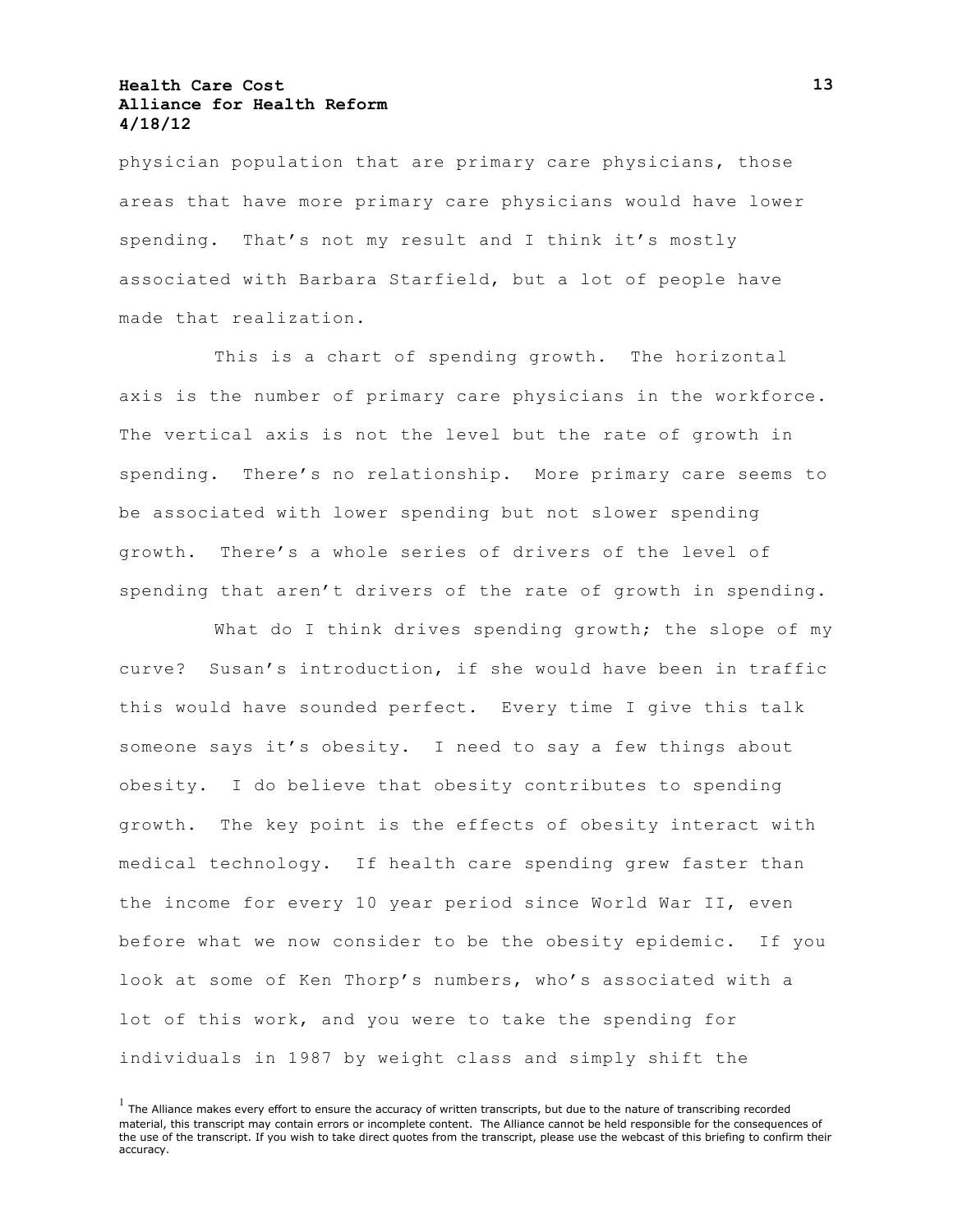distribution across weight classes, put more people in the obese category, fewer people in the other categories, if you just shift the distribution but keep spending within each category the same the spending goes up by about 1-percent per year. It's actually less. It's about 1-percent total. It's much less than 1-percent per year.

The reason that it matters is because what's really going on is there's an interaction between obesity and technology. We've seen a lot of technology applied to conditions associated with obesity, heart disease, diabetes. It's not that we're spending the same for a person with diabetes or heart disease as we were in 1987. There's tons of technology in those areas. It's that growth and technology that's been differentially applied to groups that's what's really driving spending growth.

I define medical technology very broadly; new knowledge and associated stuff. There's a whole series of less important factors, prices, aging, rising incomes, more generous coverage, inefficiency, inappropriate use and liability. Many of these things relate to the level of spending; inefficiency, inappropriate use. I believe very strongly that they relate to the level of spending. I would say it is clear. We're not spending more now because we're that much more inefficient than we were in 1932. There's just more stuff we do. In fact in

 $<sup>1</sup>$  The Alliance makes every effort to ensure the accuracy of written transcripts, but due to the nature of transcribing recorded</sup> material, this transcript may contain errors or incomplete content. The Alliance cannot be held responsible for the consequences of the use of the transcript. If you wish to take direct quotes from the transcript, please use the webcast of this briefing to confirm their accuracy.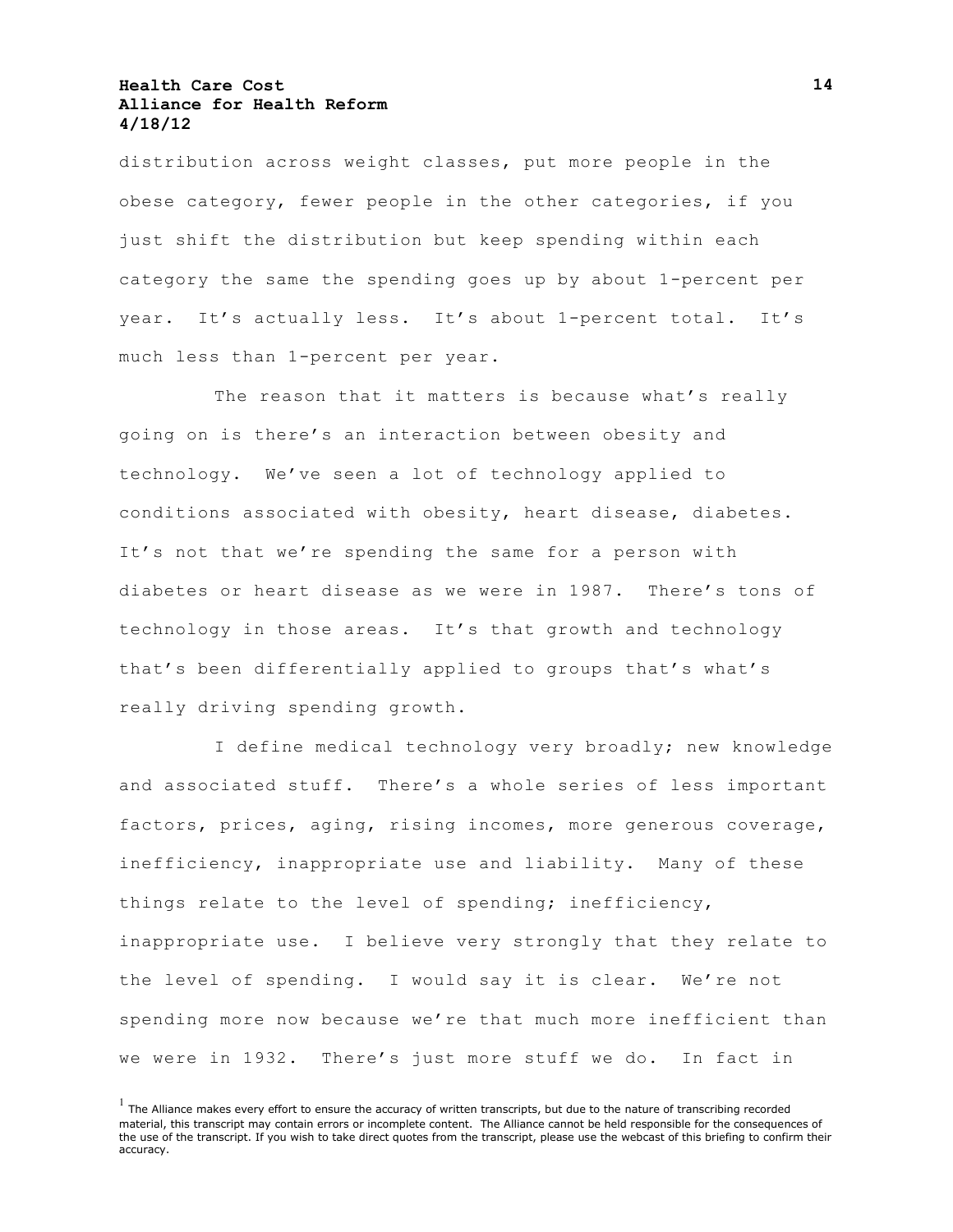many ways I think we're more efficient if you look at length of stay in hospitals and various things like that.

Over time the type of technologies change. I had several comments from people saying we need to put these other technologies on. I agree completely, but I'm probably going to be over my time anyway. In the 50s and 60s it was lab tests and x-rays. Those used to be high-tech things. In the 70s it was things like open-heart surgery, CABG, c-sections, and various types of cancer treatments. In the 90s we went through a period of just really berating the pharmaceutical industry. There were a lot of medications that came online and health care spending for drugs was really rising dramatically. In fact many of these are going off patent now and so it's a really important issue to understand that we're now reaping the gains from those blockbusters.

In any case, recently we have focused on imaging or biologics. It seems to be the case, and I'm not a physician, but people get sick and we don't like it. There are different types of technologies that people apply to those conditions over time. That has changed. The one thing that's constant is medical technology has progressed.

A few myths I want to discuss. The most important one; I often here, in other industries technology lowers spending. How come that doesn't happen in health care? I think there's a

 $<sup>1</sup>$  The Alliance makes every effort to ensure the accuracy of written transcripts, but due to the nature of transcribing recorded</sup> material, this transcript may contain errors or incomplete content. The Alliance cannot be held responsible for the consequences of the use of the transcript. If you wish to take direct quotes from the transcript, please use the webcast of this briefing to confirm their accuracy.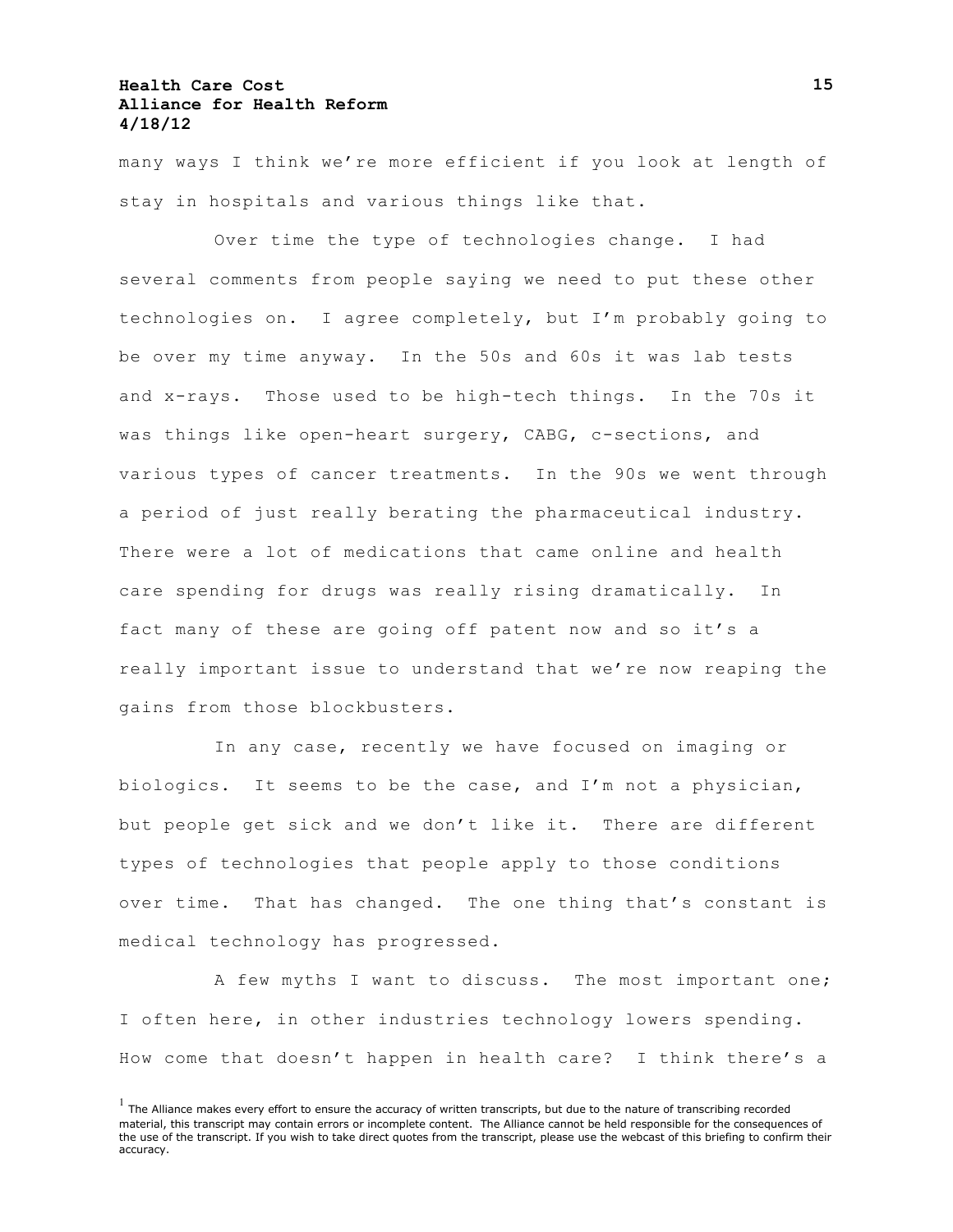basic definitional problem. In other industries technology lowers price. If you look at the most rapidly growing industries they're all high-tech industries. When I grew up we had one TV. It was connected later by a cord. Now I have six TVs. They're all wireless. We spend way more on information technology stuff than I ever did as a kid, even though the unit cost of all this stuff has really gone down quite a lot. There's a big distinction between the notion that prices are going down and spending is going down. Most high-tech industries actually have seen an increase in spending by and large.

I am sensitive to this because people don't like economists and think all we care about is money. The benefits might justify the costs. That's the crucial question. If we're going to slow spending we have to slow either price or quantity. Technology generally fits into the quantity side. Although as Gail has pointed out, she may say quantity and price depends on how you define the product. Point taken.

The key point is most technology is generally in quantity. The key question is knowing when to apply that technology. The average value of technology, which generally there's work by David Cutler and others would say, on average the technology has been great. We've been blessed with a lot of the medical technologies that have been developed. That

 $<sup>1</sup>$  The Alliance makes every effort to ensure the accuracy of written transcripts, but due to the nature of transcribing recorded</sup> material, this transcript may contain errors or incomplete content. The Alliance cannot be held responsible for the consequences of the use of the transcript. If you wish to take direct quotes from the transcript, please use the webcast of this briefing to confirm their accuracy.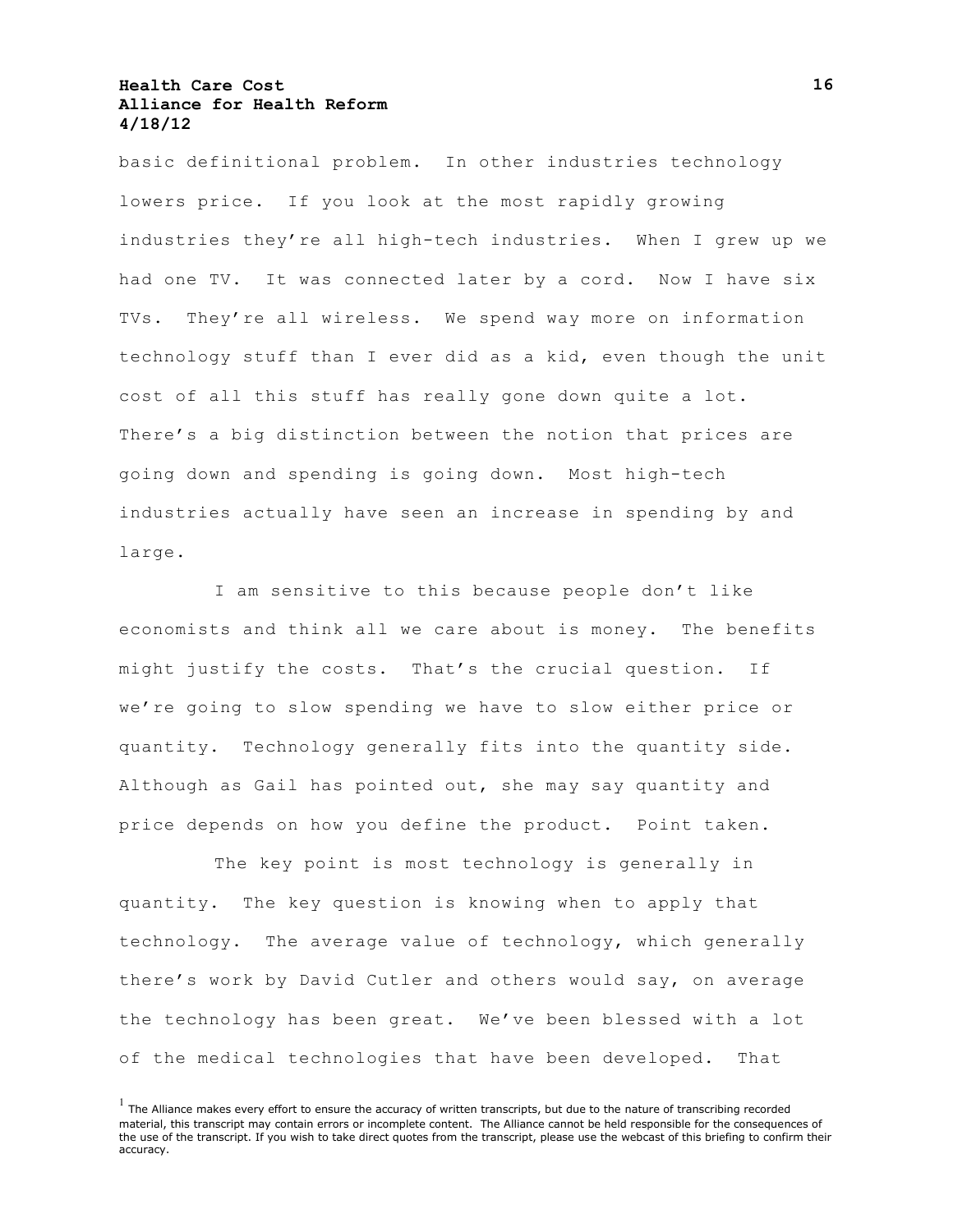doesn't mean that we're applying them officially at the margin for the incremental patient, that we're not using them too much. We have to understand and develop strategies that help us understand when to apply the new technologies. We don't want to stop technological progress or the application of new technologies. We just want to use them in the most efficient way possible.

Our goal in the end has to be to promote value as opposed to simply spend less or have one group spending less. As we pointed out as we go forward the technology itself reflects the system, the insurance incentives, the cost containment incentives. The question is how can we change the system to allow technology and allow us to manage it more appropriately.

My basic implications. Everybody knows, I hope it's clear. Reductions in the level of spending are important. Maybe they're very important. Our basic problem is the level of spending growth. The determinants of spending growth may differ than the determinants of the level of spending. Our strategies in the end are going to have to be continual onetime improvements or some fundamental change to the environment which lowers the slope of health care spending growth, their trajectory. It is the case that we can control the public portion of this and therefore the debt and some of the other

 $<sup>1</sup>$  The Alliance makes every effort to ensure the accuracy of written transcripts, but due to the nature of transcribing recorded</sup> material, this transcript may contain errors or incomplete content. The Alliance cannot be held responsible for the consequences of the use of the transcript. If you wish to take direct quotes from the transcript, please use the webcast of this briefing to confirm their accuracy.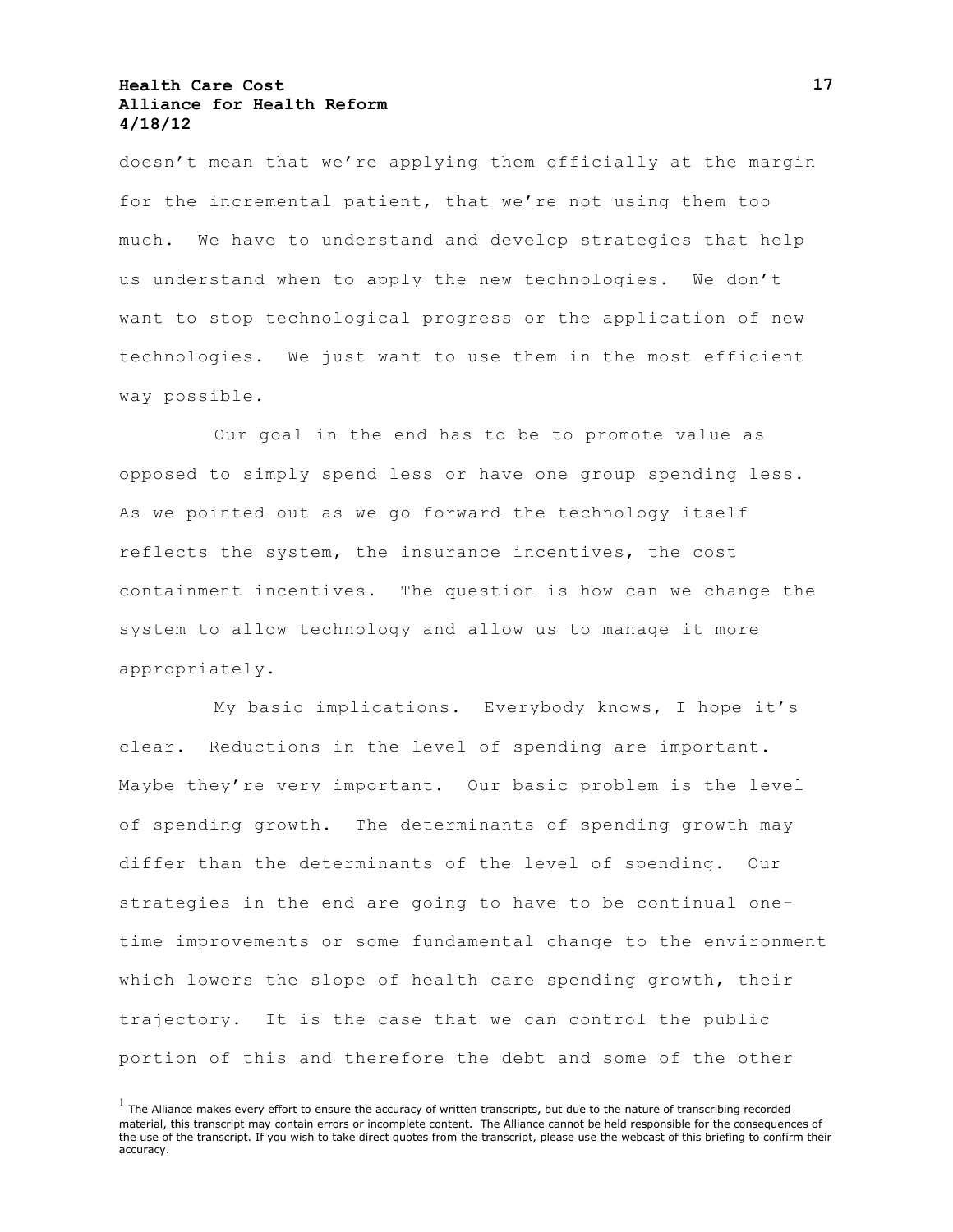tax issues by shifting spending to beneficiaries. That does solve a particular and very real problem. It raises other particular and very real problems. Thinking through how we're going to divide the spending and with the economic consequences of that become important.

With that I will turn it over to a more detailed discussion with Henry and Gail. I'll stay up here.

**SUSAN DENTZER:** We are actually happily just a bit ahead of schedule. Maybe we'll just take a moment and if there are any questions specifically for you we'll address them. I'll seize the moderator's prerogative to ask you one. You said the real problem is the slope, the rate of growth of spending. You also said when you started out that an additional problem is the distortions in health care that come about as a consequence of the fact that we're tax financing so much of it, and also we have tax related distortions.

I wonder if you would just say a little bit more about that because in addition to this concern about public spending or I should say in tandem with the concern about public spending growth, those two issues are also front and center.

**MICHAEL E. CHERNEW, PHD:** Right. I think that that's right. Maybe I have the tendency to say that everything is the biggest problem; not when I'm not in DC. The problem with taxing is the burden of taxing rises disproportionately as you

 $<sup>1</sup>$  The Alliance makes every effort to ensure the accuracy of written transcripts, but due to the nature of transcribing recorded</sup> material, this transcript may contain errors or incomplete content. The Alliance cannot be held responsible for the consequences of the use of the transcript. If you wish to take direct quotes from the transcript, please use the webcast of this briefing to confirm their accuracy.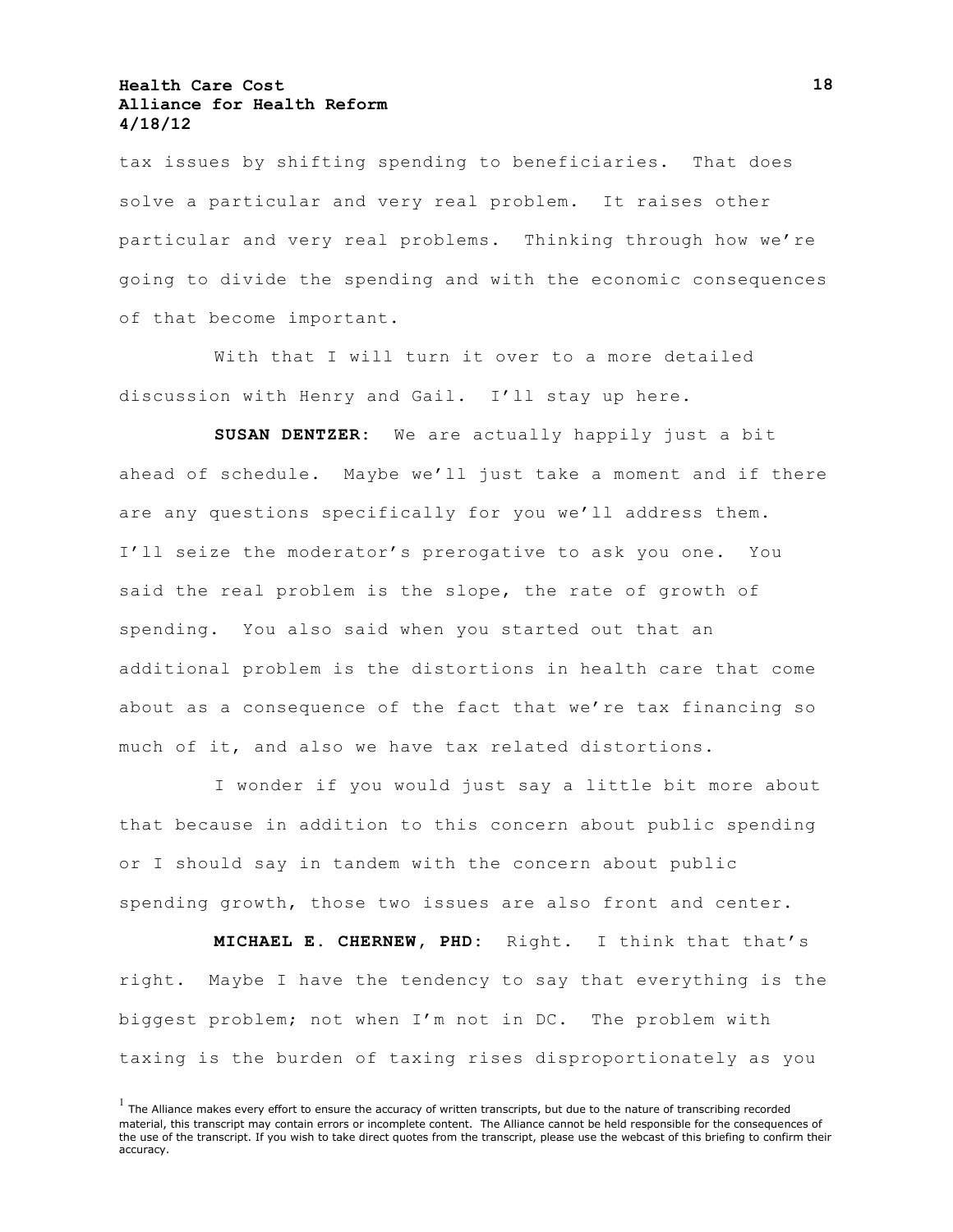tax at a higher rate. We could handle the taxing that we're doing now and probably handle the taxing to fund the level of spending we have now. The Baicker Skinner analysis points out that we can't handle that if spending grows. We could solve the taxing portion of that by shifting to individuals. Then you have a lot of individuals that can't afford their health care. We have access problems and a whole bunch of other problems.

The challenge we face is if we finance the projected rates of growth with taxing we have a whole series of tax distortions that would be a broader subject of an economic discussion. If we try and finance the projected rate of spending by out-of-pocket spending we have a whole series of other access and health-related concerns. If we simply had the spending level that we have now I think we could find the mix of taxing and private spending that we could live with. If we have the spending that the CBO had projected in say 2060 I don't think there's going to be any set of tax and out-ofpocket spending options that we really like. Of course, if we had a lot of out-of-pocket spending requirements I don't think we would have the spending that is projected in 2060, but that doesn't mean the world would be a better place.

 $<sup>1</sup>$  The Alliance makes every effort to ensure the accuracy of written transcripts, but due to the nature of transcribing recorded</sup> material, this transcript may contain errors or incomplete content. The Alliance cannot be held responsible for the consequences of the use of the transcript. If you wish to take direct quotes from the transcript, please use the webcast of this briefing to confirm their accuracy.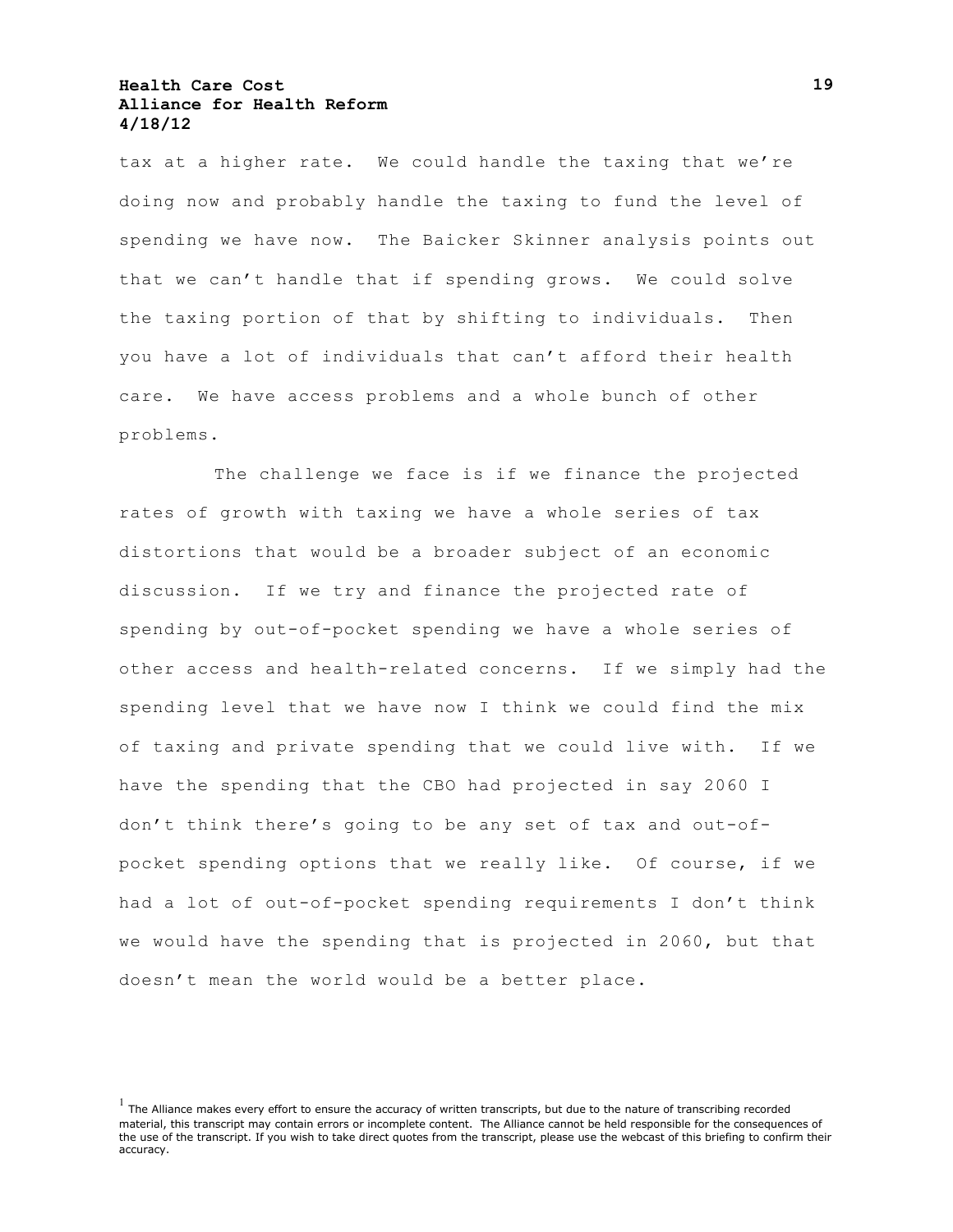We're constantly trying to figure out how to balance both the financing and then managing the overall rate of growth.

**SUSAN DENTZER:** Are there other questions for Mike at this point? Yes? Back in the rear?

**BRAD STEWART, MD:** Hi. Brad Steward, Sutter Health and Coalition to Transform Advanced Care. As a physician, and taking for granted that 5-percent of the population that accounts for 50-percent of our spending in those people who are really sick, I'm puzzled as to why it's a given that we seem to think that public spending growth, i.e. Medicare in particular, could be controlled by shifting spending to patients because old, sick people, we're just going to see them in the hospital. Shifting them out of the hospital makes sense. I don't get that having individuals pay would even be feasible to consider.

**MICHAEL E. CHERNEW, PHD:** I will not comment on the feasibility of what we're willing to consider. I'm certainly not the expert on that. There are a number of ways which you could change the system. In fact I think you're going to find even under the existing system because of retiree coverage there's going to be a much greater burden on individuals. The question is how will they respond to that burden. Some of it is if they go to the hospital can they afford to pay. Some of it is they won't get the care that they need. They also won't

 $<sup>1</sup>$  The Alliance makes every effort to ensure the accuracy of written transcripts, but due to the nature of transcribing recorded</sup> material, this transcript may contain errors or incomplete content. The Alliance cannot be held responsible for the consequences of the use of the transcript. If you wish to take direct quotes from the transcript, please use the webcast of this briefing to confirm their accuracy.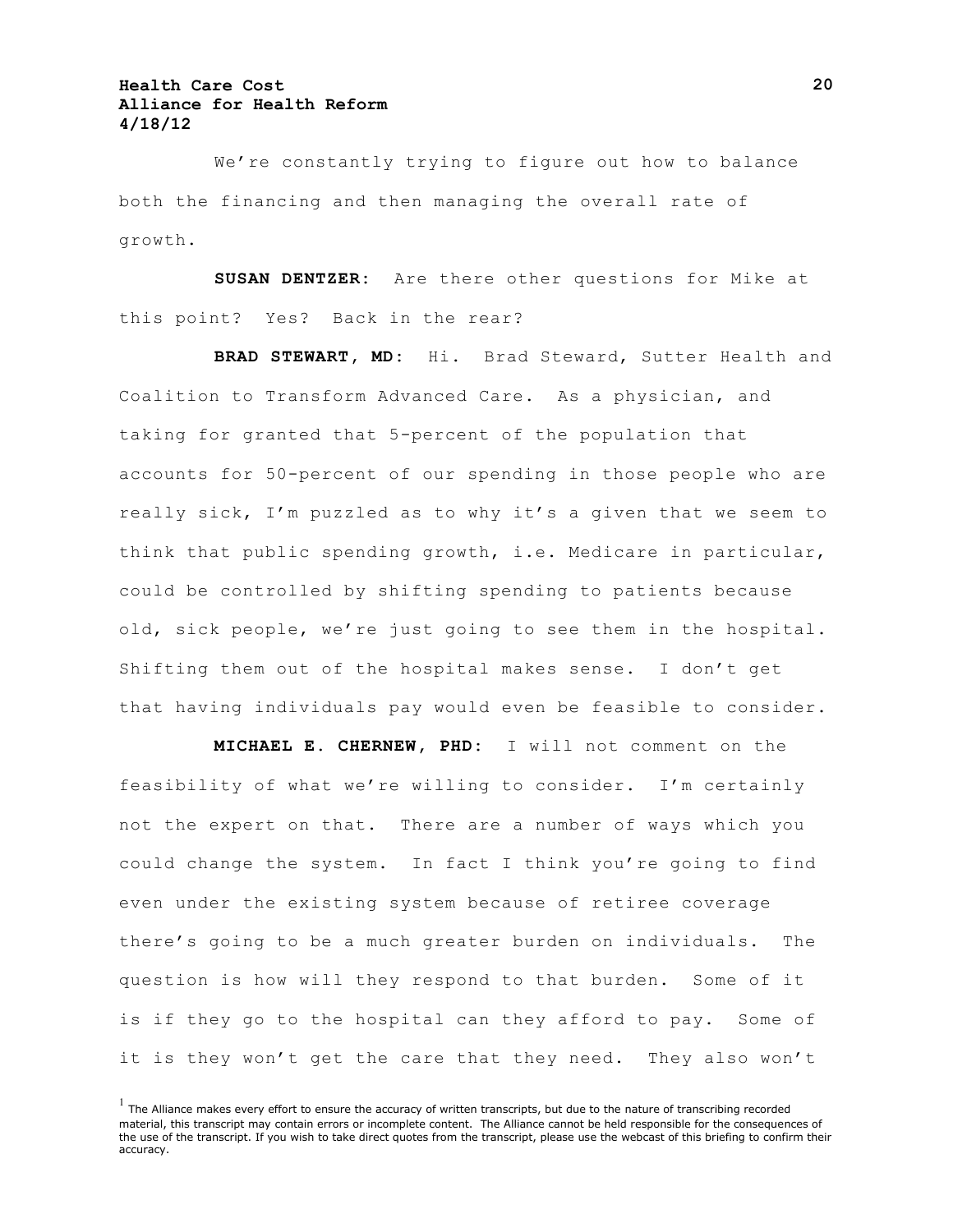get the care that they don't need. There are a lot of complicated things going on.

The point remains there's a whole number of ways that you could shift the burden to those individuals. There's a whole host of problems that arise if you do. If you simply take the point of view, we're going to protect you no matter what you spend there's all these other problems. It's easy to find any solution. Maybe if you wait until June, Paul will tell you the best. There's a whole number of problems with almost anything we do, but it hinges on being able to control the overall rate of spending growth in a system that we think is more efficient in a way that we can handle.

JOHN ROTHER: Good morning, Michael. John Rother with the National Coalition on Health Care. You noted that some of the improvements in technology had relatively small marginal value. Most of these decisions to use that technology seem to be provider-driven. Could you comment on the incentives behind the choice of technologies? What's the factor there in driving cost?

**MICHAEL E. CHERNEW, PHD:** Susan made the mistake of allowing you to ask your big, broad questions before everyone else spoke. I'm going to try and be particularly brief in this. You're 100-percent correct. I think most of you when you're not here listening to us or around trying to figure out

 $<sup>1</sup>$  The Alliance makes every effort to ensure the accuracy of written transcripts, but due to the nature of transcribing recorded</sup> material, this transcript may contain errors or incomplete content. The Alliance cannot be held responsible for the consequences of the use of the transcript. If you wish to take direct quotes from the transcript, please use the webcast of this briefing to confirm their accuracy.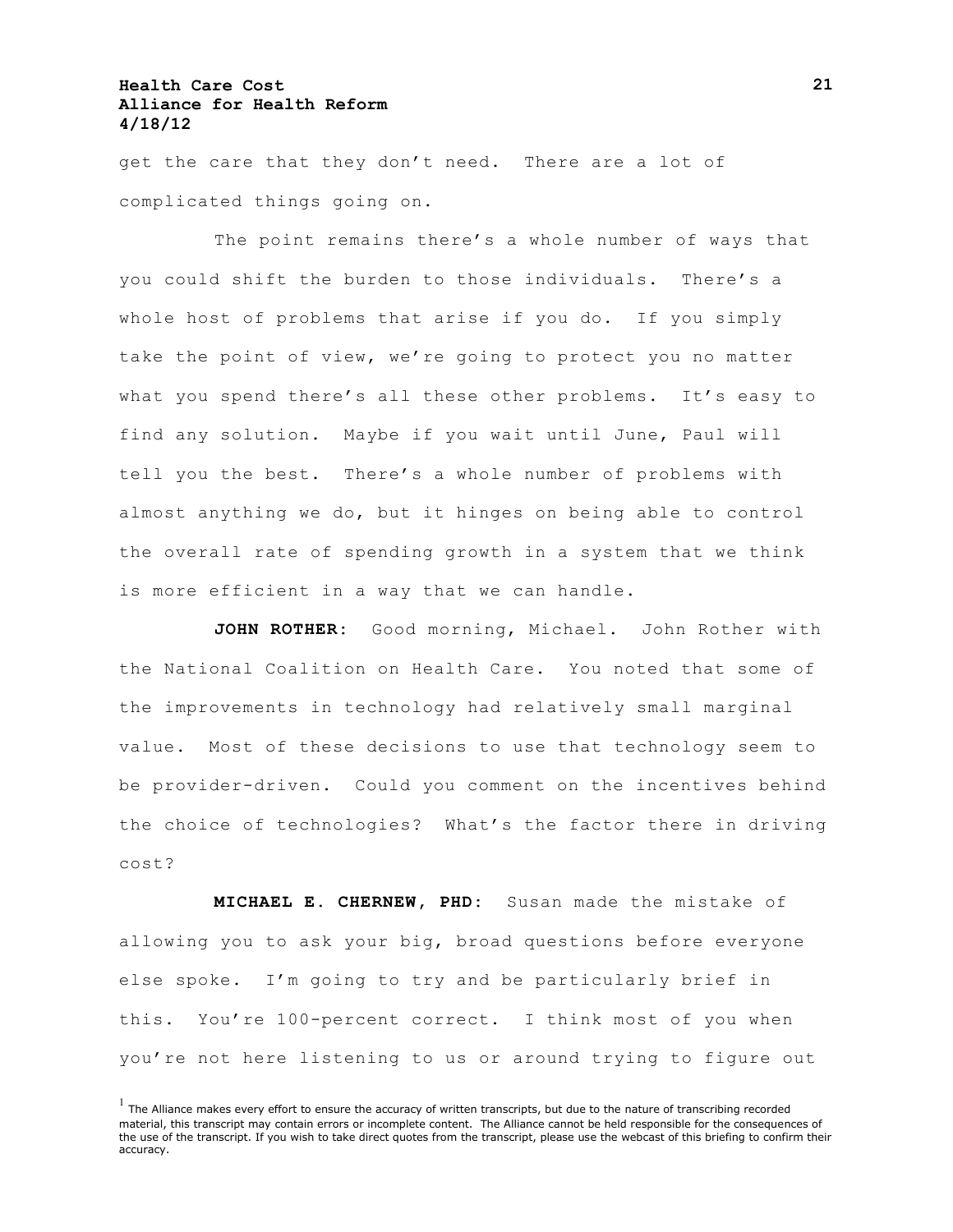how to change providers that is in fact I think the big debate that we're going to have going forward is how much of the incentives are we going to deal with on the provider side. I've done a lot of work with—Andrew will talk later about Blue Cross Blue Shield's alternative quality contract where we're trying to bundle payments. I don't want to get too far there.

There's a whole other group that want to think about consumer incentives and how the consumers have to pay out-ofpocket. I think the preceding question pointed out there's challenges to do that. I think I'm going to go with yes.

**SUSAN DENTZER:** We'll also note that this is a big part of the assignment that's been handed to Paul Ginsberg to tell us the entire set of solutions for all of this. Yes. Let's take two more and then we'll go to our panel.

**DAVID NEXON:** David Nexon, Advanced Medical Technology Association. Your slides are very interesting in showing that the drivers of level of spending aren't correlated with the rates of growth in spending. What is correlated with the rates of growth in spending?

**MICHAEL E. CHERNEW, PHD:** Surprisingly little geographically. There are certain things; income. You get slower health care spending growth in the areas where people are poor. I don't think lowering everybody's income is the policy lever we want to latch on to. Managed care slows

 $<sup>1</sup>$  The Alliance makes every effort to ensure the accuracy of written transcripts, but due to the nature of transcribing recorded</sup> material, this transcript may contain errors or incomplete content. The Alliance cannot be held responsible for the consequences of the use of the transcript. If you wish to take direct quotes from the transcript, please use the webcast of this briefing to confirm their accuracy.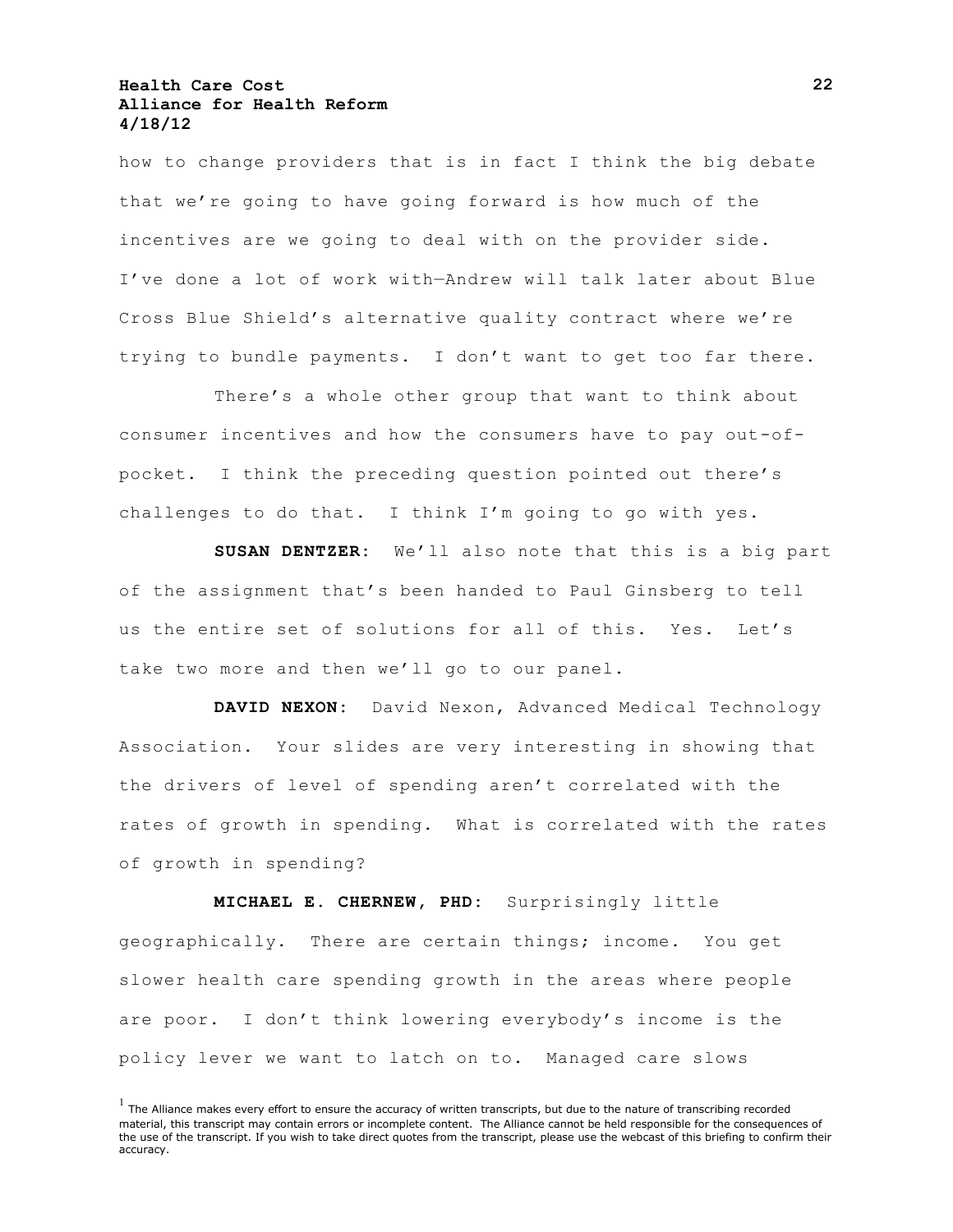spending growth, although not by a huge amount. Those are the main ones that I could point to. We haven't yet figured out what's well enough correlated with growth. I think the standard economic story would be there's general medical knowledge driving growth. That goes to McAllen as well as Minnesota. You see growth at the same level you saw a whole series of studies in the past about HMOs and non-HMOs.

There's this common factor driving growth. Much of it, as I said, we want access to, but it does seem to be broad. There's no place in this country you could say that's the Mecca for controlling spending growth. You could find a place and have a nice photo op in saying they've controlled the level of spending. We spend much more here than there. Odds are at least 50/50 that if then you come to me and say, is that place controlled the rate of spending growth; they wouldn't have. Even if they had, if we wait another 10 years and went back to the same place they may well not have controlled over the next 10 years because every place has seen spending growing because medical technology diffuses.

**SUSAN DENTZER:** We also know, don't we, by virtue of the national health spending numbers of the last couple of years that a great way to slow health care spending is having the worst recession since the Great Depression. That has been

 $<sup>1</sup>$  The Alliance makes every effort to ensure the accuracy of written transcripts, but due to the nature of transcribing recorded</sup> material, this transcript may contain errors or incomplete content. The Alliance cannot be held responsible for the consequences of the use of the transcript. If you wish to take direct quotes from the transcript, please use the webcast of this briefing to confirm their accuracy.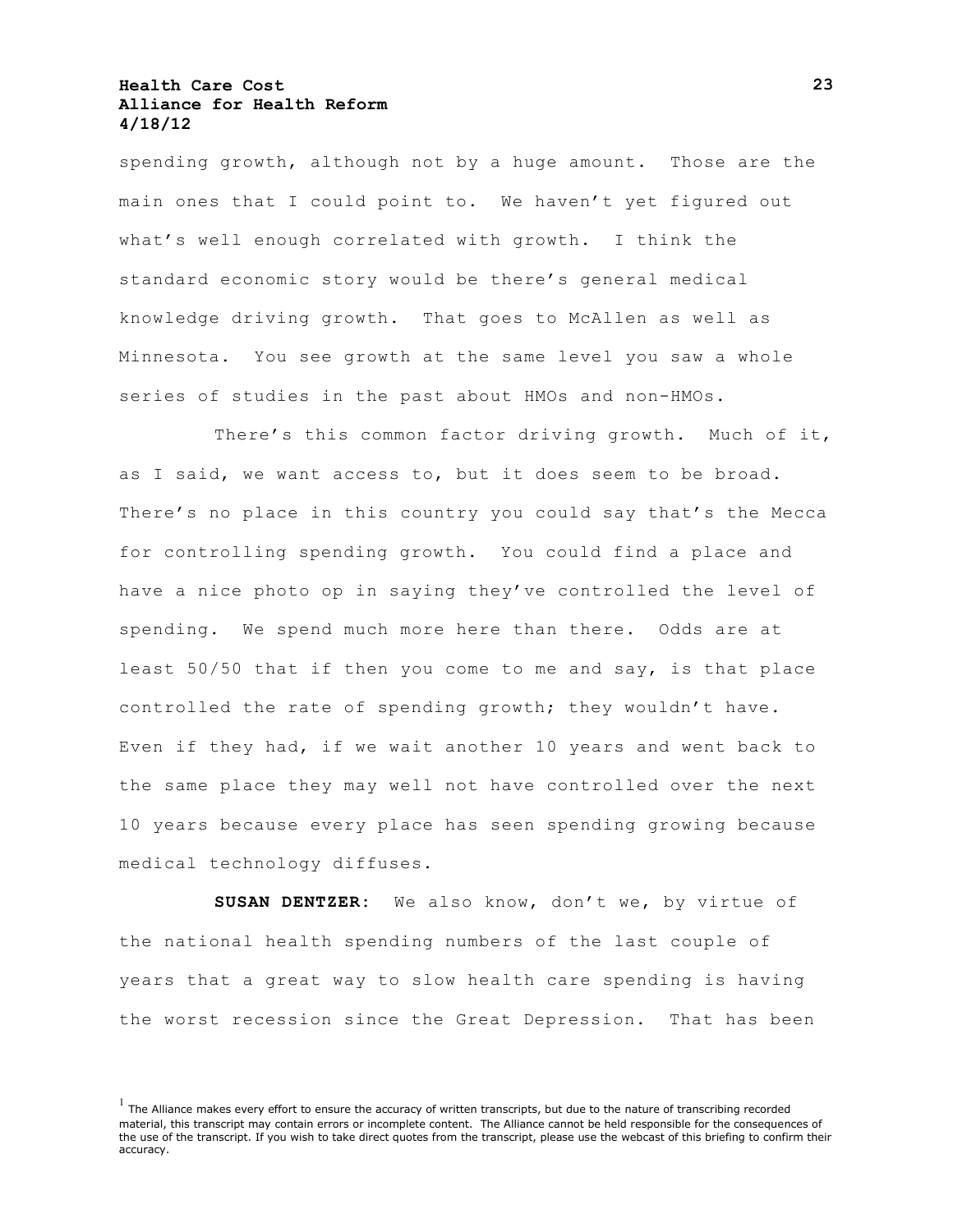a very effective mechanism in slowing the rate of growth in spending.

Okay. I promised one more question here back in the back and then we'll move to our panel.

**DANIEL CALLAHAN:** Daniel Callahan from Hastings Center. I hope we'll come back to the question value for money. It seems to be a terrible trap in saying that if something is worth it we should continue doing it. It seems to me a Rolls-Royce is a very good investment, good value to the money, but we can't afford it. You talk value for money at the time when we're trying to reduce cost seems to me a fundamental clash.

**MICHAEL E. CHERNEW, PHD:** Yes. Economists would incorporate if you can't afford it it's not giving you a lot of value for money. As you spend more and more and more the clinical benefit has to be greater and greater and greater to justify the extra spending. That's a longer discussion. I agree with you that there's a lot of semantics that go on, and we can't be in a world we say this is good for people. We just have to decide to pay for it. Again I apologize for being an economist, but you have to take into account the budget constraint when thinking about how to define value for money. I try not to sink budget constraints here. You left me on way too long.

 $<sup>1</sup>$  The Alliance makes every effort to ensure the accuracy of written transcripts, but due to the nature of transcribing recorded</sup> material, this transcript may contain errors or incomplete content. The Alliance cannot be held responsible for the consequences of the use of the transcript. If you wish to take direct quotes from the transcript, please use the webcast of this briefing to confirm their accuracy.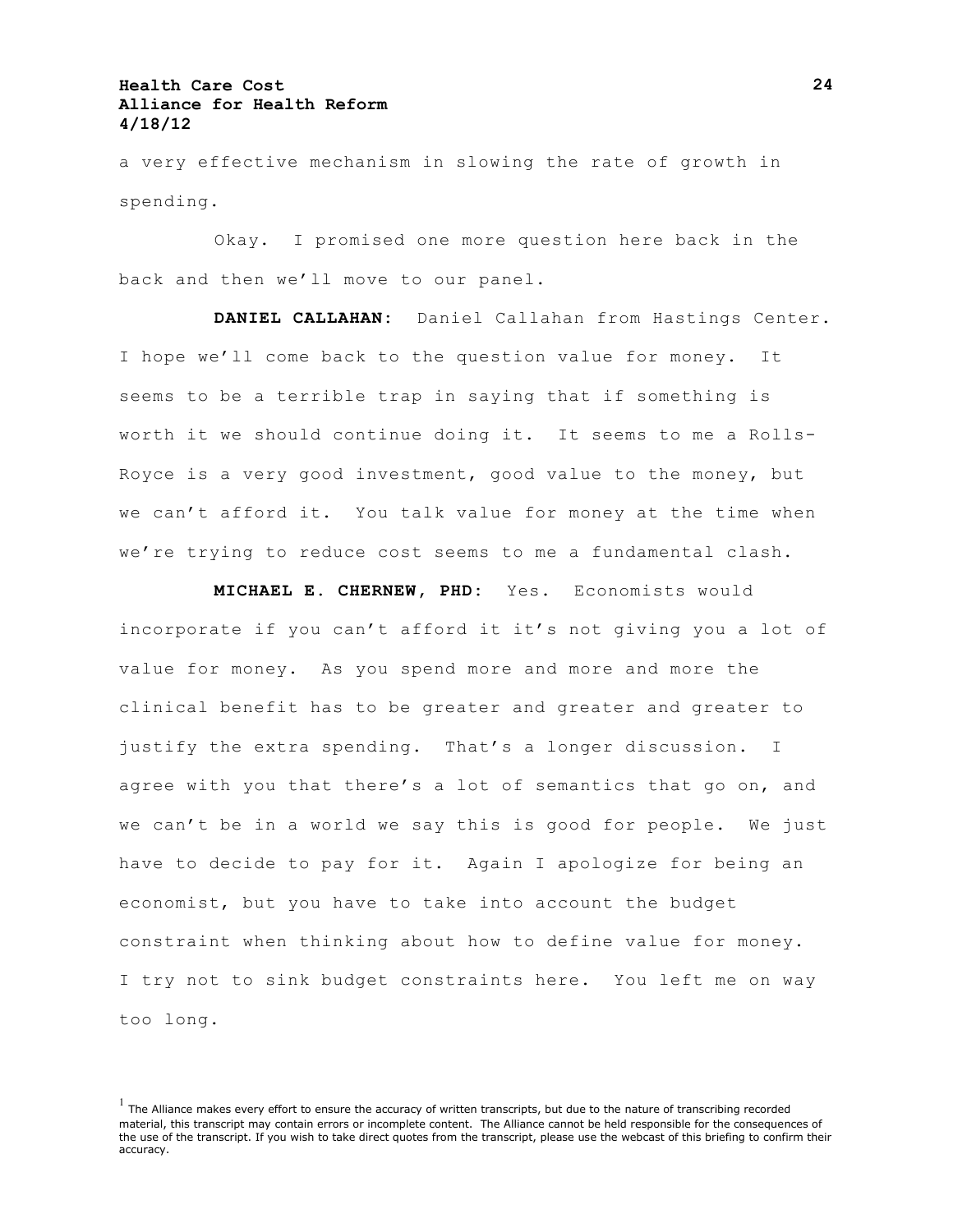**SUSAN DENTZER:** Alright. Sit down then, Mike. [Applause]. Thank you very much. That was great. As you heard, Mike said there are only two real avenues for slowing spending which is that you have to slow or lower the price or you have to slow or lower the quantity, which gets us to our next panel on pricing and volume. Henry Aaron and Gail Wilensky are here to address those two topics. I think Hank we're going to start with you.

**HENRY J. AARON:** Okay. I like speaking with Gail because if you ever go by alphabetical order I win hands down. I have to say that the most frightening statistic that I heard in Mike Chernew's presentation is that he has six television sets. The reason I'm frightened about that is one is terrified to imagine how much work he would do if he only had one.

I wasn't going to say anything about this, but I want to introduce one reference inspired by Mike's reference to the Baicker Skinner projections of what tax rates would have to be, as high as 70-percent in 2060. Nobody likes really the idea, but I would like to call your attention to a recent article in the *Journal of Economic Perspectives* by two pretty fair country economists, Peter Diamond who holds a Nobel Prize and Emmanuel Saez who won the Clarke Prize, which in some ways is almost as much of an honor. Using the analytical tools of economics they concluded that the optimum marginal tax rate for top high

**25**

 $<sup>1</sup>$  The Alliance makes every effort to ensure the accuracy of written transcripts, but due to the nature of transcribing recorded</sup> material, this transcript may contain errors or incomplete content. The Alliance cannot be held responsible for the consequences of the use of the transcript. If you wish to take direct quotes from the transcript, please use the webcast of this briefing to confirm their accuracy.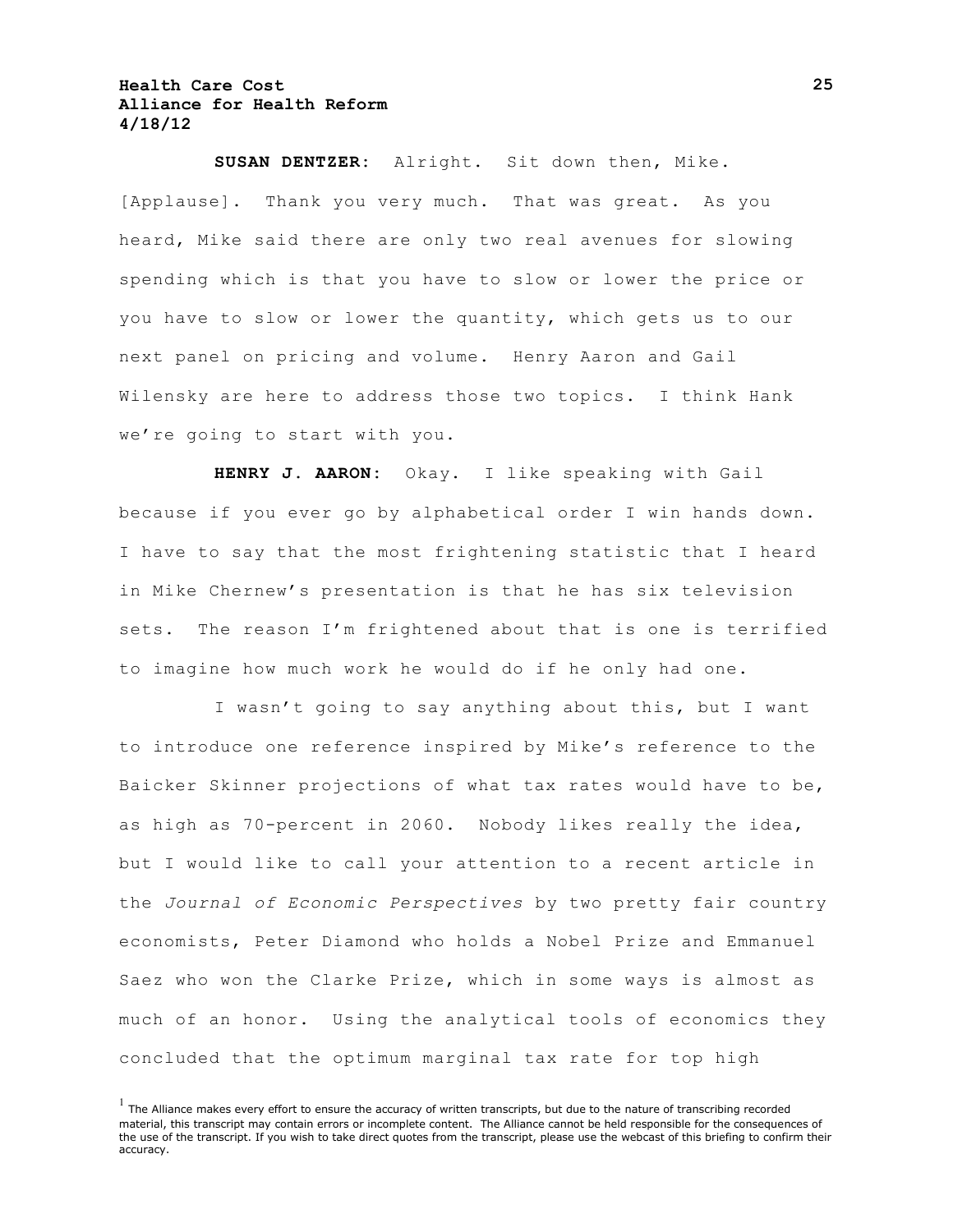income individuals was probably in the range of 50 to 70 percent.

I'm not recommending that, and I don't think any of us want to see very high tax rates necessarily, but I want to throw a little bit of cold water on the idea that the world in which those tax rates applied is somehow unsustainable. It is sustainable. We've had them in the past, even during periods of very high economic growth. It's something that needs to be considered as we move ahead.

What I'd like to spend most of my time on, maybe being a bit of a skunk at the picnic, is I'd like to pose a question. Suppose we could figure out what portion of the high level and/or the rapid growth of health care spending is attributable to increased quantity of service and how much of it is attributable to increased price per unit of service. The question is how would that inform public policy. In a hypothetical situation where we really could nail it and we discover that 100-percent of it was excess price; that accounted for the high level and maybe the price excess was increasing over time. In economist jargon it would mean that resources were being paid more than you had to pay them to get them to perform the services that they are currently performing; what economists call rent. Not an intuitively obvious use of the term, but that's what they're called. Then

 $<sup>1</sup>$  The Alliance makes every effort to ensure the accuracy of written transcripts, but due to the nature of transcribing recorded</sup> material, this transcript may contain errors or incomplete content. The Alliance cannot be held responsible for the consequences of the use of the transcript. If you wish to take direct quotes from the transcript, please use the webcast of this briefing to confirm their accuracy.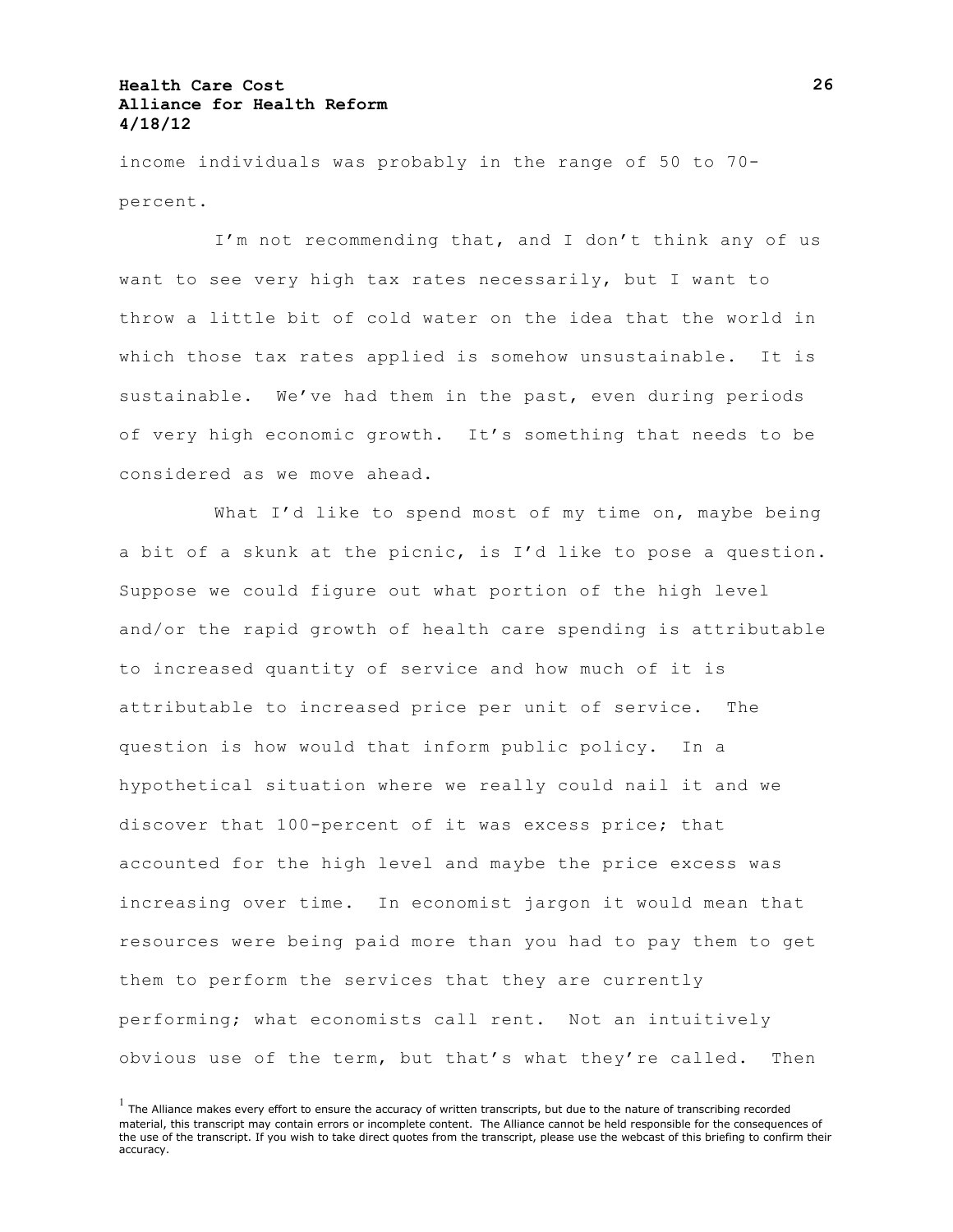maybe that would direct public policy in a certain direction. You'd focus on DRGs or some other private regulatory mechanisms to hold down prices.

Or in the opposite extreme, suppose you were able to identify that 100-percent of the problem was an excess level of services. By excess level of services I mean services that produce no or low benefits per unit of cost. Maybe then you'd direct policy toward protocols for treatment of various conditions to discourage over use. I'm going to assert those conditions are not going to be satisfied. We are never, ever going to know exactly how much of the high level or rapid growth of spending is attributable to excess provision of services or to paying resources to make those services possible, more than is necessary to entice them into their current use.

Of equal importance, we don't have any effective way currently of shifting the incentives that are responsible for excess quantities or excess prices. Now, the key word in that last sentence was currently. One of the objectives of the Affordable Care Act is that it was driven primarily to extend coverage to more individuals. Those extensions of coverage are the very ones of course that are now under court challenge and may or may not be sustained by the Supreme Court. I don't want to minimize the importance of coverage extensions and the

 $<sup>1</sup>$  The Alliance makes every effort to ensure the accuracy of written transcripts, but due to the nature of transcribing recorded</sup> material, this transcript may contain errors or incomplete content. The Alliance cannot be held responsible for the consequences of the use of the transcript. If you wish to take direct quotes from the transcript, please use the webcast of this briefing to confirm their accuracy.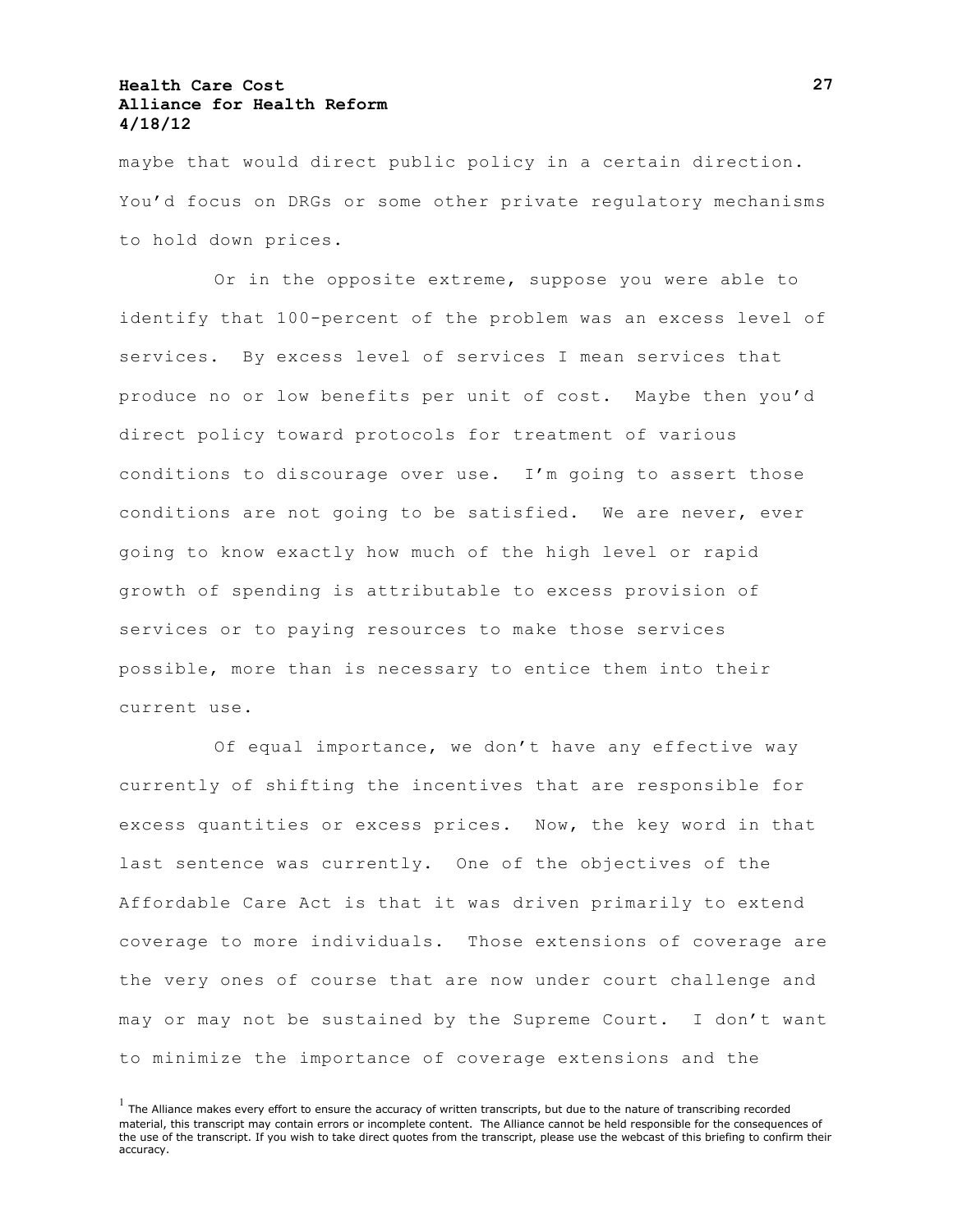Affordable Care Act. They're what a lot of us live and breathe for. I think fundamentally they are not the most far reaching and in the long run important elements of the Affordable Care Act. It's much more than a weigh station on the way to universal coverage.

I will bring this back to the topic at hand, most importantly that legislation was a national statement that the status quo in the financing and delivering of health care is unacceptable. If it survives court challenge it's going to lead to changes in the financing and delivery of care in very basic ways. The law is not going to be in the long run implemented and sustained in exactly the form in which it's currently on the books, for a whole host of reasons; because of guerilla warfare against the law as it stands because there will be unanticipated effects, glitches, failures that were not foreseen and partly because it's pretty damn messy piece of legislation.

The Affordable Care Act has been criticized for having done too little to control the growth of spending or to reign in the level of spending. In my view it in fact contains virtually every idea for slowing the growth of spending that analysts have come up with, including I might add some of which Mike Chernew is if not the father than at least a guiding light.

 $<sup>1</sup>$  The Alliance makes every effort to ensure the accuracy of written transcripts, but due to the nature of transcribing recorded</sup> material, this transcript may contain errors or incomplete content. The Alliance cannot be held responsible for the consequences of the use of the transcript. If you wish to take direct quotes from the transcript, please use the webcast of this briefing to confirm their accuracy.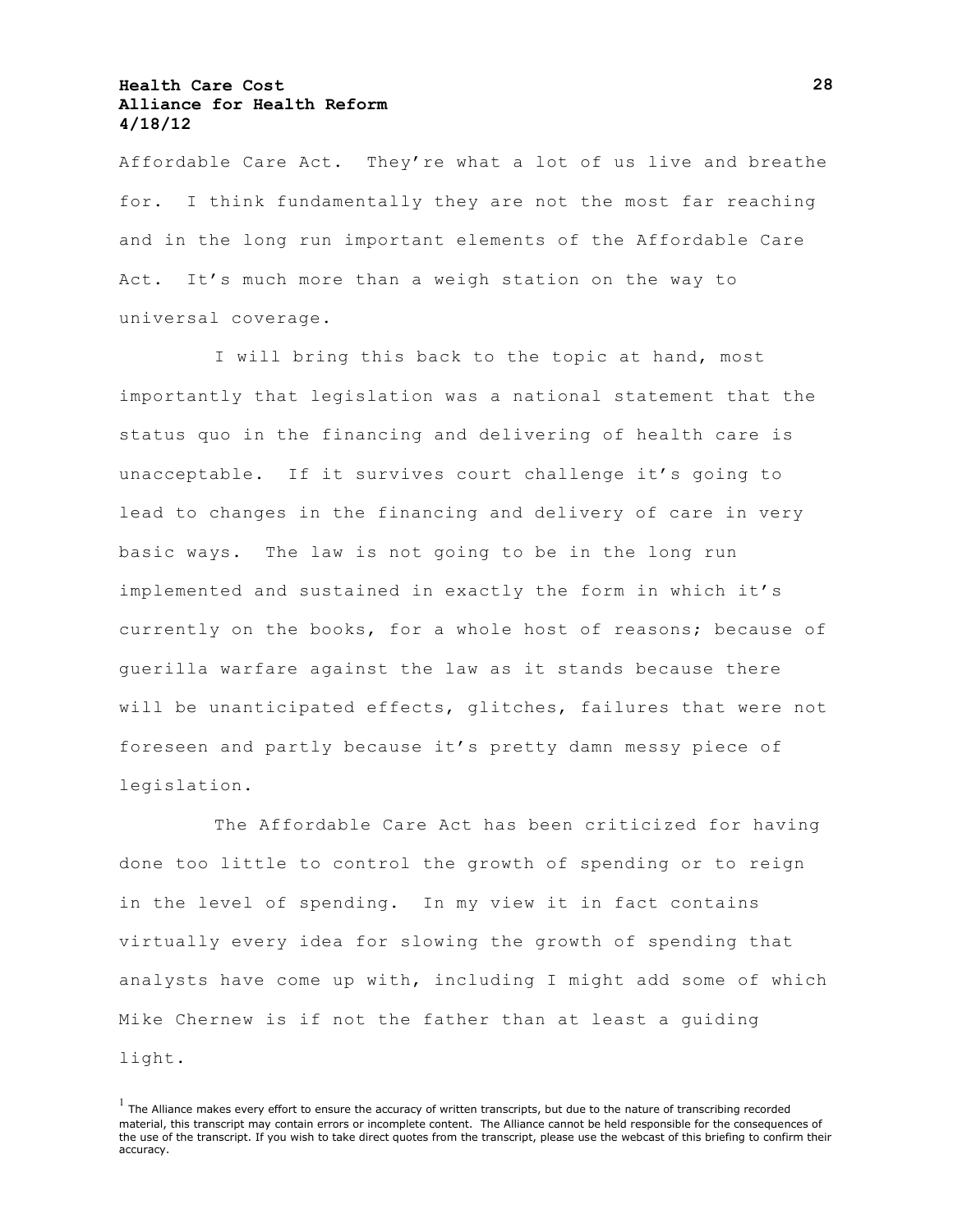Some of these cost control provisions are introduced timidly. Notably for example the limits on the tax breaks for employer sponsored coverage. They're virtually all there in at least embryonic form; pilots and demonstrations, which I have to admit have a habit distressingly often of not succeeding or not working out as their authors hoped. Even if they do they're very hard to take to scale.

If the Affordable Care Act survives and is changed over time it's going to be a weigh station along a road to the transformation of the U.S. healthcare system. That process is going to be driven by a recognition that cost control requires and here I am going to use the words that Mike shied away from is going to require a budget constraint; something that is lacking in current arrangements.

There are those who think the budget constraint is going to come from individuals exercising market power. In general I personally think this strategy is doomed because well insured individuals cannot exercise market power and will not want to exercise it at the time of care. It is a fact that the typical market-based high deductible health insurance plan, if it contains good stop loss coverage, actually reduces the marginal cost sharing on more medical spending than it increases the marginal cost sharing on. Therefore is not likely to have a material effect on the ability of the market

 $<sup>1</sup>$  The Alliance makes every effort to ensure the accuracy of written transcripts, but due to the nature of transcribing recorded</sup> material, this transcript may contain errors or incomplete content. The Alliance cannot be held responsible for the consequences of the use of the transcript. If you wish to take direct quotes from the transcript, please use the webcast of this briefing to confirm their accuracy.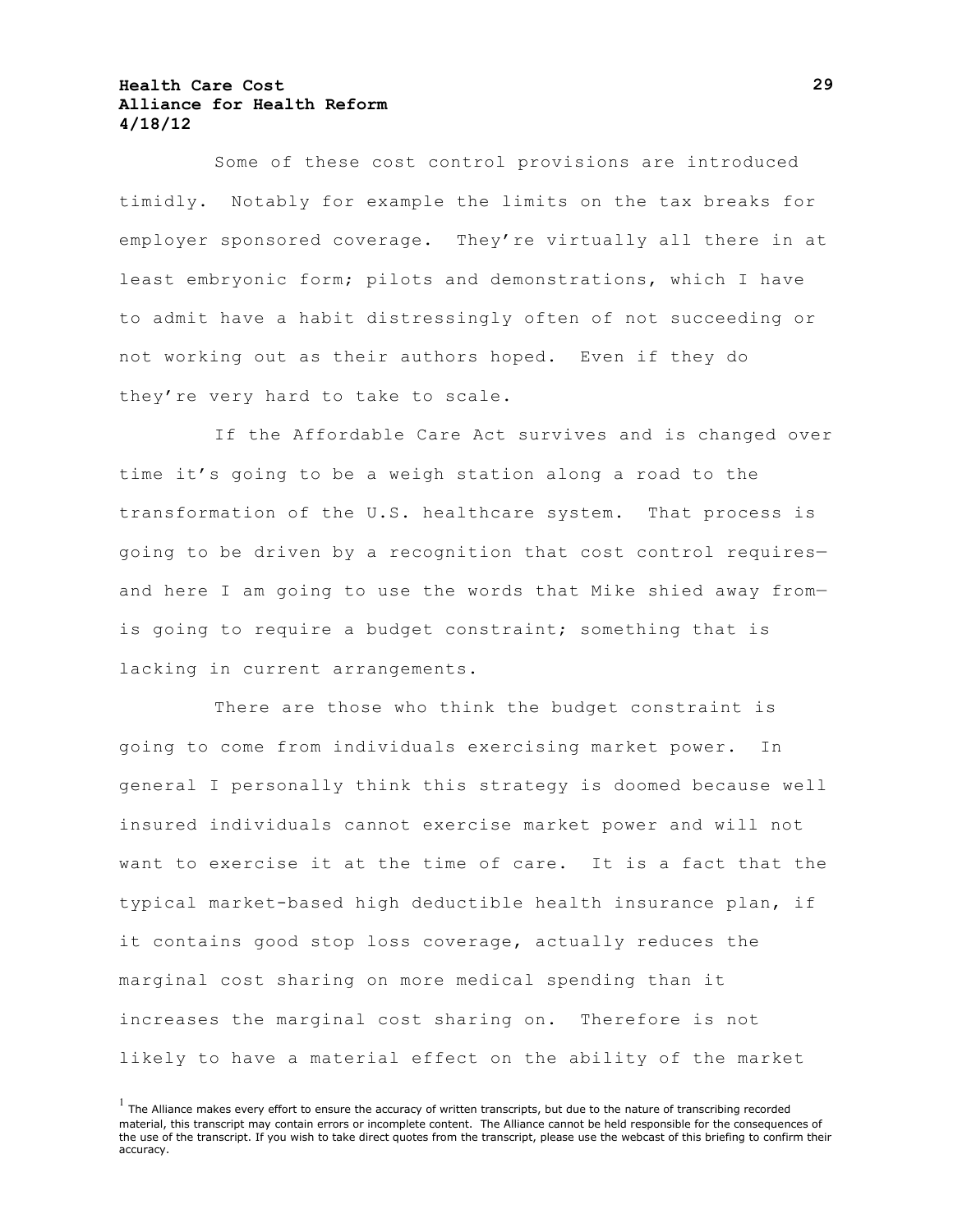to control the growth of spending. Furthermore, there is just too much of a gap between the purchase of insurance, that decision that you make when you buy insurance, and the actual point of health care use for the first decision in the end from a social and political standpoint to govern the latter. Imperatives will influence the actual demand for care that will override provisions that may have been agreed to insurance.

I think that in the end the budget constraint is going to have to come from a collective decision by a politically constituted and legitimated body within the framework of the Affordable Care Act. It is possible to imagine a process by which health insurance exchanges become such a body, provided that their enrollments gradually expand over time to include a critical mass of the population. Without such a political entity I think we're going to be holding meetings like this forever.

My overall message is that however interesting, and it really is interesting, I'm not minimizing it. However interesting it is to sort out whether high and rising outlays are attributable to excessive prices, rents in the economists jargon, or quantities; that is, care at the margin that produces no or low benefits per dollars spent. The practical policy debate and the challenge of policy formulation is going to have to deal with the totals, not with what is driving them.

 $<sup>1</sup>$  The Alliance makes every effort to ensure the accuracy of written transcripts, but due to the nature of transcribing recorded</sup> material, this transcript may contain errors or incomplete content. The Alliance cannot be held responsible for the consequences of the use of the transcript. If you wish to take direct quotes from the transcript, please use the webcast of this briefing to confirm their accuracy.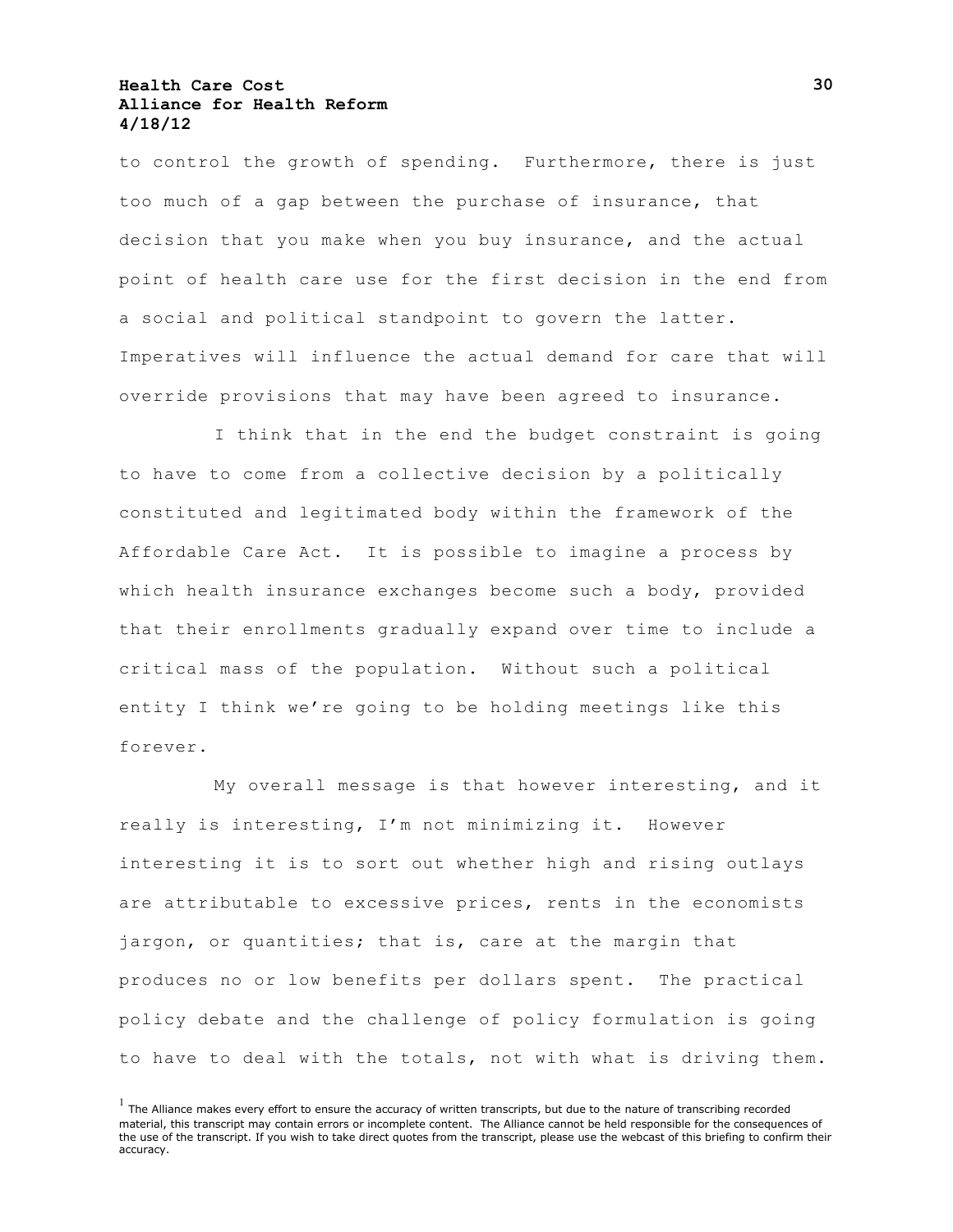That leads me to suggest that the real payoff from this trio of meetings is going to come in the third session.

**SUSAN DENTZER:** Okay. Thank you. Gail?

**GAIL WILENSKY, PHD:** Thank you, Susan. It's always fun to follow Henry because I get to change mid-course when I was going to say in response to some of what he said. We've been doing this for a lot of years now.

I'm going to start off by making a comment with regard to his optimal marginal tax rate, which is relax, Henry, because as of next year we will be at and over 50-percent for the highest income, even if the Bush tax cuts are extended. That's clearly a question. We get 35-percent plus 10, 12, 13 percent state and local depending on where you live plus 3.8 percent now that the social security tax has been extended to all income, not just wage income. That probably puts us in the low 50s, even if we don't revert back to 39-percent. You can take a deep breath. We will be in that optimal margin like it or not.

Let me go on to what I was asked to speak about. I've been one of the people in the, is it quantity is it price debate, which is probably not the most useful debate to have. I will grant that. Of saying that we are attributing too little to quantity and too much to price for the following rationale. Excuse me, Susan. I'm going to wander into that

 $<sup>1</sup>$  The Alliance makes every effort to ensure the accuracy of written transcripts, but due to the nature of transcribing recorded</sup> material, this transcript may contain errors or incomplete content. The Alliance cannot be held responsible for the consequences of the use of the transcript. If you wish to take direct quotes from the transcript, please use the webcast of this briefing to confirm their accuracy.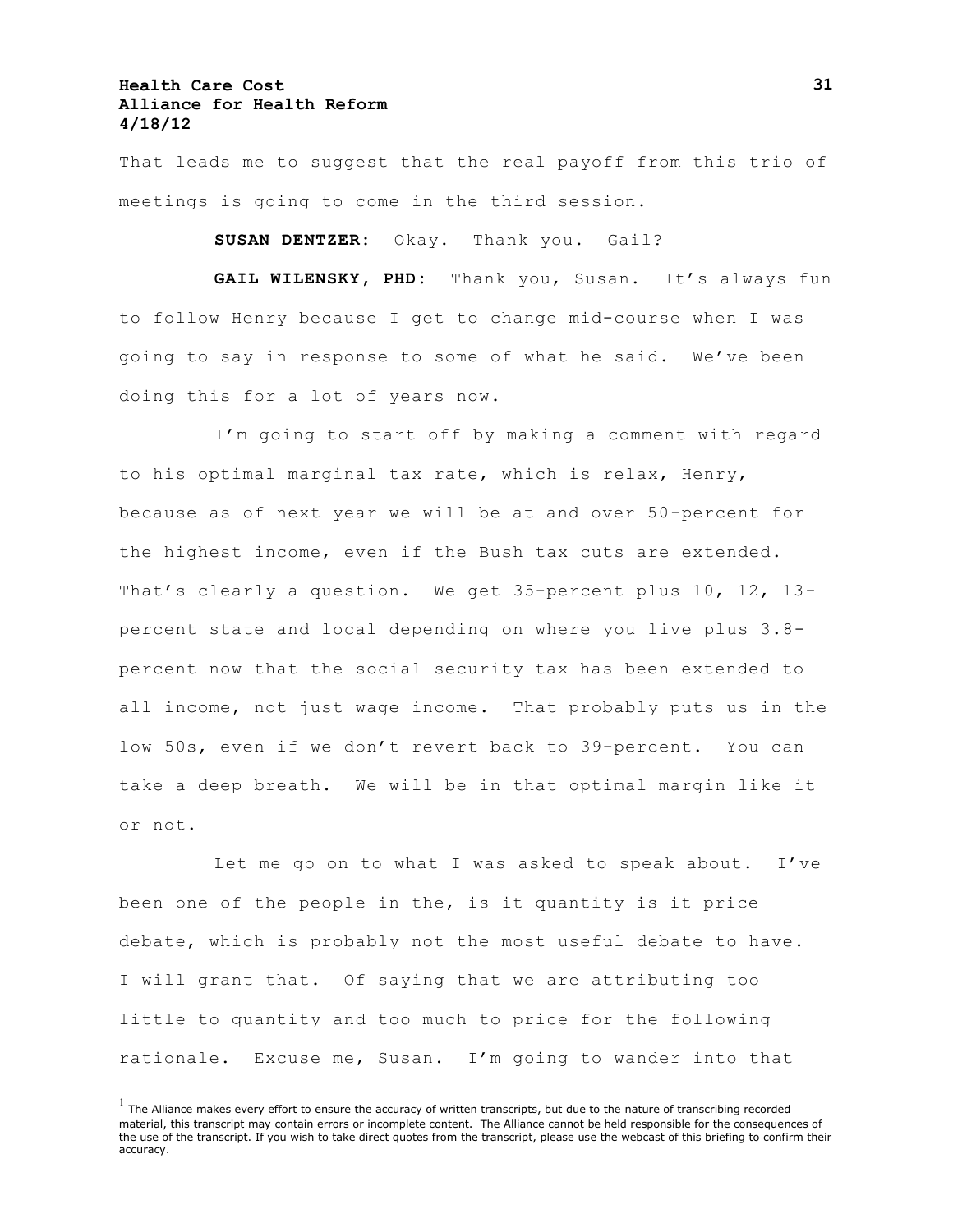other territory we weren't supposed to touch, which is that it is very difficult to look at quantity if you don't bring intensity. What we are all about in the U.S. is actually not quantity in the mindless definition of only days or visits, but rather what happens once you encounter the healthcare system.

Now you might say yes, of course, except this of course changes how you look at this. We have all seen reports how we actually have lower lengths of stay in the hospital than many other countries, not higher ones. That we see the physician less often in his office or her office, not more often. What we don't usually take account of in a good way because it's so difficult is once we have that encounter with the hospital or with the physician it is gangbusters in terms of what happens. Again the reason this becomes important is when you think about policy issues as to what it is you might want to change or what's driving this, it's very important about whether it's just excess price per unit. It's not to say that price isn't ever an issue. We know that we have a higher price for many units that we purchase. As I look at it, it's way more the intensity of the encounter once we have the encounter. If we only think about it as length of stay or number of visits we miss the whole point of what's been happening in the U.S. and we miss the whole point of what we might want to think about when we talk about how we try to change this.

 $<sup>1</sup>$  The Alliance makes every effort to ensure the accuracy of written transcripts, but due to the nature of transcribing recorded</sup> material, this transcript may contain errors or incomplete content. The Alliance cannot be held responsible for the consequences of the use of the transcript. If you wish to take direct quotes from the transcript, please use the webcast of this briefing to confirm their accuracy.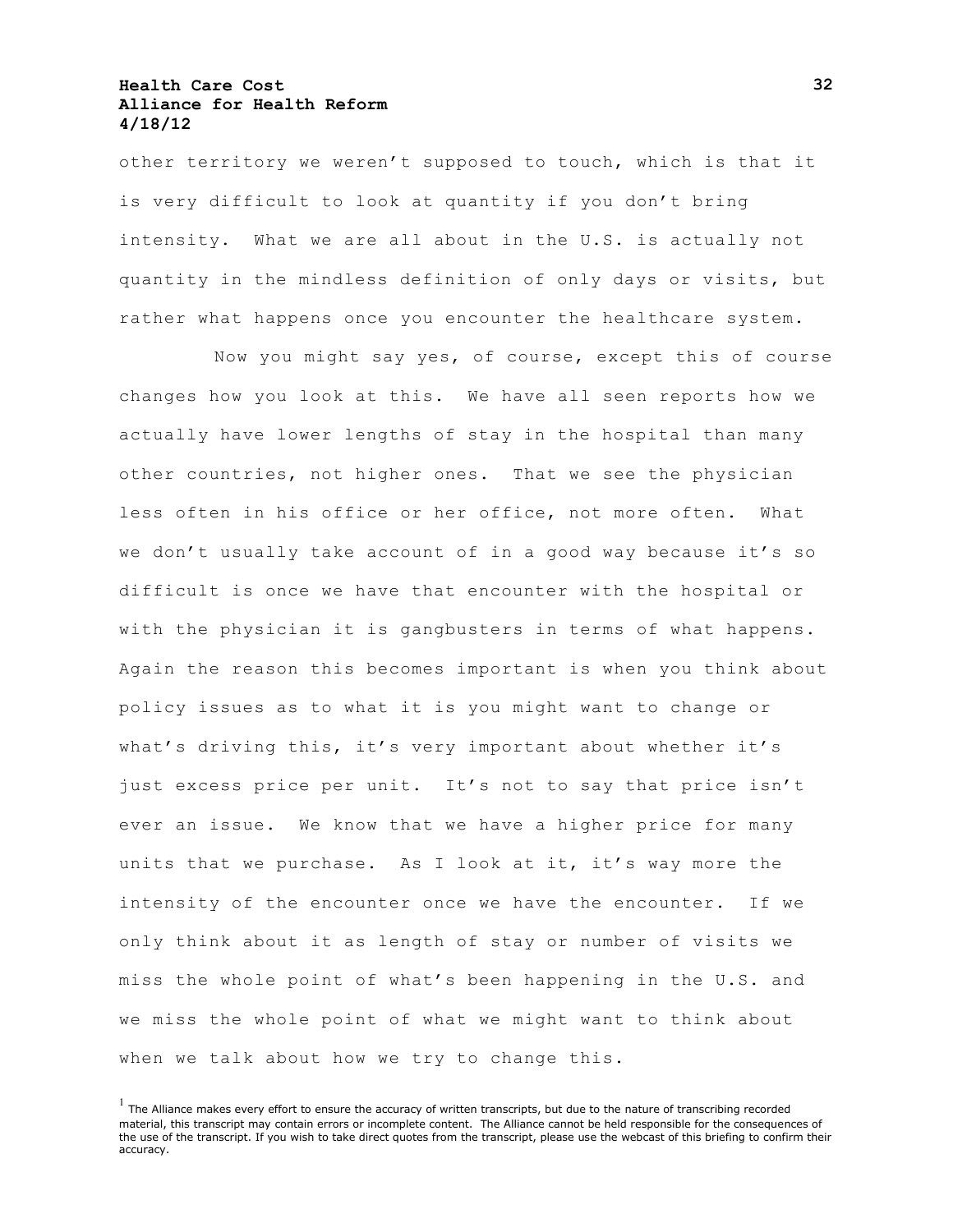Michael, thank you for emphasizing the level and growth issue. It's very important. It's not that we couldn't do with a lot less spending. Most of the debate is how to slow down the rate of growth. We're here. It's not a great place to be, many might say, although it depends on whether you look at the average in terms of the return to technologies. The real concern is how we slow down the rate of growth in spending. Getting people to focus on that—and you can't really say it too often it appears because they forget very quickly and go back to the level—is going to be very important.

It's also interesting to note that when we look at the rate of growth in spending the U.S. isn't quite as much the outlier as it is when you look at the level of the spending where we know we are very much the outliers. It's for the reasons that Mike has suggested, which a substantial portion of it we think has to do with the growth in medical knowledge, the growth in medical technologies that allow us to treat differently, and something about the challenge of making use of that in a more efficient and effective way. Getting people to concentrate on those areas will be very important.

The other reason that I think talking about quantity versus price in this altered manner becomes important is within the context of where we think reimbursement will move. If we move increasingly toward either bundled payment or capitated

 $<sup>1</sup>$  The Alliance makes every effort to ensure the accuracy of written transcripts, but due to the nature of transcribing recorded</sup> material, this transcript may contain errors or incomplete content. The Alliance cannot be held responsible for the consequences of the use of the transcript. If you wish to take direct quotes from the transcript, please use the webcast of this briefing to confirm their accuracy.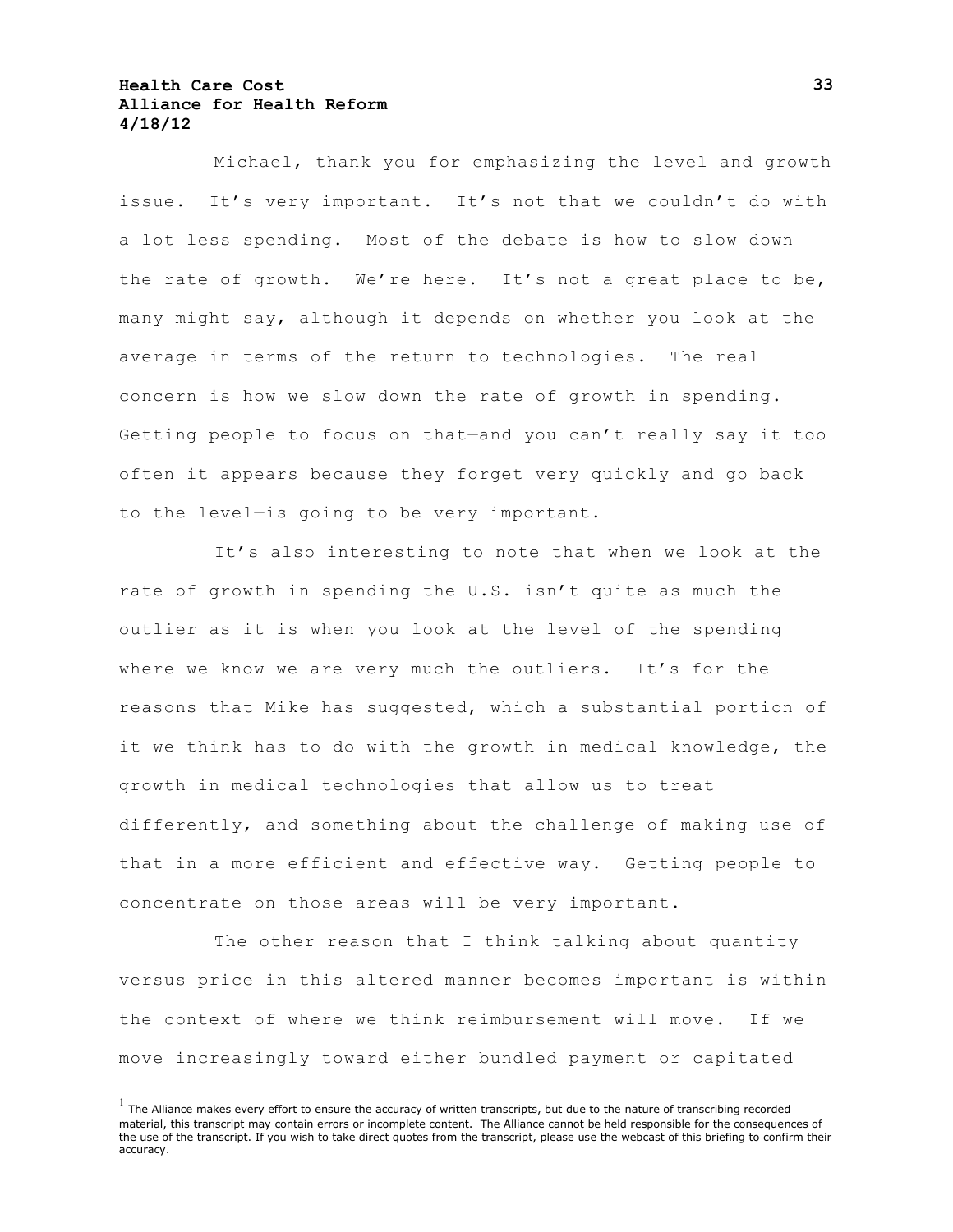payments than clearly the quantity pricing issue becomes somebody else's problem. The real trick will be to get either the pricing bundle correct or to get the capitated or partial capitated, which I think is a better model, price correct. At least at a policy level, a lot of the specifics will not be a policy problem. We don't know whether that's where we're going to go yet.

We clearly, in some parts of Medicare, are moving in that direction. We're doing so in the pilots in a variety of ways. As many of you have heard me now rant for several years, when it comes to the drivers of the healthcare system, that is the physician, we are paying for anything but bundles. We are paying on extreme micro levels. That needs to either be changed or dealt with in a different manner. This question about whether we are actually moving to a more aggregate payment level will be very important again in trying to come up with the appropriate levers to change the policy.

Finally a word about the budget constraint comments and the Affordable Care Act that Henry raised. I actually regard the most important thing about the Affordable Care Act as expansion in coverage. I'm somewhat concerned, if it is seriously undone I don't think the mandate is as serious a challenge as some, as to whether or not we will come up with an alternative way to expand coverage or not. I'm much less

 $<sup>1</sup>$  The Alliance makes every effort to ensure the accuracy of written transcripts, but due to the nature of transcribing recorded</sup> material, this transcript may contain errors or incomplete content. The Alliance cannot be held responsible for the consequences of the use of the transcript. If you wish to take direct quotes from the transcript, please use the webcast of this briefing to confirm their accuracy.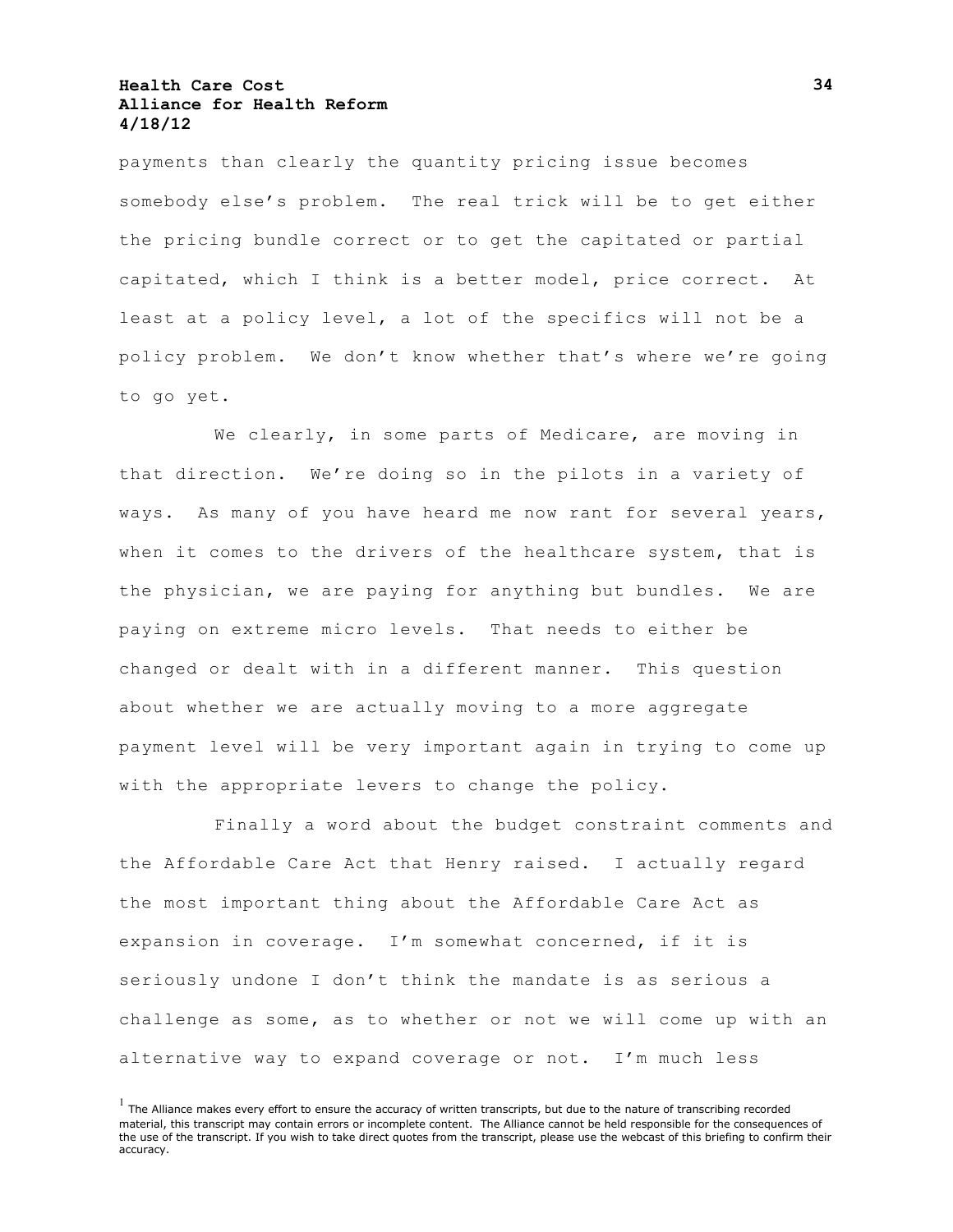impressed by the delivery reform in spending constraints. Although I don't debate the comment that Henry made, which is in some form, usually extremely embryonic almost everything we've ever thought of can be found if you look long enough.

Having been there, done that as Henry alluded our history with pilots, particularly when it will take further pro-action, pressure to not only see if they work, and unfortunately they don't always work. That's a different matter. To make sure that they're expeditiously replicated and scaled up and then become actually a changed way of affecting Medicare, does not have a great history. I would have been less concerned if there had been triggers in the legislation by which successful pilots move on an expeditious path of being replicated and scaled and then part of Medicare, unless they trigger some adverse outcomes. We'll see what that does.

Finally, with regard to the budget constraint, those of us who have debated or raised the two contrasting views, it's really agreeing yes there will be a budget constraint of sorts. The real question is it via the IPAB and payment per units that has been traditionally where Medicare has worked. Or will it be a combination of that on the grounds that traditional Medicare is going to be part of our future no matter what for as far as the eye can see? Or will we also try to put pressure on the kinds of plans that people choose?

 $<sup>1</sup>$  The Alliance makes every effort to ensure the accuracy of written transcripts, but due to the nature of transcribing recorded</sup> material, this transcript may contain errors or incomplete content. The Alliance cannot be held responsible for the consequences of the use of the transcript. If you wish to take direct quotes from the transcript, please use the webcast of this briefing to confirm their accuracy.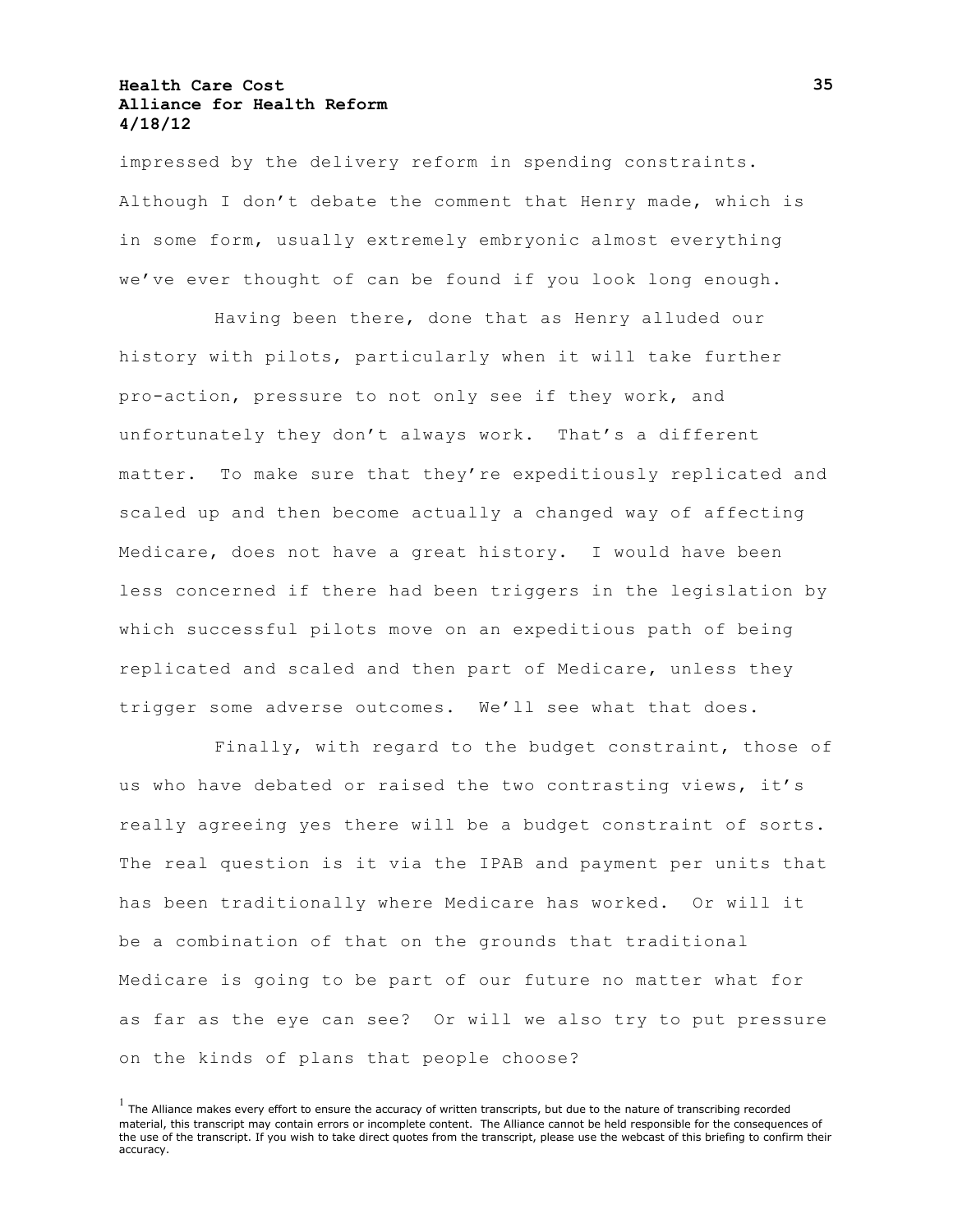It's not just enough to say what's the marginal cost at the time of use. That can be important; what the price of care is. It's also what's the cost of the plan and how do people choose plans that have very potentially different ways of organizing themselves; tight networks, loose networks, more or less marginal kinds of technologies, etcetera. We do see some variation when we look within the FEHB program between some of the most tightly designed plans, mail handlers you knew there's always at the bottom of the pricing list and some of the others. It just does indicate that it isn't as much budget constraint or not, but where the budget constraint operates. How much do we know and how much will we try differently?

As is frequently the case in health care, particularly by people who spend so much of their professional lives talking about these issues, the distinctions become slightly more nuanced as you get people in a room who have thought a lot about these issues. Those nuances remain important nonetheless. Thank you.

**SUSAN DENTZER:** Great. Thanks to all of you. In typical Washington policy wonk fashion we've had not only an excellent set of discussions, but we've also merged very quickly from defining the problem into defining and debating the solution. I'm going to try to drag us back for the moment to the problem and try to put a few of these assertions that

 $<sup>1</sup>$  The Alliance makes every effort to ensure the accuracy of written transcripts, but due to the nature of transcribing recorded</sup> material, this transcript may contain errors or incomplete content. The Alliance cannot be held responsible for the consequences of the use of the transcript. If you wish to take direct quotes from the transcript, please use the webcast of this briefing to confirm their accuracy.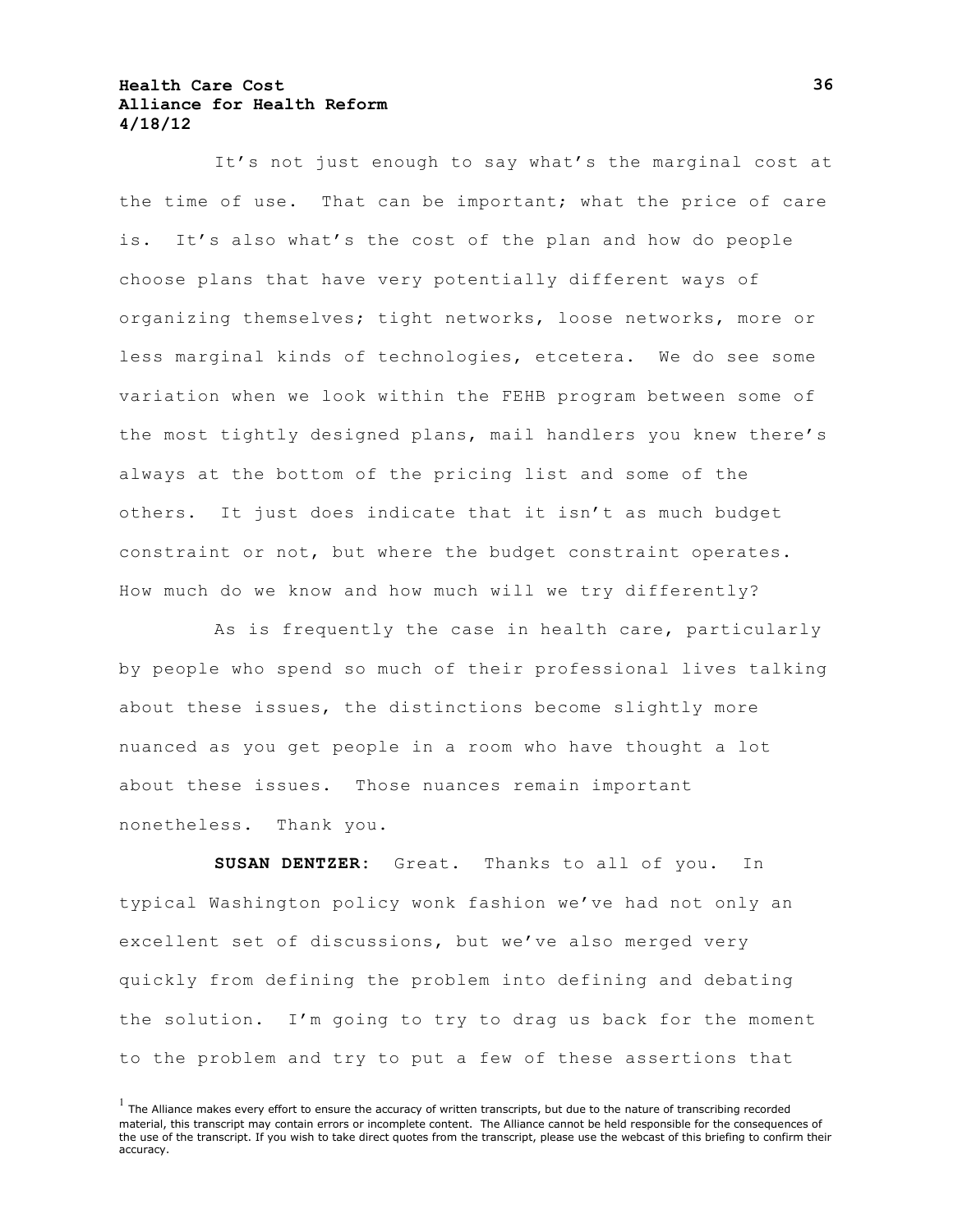have been made on the table so that we can reexamine them a bit further.

Mike started us off with the notion that the real problem is the slope. It's the rate of growth. It's not so much that we should be concerned that we're at 16-percent of GDP or 18-percent or 20-percent of GDP. It's the fact that we're moving so rapidly from one to the next. 16 one year, 18 the next year, etcetera, etcetera. Rate of cost growth that is growing faster than the overall GDP.

Then Hank said, it is probably, almost certainly the case that that rate of growth is driven by the price times the quantity. It would be foolhardy to try to figure out how much of it is driven by the price versus how much is driven by the quantity because obviously it's going to be driven by both. More importantly, even if we could answer that question how would we begin to influence policy appropriately? He then though went on to say that the only way out of this is going to be budget constraints, which suggest to me that you think that the problem really is the level at some level, not just the rate of growth.

Let's put that one on the table. Is the problem the rate of growth or is the problem the level? Gail then went on to say, it's not just the price times the quantity. It's the intensity. It is not, as she said, the fact that we have

 $<sup>1</sup>$  The Alliance makes every effort to ensure the accuracy of written transcripts, but due to the nature of transcribing recorded</sup> material, this transcript may contain errors or incomplete content. The Alliance cannot be held responsible for the consequences of the use of the transcript. If you wish to take direct quotes from the transcript, please use the webcast of this briefing to confirm their accuracy.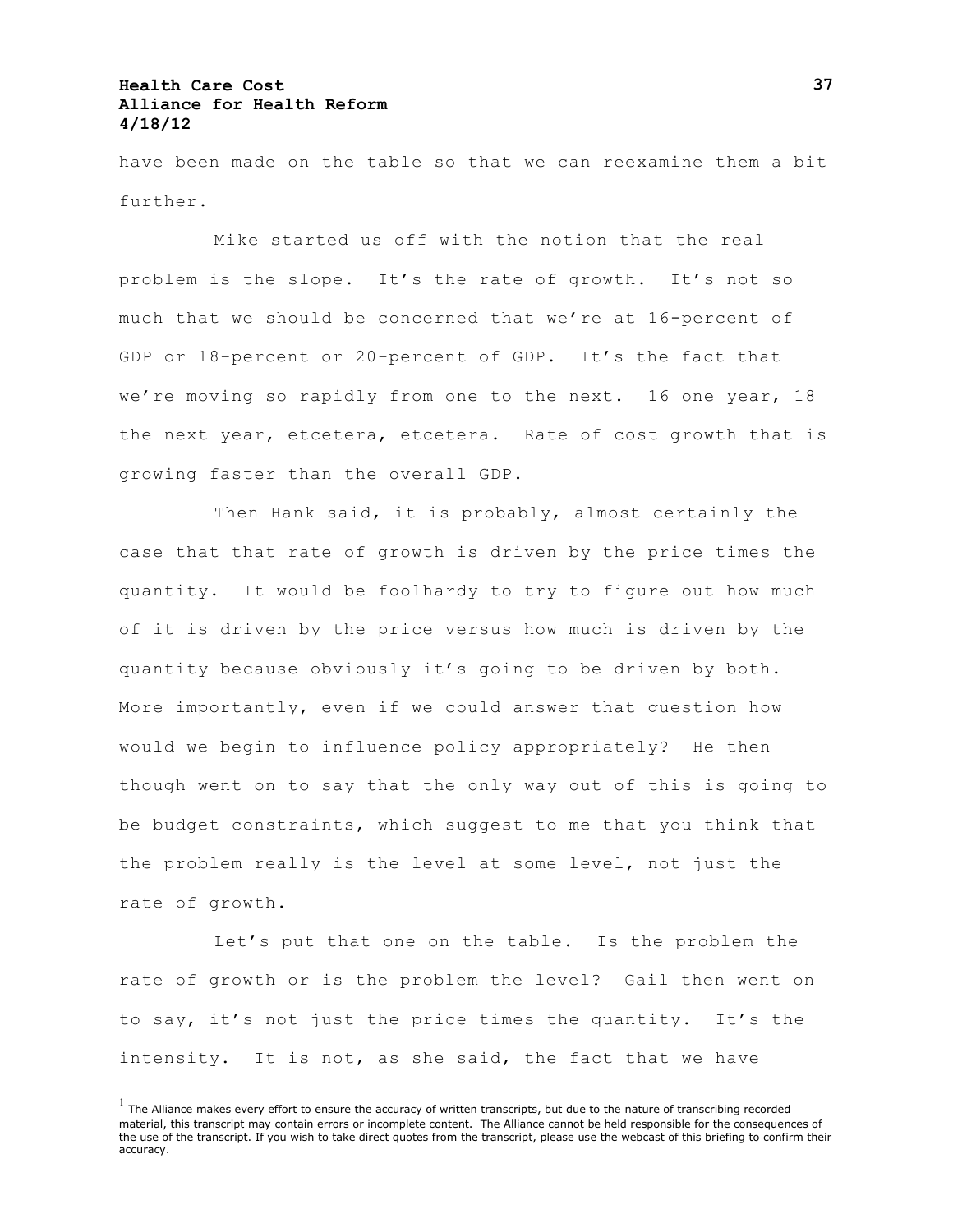longer length of stay in hospitals here in the U.S. than elsewhere. Obviously we don't. We have shorter length of stay. It's just that, as she said, once you get in there it's gangbusters. She went on to say, yes indeed we have excess prices, but the real issue in Gail's framing of it I think seemed to be more the intensity than the prices.

I guess again to stay on the problems as opposed to the solution, and the poor Affordable Care Act got dragged into this kicking and screaming. I'd like to leave the Affordable Care Act out of it for a moment if we might and just ask what do we really think here. Do we think the problem is the rate of growth? The slope as Mike said? Or is it the level? Or is it both? Mike?

**MICHAEL E. CHERNEW, PHD:** I've already said it once. I'll say again. It'd be better off if the level were lower. Our risk of really catastrophic problems relates to the slope.

**GAIL WILENSKY, PHD:** I think we understand that if we could drop the level it would buy us a little time. If we don't change the slope we'll not basically have corrected anything. To my mind, it is really the politics that make it as important to focus on the rate of growth, although the economics as well. We're here. We've actually been in this range for a number of years. What we can't easily do without putting enormous amounts of burden is to continue that excess

 $<sup>1</sup>$  The Alliance makes every effort to ensure the accuracy of written transcripts, but due to the nature of transcribing recorded</sup> material, this transcript may contain errors or incomplete content. The Alliance cannot be held responsible for the consequences of the use of the transcript. If you wish to take direct quotes from the transcript, please use the webcast of this briefing to confirm their accuracy.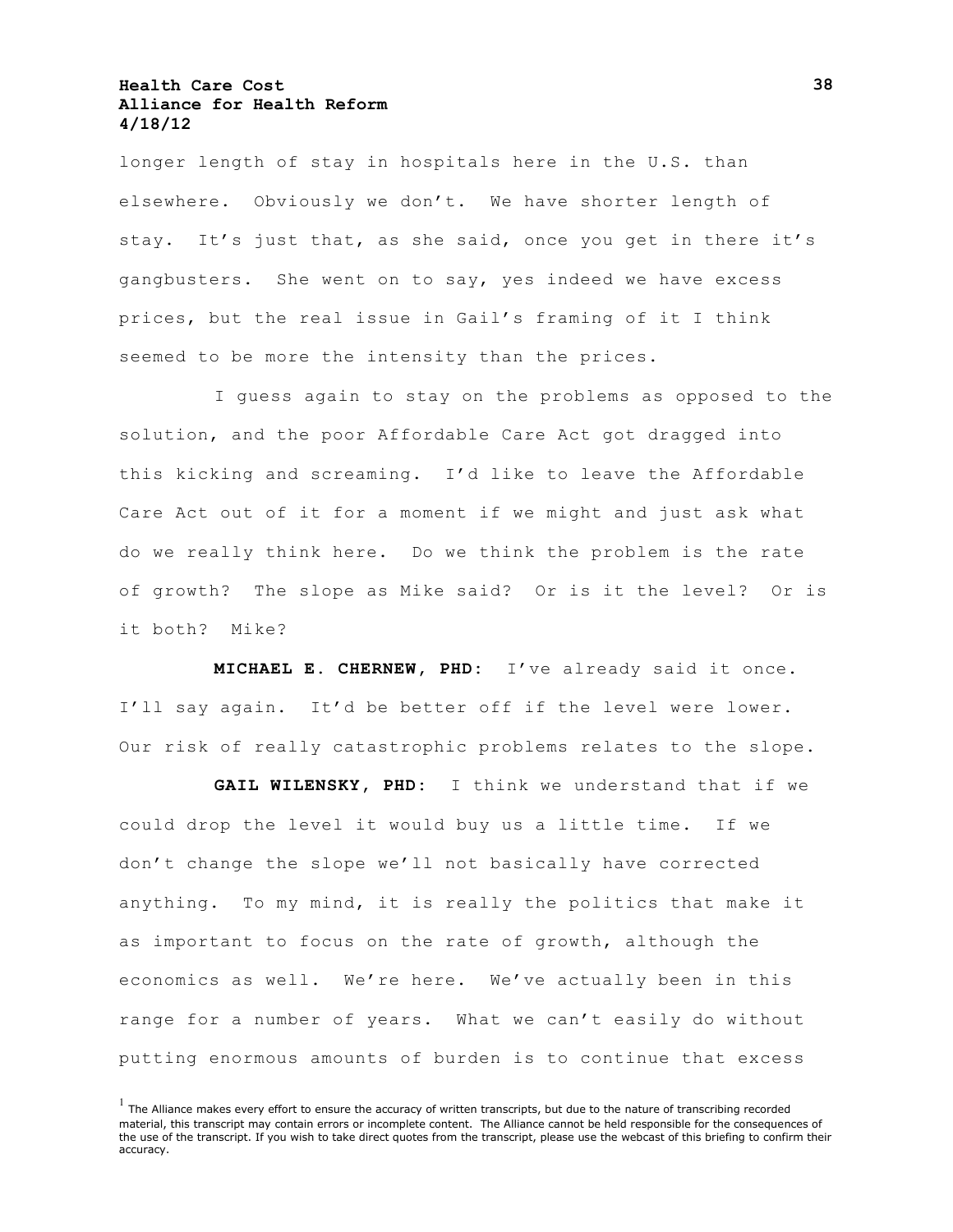growth rate of spending relative to the economy. It does of course suggest that if you can help kick up the economy you will do as well as if you focus all of your energies on the level of spending.

We see that when we look back at the 1990s, which was a very unusual decade where we had far less excess growth. We started and ended very close to 13-percent of GDP. It bumped up a very little depending on exactly when you looked. We had two things going on that were both helping us. The first part is very slow spending in the private sector that was then taken over by the Budget Balance Act after 1997; very slow spending in Medicare. We had robust spending in the GDP. It allowed us to keep that more or less stable relationship. It is remembering that it's the growth rate and the growth rate relative to the economy that will put a lot of burden on us. Sure, if we could knock down a couple of percentage points or a percentage point that would give us a little more time; just much more difficult to reduce absolute spending, not that it's easy to reduce the growth rate.

**SUSAN DENTZER:** Do the rest of you agree with the notion that more or less if health spending were growing at the rate of GDP that would be fine, even if the level continues to go up?

 $<sup>1</sup>$  The Alliance makes every effort to ensure the accuracy of written transcripts, but due to the nature of transcribing recorded</sup> material, this transcript may contain errors or incomplete content. The Alliance cannot be held responsible for the consequences of the use of the transcript. If you wish to take direct quotes from the transcript, please use the webcast of this briefing to confirm their accuracy.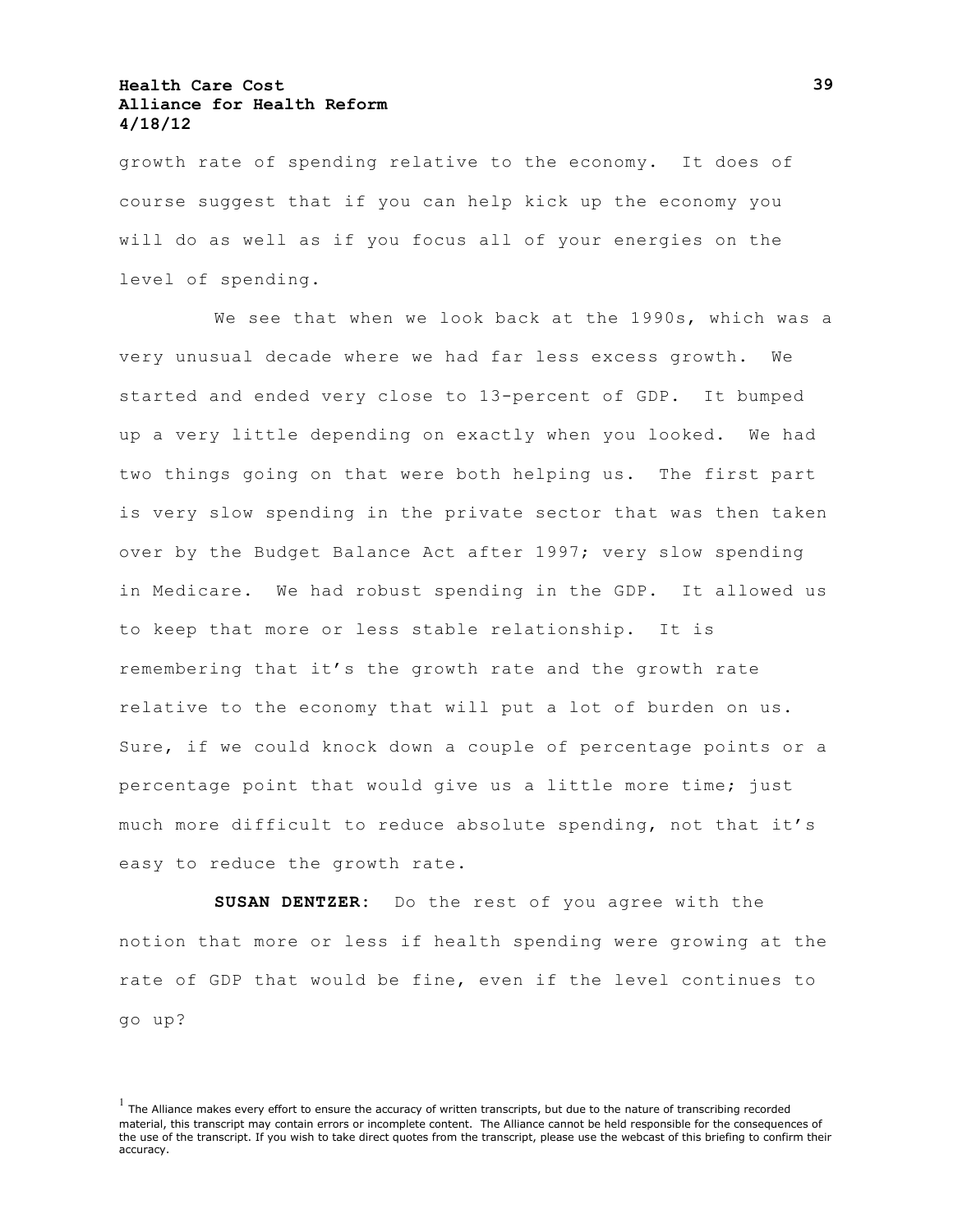**GAIL WILENSKY, PHD:** It would be a whole lot better than what we've ever experienced. I will accept that as success. Then we can debate about do we want to have a reduction level. For me it would be sign me up.

#### **SUSAN DENTZER:** Okay.

**HENRY J. AARON:** I think the issue here is what do we mean by problem. It occurred to me there are problems in at least three dimensions. There's resource waste, which means we have a lower living standard than we could enjoy because we're spending a lot of money on services which I think many people believe are not yielding benefits worth what they cost. Although a recent article that you had in your own journal raises a question with respect to cancer therapy at least. Second is political stress, which is what Gail emphasized. The third area is just the way in which private markets operate, labor management relationship and the stress that arises over negotiating compensation packages. I think all three of those constitute problems. Some involve levels and some involve rates of change.

One can get used to almost anything. Certainly one can get used to a level of inefficiency in the economy. Perhaps the resource waste issue is something that falls in that category. The political stress and the market stress that arise from rapid rates of growth is what I think raises blood

 $<sup>1</sup>$  The Alliance makes every effort to ensure the accuracy of written transcripts, but due to the nature of transcribing recorded</sup> material, this transcript may contain errors or incomplete content. The Alliance cannot be held responsible for the consequences of the use of the transcript. If you wish to take direct quotes from the transcript, please use the webcast of this briefing to confirm their accuracy.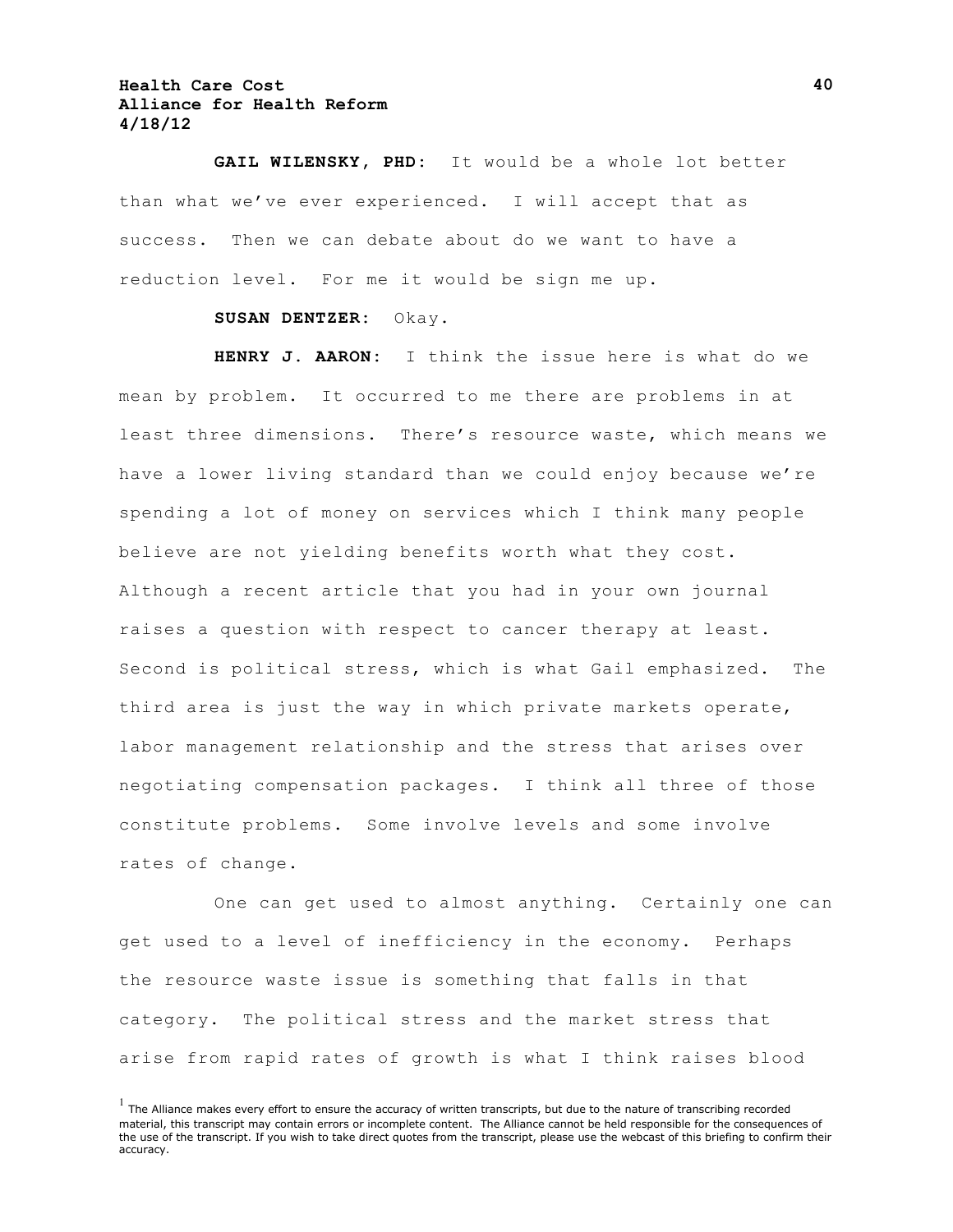pressure principally. I sort of resist the idea of having to choose here. I think that what we should be looking at over the long haul is a change in methods of payment and delivery that lower the rate of growth of spending and hence result in a lower level of spending in the future than we would otherwise have.

I am sort of like Winnie the Pooh was asked whether he wanted honey or sweetened condenses milk to eat and he said, "Both please."

**SUSAN DENTZER:** Alright. Let's just take a moment for some clarifying questions. We're going to have an ample discussion period following the reactor panel. If there are clarifying questions that people want to ask at this point well let's take those now.

**MALE SPEAKER:** Jim Hahn, CRS. I'd just like to make the point that I don't think there is any conflict between the statements. I think they are consistent because of course we care about the absolute level of spending in the end. I interpret Mike's comments to be cautionary whereas to say if you're only looking at high level areas now you're missing the picture. It's that the projected total spending in the future at these whether it goes based on where you start from; that's what the issue is about. Absolutely. In the end it's about total spending in the future based on these projections.

 $<sup>1</sup>$  The Alliance makes every effort to ensure the accuracy of written transcripts, but due to the nature of transcribing recorded</sup> material, this transcript may contain errors or incomplete content. The Alliance cannot be held responsible for the consequences of the use of the transcript. If you wish to take direct quotes from the transcript, please use the webcast of this briefing to confirm their accuracy.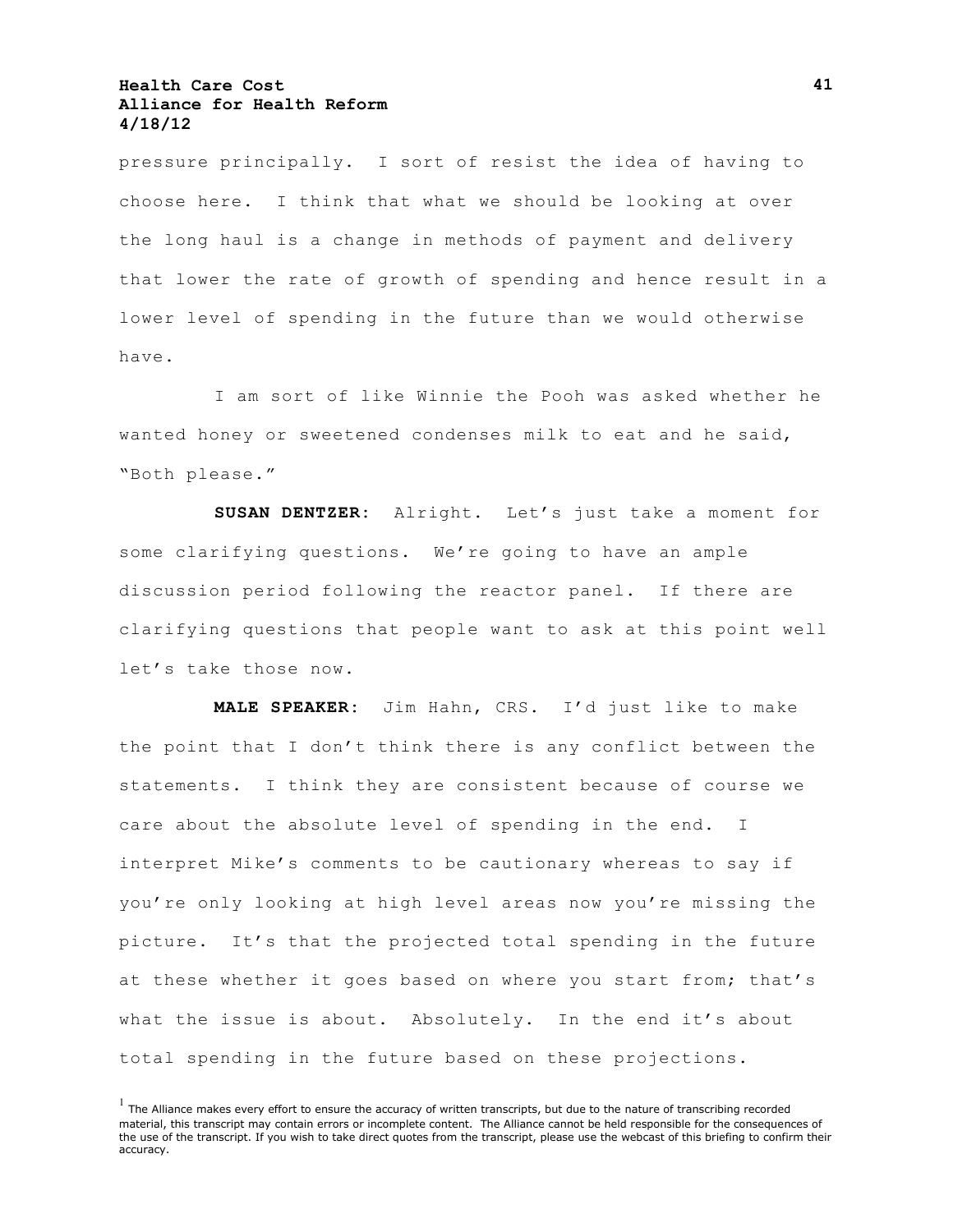Mike's comments are what are you trying to look at in how you get from here to there. I don't think there's any conflict or discussion there about people saying different things at all.

**HENRY J. AARON:** I think part of Mike's story is simply regression to the mean. If you've had areas where spending is much below the national average on the average they're going to over time in all likelihood head back to the mean, and similarly for those that are unusually high. Mike also is party to a fascinating piece of research comparing private health care spending with spending per capita under Medicare. You'd be the one to talk about that.

**MICHAEL E. CHERNEW, PHD:** I'm happy to talk about private and Medicare. I'm going to defer until Susan says when we want to have that discussion. I'm happy to talk about it.

**SUSAN DENTZER:** Let us defer it in fact, and we'll stick with some just clarifying questions or comments at this point. Then we'll move to our reactor panel. Stu?

**STUART GUTERMAN:** Hi. Stu Guterman from the Commonwealth Fund. First observation; they often say about economists that we know the price of everything and the value of nothing. Having looked at data on how much prices vary it seems like we actually don't know either. That's just an observation.

 $<sup>1</sup>$  The Alliance makes every effort to ensure the accuracy of written transcripts, but due to the nature of transcribing recorded</sup> material, this transcript may contain errors or incomplete content. The Alliance cannot be held responsible for the consequences of the use of the transcript. If you wish to take direct quotes from the transcript, please use the webcast of this briefing to confirm their accuracy.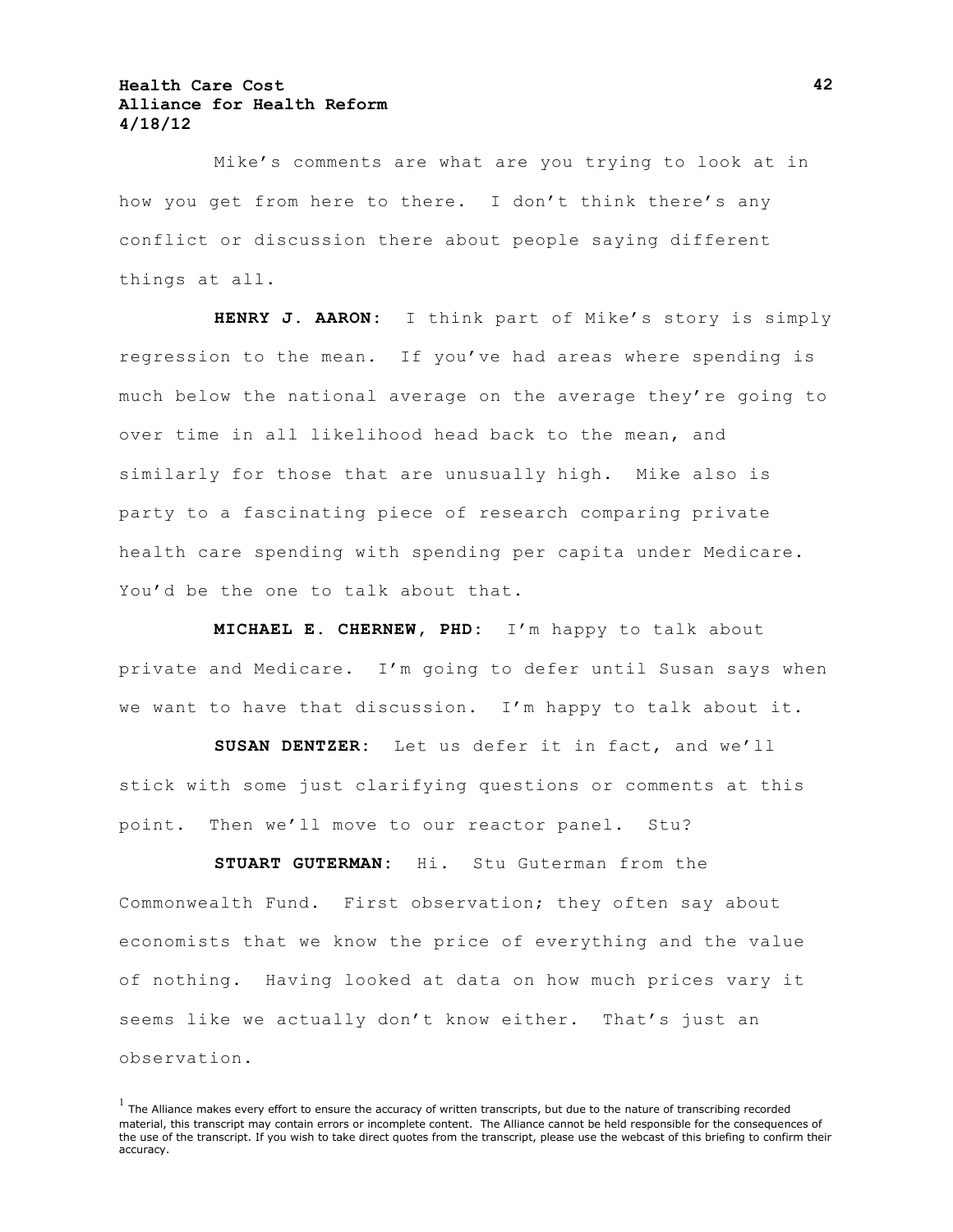Two issues; one to build on Jim's comment. It seems to me like a lot of these dichotomies are interesting to think about but we shouldn't spend a lot of time arguing which one is more important. For one thing, a high growth rate eventually leads to a high level. For another, when we look at percentage growth, low level areas are going to have higher percentage increases for the same dollar increase. I'd point out that if you say take the highest cost area and you reduce the level of spending by 2-percent there you're buying a lot of reduction in the growth rate of spending.

I think we need to, as Henry said, ask for both please because I don't think that they're that different a set of issues. On price versus utilization similarly; we can argue about whether prices or utilization are driving spending. For one thing, as Mike swore that he's not going to talk about now, shows which is really driving spending may differ between Medicare and private because Medicare controls prices, private doesn't. Private has more control over utilization, Medicare doesn't.

The other thing is also that with prices as distorted as they are, that means that faulty signals get sent about decisions about utilization. The two things aren't independent of each other. I think we need to wrap our arms around both of those things to be able to address the big problem.

 $<sup>1</sup>$  The Alliance makes every effort to ensure the accuracy of written transcripts, but due to the nature of transcribing recorded</sup> material, this transcript may contain errors or incomplete content. The Alliance cannot be held responsible for the consequences of the use of the transcript. If you wish to take direct quotes from the transcript, please use the webcast of this briefing to confirm their accuracy.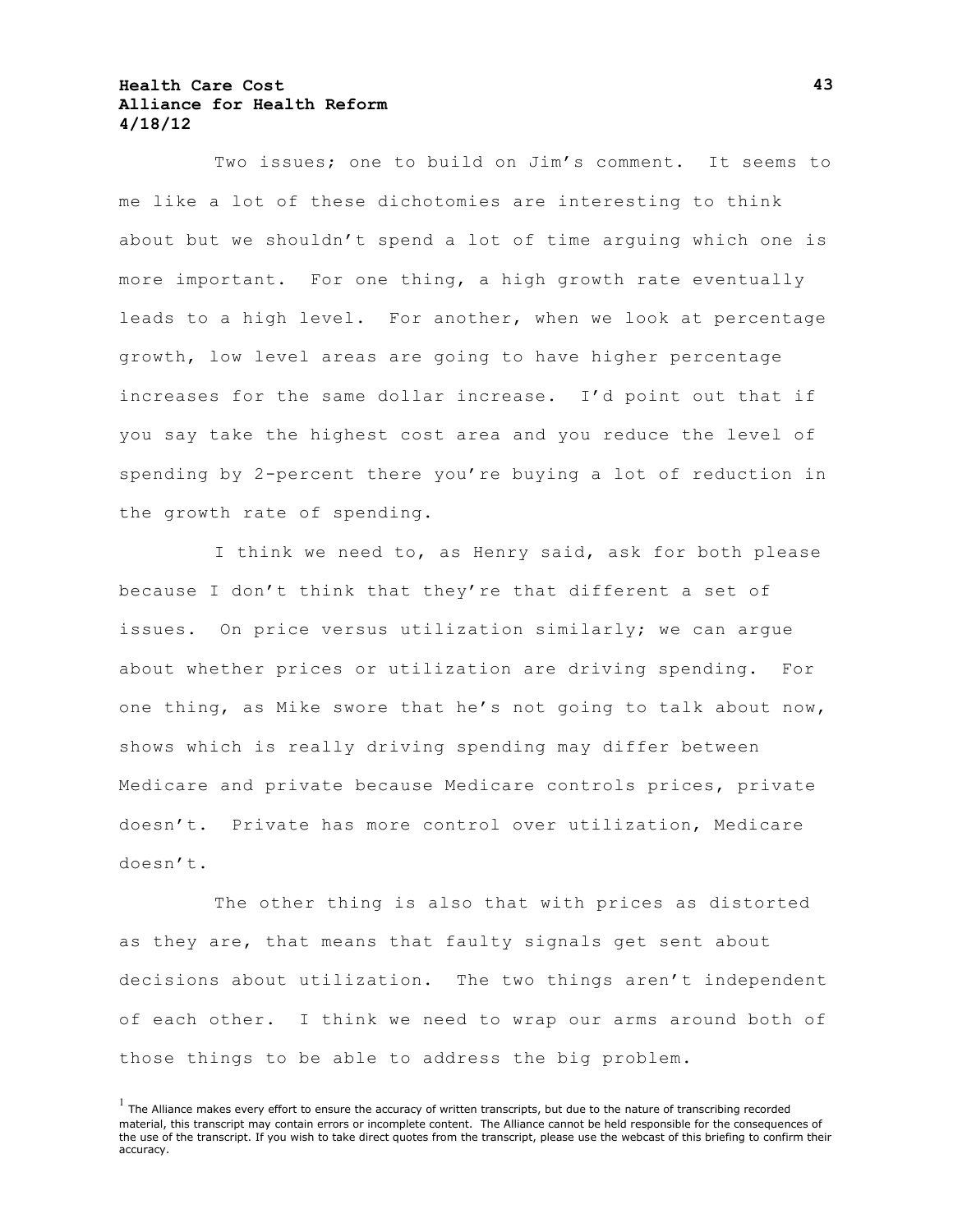**SUSAN DENTZER:** Yes? Comment, Mike.

**MICHAEL E. CHERNEW, PHD:** I agree completely with that, Stu. Although let me say at least a little bit why I think it matters in part. Let's assume that we believe that when Paul comes back some aspect of bundling payment, global payment, whatever we want to call it, is going to be part of the solution. I would put myself in that camp. I've seen a lot of good things in a lot of the places that have done that.

The fundamental question if you're concerned about their trajectory of spending is not that we simply move to bundle payment. It's what processes do you put in place to govern the rate with which that global payment rises. We spent a lot more time talking about how to start off the system than we do about designing the rate of growth in that system. It turns out that if you want to pay less in the future I agree with what Jim said. You have to worry much more about the process by which you update the rates than the rate with which you start them initially.

I'll say, because Andrew's here, I don't mean to preempt him. If you look at what Blue Cross Blue Shield did in Massachusetts they were much more concerned about the process they put in place for the rate of spending growth in the alternative quality contract than they were about the actual amount of money that they put in place. There were policy

 $<sup>1</sup>$  The Alliance makes every effort to ensure the accuracy of written transcripts, but due to the nature of transcribing recorded</sup> material, this transcript may contain errors or incomplete content. The Alliance cannot be held responsible for the consequences of the use of the transcript. If you wish to take direct quotes from the transcript, please use the webcast of this briefing to confirm their accuracy.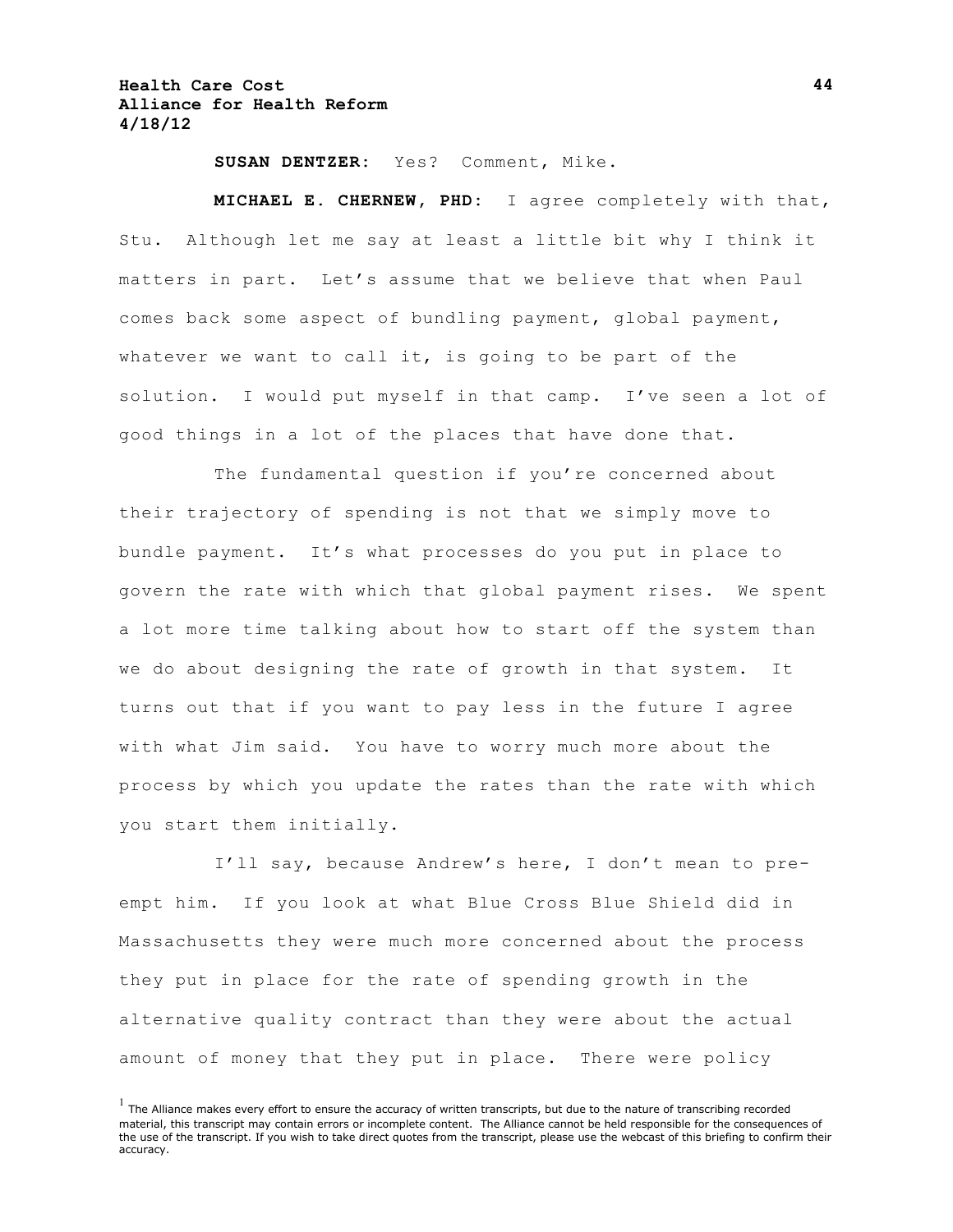makers in Massachusetts that took them to task because the amount of money they spent in Year One, the level, didn't look exactly what they wanted it to be. It was in some ways designed to do that. I should let Andrew say that. They missed the point that it was designed to deal with their trajectory.

It's very easy to get distracted in a policy debate about the shiny options that might lower your spending now and not ask the question about whether or not you've built the infrastructure even thought through how to deal with the slope. That's why thinking about them differently; they raise different policy questions.

**SUSAN DENTZER:** Alright. With that, let me ask our reactor panel to come up and join us up here. It's arranged such that you can all stay. I think that would be appropriate. There is going to be lots of discussion back and forth so best that you stay.

We're going to be joined now and are being joined by Helen Darling from the National Business Group on Health; Nancy Dickey from Texas A&M Health Center and former AMA President; Teri Fontenot, Board Chair of the American Hospital Association; John Rother, National Coalition on Healthcare; Dan Mendelson of Avalere Health; and Andrew Dreyfus, BCBS, Blue Cross Blue Shield of Massachusetts.

 $<sup>1</sup>$  The Alliance makes every effort to ensure the accuracy of written transcripts, but due to the nature of transcribing recorded</sup> material, this transcript may contain errors or incomplete content. The Alliance cannot be held responsible for the consequences of the use of the transcript. If you wish to take direct quotes from the transcript, please use the webcast of this briefing to confirm their accuracy.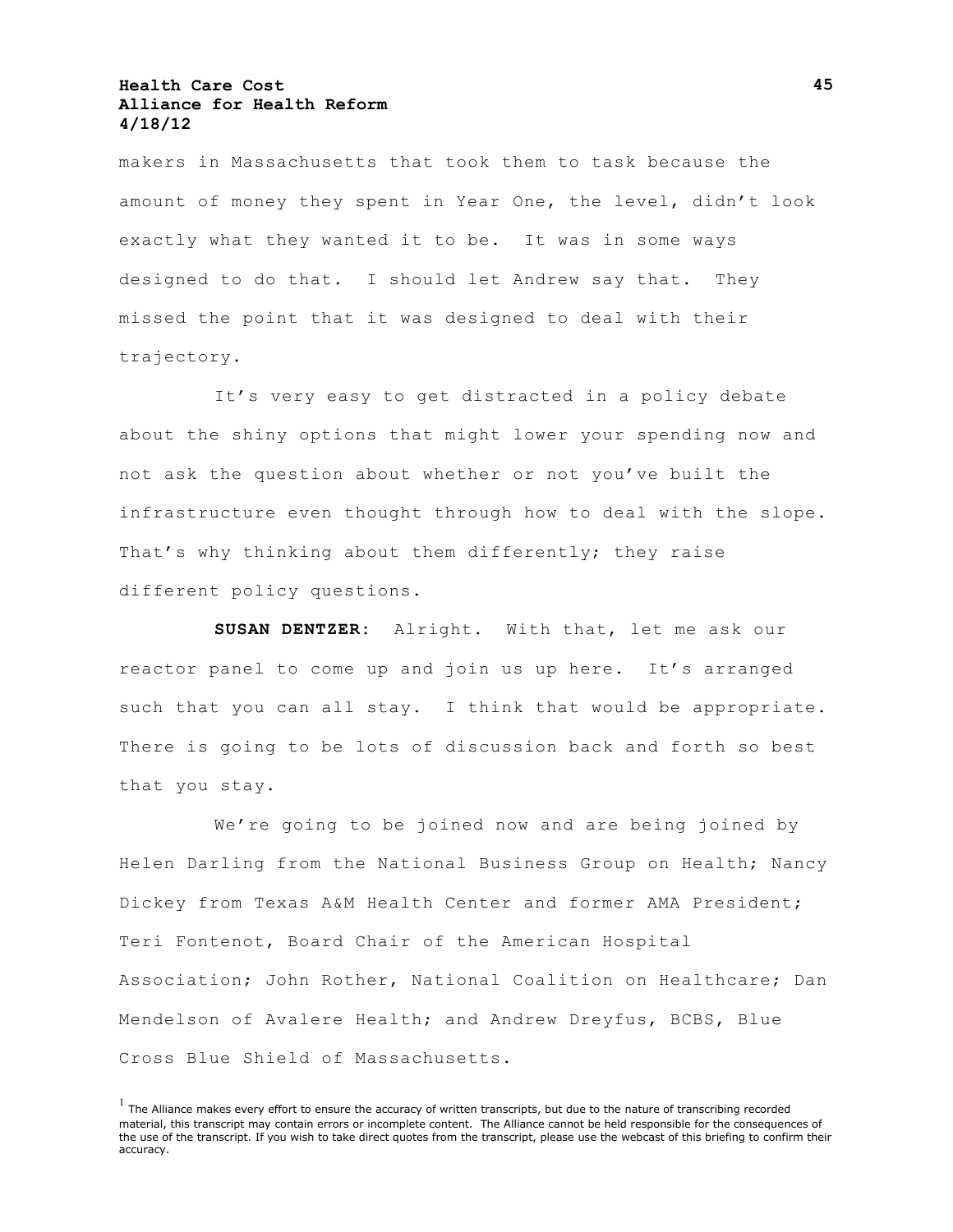I'm sure all of you think this has been a fascinating economic disquisition about whether it's price versus quantity or level versus rate. You all live in the real world and have to make decisions day-to-day about what either to argue for in terms of payment, what to put in terms of benefits packages, what to put in place in terms of state, discussions about global budgets, or what have you. Let's move if we could to all of you. If you would just give us a few minutes off the top of your head about how you think the group that you're essentially here more or less representing views these topics and essentially if there is a predominance of opinion here on whether we need to address the rate or the level at a policy level in addition to what you are doing individually. What is the best way to do that?

Helen, I'd like to start with you.

**HELEN DARLING:** Okay. Thank you, Susan. It's always interesting to come to these meetings in Washington, especially when you come from the employer world because you feel like you've gone into a bubble, a totally different bubble. First private spending is unsustainable. We take that for granted. It gets to be pushed to the side. Oh well, the private sector will take care of that. Already many large employers do not create new jobs. This isn't a political statement. You could blame everybody for this. It's not just health care. It's

 $<sup>1</sup>$  The Alliance makes every effort to ensure the accuracy of written transcripts, but due to the nature of transcribing recorded</sup> material, this transcript may contain errors or incomplete content. The Alliance cannot be held responsible for the consequences of the use of the transcript. If you wish to take direct quotes from the transcript, please use the webcast of this briefing to confirm their accuracy.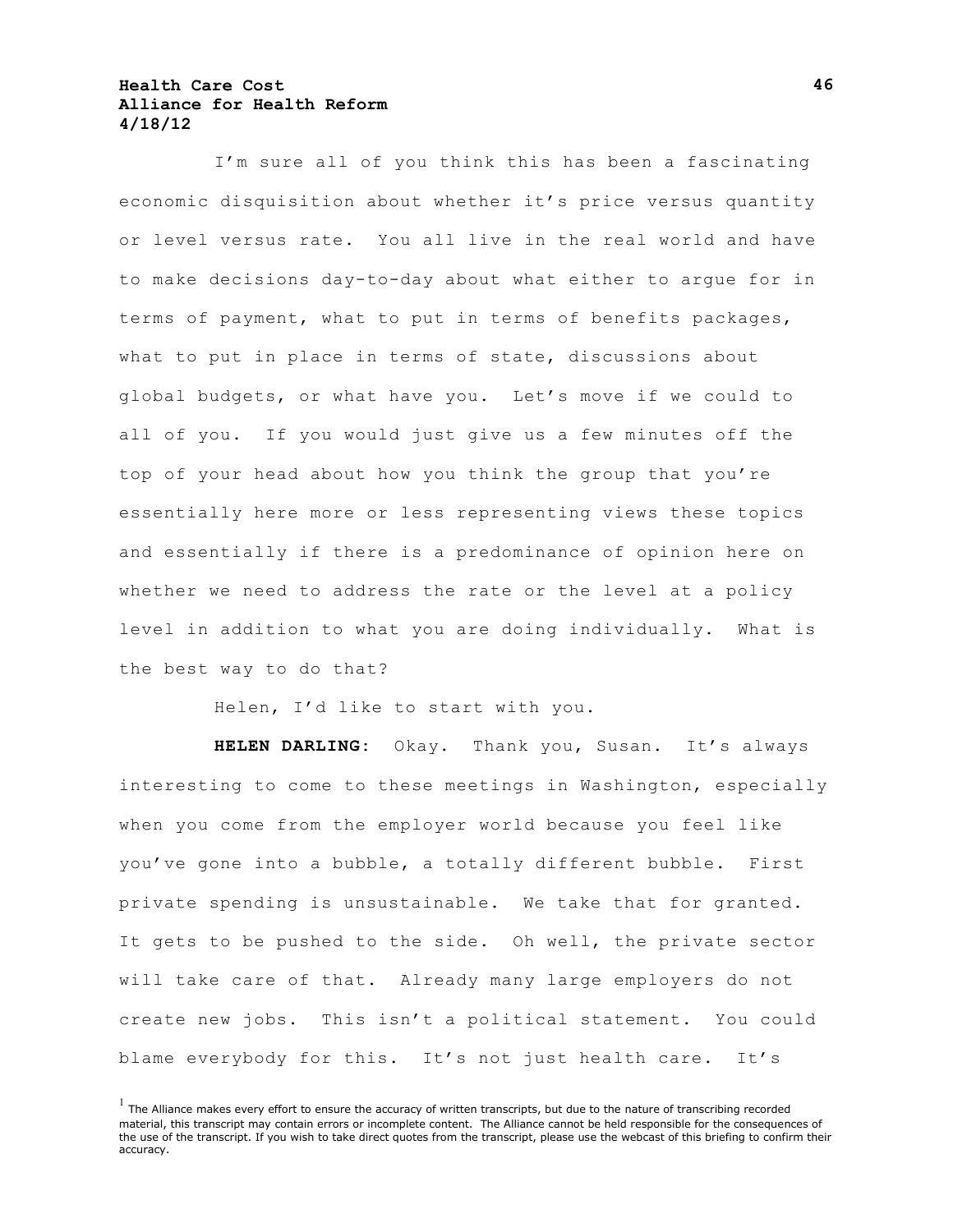overall labor cost. It's not just those two things. It's the fact that we're not making the investments that allow us to have the talent we need; engineers, scientists, you name it. Anything to do with math and science we don't have.

Money is going to the healthcare system; perhaps Medicaid, nursing homes, and things like that. The investments are not being made at the state level that will give us the standard of living that we would all like to have.

Michael's chart reinforces what happened in the past five years, especially in the Great Recession. We're not out of it in the employer sector, no matter what the headlines say. Employers reduced headcount, reduced hours, reduced our suspended 401K match. For the most part they didn't make many changes to help benefit. They did those other things, which of course affects income in the families.

Employers are now also focusing; they did increase cost sharing, but not a whole lot. They also are focusing on what they consider the number one problem; employees poor health habits. I know we're not going to talk about that, but that's a big problem. Employers are going to be reducing costs in terms of health care costs, and it will have some effects obviously.

I would also just say one thing. This is to me very startling. The idea that it's just growth and spending whereas

 $<sup>1</sup>$  The Alliance makes every effort to ensure the accuracy of written transcripts, but due to the nature of transcribing recorded</sup> material, this transcript may contain errors or incomplete content. The Alliance cannot be held responsible for the consequences of the use of the transcript. If you wish to take direct quotes from the transcript, please use the webcast of this briefing to confirm their accuracy.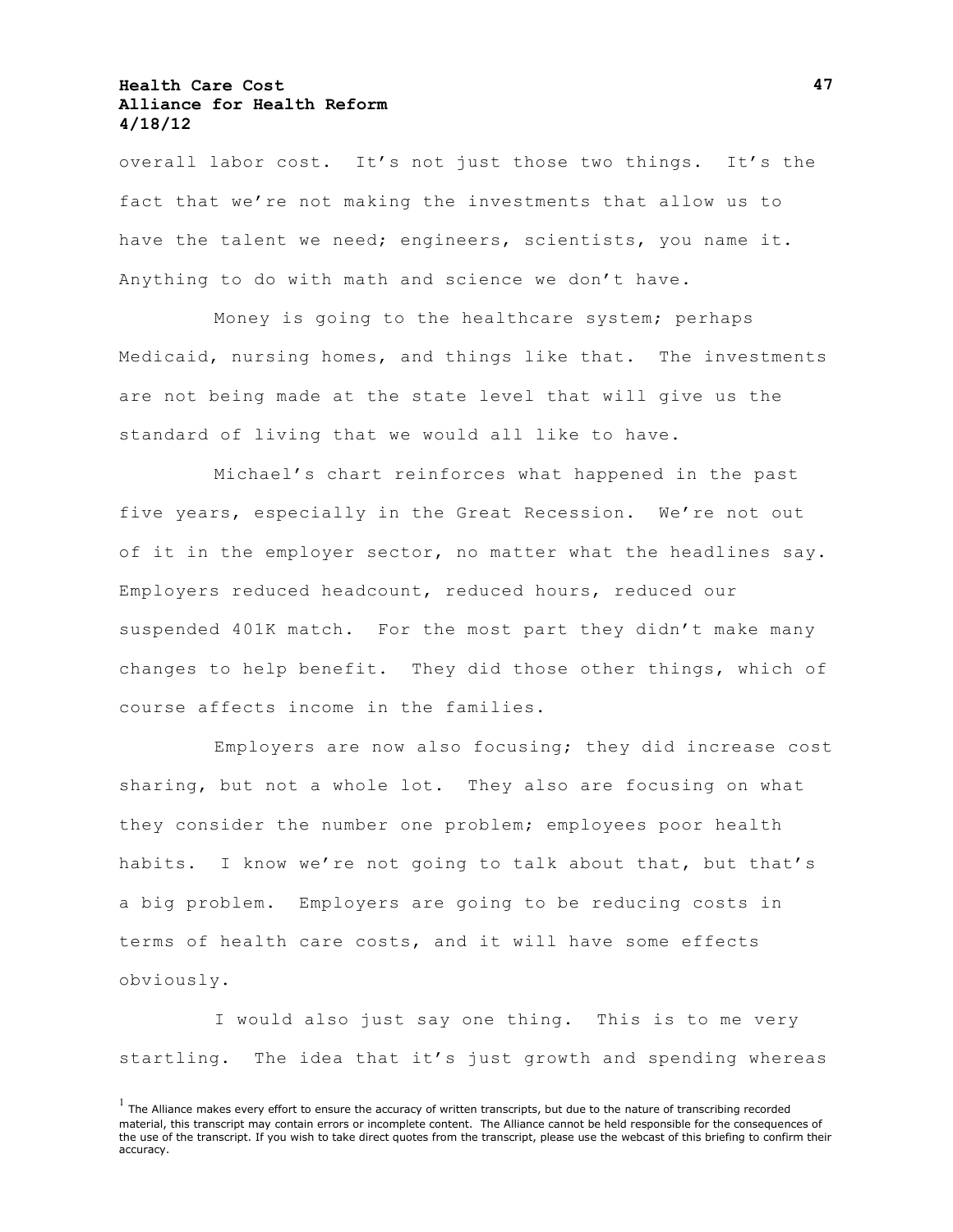if you just go across town that way to Fifth Street to the IOM you will see work going on that continues to document over and over 20 to 30-percent of the base we're talking about that the spending growth is on is either wasteful or harmful or risky. To Gail's point about intensity; when somebody gets in that situation they start having tests done to them, some of which are harmful, many of which are risky, and some are totally useless, have no clinical value, although they do get paid for it.

The American Board of Internal Medicine Foundation recently after two years work, which Susan's been very involved in is actually coming out with long lists. Their problem was they were asked to limit it to five of the worse overused tasks. The biggest challenge is coming up with the five because they started off with hundreds. From our point of view, there's 20 to 30-percent of waste, risk, and harm in the base. It isn't just growth and spending. If we're going to do things like take something like the essential benefits recommendations from the IOM, which I know Michael was a part of, which recommended strongly that the number one consideration ought to be affordability. For that to be totally ignored and for the whole issue of what's going to be mandated for all of America gets turned over to the States,

 $<sup>1</sup>$  The Alliance makes every effort to ensure the accuracy of written transcripts, but due to the nature of transcribing recorded</sup> material, this transcript may contain errors or incomplete content. The Alliance cannot be held responsible for the consequences of the use of the transcript. If you wish to take direct quotes from the transcript, please use the webcast of this briefing to confirm their accuracy.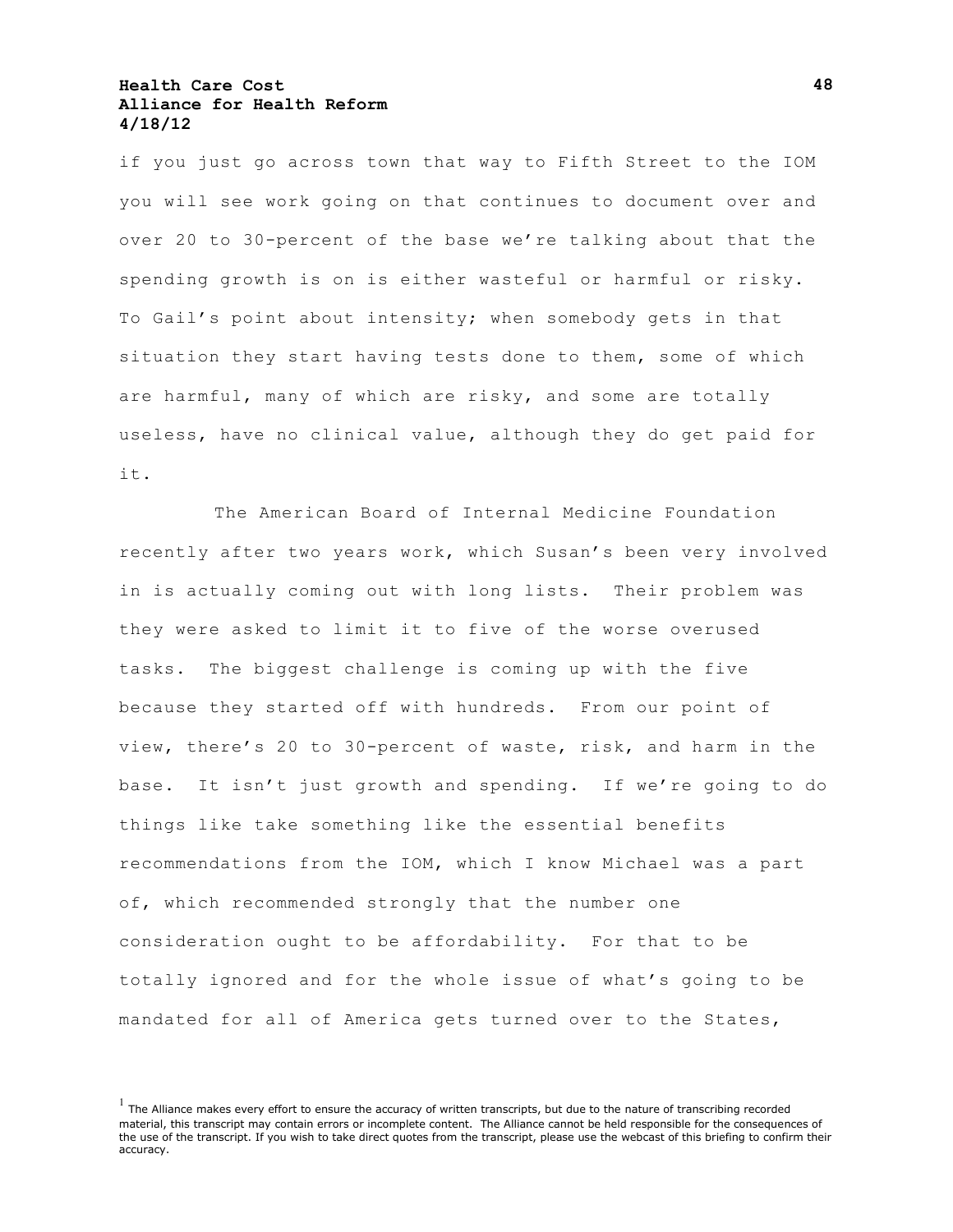which if you think political sausage making is bad at the federal level, it's really, really bad at the state level.

We would like to be sure that every conversation starts with reducing the base and also worrying about growing spending, not just talking about growth. It's not just about growth.

**SUSAN DENTZER:** Great. Thank you very much, Helen. Nancy Dickey, I'd like you to speak next.

**NANCY W. DICKEY, MD:** In some ways, because I think I'm primarily here to represent medical education, the medical education is much more impacted I think in a visible measurable way by the discussions about rate increase because that is a more formalized piece of the curriculum where they talk about what tests should be done and what tests shouldn't be done. The more perhaps impactful piece is the nonverbal piece of the curriculum where the level if you will which tremendously is impacted by or impacts specialty choice, it permeates so much of the informal curriculum but is rarely frankly openly talked about.

I think that what we really need to see is both of these. If we take one Ms. Darling just said it makes good sense that we can reduce the level by taking care of the harmful, the risky, the useless, eliminating those and bringing down total spending or spending per item by 1, 2, 3-

 $<sup>1</sup>$  The Alliance makes every effort to ensure the accuracy of written transcripts, but due to the nature of transcribing recorded</sup> material, this transcript may contain errors or incomplete content. The Alliance cannot be held responsible for the consequences of the use of the transcript. If you wish to take direct quotes from the transcript, please use the webcast of this briefing to confirm their accuracy.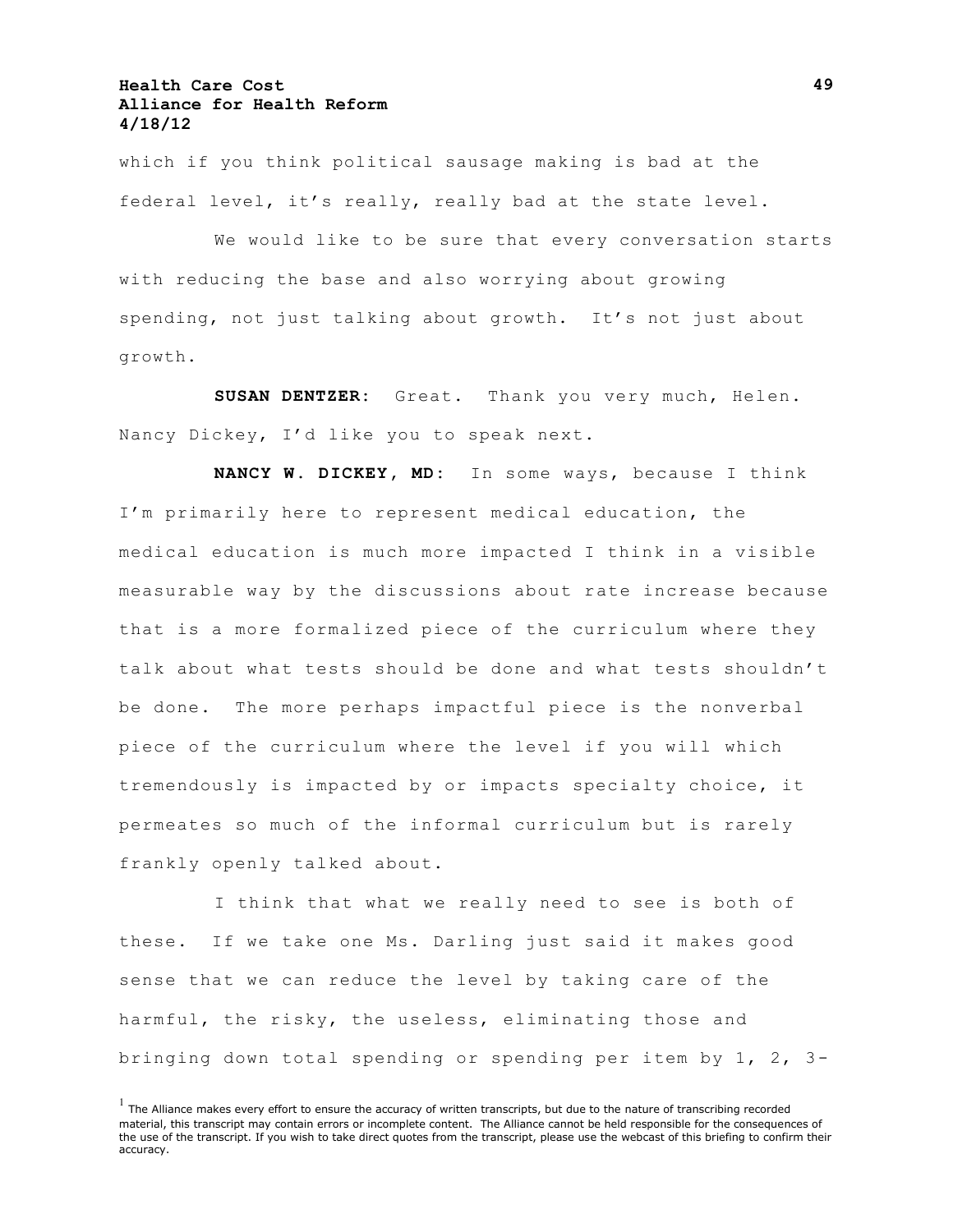percent and then address the slope. It seems to me that you have in fact gotten what Henry Aaron said, "Give me both please."

I think that from a medical education perspective, what we need to do is put a much more overt piece of this whole discussion into place because Dr. Aaron said we don't have good incentives in place today. That means that despite having had this conversation literally since I was in medical school we continue to train the next group of drivers with the same kinds of both formal and informal curriculum that don't tackle overtly the question about what should be done, how do we eliminate those things that are harmful, risky, and useless. How do we build in and respond to the incentives for doing the right things? Because we learned so much of our behavior, whether we're nurses, pharmacists, physicians in that mentoring informal curriculum how do we change the behavior? I can put something into a medical school curriculum but it's almost negated if I have a strong informal curriculum that's pushing increased rate and increased price per service that's there or encouraging people to pursue utilization of those pieces that should be eliminated.

I think that we have to address both and from a medical education perspective we've got to find a way to

 $<sup>1</sup>$  The Alliance makes every effort to ensure the accuracy of written transcripts, but due to the nature of transcribing recorded</sup> material, this transcript may contain errors or incomplete content. The Alliance cannot be held responsible for the consequences of the use of the transcript. If you wish to take direct quotes from the transcript, please use the webcast of this briefing to confirm their accuracy.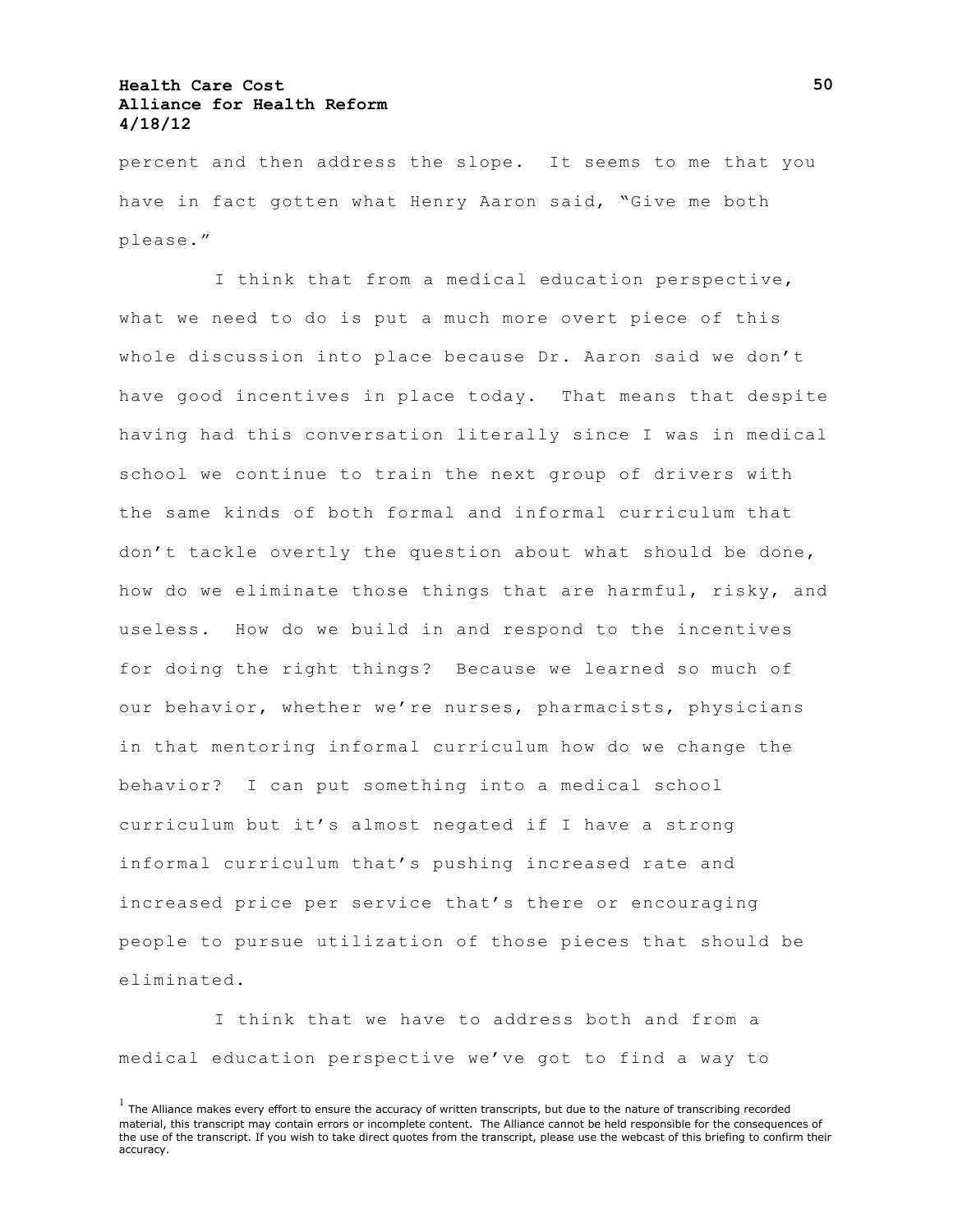begin to build in the incentives that Dr. Aaron says currently don't exist and aren't very effective. I suppose that usually brings me when I'm talking to a non-policy crowd to examples where we know we can put in place incentives because inevitably the lay public will say to me, "So what do we do?" The answer is you have to create the right incentives. The most powerful one I've seen in the last 10 years or so is we've talked about errors in medicine and harm for now a decade and a half.

Physicians, particularly the American Medical Association and others, stood up and said, "We do the best we can. We work diligently at making sure that we practice safe care." When Medicare said here's 10 things we're no longer going to pay you for somehow we found a great deal to do to change our behaviors and reduce the frequency at least of those 10 things. Incentives will work. The question is where do we put them in place. Whose job is it to create the incentives and enforce the incentives? How do we integrate that into the vast majority of a delivery system that's already in place versus the new hopefully up incoming professionals that may bring a better understanding of some of these incentives as a result in education process?

**SUSAN DENTZER:** Thank you very much, Nancy. Teri?

 $<sup>1</sup>$  The Alliance makes every effort to ensure the accuracy of written transcripts, but due to the nature of transcribing recorded</sup> material, this transcript may contain errors or incomplete content. The Alliance cannot be held responsible for the consequences of the use of the transcript. If you wish to take direct quotes from the transcript, please use the webcast of this briefing to confirm their accuracy.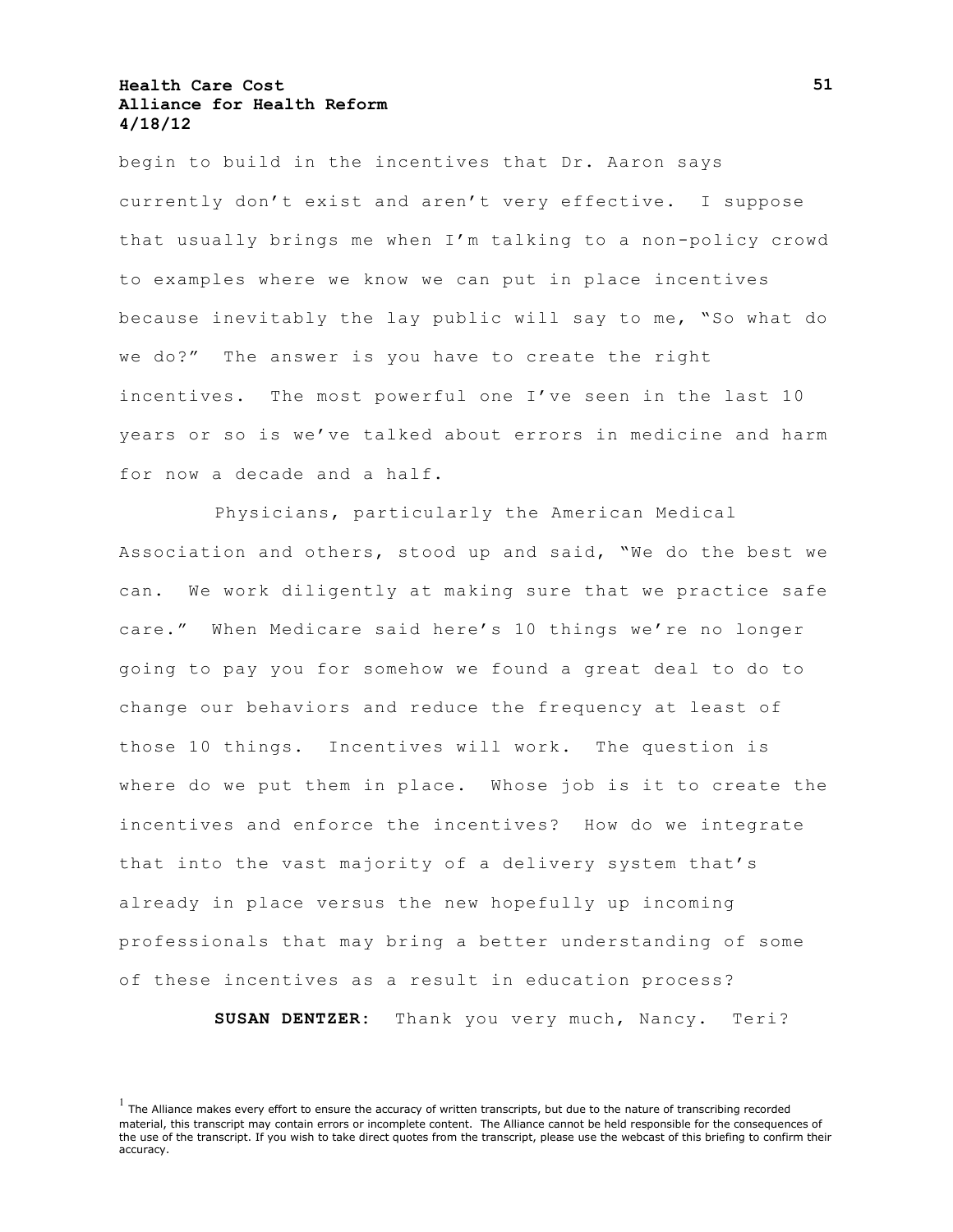**TERI G. FONTENOT:** Good morning. I'd like to thank everyone for the opportunity to be here today. I think this is a wonderful panel. Also the participants here today to have a very intelligent dialog about what's driving the cost and the prices as well hopefully—I know we're not supposed to talk necessarily about solutions today but it's kind of hard to separate the two because they do go hand in hand.

I'm here representing the American Hospital Association and I am a hospital CEO in Baton Rouge, Louisiana. My remarks will not be as economic-driven as maybe more on the ground driven. The hospital field is first and foremost focused on providing excellent patient care. Whether that's individual patients or focusing through the Affordable Care Act and some other initiatives, trying to move more towards managing the health of populations then we want to be a part of the solution for that. We're encouraged with some of the opportunities that we see before us.

Also, hospitals are large employers. While we're a provider and we consume a lot of the health care costs, we also are large service organizations. Most of the time in smaller communities we are the largest employer in the community. Even in large cities generally hospitals are in the top five or ten employers. We're concerned as well about rising health care costs.

 $<sup>1</sup>$  The Alliance makes every effort to ensure the accuracy of written transcripts, but due to the nature of transcribing recorded</sup> material, this transcript may contain errors or incomplete content. The Alliance cannot be held responsible for the consequences of the use of the transcript. If you wish to take direct quotes from the transcript, please use the webcast of this briefing to confirm their accuracy.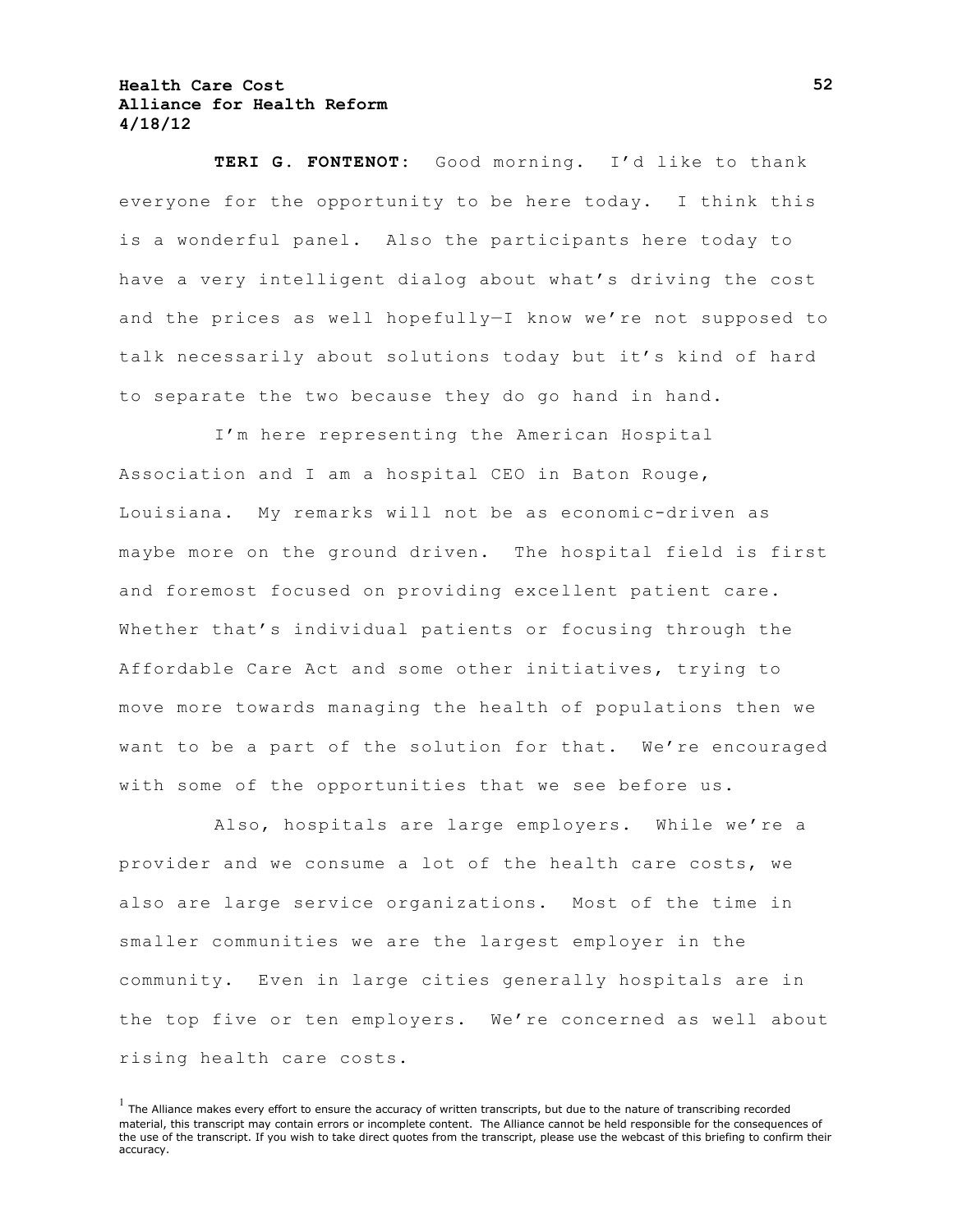What I thought I'd spend just a few minutes on is talking a little bit about why we think some of the costs are increasing in hospital system and what possibly we can work together to do to start to continuing to bend that rate of growth. We have seen that the rate of growth has in fact declined somewhat over the last few years. In fact, in the last decade the percent of hospital care to total health care spending has declined from 43-percent to 33-percent. We'd like to think that we're starting to make some end roads.

Dr. Dickey mentioned just one thing and that's looking at never events and incentives for those. I think that's very important when we can isolate a particular problem and throw resources and share best practices and evidenced-based medicine toward it to work together, and then sharing the information, the transparency, and the accountability.

Just a short list of why you see hospital costs increasing is, Dr. Chernew talked about it, 50-percent of the rise in health care expenditures over the past several decades is due to evolving technology. In our own organization the most expensive piece of equipment we have is our clinical information system. We've spent about 20 million dollars on it so far. Many organizations, large health systems, have spent over 100 million dollars. We're

 $<sup>1</sup>$  The Alliance makes every effort to ensure the accuracy of written transcripts, but due to the nature of transcribing recorded</sup> material, this transcript may contain errors or incomplete content. The Alliance cannot be held responsible for the consequences of the use of the transcript. If you wish to take direct quotes from the transcript, please use the webcast of this briefing to confirm their accuracy.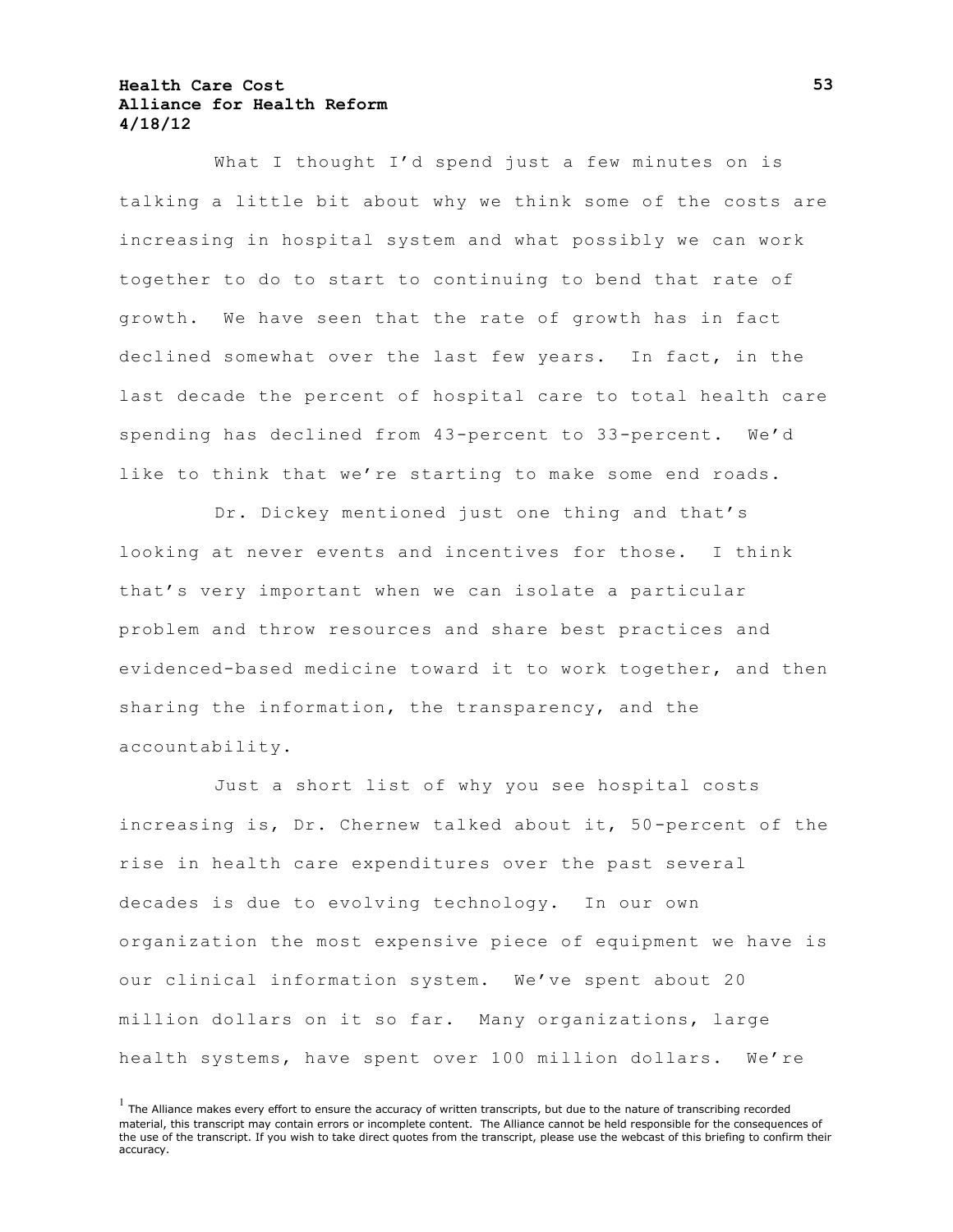not there yet. It will provide better data for improved care. It does not reduce the number of FTEs that you have to run the hospital. In fact, our IT department is the fastest growing department that we have in our facility. We don't bill patients for IT.

America is certainly graying. We all know that. Most of us in the room are baby boomers. We will be putting some stresses on the system as well. We have chronic conditions and even younger patients have chronic conditions. Obesity was one of them that was just mentioned. While I understand the graph about the cause of obesity to the overall health care spending, I see every day in our organization, we're a large obstetrics facility, that patients regularly come in pregnant, ready to deliver and they're over 300 pounds. That adds to the health care cost of caring for that patient, increase their risk. It's very different from providing obstetric care to a patient that is normal weight.

Lifestyle factors also contribute to the prevalence of the chronic diseases already been mentioned. Hospitals are expected many times to take care of those kinds of conditions, even though they're not directly related to the reason that they're in the hospital. I really appreciate Dr. Wilensky mentioning the intensity of the encounter. We

 $<sup>1</sup>$  The Alliance makes every effort to ensure the accuracy of written transcripts, but due to the nature of transcribing recorded</sup> material, this transcript may contain errors or incomplete content. The Alliance cannot be held responsible for the consequences of the use of the transcript. If you wish to take direct quotes from the transcript, please use the webcast of this briefing to confirm their accuracy.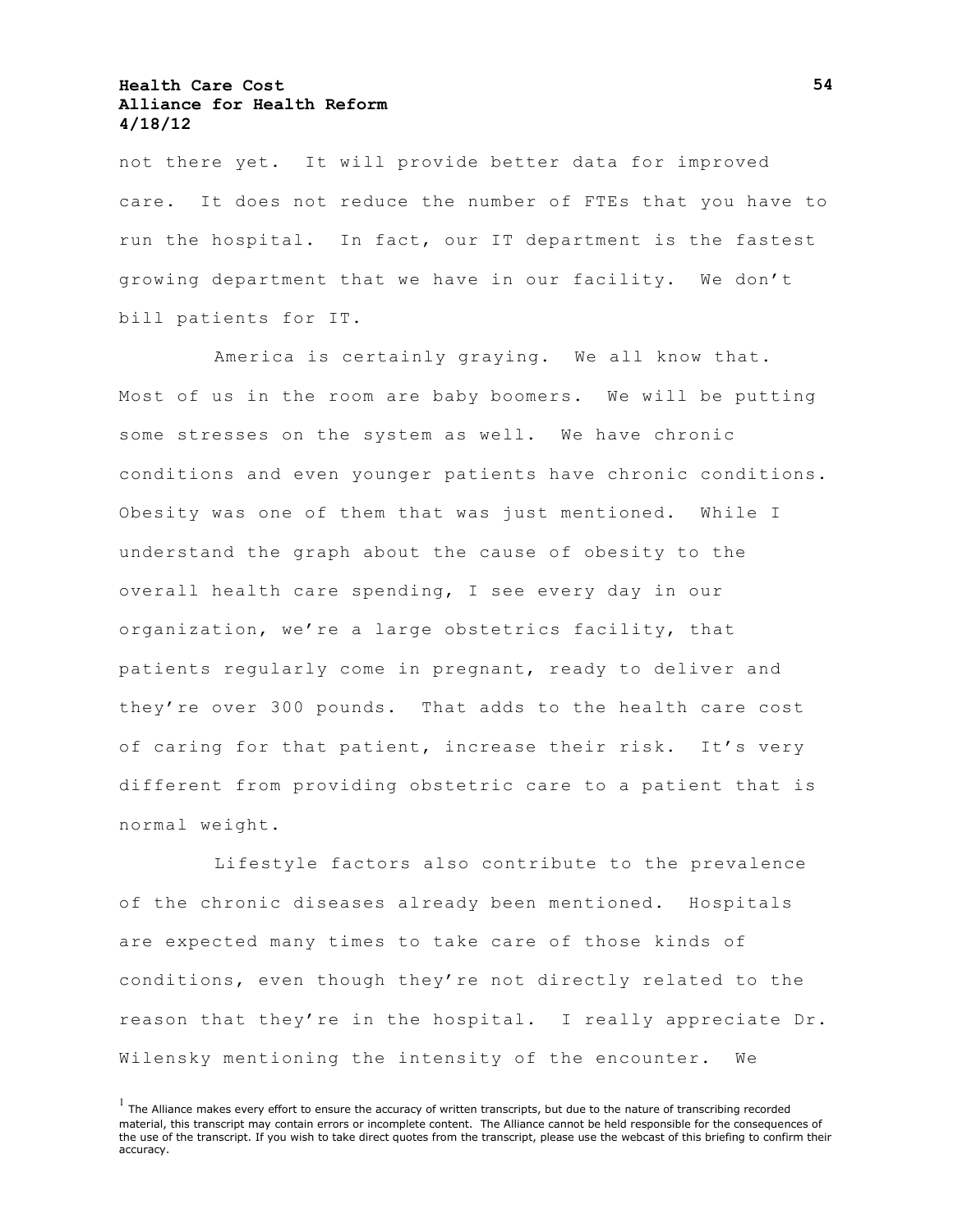continue to see that as well. Hospitals are measured on case mix index. If you look over the past several years, the CMS, the case mix index, has definitely gone up. That is an indicator of the way we code for the care that the patients are getting in the hospital. It shows that patients are sicker, are receiving more resources when they're in the hospital.

In addition to that, when they're in the hospital we're also being expected and asked to provide some preventive care. Examples are flu and pneumonia vaccines. Patient doesn't have flu or pneumonia but they're elderly and it's an opportunity to provide some preventive health care services. Those costs are also included in what's being provided with respect to patients being in hospitals.

Administrative and regulatory burden is huge for us. This is probably among the top three priorities right now for the American Hospital Association. Every day we receive new directives either from commercial payers or from federal or state or local governments regarding additional regulatory burdens, surveys, inspections about the way we code, about the way the care is provided. We are willing to provide that information, but it also increases our overhead significantly. Again there's no direct correlation to that

 $<sup>1</sup>$  The Alliance makes every effort to ensure the accuracy of written transcripts, but due to the nature of transcribing recorded</sup> material, this transcript may contain errors or incomplete content. The Alliance cannot be held responsible for the consequences of the use of the transcript. If you wish to take direct quotes from the transcript, please use the webcast of this briefing to confirm their accuracy.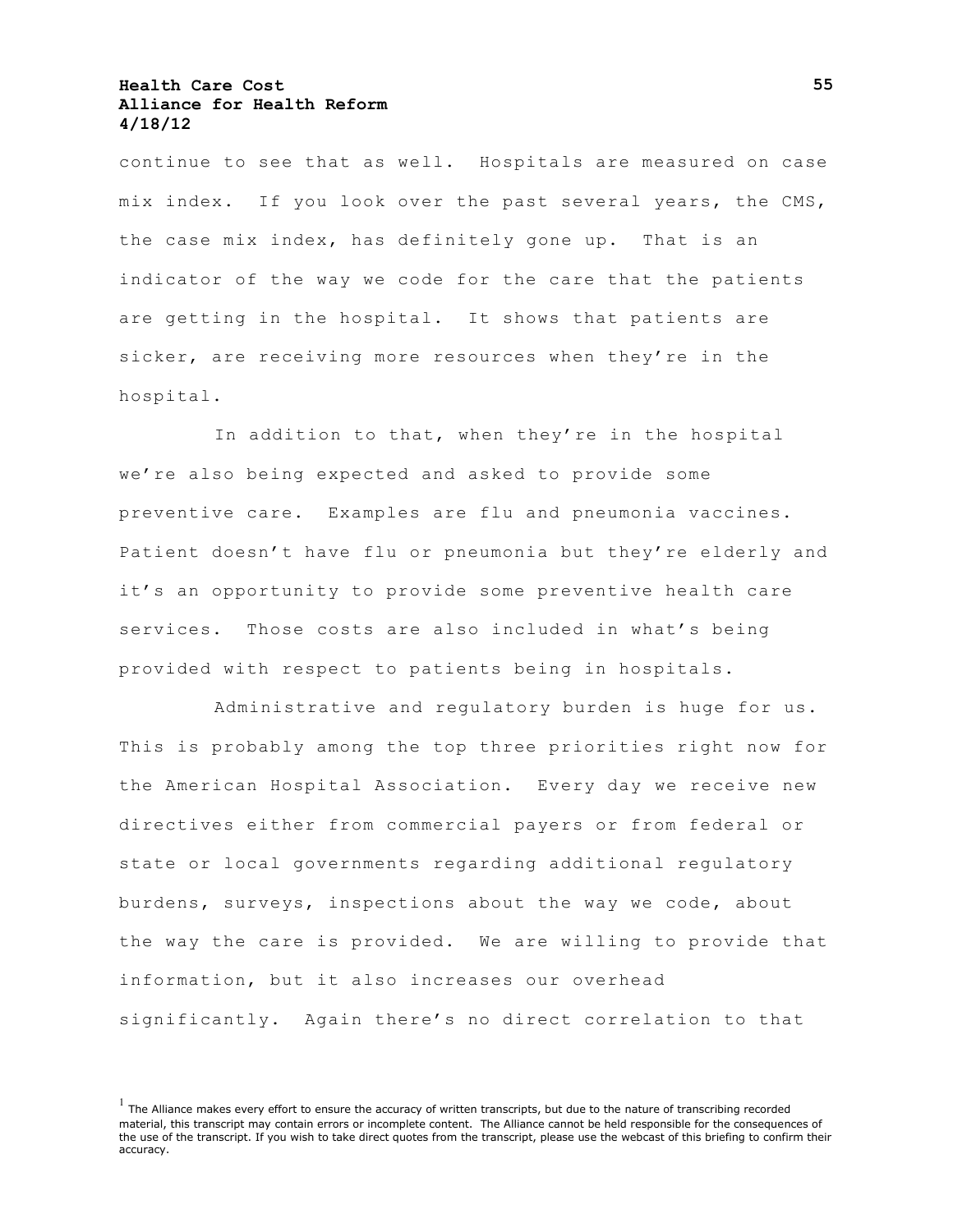in patient care, but it is a true cost that we're all incurring.

That's one of the reasons many physicians have decided that they want to work for hospitals. They can no longer run a small business because it's become so sophisticated, so complicated you need people with such expertise that they simply can't afford it just to be able to get a bill out the door and to code it properly.

Then the last thing I want to mention is defensive medicine. It's been touched on a little bit. I really appreciated the article that's been referred to a couple of times about the different professional societies identifying those tests that are not completely necessary in all cases but patients get them. Often they get them because physicians are afraid of being sued.

I know in my own organization an obstetrician was sued when a child, when they entered school, was determined to have a learning disability. The family sued the obstetrician because they were convinced that the patient had some sort of birth injury. Now she regularly orders a specific lab test to prove that the baby did not have a condition at birth that would have lead to the learning disability that can't be diagnosed until the child starts school.

 $<sup>1</sup>$  The Alliance makes every effort to ensure the accuracy of written transcripts, but due to the nature of transcribing recorded</sup> material, this transcript may contain errors or incomplete content. The Alliance cannot be held responsible for the consequences of the use of the transcript. If you wish to take direct quotes from the transcript, please use the webcast of this briefing to confirm their accuracy.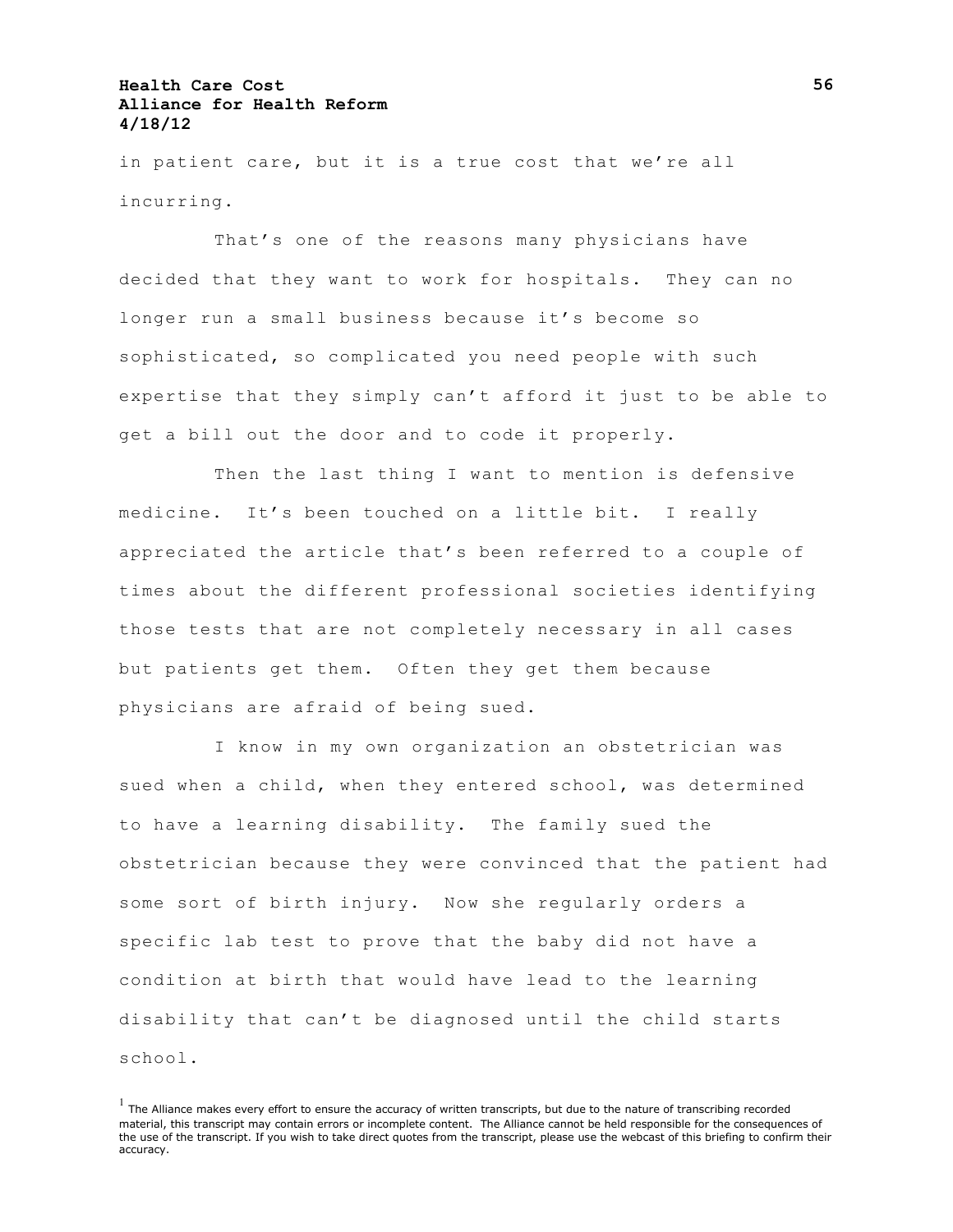What are we doing to reduce those costs? We are forming partnerships among hospitals, physicians, and other providers, post-acute care providers, as well as community agencies, and state and local governments to try to improve care and better coordinate the care. Much of the care that is provided in hospitals, as we all know, is delivered because the patient did not have access to the right care and the right setting at the right time. Hospitals, particularly emergency rooms, are over run with patients who do not have the ability to pay. There's no incentive for hospitals to have that type of care provided in emergency rooms. We want to do what we can to keep people healthy. As I said at the top of my remarks, keeping people healthy really is our number one concern.

We also embrace transparency and accountability right now between CMS and joint commission, state and local governments, commercial payers, and many other organizations. We are reporting on the Internet and other ways over 40 or 50 different measures. It's scheduled to go up to 150 in a year or so. That takes a lot of resources, but we are doing it because we know that it leads to better care. We're also a pretty competitive bunch. We like to think that our organizations are providing exceptional care. When we can see where there's an opportunity we are seizing on it.

 $<sup>1</sup>$  The Alliance makes every effort to ensure the accuracy of written transcripts, but due to the nature of transcribing recorded</sup> material, this transcript may contain errors or incomplete content. The Alliance cannot be held responsible for the consequences of the use of the transcript. If you wish to take direct quotes from the transcript, please use the webcast of this briefing to confirm their accuracy.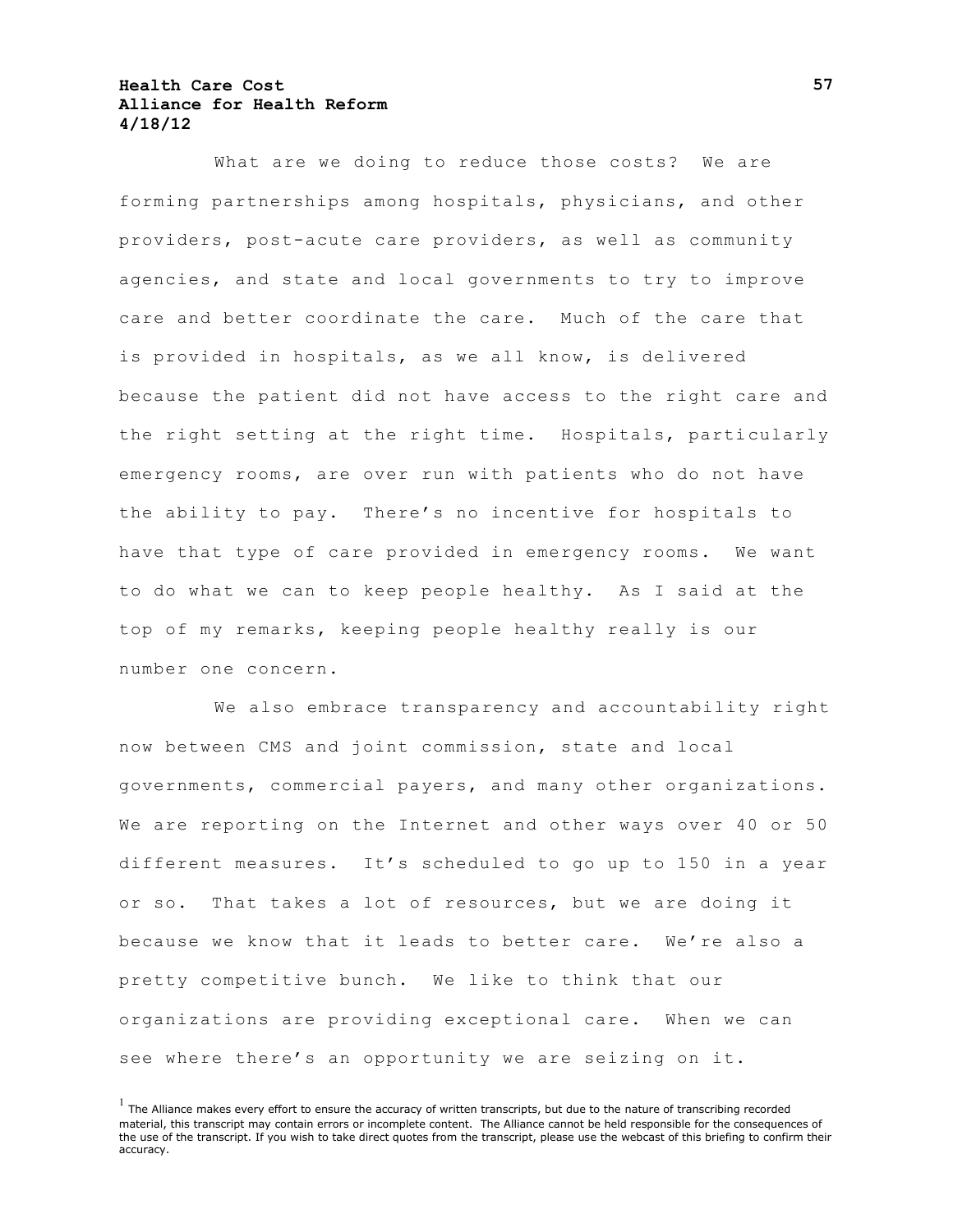I'd like to just close with saying that we really are encouraged by the opportunities that we see to further integrate care. Regardless of what happens with the decision on the Affordable Care Act at the Supreme Court, what we say is that the toothpaste is out of the tube. We are running with trying to find ways to improve care through evidencedbased practice, through transparency and accountability and through working with others to collaborate to make sure the patient is getting the appropriate care at the appropriate place in time. Thank you.

**SUSAN DENTZER:** Great. Thank you very much, Teri. John Rother?

**JOHN ROTHER:** Good morning. I'd like to acknowledge the leadership of the Alliance in putting a terrific event together. I'm now with the National Coalition on Health Care. Our mission is system wide affordability and value. Our attention is focused on the deficit reduction that's likely next year that we'll focus on federal health plans. I think the issue is much more immediate than I think has been acknowledged to date.

Most of my career has been spent as a consumer advocate. Today I'm going to try to address the consumer role, particularly in volume. I think we have to acknowledge that there are many underlying behaviors that create the

 $<sup>1</sup>$  The Alliance makes every effort to ensure the accuracy of written transcripts, but due to the nature of transcribing recorded</sup> material, this transcript may contain errors or incomplete content. The Alliance cannot be held responsible for the consequences of the use of the transcript. If you wish to take direct quotes from the transcript, please use the webcast of this briefing to confirm their accuracy.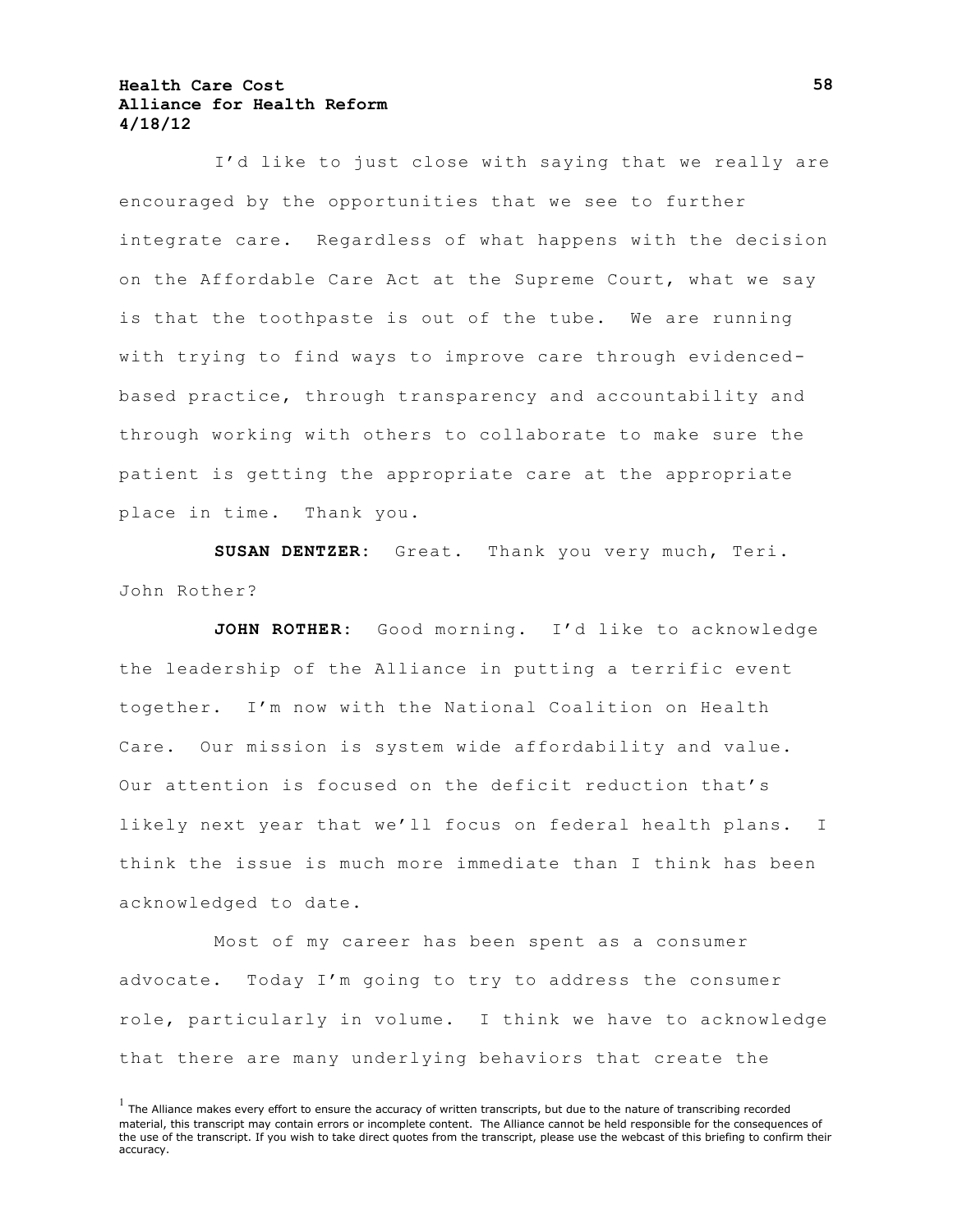demand for health care and that we too frequently just give them rhetorical support, and we're not effectively trying to do something about them. Many of these are easily preventable and yet, I think we as a collective health policy community are not sufficiently focused because after all these do drive volume.

In particular I think we have an epidemic going on in terms of chronic conditions that is a system-wide problem, but it's particularly a problem in Medicare. Part of that of course is the growing enrollment in Medicare. If we look at the patterns of the actual care delivered chronic care is taking over.

We do have some tools today that consumers could use to be more a part of the solution. They could choose more efficient health plans if there were sufficient costs and quality transparency, which I believe we're still a long way away from. They could go to a patient-centered medical home, particularly those with multiple chronic conditions, once those homes become more available. There are ways to utilize technology as a consumer. One obvious example is the simple act of taking prescriptions as prescribed. A shocking number of patients do not do that today, even though there are ways to encourage people to follow their doctor's prescription. When they do follow it of course they need to look for more

 $<sup>1</sup>$  The Alliance makes every effort to ensure the accuracy of written transcripts, but due to the nature of transcribing recorded</sup> material, this transcript may contain errors or incomplete content. The Alliance cannot be held responsible for the consequences of the use of the transcript. If you wish to take direct quotes from the transcript, please use the webcast of this briefing to confirm their accuracy.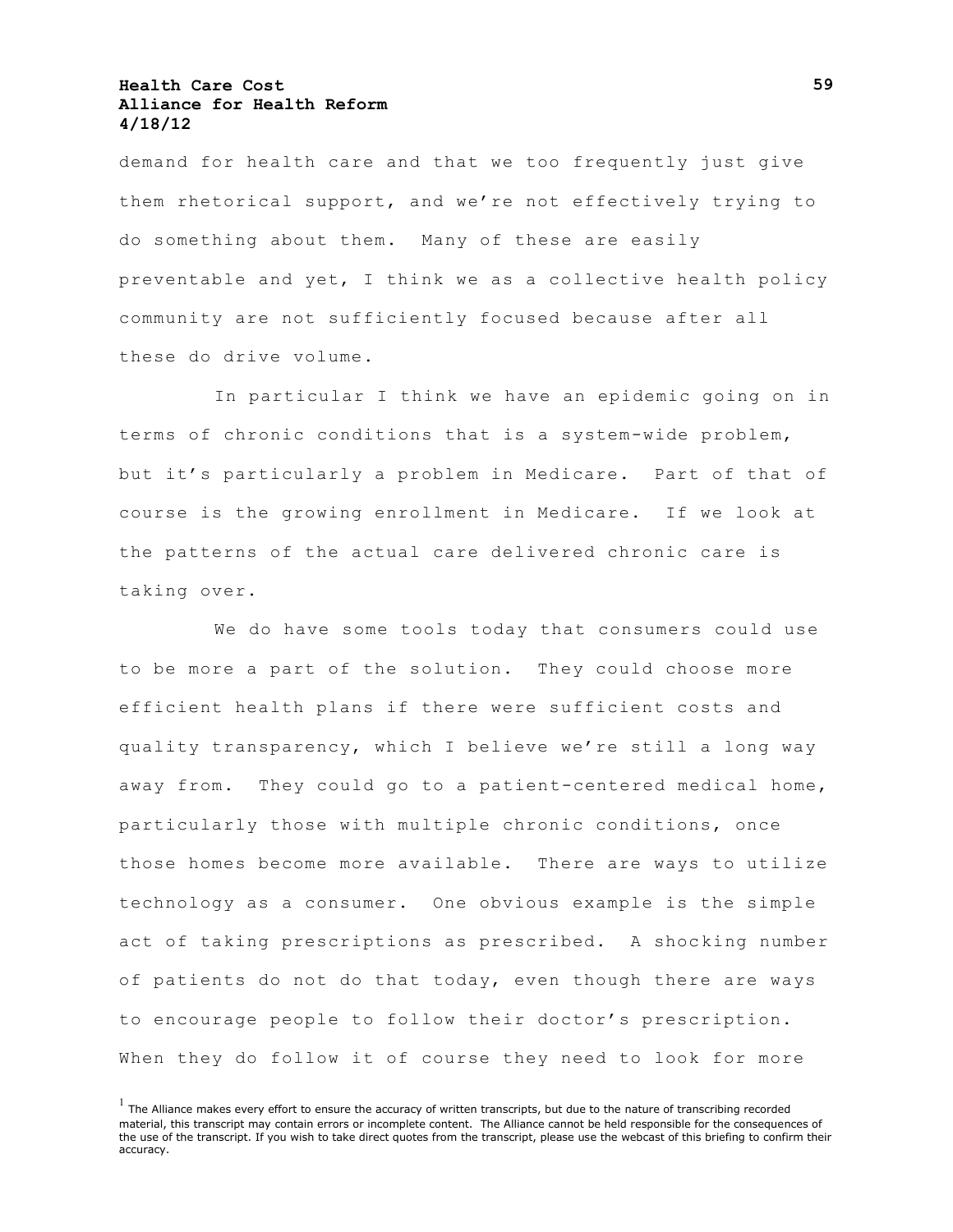affordable options such as generics. They need to think longer-term. Despite years of advocacy at AARP around encouraging people to think about end of life and execute durable power of health care attorney we're still quite a ways away from making a serious impact on consumer's use of such kinds of tools.

In addition, a couple of people have already referred to the campaign announced last week, the choosing wisely campaign that identified many procedures, five per specialty, that should not normally be performed. I salute the leadership of the medical societies and the ABIM foundation that I'm privileged to serve on as being for the first time in years very public about problems around over use and the serious cross problems that come from that.

There are some policy levers that could address the consumer's role in health care cost. One that's been talked a lot about is value-based benefit design. The idea would be to vary cost sharing so that you would have very low cost sharing on high value procedures such as prevention screening, and perhaps very high cost sharing on some of these things that we've just mentioned in terms of its using wisely list where there's very scant evidence of value.

I think that the evidence on cost sharing does show that it could reduce total health care cost, but not if it's

 $<sup>1</sup>$  The Alliance makes every effort to ensure the accuracy of written transcripts, but due to the nature of transcribing recorded</sup> material, this transcript may contain errors or incomplete content. The Alliance cannot be held responsible for the consequences of the use of the transcript. If you wish to take direct quotes from the transcript, please use the webcast of this briefing to confirm their accuracy.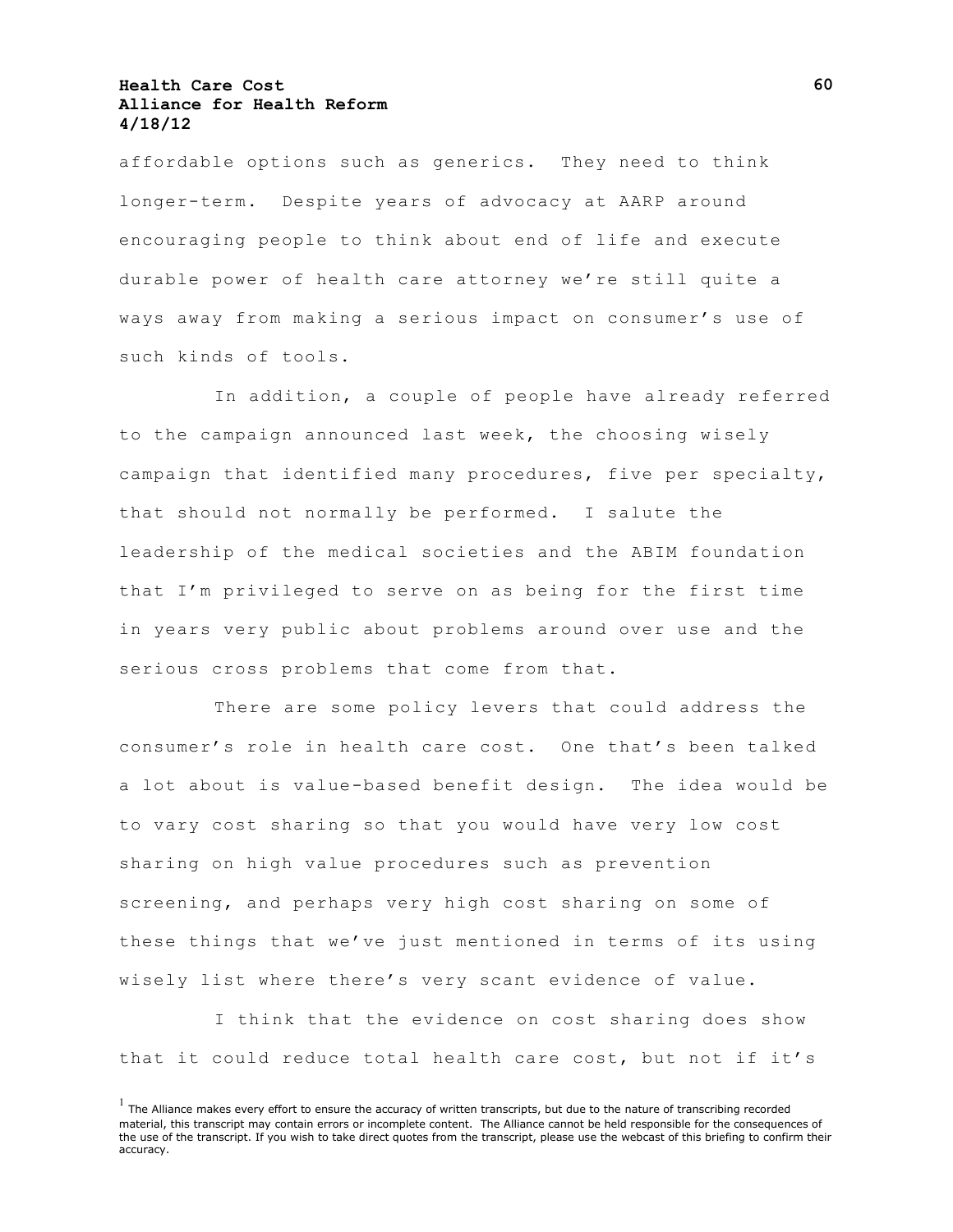done in a very clumsy way because then you'd just simply encourage delay and result in higher costs eventually. You have to be smart about how to do this. I think that as more consumers today, especially in the workplace have high deductible plans, this will become a much more important issue. How do we guide appropriately consumers who face very high out-of-pocket costs to make more value-based decisions about their own care?

I think that I have to close though on a caution. The caution is that any talk about cost sharing and the role that that plays must recognize the fact that cost sharing is extremely high today. The slide on the left shows the average cost sharing for a Medicare household, almost 15 percent of total income and much higher for people who have the multiple chronic conditions that account for most of the use. We're already above I think a level that's sustainable at the household level for people on a fixed income. This average for retirees today is only a little over 30,000.

For the under 65 population; that chart on the right. It's important to recognize that cost sharing today has a tremendously variable impact depending on the level of income of a household. High income households today only on average pay about 8-percent of their total income for health care, but middle income are 22-percent, and low income households

 $<sup>1</sup>$  The Alliance makes every effort to ensure the accuracy of written transcripts, but due to the nature of transcribing recorded</sup> material, this transcript may contain errors or incomplete content. The Alliance cannot be held responsible for the consequences of the use of the transcript. If you wish to take direct quotes from the transcript, please use the webcast of this briefing to confirm their accuracy.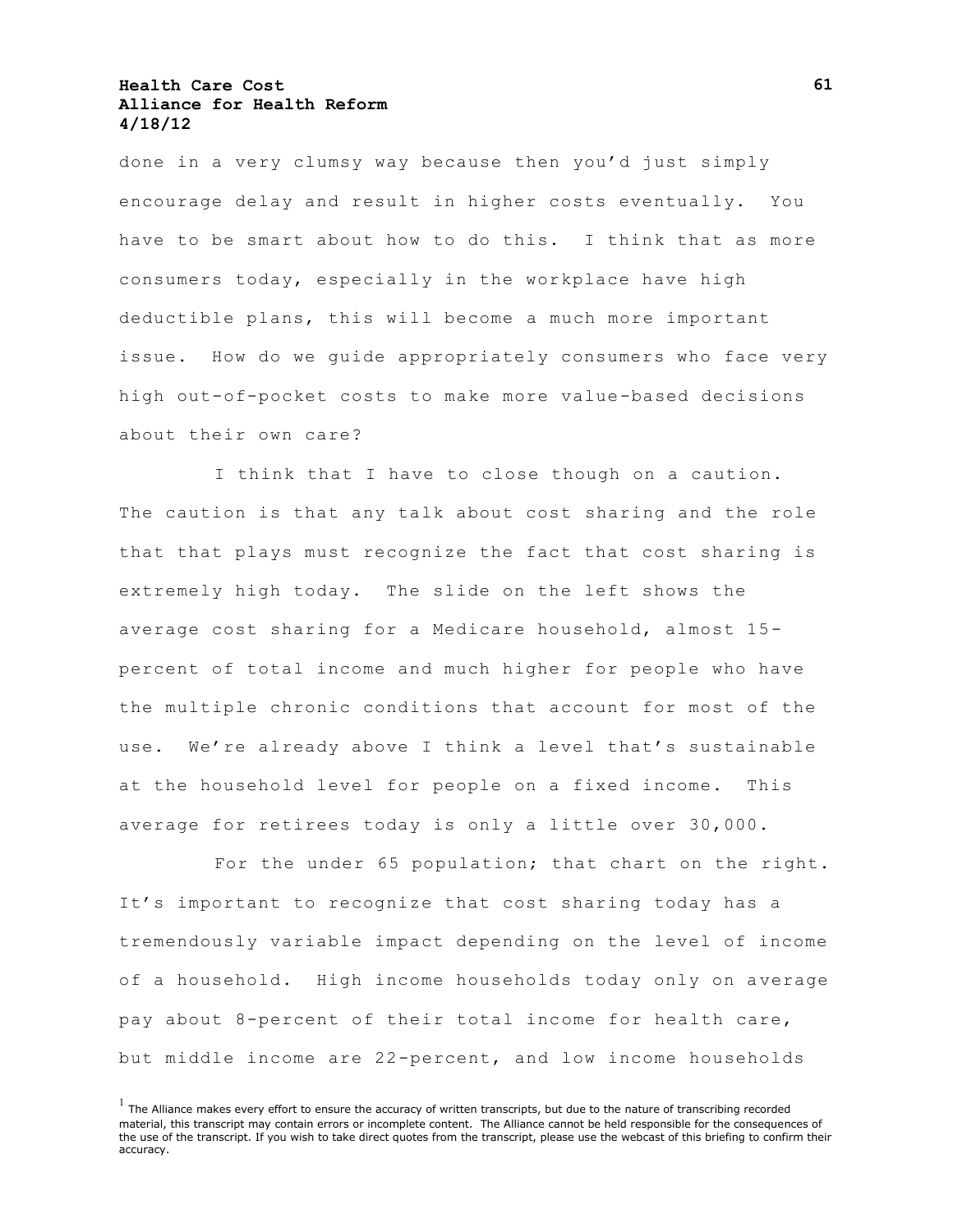today are at 37-percent of total income going to health care. I would say this is a problem that needs to be addressed, not something that we can add to in terms of guiding more appropriate behavior in consumers. Consumers can be part of the solution here, but they need much better information, much better signals about the behavior we want them to engage in. They need to be partners with the physicians and hospitals that provide care. Thank you.

**SUSAN DENTZER:** Thank you very much, John. Dan Mendelson?

**DANIEL N. MENDELSON:** Again, I'll reiterate my congratulations to Alliance and thank everyone for their attention. I want to go back to the question that Susan was asking, which is what is the problem. I think that's really what we're supposed to be reacting to on this panel, and in particular this construct of price times quantity. I think that while I can't of course argue that price times quantity ultimately is equal to the amount of payment, I think it's the wrong framework. I think it's a dangerous framework. I think it's a framework that ultimately leads us to the wrong kinds of solutions.

In my view the best example of a solution that was fashioned after the price times quantity construct is the SGR. Where in '97 we looked at it and said okay, and some of

 $<sup>1</sup>$  The Alliance makes every effort to ensure the accuracy of written transcripts, but due to the nature of transcribing recorded</sup> material, this transcript may contain errors or incomplete content. The Alliance cannot be held responsible for the consequences of the use of the transcript. If you wish to take direct quotes from the transcript, please use the webcast of this briefing to confirm their accuracy.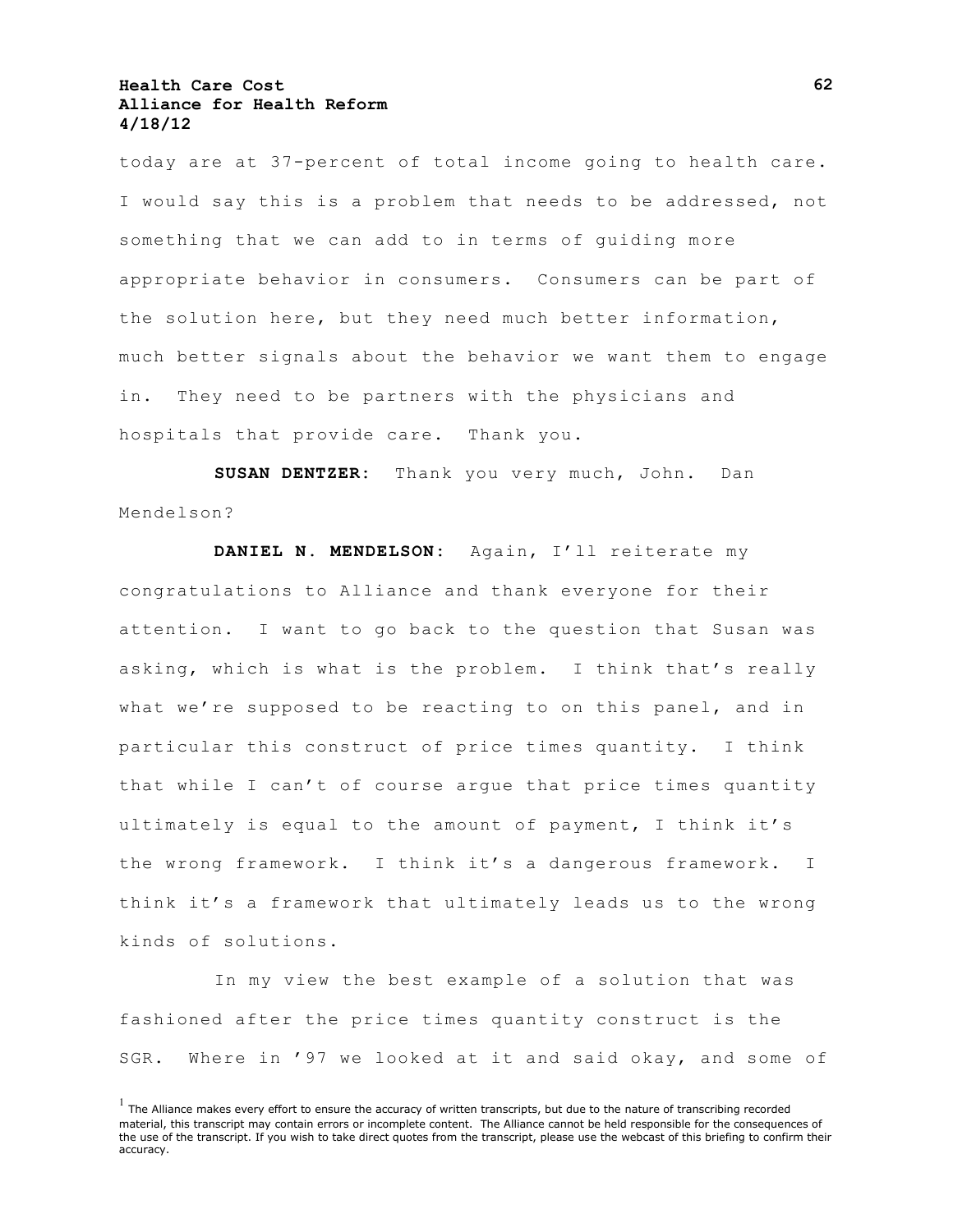us more than others probably, but we collectively looked at this and said, the volume is going up so we're going to just reduce the price. It was unrealistic. It was a failed policy. We have failed to replace it. That to me is kind of the emblematic what happens when we go down this concept of price times quantity.

The reason why price times quantity is an inadequate framework is that it is incomplete. It does not account for the mix of services that are being used. I think that if there's one thing that we have learned is that providers will tend to optimize around price times quantity if we make adjustments there. Use of that framework I would arque kind of perpetuates the silos in the healthcare system that are really, in my view, kind of the nature of the problem. An alternative framing will be more helpful to us as we all kind of go into this journey that I think this is all leading to in 2013 where everyone in this room is going to be asked to come to the table with deficit reduction ideas. If all we have is price times quantity and we say let's reduce the price of hospital services or let's reduce the price of physician services we're going to be up a creek without a paddle.

I think the alternative framework, which is more productive, it's a focus on, is management. The major areas

 $<sup>1</sup>$  The Alliance makes every effort to ensure the accuracy of written transcripts, but due to the nature of transcribing recorded</sup> material, this transcript may contain errors or incomplete content. The Alliance cannot be held responsible for the consequences of the use of the transcript. If you wish to take direct quotes from the transcript, please use the webcast of this briefing to confirm their accuracy.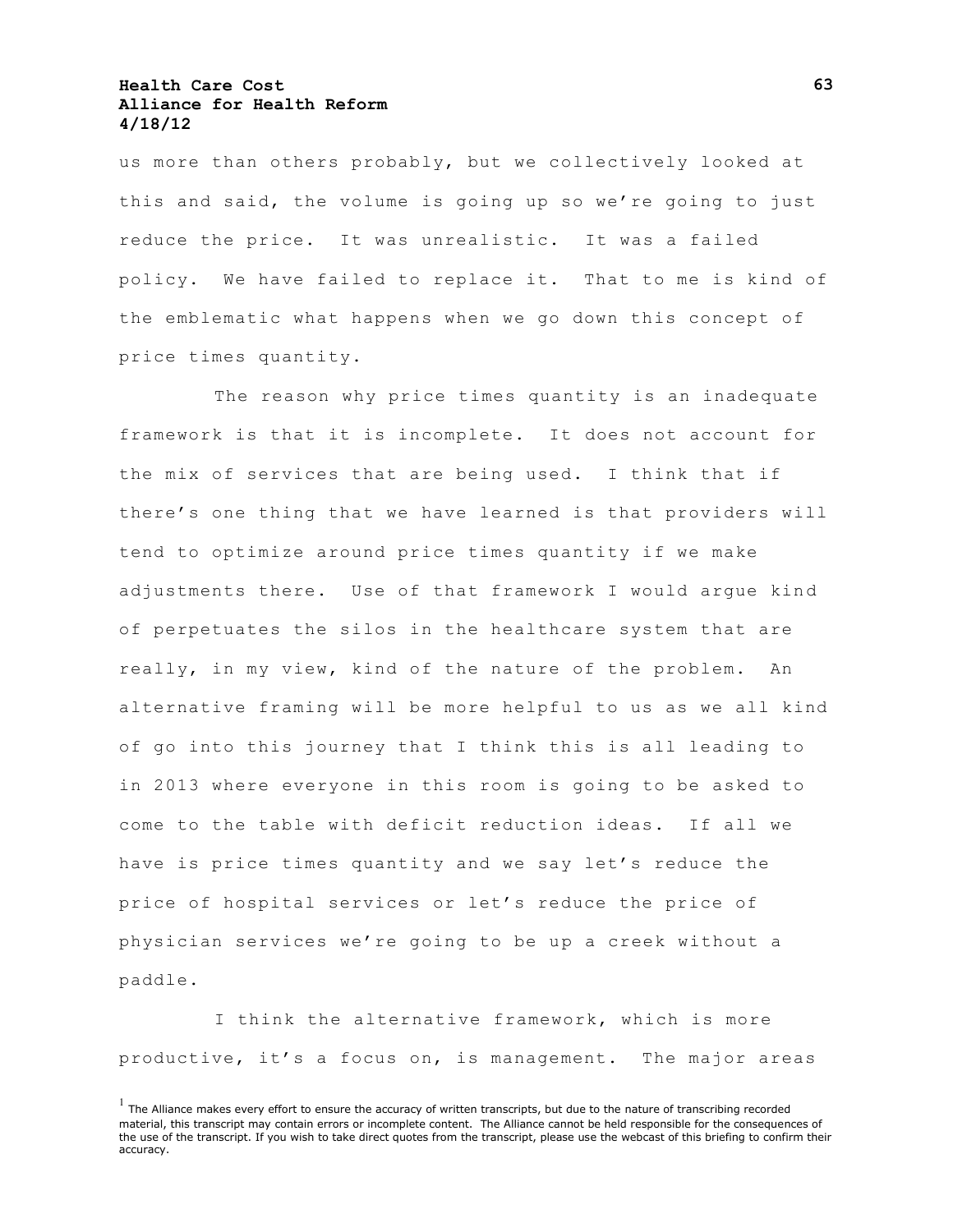where we have problems right now in the payment systems are places where we are paying for things but we are inadequately managing the service use. I'll give a couple of examples of places where I think we are inadequately managing service use and why focus on management might be a more productive construct in which to try to fashion bipartisan solutions.

The first example I'll give is in the area of postacute care. Imagine you have an 85-year-old patient with a hip fracture who's getting discharged from the hospital. She might be sent to a rehab facility, an LTACC, or to home. Each of these different pathways has different cost implications to the federal government. Who is managing the service use on behalf of the federal government? No one. It's the fact that we have kind of incongruous or if you will kind of conflicting pathways. We are not managing the service use that gets us into trouble. Solutions are site neutrality, having an independent manager. It's really in the nature of the management as opposed to either the price or the quantity that we have the problem.

The second I would argue is care for the dual eligibles, which again is a major subject of discussion right now. I think the administration is making a tremendous amount of progress here. This is also going to be a 2013 discussion. Inadequate management. We have Medicare being

 $<sup>1</sup>$  The Alliance makes every effort to ensure the accuracy of written transcripts, but due to the nature of transcribing recorded</sup> material, this transcript may contain errors or incomplete content. The Alliance cannot be held responsible for the consequences of the use of the transcript. If you wish to take direct quotes from the transcript, please use the webcast of this briefing to confirm their accuracy.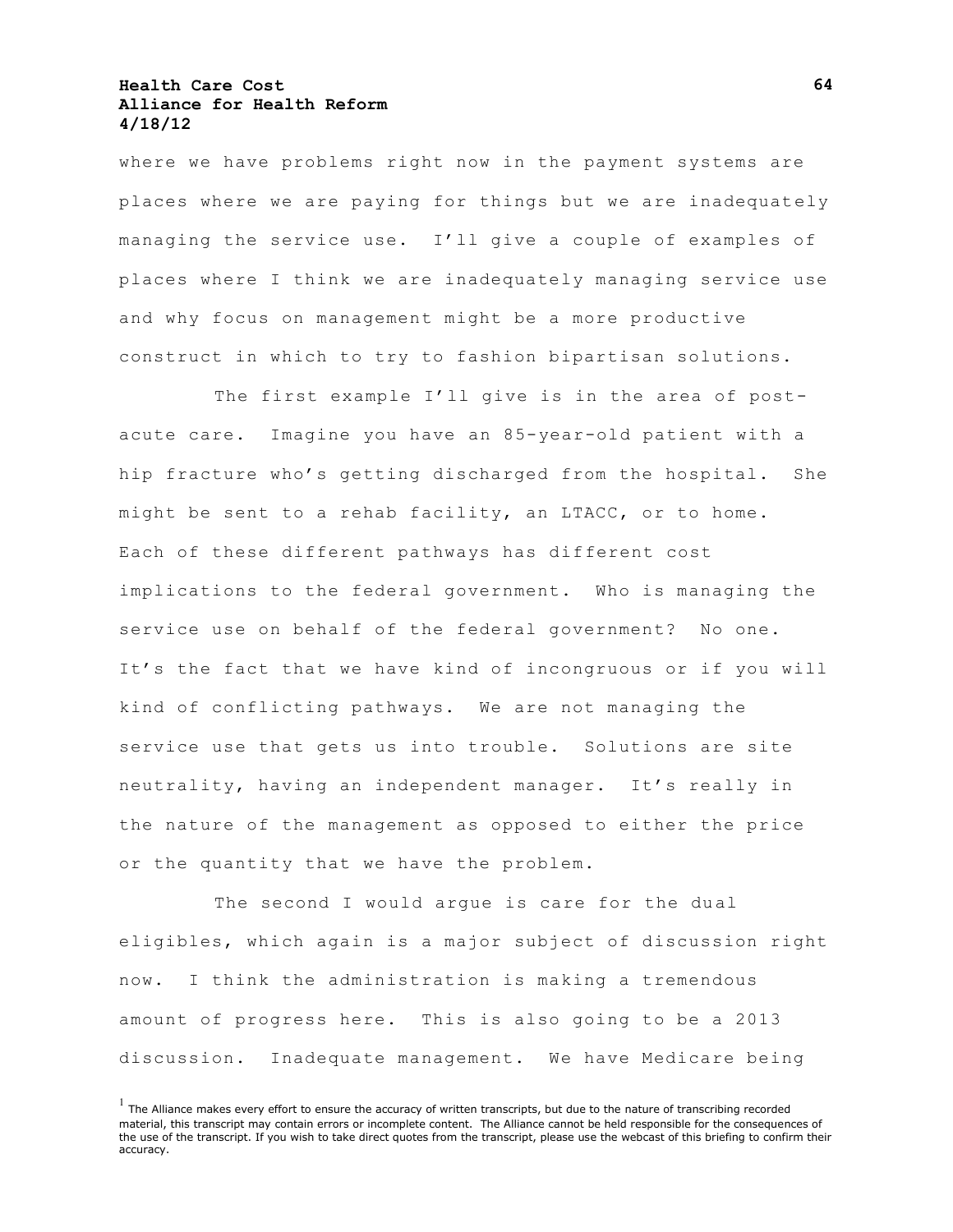managed one way. We have Medicaid being managed another way. The two never cross. We don't look at the intersection.

A third area where I think the problem with P times Q is illustrated is Health IT. Everyone in this room probably agrees that better management of health care information is important and a prerequisite to improving quality and improving outcomes. Where does that sit in the P times Q framework? I would argue there, we have to be thinking about how do we encourage or in some cases force providers to get out there and really be actively putting the tools in place so that they can manage clinical care.

The last example I have to give is really of the SGR and the physician payment system which was kind of where I started. In contrast think about the star ratings system, which was a very important policy that was brought on by Health Reform. In the health plan environment right now you cannot find a medical director who is not being compensated for improvements in quality. Every medical director is being compensated now on the basis of whether they are improving the quality of the services. Here it is not a price or a quantity aspect. It is really a focus on quality that was the problem and is the solution.

I think that there when you think about the physician service aspect of this we have to be thinking about

 $<sup>1</sup>$  The Alliance makes every effort to ensure the accuracy of written transcripts, but due to the nature of transcribing recorded</sup> material, this transcript may contain errors or incomplete content. The Alliance cannot be held responsible for the consequences of the use of the transcript. If you wish to take direct quotes from the transcript, please use the webcast of this briefing to confirm their accuracy.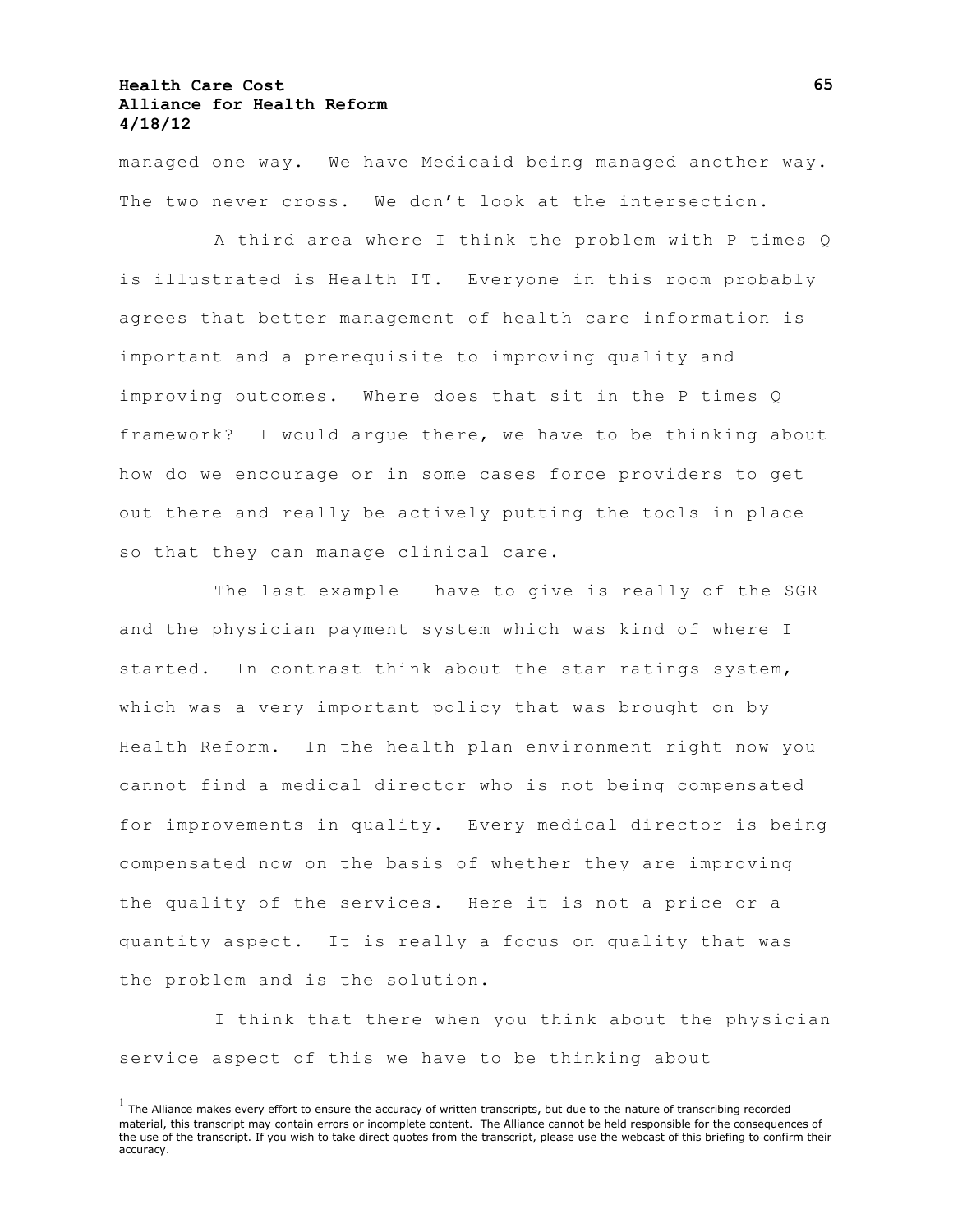management and efficiency and get away from this price times quantity construct. Those are my comments. I appreciate the opportunity to be here, Susan. Thanks.

**SUSAN DENTZER:** Great. Thank you, Dan. Andrew?

**ANDREW DREYFUS:** Thank you, Susan. I think I'm going to start where Helen started, just to say in Washington there's often a lot of focus on federal budgets and on the Medicare program, but in the world in which I live in home it's commercial health insurance premiums that are actually the first expression of health care or two high levels of health care that both families and businesses face. Our customers, including government as a customer, are absolutely giving us a message that it's unsustainable.

I work at Blue Cross Blue Shield of Massachusetts and we have been struggling with this issue since really 2007 after we passed our healthcare coverage law and realized that we needed a companion set of interventions to work on the cost and quality of care. We looked at both our past experience as a health plan, and I think it's replicated with most plans around the country, at trying to get at this volume and price issue and our efforts to negotiate lower prices have often been inadequate. Paul Ginsburg's work has validated that in several different ways.

 $<sup>1</sup>$  The Alliance makes every effort to ensure the accuracy of written transcripts, but due to the nature of transcribing recorded</sup> material, this transcript may contain errors or incomplete content. The Alliance cannot be held responsible for the consequences of the use of the transcript. If you wish to take direct quotes from the transcript, please use the webcast of this briefing to confirm their accuracy.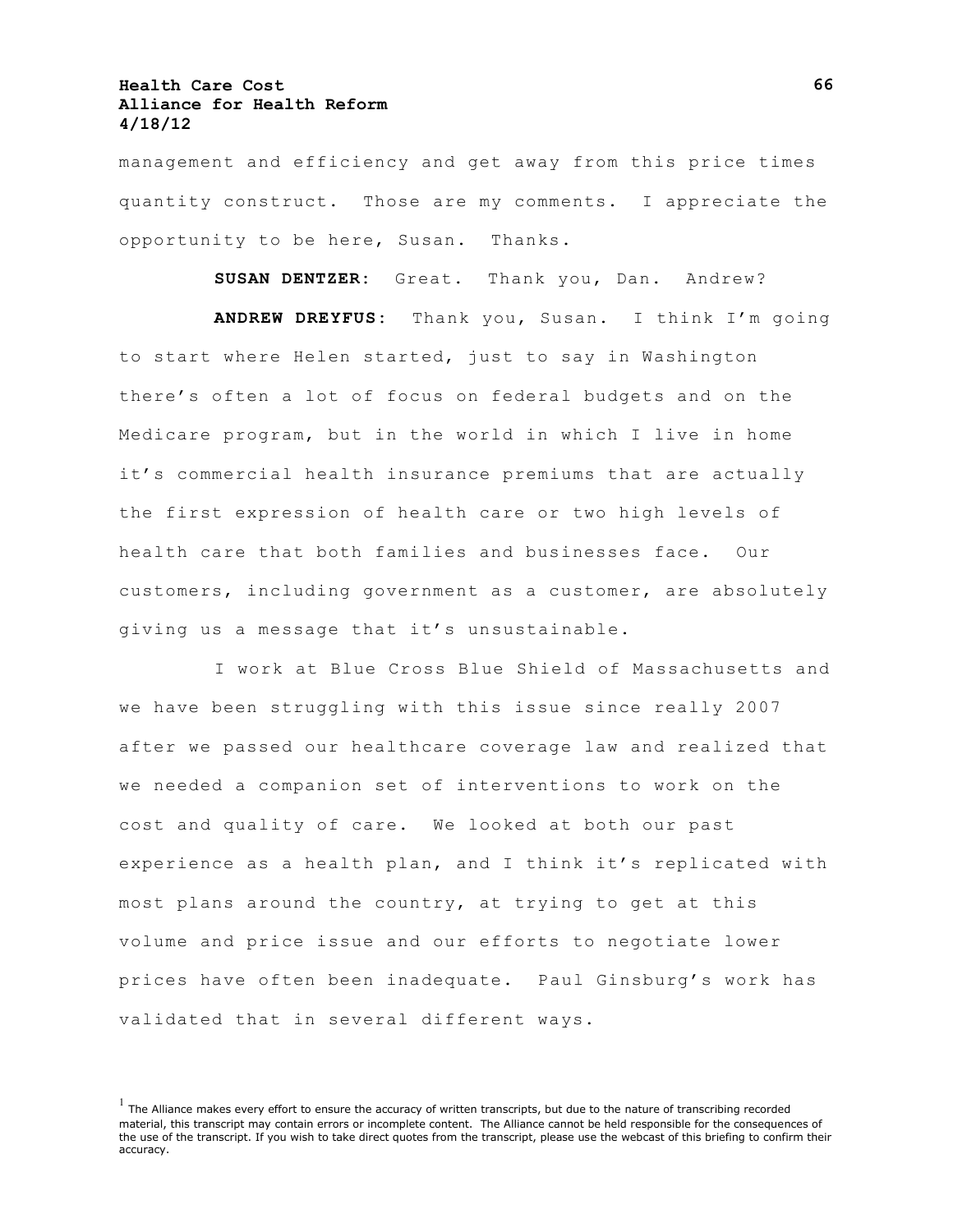The efforts to manage utilization in the 80s and 90s met with a lot of both physician and patient resistance. Early experiments with payment reform, especially capitation, while there were a few notably successes mostly failed. When we tried to design an intervention that would think about both the price and the quantity issue as well as some of the other issues that were raised we thought we really had to reinvent it and we had to learn from the past.

I think Mike mentioned in some of the comments. When you think about who's doing most of the decisions about care it's mostly made by physicians. We thought probably the single most important test of whether our intervention would be successful would be would physicians embrace it. By embrace I mean by that, would they actually think that their practice of medicine was improving and that their patient care was improving. We made an early decision as part of our new payment model, which some of you know is the Alternative Quality Contract, and if we had thought it had been such a success we would have called it something different. In the Blue Cross system it would have been Blue Vision or Blue Sky or Blue Futures. By the time we sent it to the marketing department to change the name it was too late. It was already known by its initials the AQC.

 $<sup>1</sup>$  The Alliance makes every effort to ensure the accuracy of written transcripts, but due to the nature of transcribing recorded</sup> material, this transcript may contain errors or incomplete content. The Alliance cannot be held responsible for the consequences of the use of the transcript. If you wish to take direct quotes from the transcript, please use the webcast of this briefing to confirm their accuracy.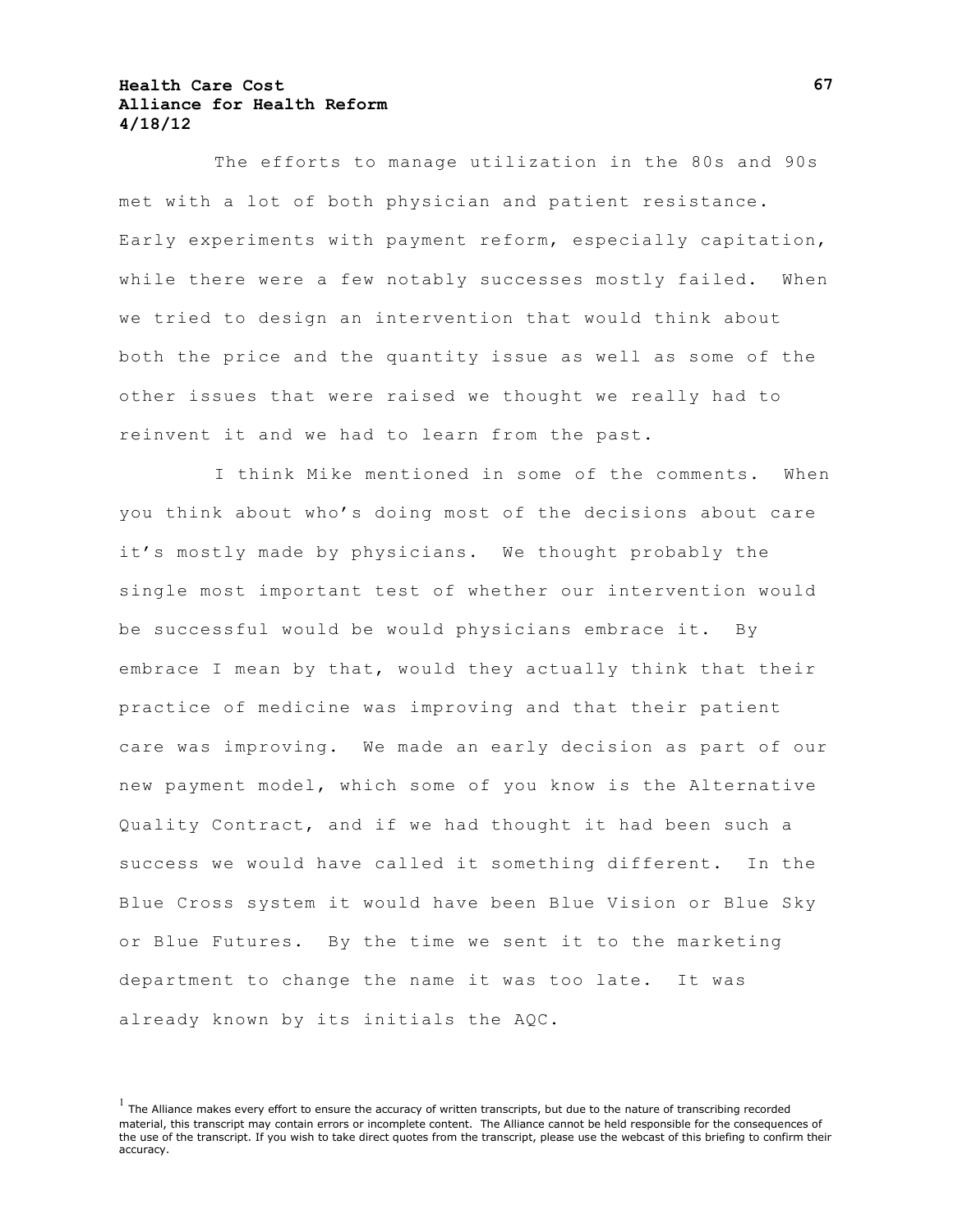We made one important initial decision, as Mike said, that we would start physician practices where they were. We would accept that the current level of prices needed to be stabilized in part because the experience under capitation had been the opposite. The plans too often tried to reduce physician spending immediately.

Second of all we decided we needed a long-term five year sustained commitment between the plan and the physicians and the hospitals in order for both parties to kind of get out of the adversarial every other year negotiation and get into a deep partnership. Then we had to invest significantly in quality performance levels to really deal with the fears of capitation, which was that either care would be limited or sicker patients would be avoided. We dealt with that by having a very significant health status adjustment on all the patients, which has actually lead our practices to say to us they want the sickest patients because that's of course where the greatest opportunity is to make a difference and conserve resources.

As Mike said, we did get some criticism of that because of the widely documented payment disparities that exist in our market and in most markets. What has happened, and I know this is dipping into your third session here so my apologies in advance, is that all the drivers of cost that

 $<sup>1</sup>$  The Alliance makes every effort to ensure the accuracy of written transcripts, but due to the nature of transcribing recorded</sup> material, this transcript may contain errors or incomplete content. The Alliance cannot be held responsible for the consequences of the use of the transcript. If you wish to take direct quotes from the transcript, please use the webcast of this briefing to confirm their accuracy.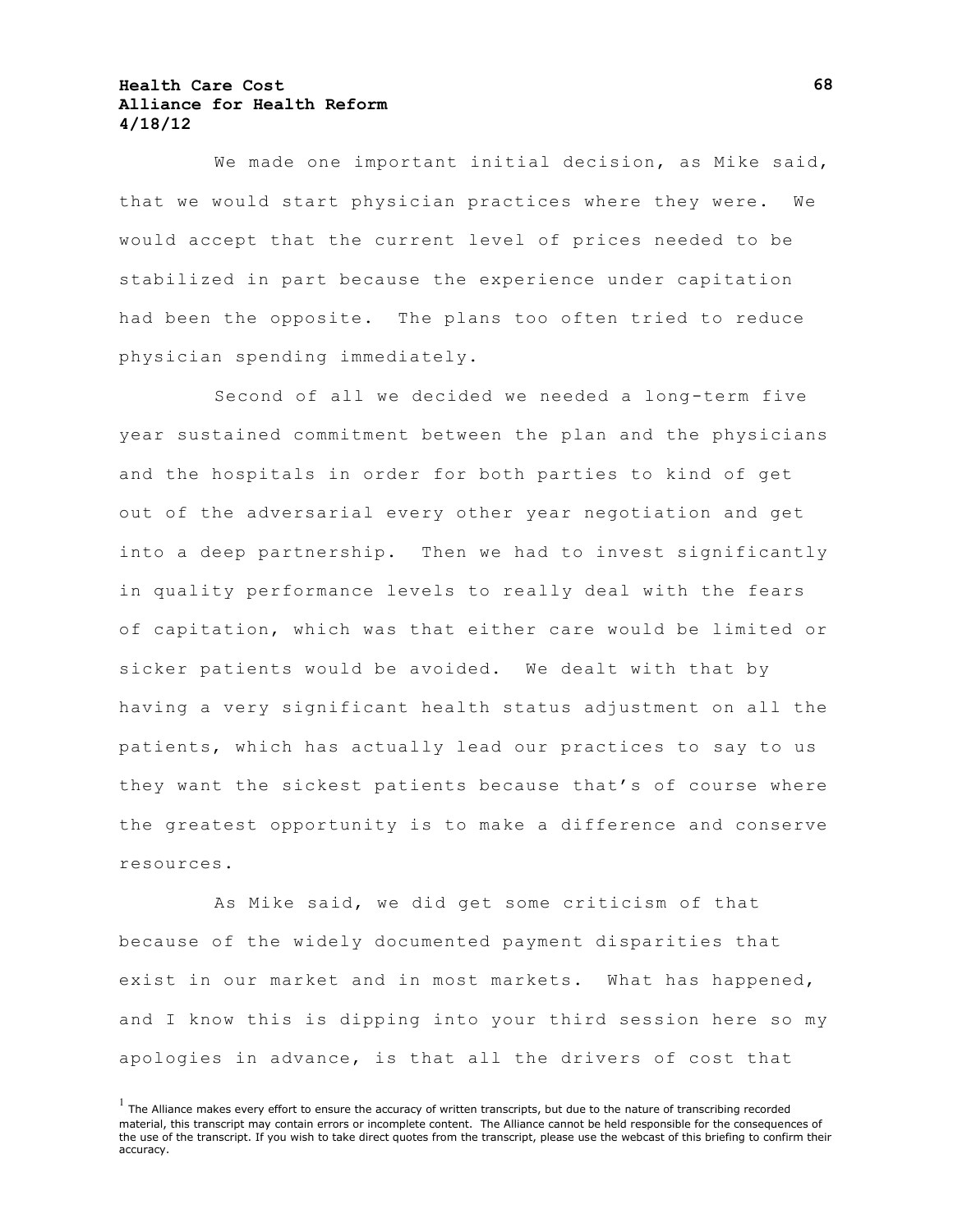we've discussed today; price, quantity, or volume intensity and the important one that Dan raised that I was also going to talk which is site of service, which is a huge issue in our market, have all been positively influenced by changing the payment incentives to physicians. For the first time in many years many of our practicing physicians as well as physician leaders are actually engaging in the kind of management that I think Dan is recommending for all their patients but most especially for their sickest patients.

Care patterns are changing. Referral patterns are changing. Practices are being redesigned. Mike is leading the team of independent reviewers funded by the Commonwealth Fund, including researchers at both Brandeis and the Harvard Medical School. The Year One results demonstrated that resource use is down and quality is up significantly. Quality is especially up for those practices that were the least integrated and organized in the past, which demonstrates that they are standard to managed care. I'm looking forward to the Year Two results, which I hope will be forthcoming soon from Mike's team.

I think it's a demonstration that when we work together in the collaborative way between physicians, hospitals, plan, and customers that we can achieve some of

 $<sup>1</sup>$  The Alliance makes every effort to ensure the accuracy of written transcripts, but due to the nature of transcribing recorded</sup> material, this transcript may contain errors or incomplete content. The Alliance cannot be held responsible for the consequences of the use of the transcript. If you wish to take direct quotes from the transcript, please use the webcast of this briefing to confirm their accuracy.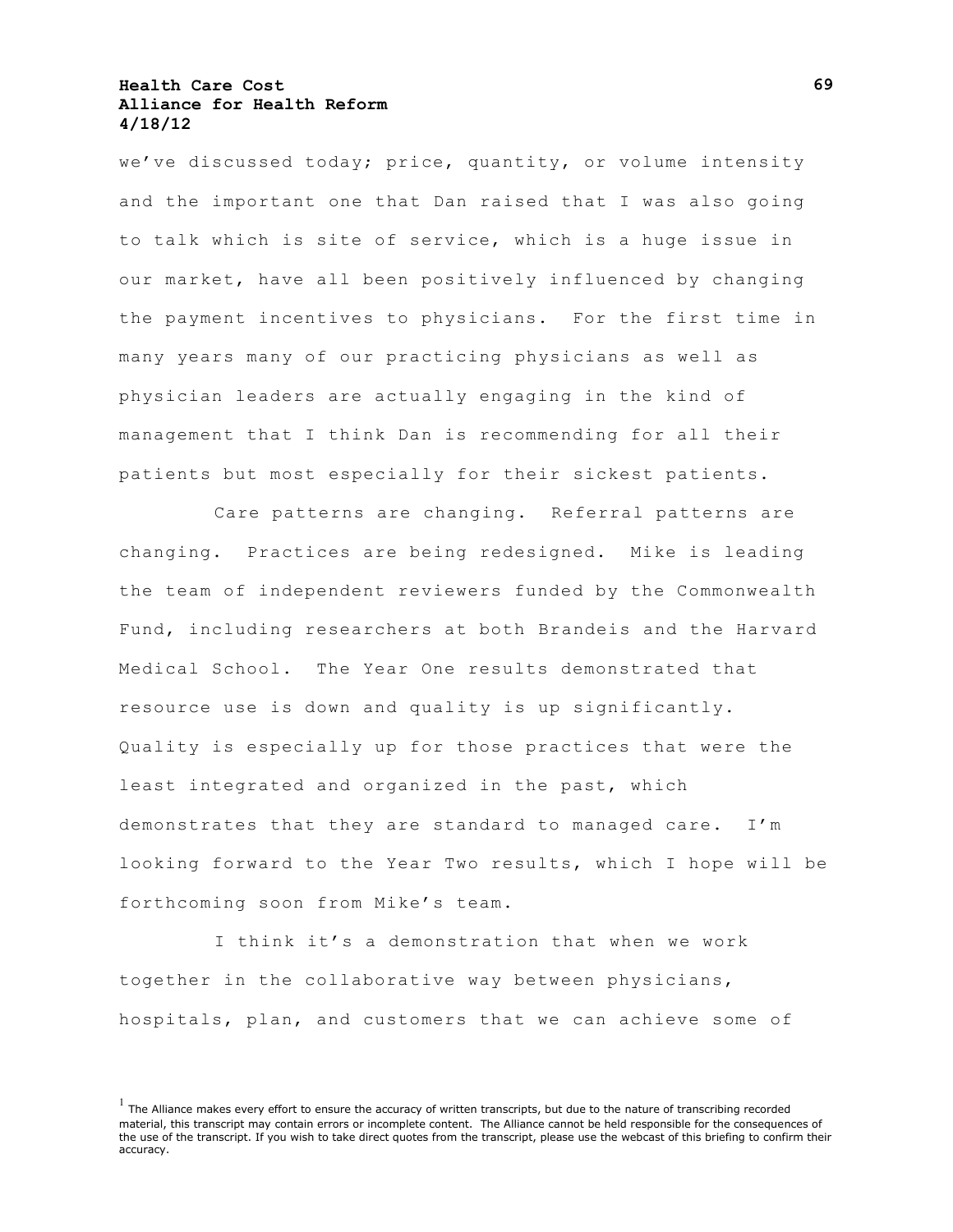the savings that seem so elusive that we've been discussing today.

**SUSAN DENTZER:** Alright. Thanks to all of you. Let me attempt to summarize what has been said by the stakeholder reactor panel. We heard first from Helen that private payers clearly regard the spending growth rate as unsustainable, but that they are mainly concerned at this point about the level of waste in the system; that 20 to 30-percent that is either share waste or indeterminate value if not valueless. It's not just the rate of growth from the standpoint of the private payers. It's the whole issue of reducing the base and then worry about the rate.

From Nancy we heard that certainly from the standpoint of medical education there is an awareness that intensity, Gail's word, is an issue; that the informal curriculum in medical education drives this intensity and that there's a reason to believe also within that system that reducing the level and reducing this excess intensity, unneeded intensity, will be critical. Building in incentives to do that, a combination of carrots and sticks, will be critical. She mentioned the case of the never events, which was very much a stick, not a carrot that got the attention of hospitals and hospital system, and is getting rid of those events.

 $<sup>1</sup>$  The Alliance makes every effort to ensure the accuracy of written transcripts, but due to the nature of transcribing recorded</sup> material, this transcript may contain errors or incomplete content. The Alliance cannot be held responsible for the consequences of the use of the transcript. If you wish to take direct quotes from the transcript, please use the webcast of this briefing to confirm their accuracy.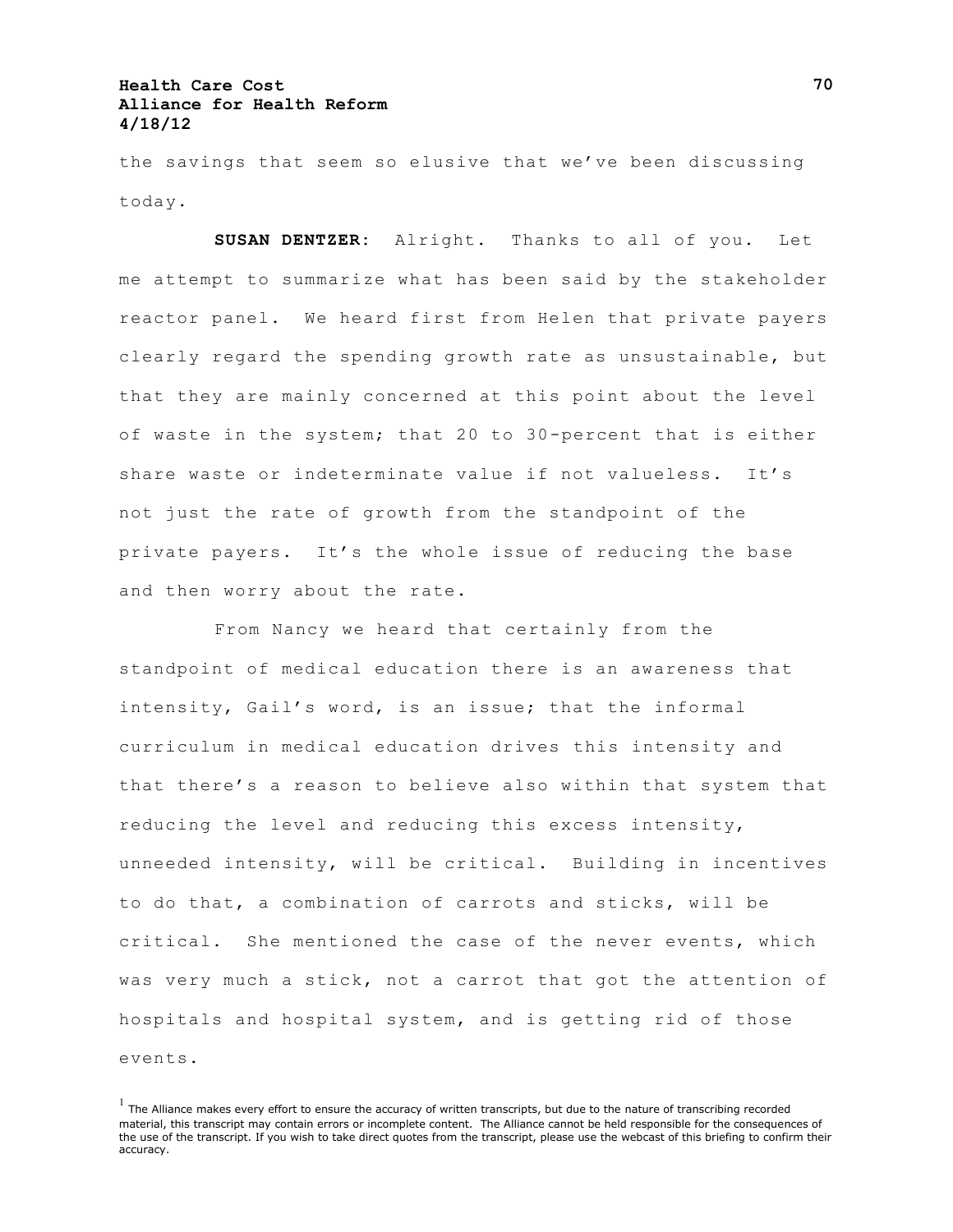We heard from Teri that hospitals as employers are as concerned about high health care cost as anybody else. Then Teri mentioned some of the things that hospitals themselves believe are driving up their spending internally now. Getting on some topics that we'll be talking about more later. For example, health information technology, clinical information systems, and expenditures that are being made there, intensity going up by virtue of case mix. Teri, I guess it would be another conversation as to whether the case mix is really getting more complex or whether things are being coded that way. That's another discussion.

She mentioned some other drivers that hospitals and other providers are concerned about; defensive medicine and so on. Also emphasized that from the hospital perspective it is clear that coordination of care will be an important remedy and more integration of care. Arguably those are factors that are designed to intense to some degree this excess care, the waste that Helen talked about; rehospitalization of people who didn't need to be in the hospital the first place but had not had their chronic illnesses sufficiently managed in the primary care setting such that they became ill, had to be hospitalized, and then are rehospitalized. Those kinds of issues it seems the

 $<sup>1</sup>$  The Alliance makes every effort to ensure the accuracy of written transcripts, but due to the nature of transcribing recorded</sup> material, this transcript may contain errors or incomplete content. The Alliance cannot be held responsible for the consequences of the use of the transcript. If you wish to take direct quotes from the transcript, please use the webcast of this briefing to confirm their accuracy.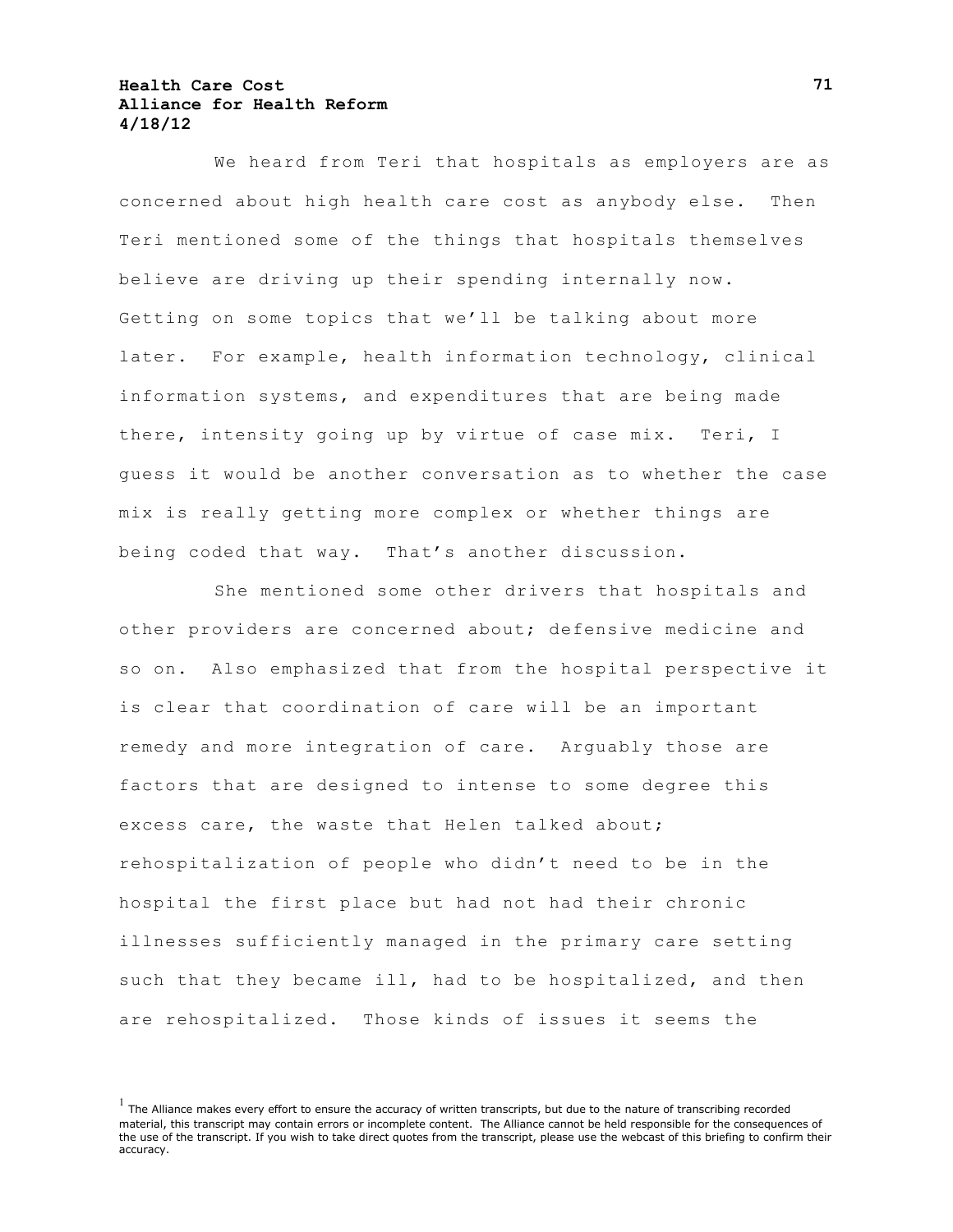hospitals believe there's a lot of ability to drive out of the system.

We then heard from John about his concern and particularly about the drivers of volume being chronic conditions. That's a topic we're going to be taking up more next time. John believing that there would be a lot to be done to incentivize consumers to choose more efficient care providers or health plans that would wrap around more efficient care providers, and that there's also a lot to be gained by addressing some of the things that we know people are very much concerned about today with respect to things like medication adherence, not being sufficiently high such that people stay healthy and therefore out of the hospital. He mentioned the issue of end of life care and potentially more sensible patterns of end of life care spending that more closely approximate what the realities are of what health care can achieve at the end of life, etcetera, etcetera.

We turned to Dan. Sorry. I'm thinking Dawn Mets back in my office because I was thinking about getting Michael's AQC second year results published as fast as possible. From Dan Mendelson we heard about again going back to this question of what is the problem of, he mentioned in his view, it is not price times quantity, but really a question of the need for better management of the overall

 $<sup>1</sup>$  The Alliance makes every effort to ensure the accuracy of written transcripts, but due to the nature of transcribing recorded</sup> material, this transcript may contain errors or incomplete content. The Alliance cannot be held responsible for the consequences of the use of the transcript. If you wish to take direct quotes from the transcript, please use the webcast of this briefing to confirm their accuracy.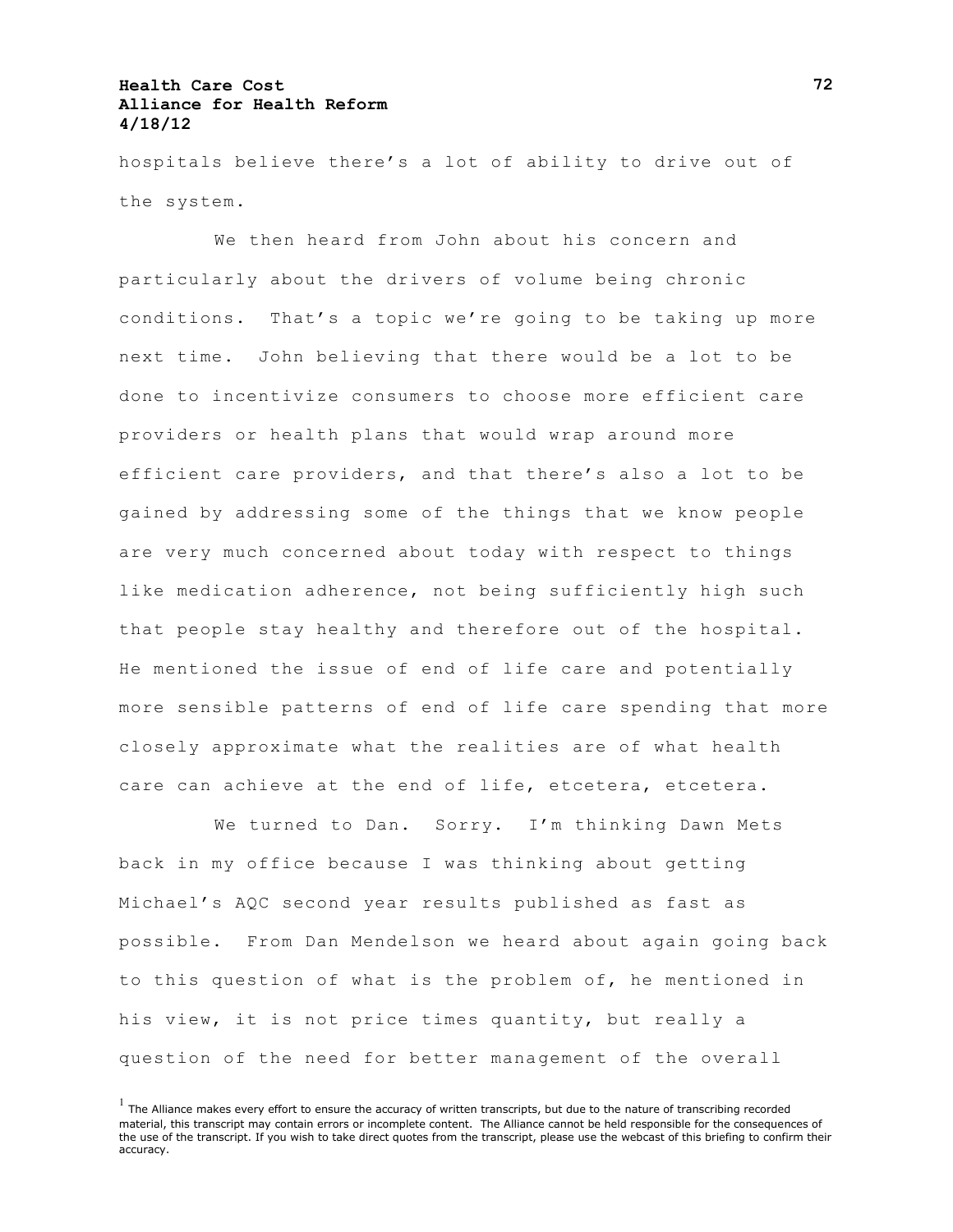system. I think this ties in with the comment about intensity and with the comment about waste. There's some convergence of opinion there I think. Let's concentrate on what is really effective care and get rid of the ineffective care. He mentioned the case of post-acute care and the lack of management there driving so much of the spending in the Medicare context.

Then we heard from Andrew. It sounds like again a convergence around the notion that this is really, largely going to be about management, that these practices now have agreed to deliver health care differently going forward to be attentive to all of these things. Andrew said price, quantity, the site of service, as well as the intensity. The whole notion being that there's going to be better management over time and that that's going to restrict the rate of growth. Of course we'll find out when Dawn Mets, who is at Health Affairs, help us get Michael's team's results published. We'll find out what the answer was for the second year of the AQC.

First of all let me ask our panelists right up front here whether you have any comments on the reactor panel. Then we'll open it up to broader discussion with the rest of the audience. Gail?

 $<sup>1</sup>$  The Alliance makes every effort to ensure the accuracy of written transcripts, but due to the nature of transcribing recorded</sup> material, this transcript may contain errors or incomplete content. The Alliance cannot be held responsible for the consequences of the use of the transcript. If you wish to take direct quotes from the transcript, please use the webcast of this briefing to confirm their accuracy.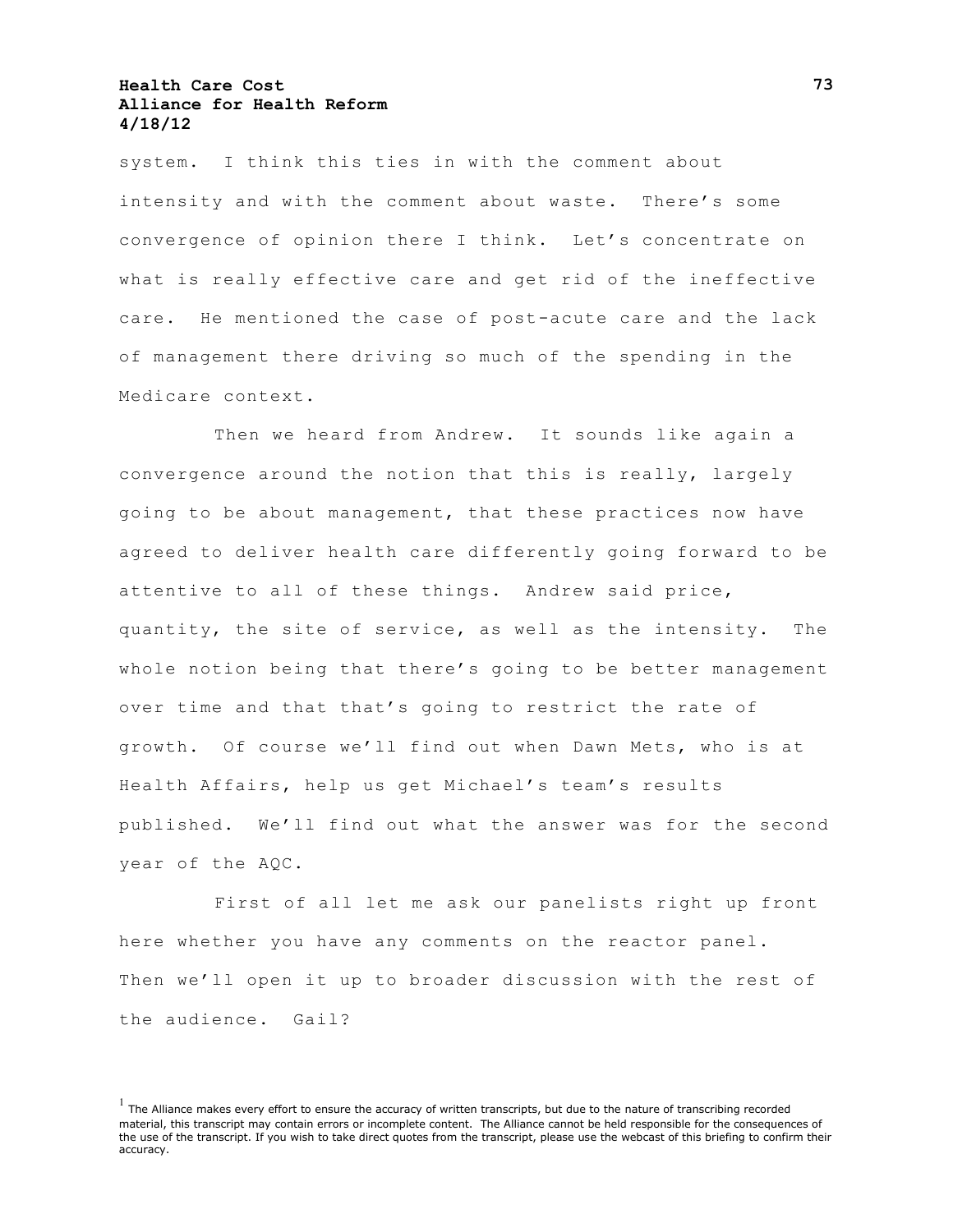**GAIL WILENSKY, PHD:** I was struck by Helen's comment and also John Rother's in terms of the focus of the private payers on the current level and not just growth. Of course, almost by definition, what we began to talk about, Jim raised this and others have raised it, morphs into very close to the same thing; driving out some of the less useful if not completely wasteful. Most of the time I think it's more of a less useful as opposed to zero use. That is going to help lower spending growth over time. I guess we will see whether we get actual lower levels other than the fact that if you lower the spending growth, as I think Jim had mentioned or other people have mentioned, by definition that means you have a lower level than you would have had if you don't. Whether we'll really be able to get down below 2.8 trillion, even though we I think all agree we could, is another matter.

It may be just as much as recognizing the kinds of pressures that different decision makers are feeling; people running hospitals, people who are involved in trying to get employer-sponsored insurance out. Trying to find ways so that we can communicate more effectively because I think in fact there was considerable convergence over time on a lot of these issues.

**SUSAN DENTZER:** Hank and then Mike?

 $<sup>1</sup>$  The Alliance makes every effort to ensure the accuracy of written transcripts, but due to the nature of transcribing recorded</sup> material, this transcript may contain errors or incomplete content. The Alliance cannot be held responsible for the consequences of the use of the transcript. If you wish to take direct quotes from the transcript, please use the webcast of this briefing to confirm their accuracy.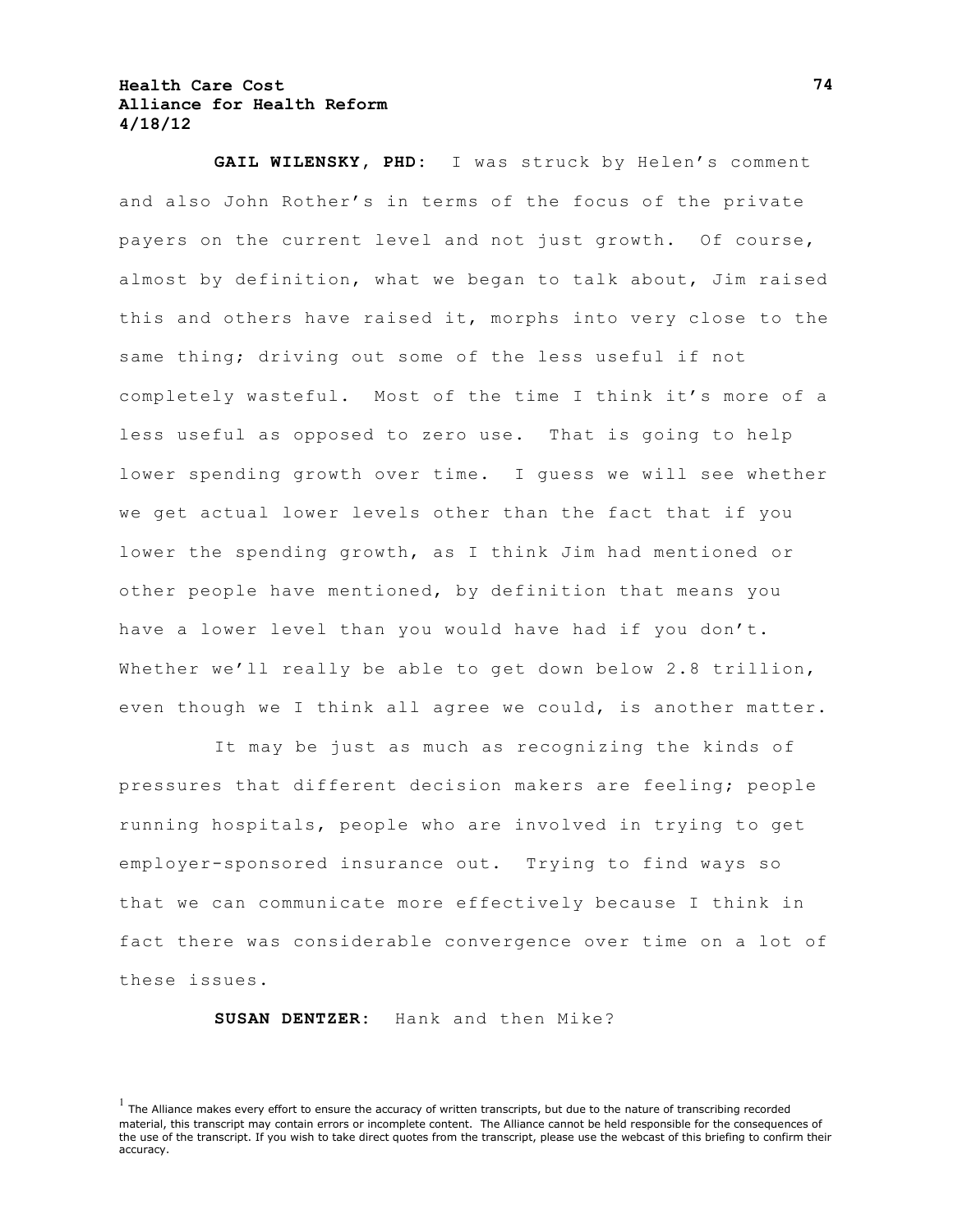**HENRY J. AARON:** Perhaps to the distress of those from outside the beltway or from outside the economics profession I want to give a short homily on basic economics. Those in the business world may be acutely concerned about high levels of spending. I would emphasize a central fact. The total cost as a share of output of employee compensation all in, including health care benefits, has been trending down as a share of total output. Economic theory suggests that health care costs, whether paid for directly by employees or indirectly on their behalf by employers, are sooner or later borne by workers in the form of offsetting lower levels of other forms of compensation then would be possible if health care cost less than it does.

That suggests that notwithstanding the all together sincere concern that Helen and everybody else in business expresses about the burden that high health care cost plays on them in their efforts to increase productivity. The real problem is a living standard's problem for workers through the misallocation of the resources devoted to compensating them. We have lower living standards as Americans to the extent that resources are allocated to health care that produce low benefits. The implication is that businesses are not in any significant way directly burdened by those high costs.

 $<sup>1</sup>$  The Alliance makes every effort to ensure the accuracy of written transcripts, but due to the nature of transcribing recorded</sup> material, this transcript may contain errors or incomplete content. The Alliance cannot be held responsible for the consequences of the use of the transcript. If you wish to take direct quotes from the transcript, please use the webcast of this briefing to confirm their accuracy.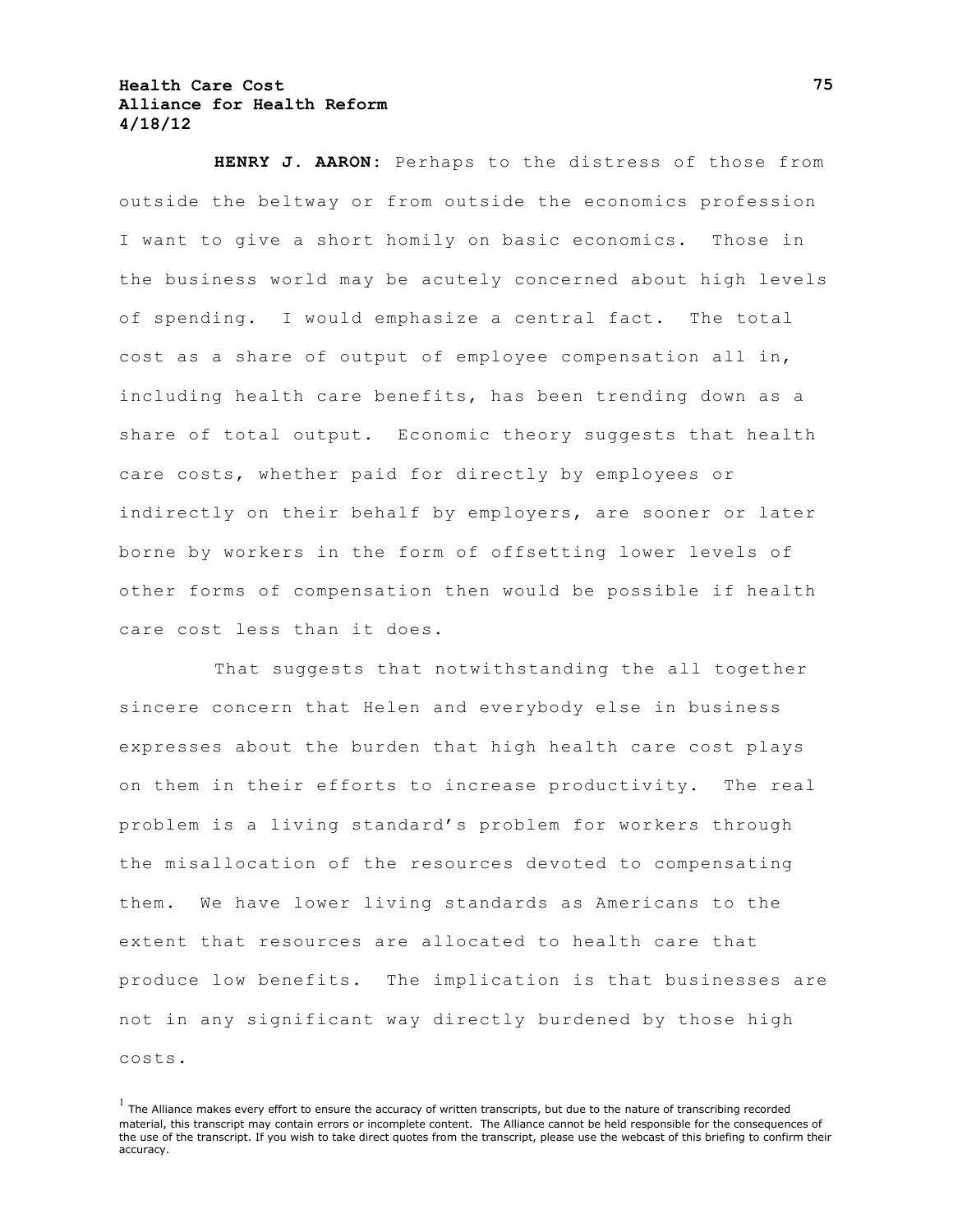I'm giving this short economics homily in full recognition that nobody believes it but economists. [Laughter].

**SUSAN DENTZER:** As you mentioned though, I guess a tie in here, Hank, is yes, granted overall compensation is what matters here. If the compensation share that is devoted to health benefits is as you said devoted to less than useful health services being procured surely there is an interest on the part of employers in rationalizing that. Surely they too would prefer to give employees more in wages than they would prefer to give them in health benefits that buy stuff we don't need.

**HENRY J. AARON:** Absolutely. I believe employers by and large are good citizens of this country and want to see welfare as high as possible. All I'm saying is that it does not affect their power to compete here or abroad. It's a burden borne by American workers.

**SUSAN DENTZER:** Alright. Mike?

**MICHAEL E. CHERNEW, PHD:** First of all, I feel like I should just pause and say amen. I will plow ahead. The more that we're on tape listening to that the more valuable it would be. Although I do think that it's easy to take those comments, and I don't think Henry meant them this way, as thinking that the waste in the healthcare system doesn't

 $<sup>1</sup>$  The Alliance makes every effort to ensure the accuracy of written transcripts, but due to the nature of transcribing recorded</sup> material, this transcript may contain errors or incomplete content. The Alliance cannot be held responsible for the consequences of the use of the transcript. If you wish to take direct quotes from the transcript, please use the webcast of this briefing to confirm their accuracy.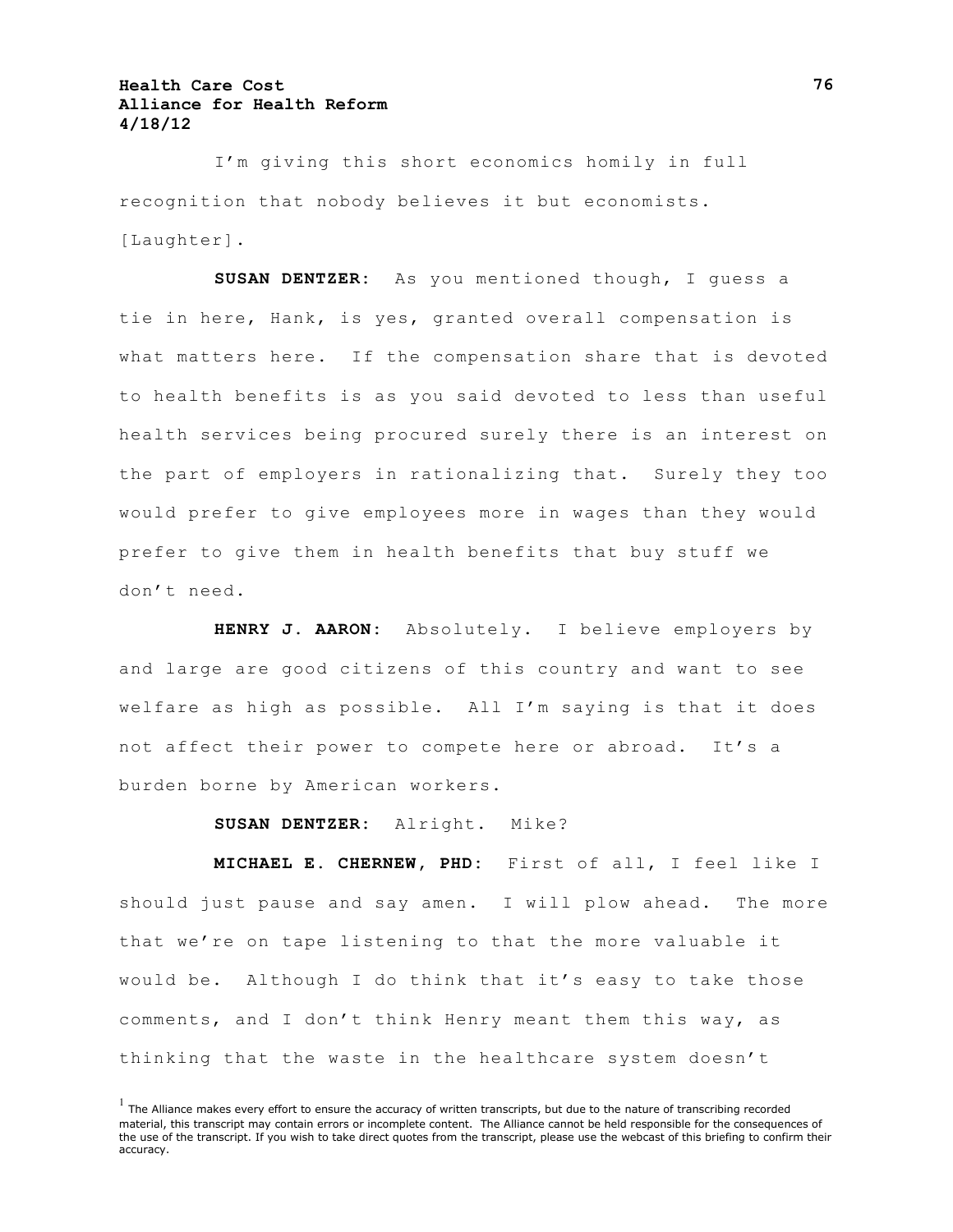matter. I don't think that's what he said at all. I actually think that the weighted healthcare system matters a lot. It's just all borne by workers. All the efforts that Helen talked about become crucial because you can't provide a worker with a set of compensation that they really like as easily if a lot of the money going to health care is just wasted.

Which brings us to the choosing wisely campaign. I'll start by saying I'm a huge fan of that for many reasons, but not the least is as a supporter of value-based insurance design, or as John calls it, value-based benefit design, but I'm going to stick with value-based insurance design. As a supporter of value-based insurance design I would love to be able to say it saves money. I think it's generally only going to save money if you can couple your reduction in cost sharing for the high value things with increased cost sharing for low value things, but you need to know what those are. Any effort to do that is incredibly useful. I already have some students trying to figure out how one might be able to implement that in various ways.

The problem is, and I will emphasize, a given healthcare service is neither high nor low value. It depends on who gets it. If you look at the stuff that was put out by the American Board of Internal Medicine folks a lot of those

 $<sup>1</sup>$  The Alliance makes every effort to ensure the accuracy of written transcripts, but due to the nature of transcribing recorded</sup> material, this transcript may contain errors or incomplete content. The Alliance cannot be held responsible for the consequences of the use of the transcript. If you wish to take direct quotes from the transcript, please use the webcast of this briefing to confirm their accuracy.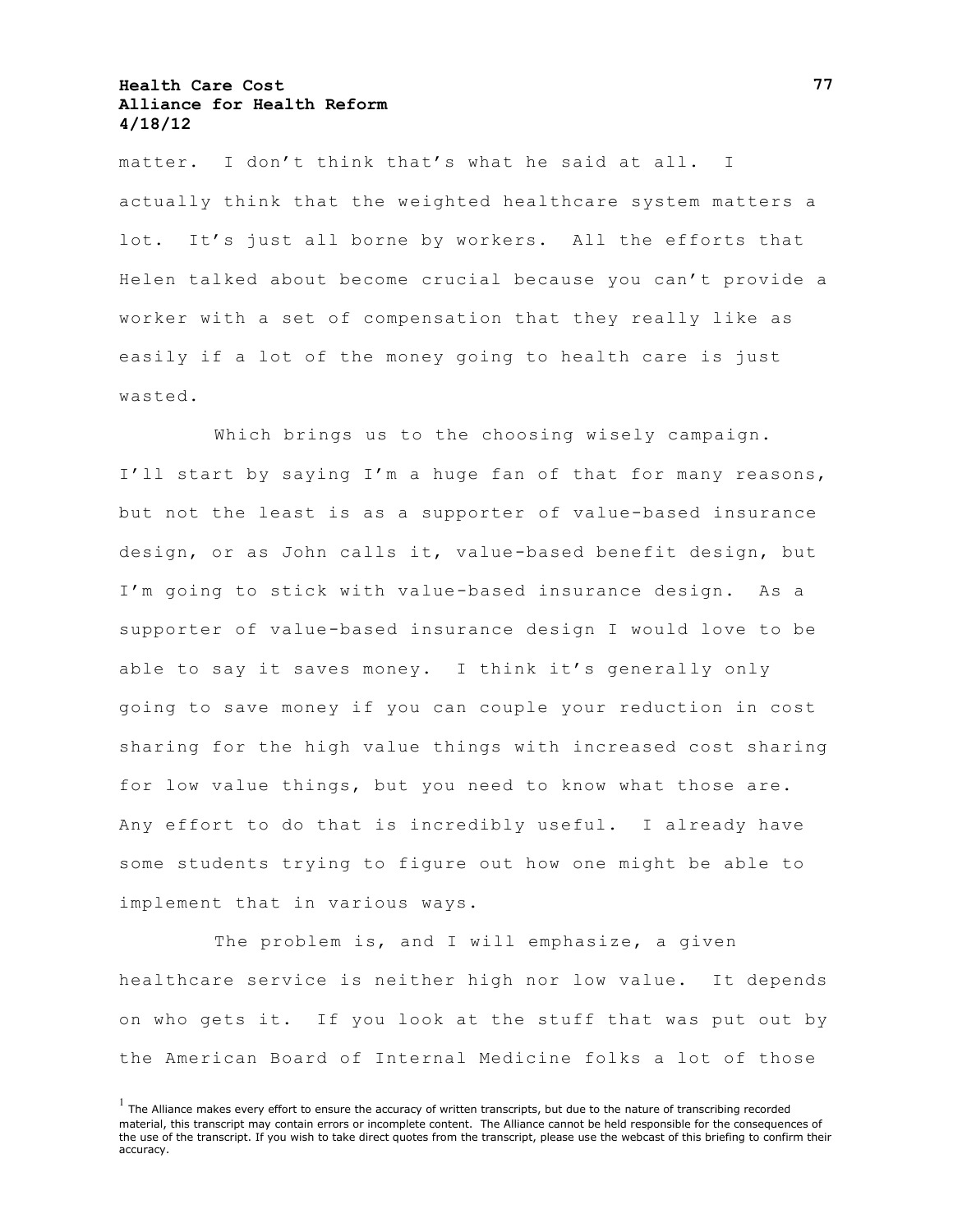things have various caveats. Imaging is not low value. It's imaging in this situation or imaging for these people or this type of stuff. That's sometimes hard to code and hard to manage. I think we have a lot of work to get us to a system where the waste can be gotten rid of. One of the advantages of bundle payment broadly is you don't require the complicated information technology back coding decision making things. You allow the physicians to do the triaging, the sorting out themselves. I think that's a real advantage.

I'm going to make another dichotomy and then call it false before everybody else does. Apart from price and quantity, which are almost true in an accounting sense, but as Dan pointed out, maybe not all that useful in some sense. I think there's a lot of debate in this country about whether we have a problem of supply meaning the supply side; the providers are doing something wrong, or a problem of demand; the consumers are doing the wrong thing. I will give my take on this.

#### **SUSAN DENTZER:** Or both.

**MICHAEL E. CHERNEW, PHD:** Right. My take on this is largely that the suppliers will respond to the demand side incentives they face and our goal has to be to try and set those up in a reasonable way. You'll get to good management when the providers have incentives for good management. It

 $<sup>1</sup>$  The Alliance makes every effort to ensure the accuracy of written transcripts, but due to the nature of transcribing recorded</sup> material, this transcript may contain errors or incomplete content. The Alliance cannot be held responsible for the consequences of the use of the transcript. If you wish to take direct quotes from the transcript, please use the webcast of this briefing to confirm their accuracy.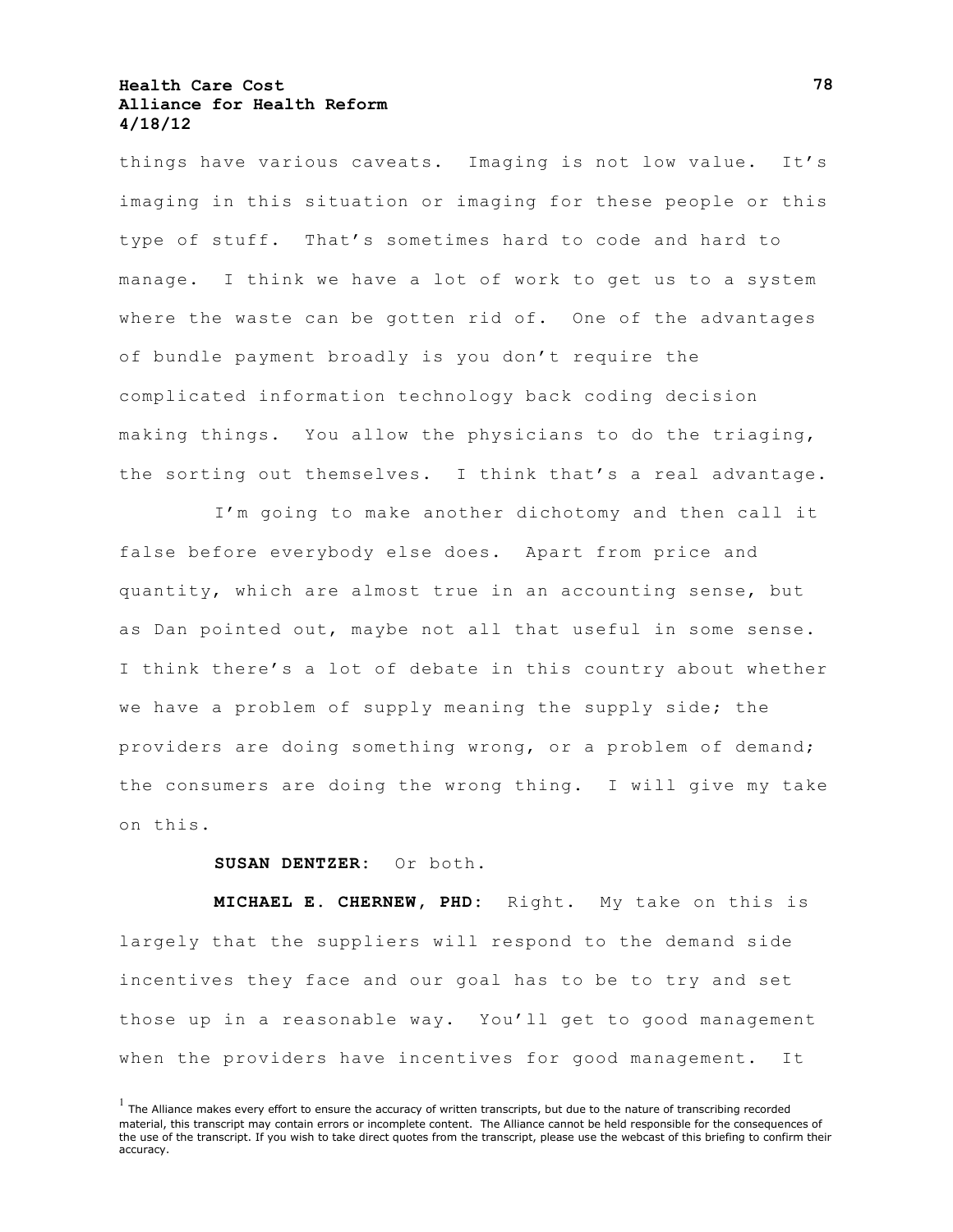was pointed out that when we changed the incentives in various ways you saw the suppliers change.

I think our challenge is how to balance those types of incentives. We're going to need both. I spent a lot of time talking about the alternative quality contract. Andrew is here. He can talk about it much better than I. You should know that Blue Cross Blue Shield has an innovative tier network product. They have a whole program to incorporate value-based insurance design.

I was on a panel with one of Andrew's coworkers, Deb Devaux, and someone asked her what the most important thing to do in this sort of alternative quality contract thing. The answer was in part to figure out how to get the consumer incentives working around what is already a well-designed supply side set of incentives. I think that is going to matter. There's going to be a lot of innovation in the marketplace about how to do that. There's a lot of issues of IT, a lot of issues with communication.

The last thing I will say as one goes through this, as we go down this journey to the extent that we think about the demand side as being public payers of which they clearly are, finding a way to have them work efficiently without an enormous amount of regulatory burden is stunningly important. Figuring out the vote to fixing the existing fee-for-service

 $<sup>1</sup>$  The Alliance makes every effort to ensure the accuracy of written transcripts, but due to the nature of transcribing recorded</sup> material, this transcript may contain errors or incomplete content. The Alliance cannot be held responsible for the consequences of the use of the transcript. If you wish to take direct quotes from the transcript, please use the webcast of this briefing to confirm their accuracy.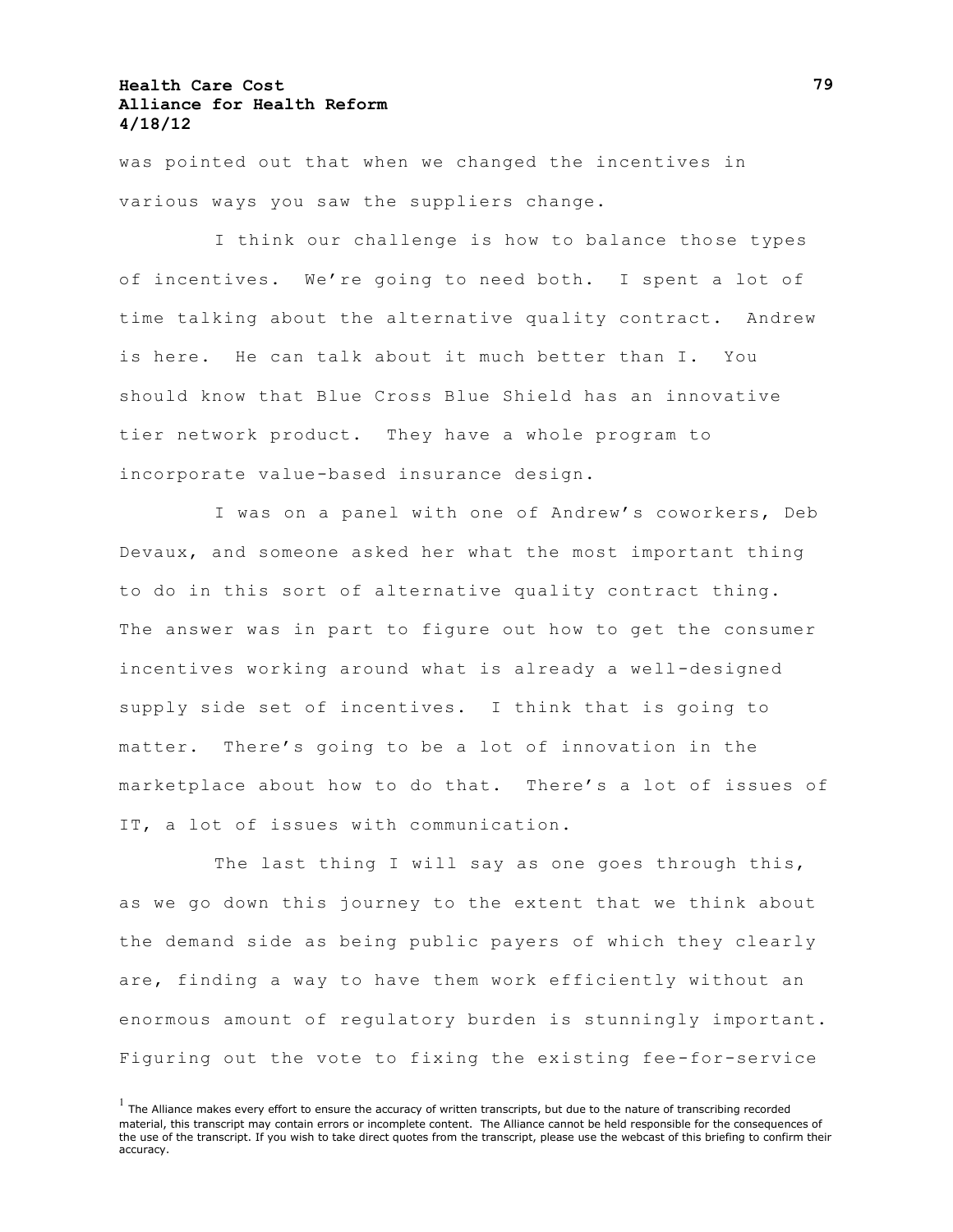schedule, which many of these systems are built off of, and Bob should come up here and sing from his hymnal. How much we have to devote to fixing the existing fee-for-service system to make all of this work despite all of the pathologies versus how much we can move away from it becomes an incredibly important discussion. Because in some sense prices and quantity are divided by simply how you set the fee schedule. You change what you pay for you change the definition of what's price and quantity. It's a semantic distinction in a way that I never realized.

In graduate school I thought I understood price and quantity and used to label them P and Q sometimes theta to keep the riffraff out. I thought I understood what price and quantity were. I realize more it's just much more complicated. Thinking about the actors; the suppliers, the demanders, and how the incentives work is really a more fruitful way to go.

**SUSAN DENTZER:** Mike, at the risk of violating my own adjuration that we were not going to talk about other topics today that we're going to deal with in other briefings, let me bring up the question of technology for a moment and tie this back to the discussion that was had on getting rid of waste and the choosing wisely campaign. If you look at the top five things that the primary care providers initially

 $<sup>1</sup>$  The Alliance makes every effort to ensure the accuracy of written transcripts, but due to the nature of transcribing recorded</sup> material, this transcript may contain errors or incomplete content. The Alliance cannot be held responsible for the consequences of the use of the transcript. If you wish to take direct quotes from the transcript, please use the webcast of this briefing to confirm their accuracy.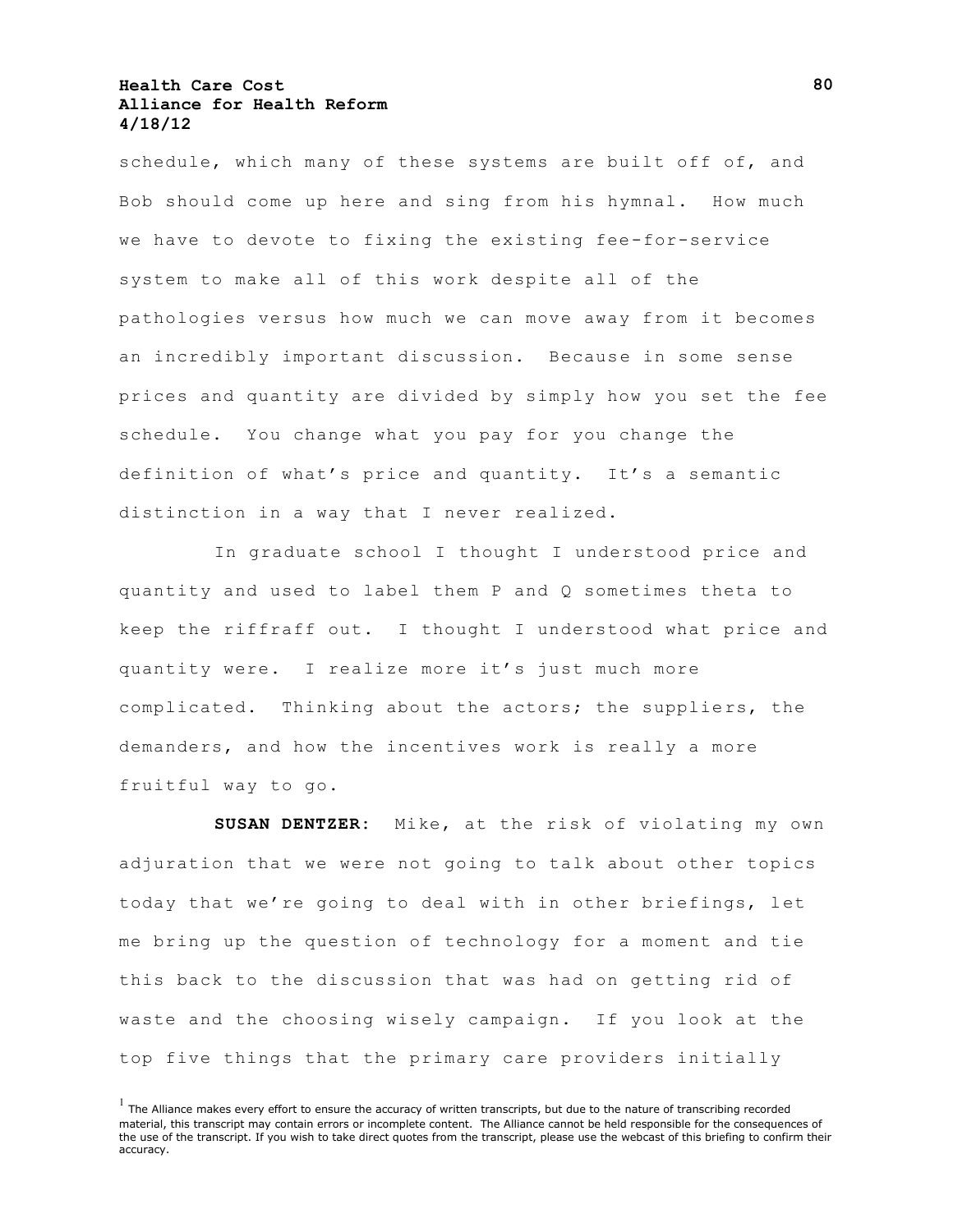surfaced in the list of five things not to do, one of those on the list was EKGs on healthy patients, which 15 or 20 years ago was thought of as a completely appropriate thing to do that all high-minded cardiologists would do. Then low and behold the technology shifted and the price level fell and it became possible for primary care doctors to purchase this equipment and have in their offices. They thought that they were doing the right thing. Now we know that they didn't necessarily need to do that, and there isn't a great amount of value attached to doing those tests on healthy patients.

We have to, at some point, point out that knowledge changes in health care overtime and the things that are conceived of as being useful in one era, we give you leeching, are later shown not to be appropriate. How do we deal with this problem of changing knowledge and changing technology and capturing this notion of what is not of value in medicine?

**MICHAEL E. CHERNEW, PHD:** I think leeching is making a comeback. That aside I think it's going to fall exactly the way these discussions have gone. It's very useful to have the organizations with the gravity to come out and call some of these things out. My personal opinion is that will only be influential if you change the incentives.

 $<sup>1</sup>$  The Alliance makes every effort to ensure the accuracy of written transcripts, but due to the nature of transcribing recorded</sup> material, this transcript may contain errors or incomplete content. The Alliance cannot be held responsible for the consequences of the use of the transcript. If you wish to take direct quotes from the transcript, please use the webcast of this briefing to confirm their accuracy.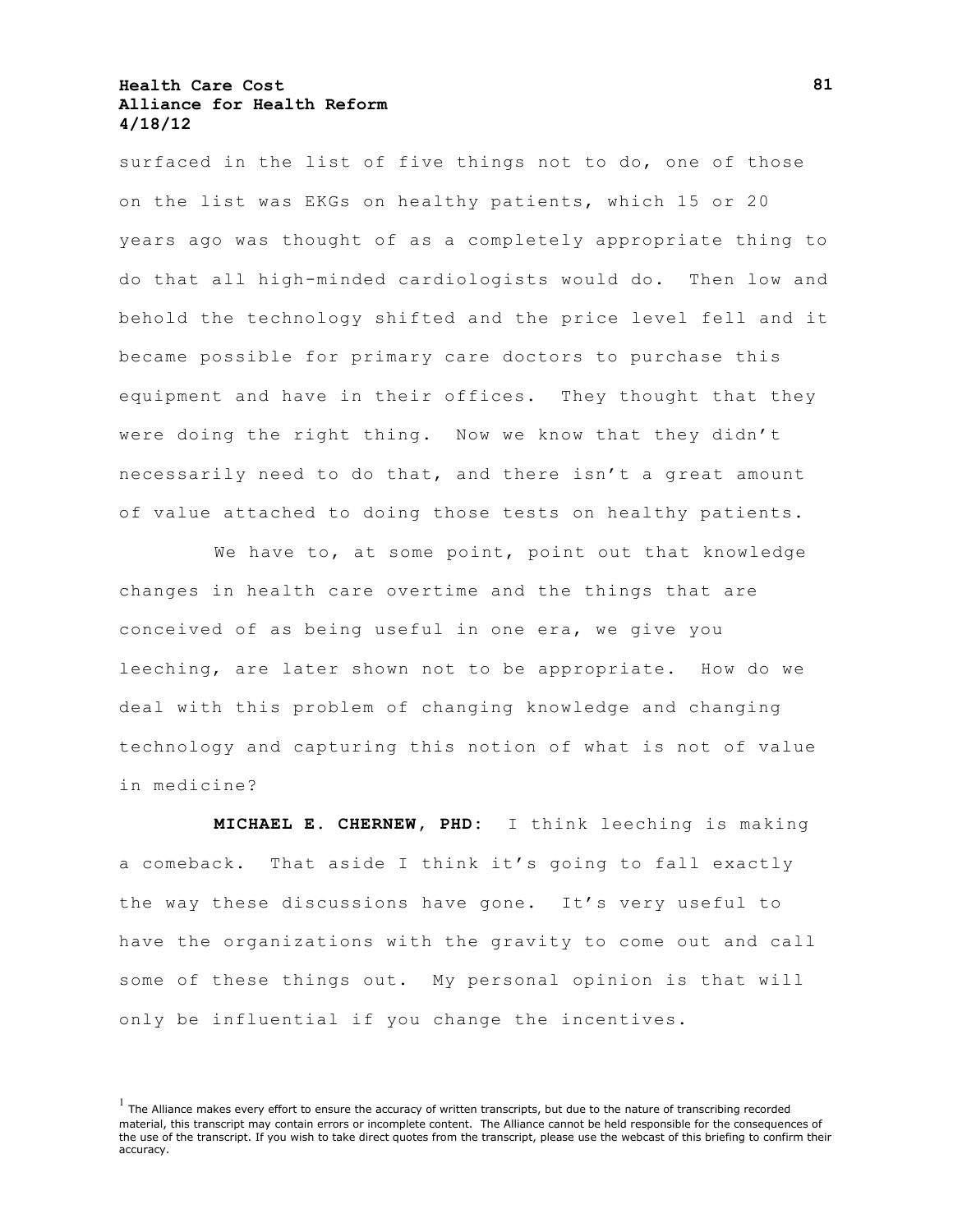For example, although we haven't we can look to see if the contracted Blue Cross Blue Shield in place has made people move one way or another away from some of those selected things. You could decide if you're not going to do that if you want to charge people more, as John pointed out for some of those things. Both might matter. They're going to differ for different things on that list. I don't think you're going to get patients to do a great job when a physician says you need an EKG of saying, no I don't because it's this much. Some incentives and maybe some provider incentives could help there.

Then the challenge is going to be through things like PICORI and the provider boards doing exactly what they're doing. Seven more are coming out. People haven't mentioned that. There's one now but a lot of other groups are coming out with more. I think that's the process of figuring out what it is that is good through things like this and things like PICORI and other short organizations. Then putting incentives so that people don't lose a lot of money if they do the stuff that's right. Right now that's what the problem is.

What was sort of implied by your question was when the doctors have it in their office and they adopted it, some of them may have been thinking they were doing the right

 $<sup>1</sup>$  The Alliance makes every effort to ensure the accuracy of written transcripts, but due to the nature of transcribing recorded</sup> material, this transcript may contain errors or incomplete content. The Alliance cannot be held responsible for the consequences of the use of the transcript. If you wish to take direct quotes from the transcript, please use the webcast of this briefing to confirm their accuracy.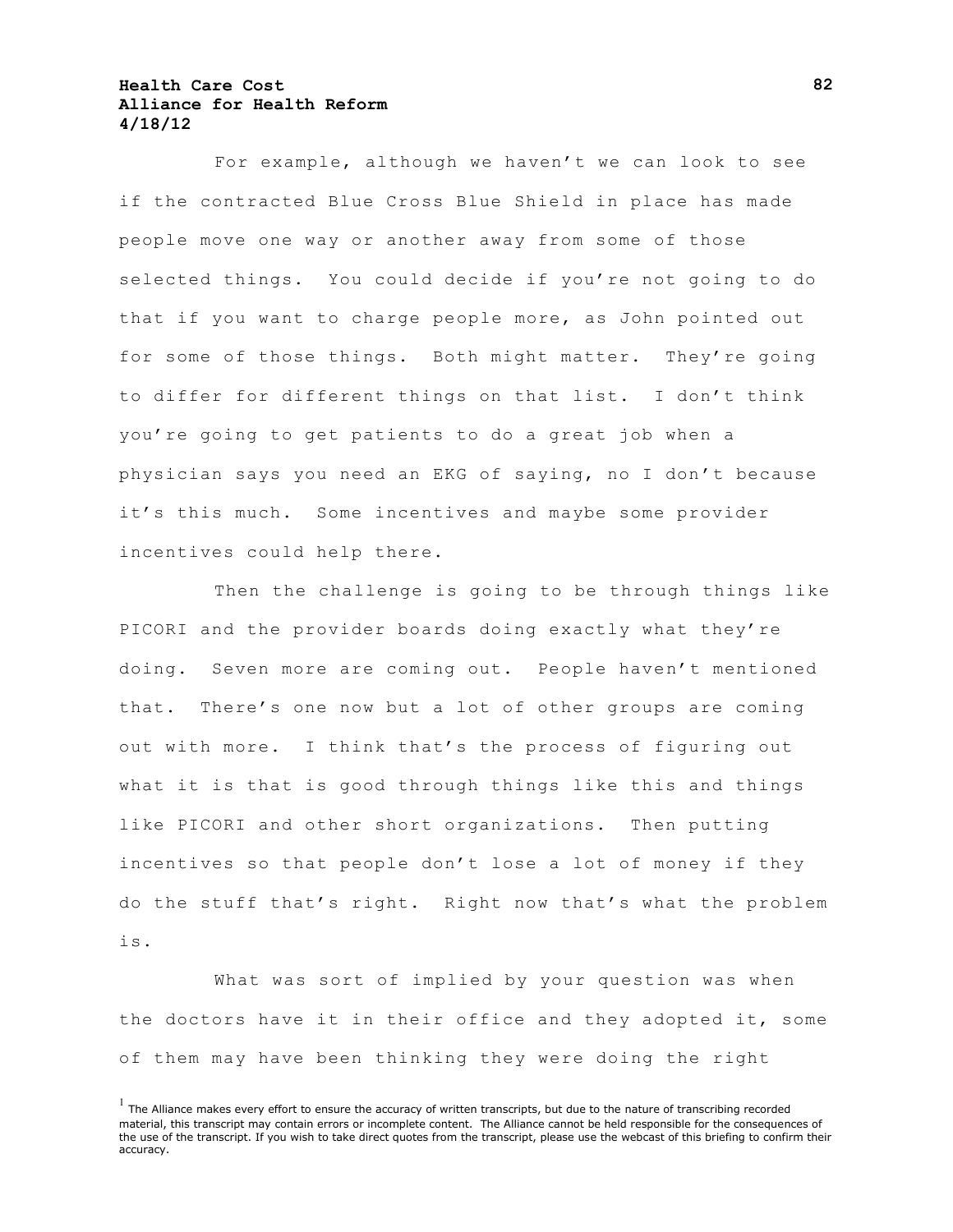clinical thing, but they weren't losing money making the choice.

**SUSAN DENTZER:** As Uwe Reinhardt famously said, "There are a lot of things doctors can do and still feel right with God.‖ Gail?

**GAIL WILENSKY, PHD:** I think it is going to require reinforcing the notion that it is more likely a question of is this a procedure or intervention that makes sense for someone in a particular set of medical conditions or other ways of appropriately describing that person; biomarkers, etcetera. By and large it is not an issue of is this a wasteful activity or is this an activity that provides no clinical benefit. I think the likelihood of that being the case is very small. Once in a while Medicare trips on something that it just regards as not appropriate for coverage ever and with great difficulty takes it off the table.

It's mostly getting people to move to a different way of thinking and recognizing that it may well change over time as our views of what is an effective intervention change over time. That rapid learning and dissemination of information, updating this information, is a fact of life in this complex way that patients can be treated. It will, to go back to Nancy Dickey's point, require very different training for the

 $<sup>1</sup>$  The Alliance makes every effort to ensure the accuracy of written transcripts, but due to the nature of transcribing recorded</sup> material, this transcript may contain errors or incomplete content. The Alliance cannot be held responsible for the consequences of the use of the transcript. If you wish to take direct quotes from the transcript, please use the webcast of this briefing to confirm their accuracy.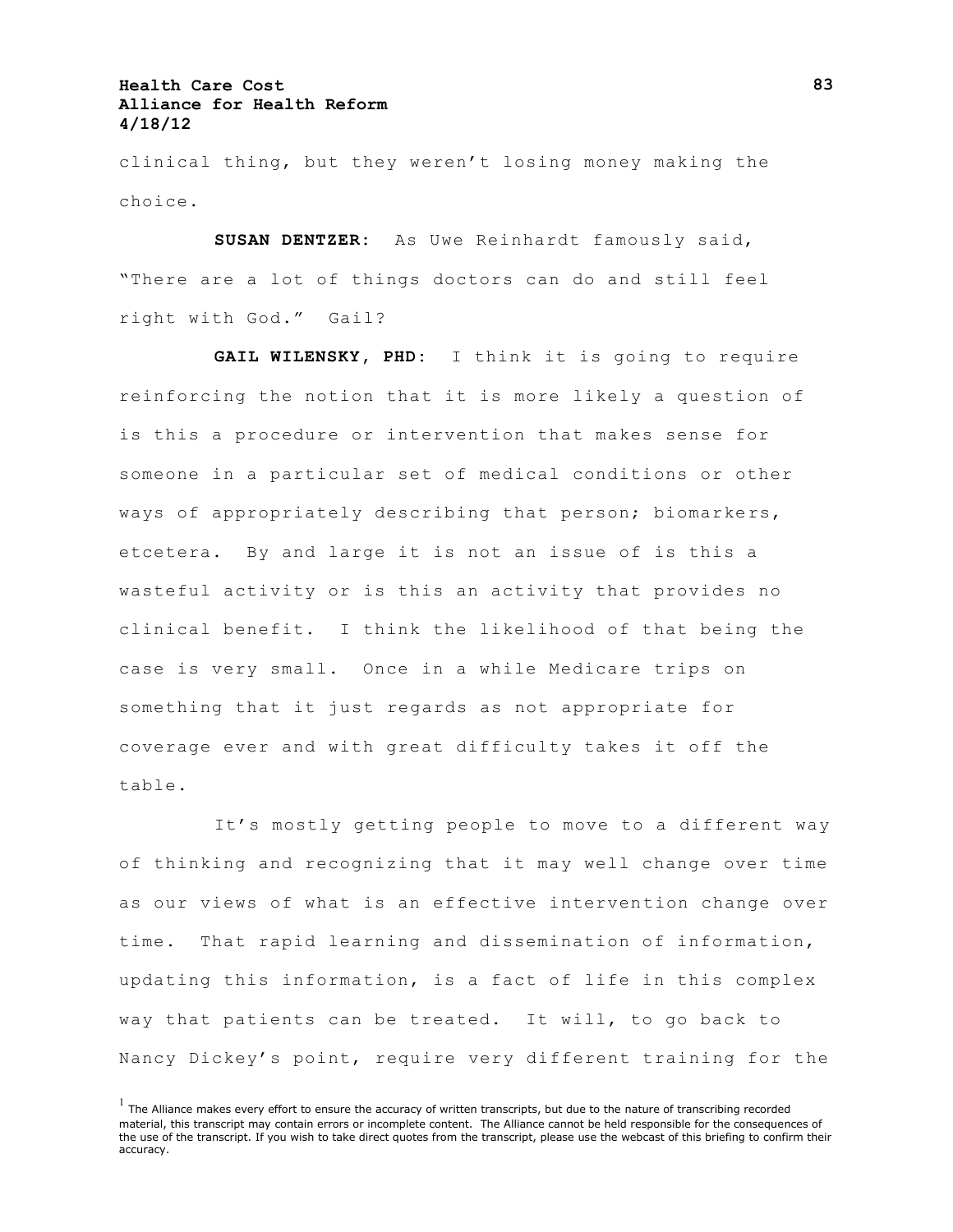next generation of physicians and nurses and other in between health care providers. We haven't determined yet.

It is, as somebody with some frequency who speaks to medical students or early residents, disconcerting to me that probability and statistics are very often not a part of most clinical physician's training. It's only if they had certain kind of undergraduate backgrounds or if they're going into research that you see that. It is really a different mindset. It is both the notion of working for whom under what circumstances, and that this information may evolve over time. What we thought one generation was good practice of clinical intervention may turn out a decade later to be just flat wrong because of additional information that's now available.

This is a lot of redesign, not just in how we reimburse, and at what level can we incent the right management, but how do we train people to be thinking like that is a very different mindset than I know either my husband's generation of physicians had or my daughter-in-law who's only been in practice a couple of years. It's just not clear to me when I go out and speak, and I always ask the students in the room how many people have had statistical training or probability training.

 $<sup>1</sup>$  The Alliance makes every effort to ensure the accuracy of written transcripts, but due to the nature of transcribing recorded</sup> material, this transcript may contain errors or incomplete content. The Alliance cannot be held responsible for the consequences of the use of the transcript. If you wish to take direct quotes from the transcript, please use the webcast of this briefing to confirm their accuracy.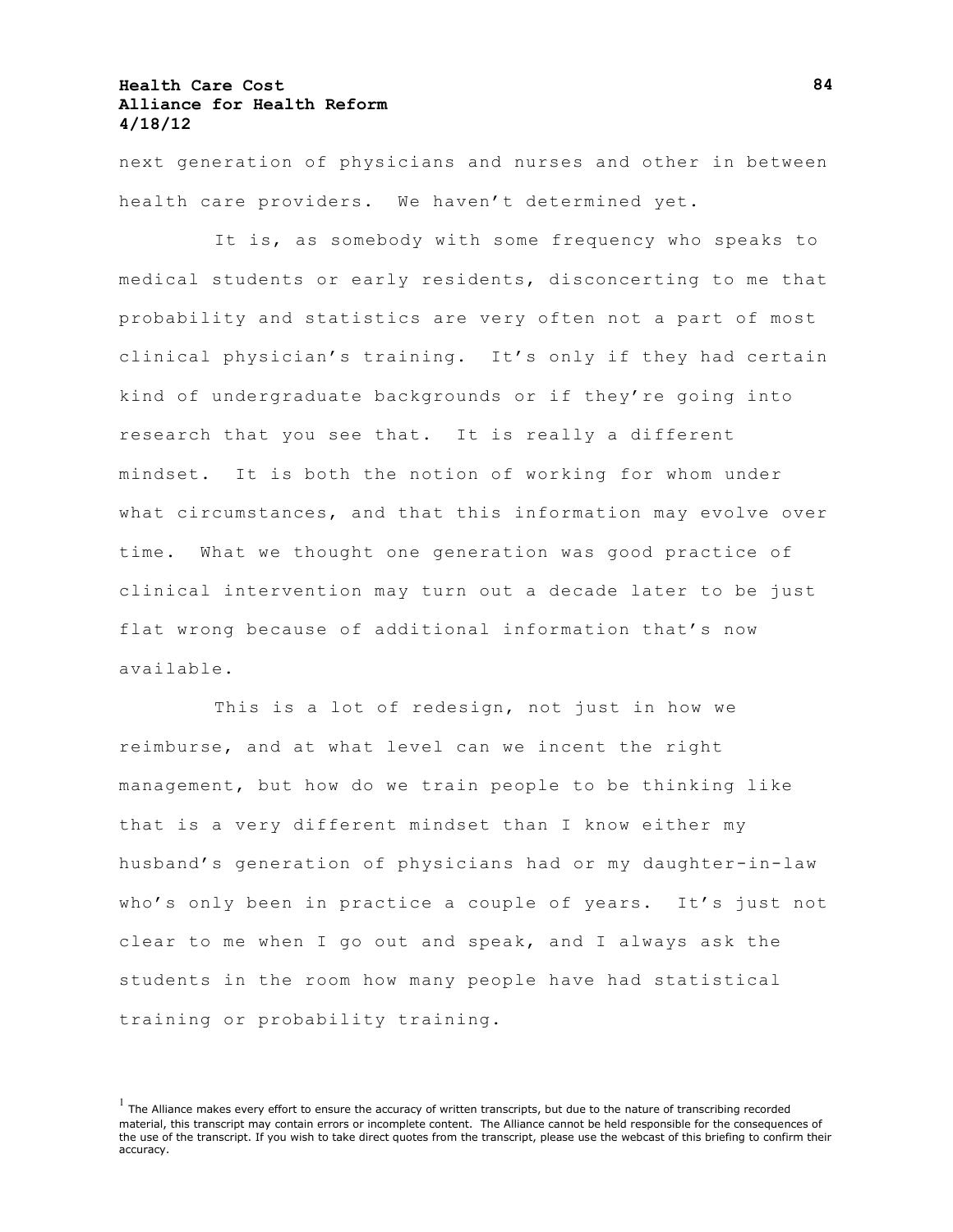Even at some of the very, what are regarded as excellent medical schools of the country, it is usually a very small minority. It's not the only thing that needs to be done differently, but it is a different mindset. It's just part of the point that Nancy was raising.

**SUSAN DENTZER:** Hank? Then let's have Nancy comment on that.

**HENRY J. AARON:** I'd like to pose a question and I'll give my own answer to it as well. How many here would like to go when ill to a doctor who weighs the cost to society of the care that is being provided to you in deciding whether to recommend the care to you? You're well-insured. I'm going to assume for simplicity you're completely insured at the margin. You face zero cost. Society incurs cost to the extent that resources are used in providing care.

Do you want to go see a doctor who is an agent for society or an agent for you? I will give you my answer. I want to see a doctor who's an agent for me, not one who's acting as an agent for society. There may be some in this room who are more public spirited than I. I submit you are in the minority. As long as we're talking about a system in which the goal is to provide as relatively complete insurance for serious illnesses to most or everyone, then we have a problem here because the financial incentives facing the

 $<sup>1</sup>$  The Alliance makes every effort to ensure the accuracy of written transcripts, but due to the nature of transcribing recorded</sup> material, this transcript may contain errors or incomplete content. The Alliance cannot be held responsible for the consequences of the use of the transcript. If you wish to take direct quotes from the transcript, please use the webcast of this briefing to confirm their accuracy.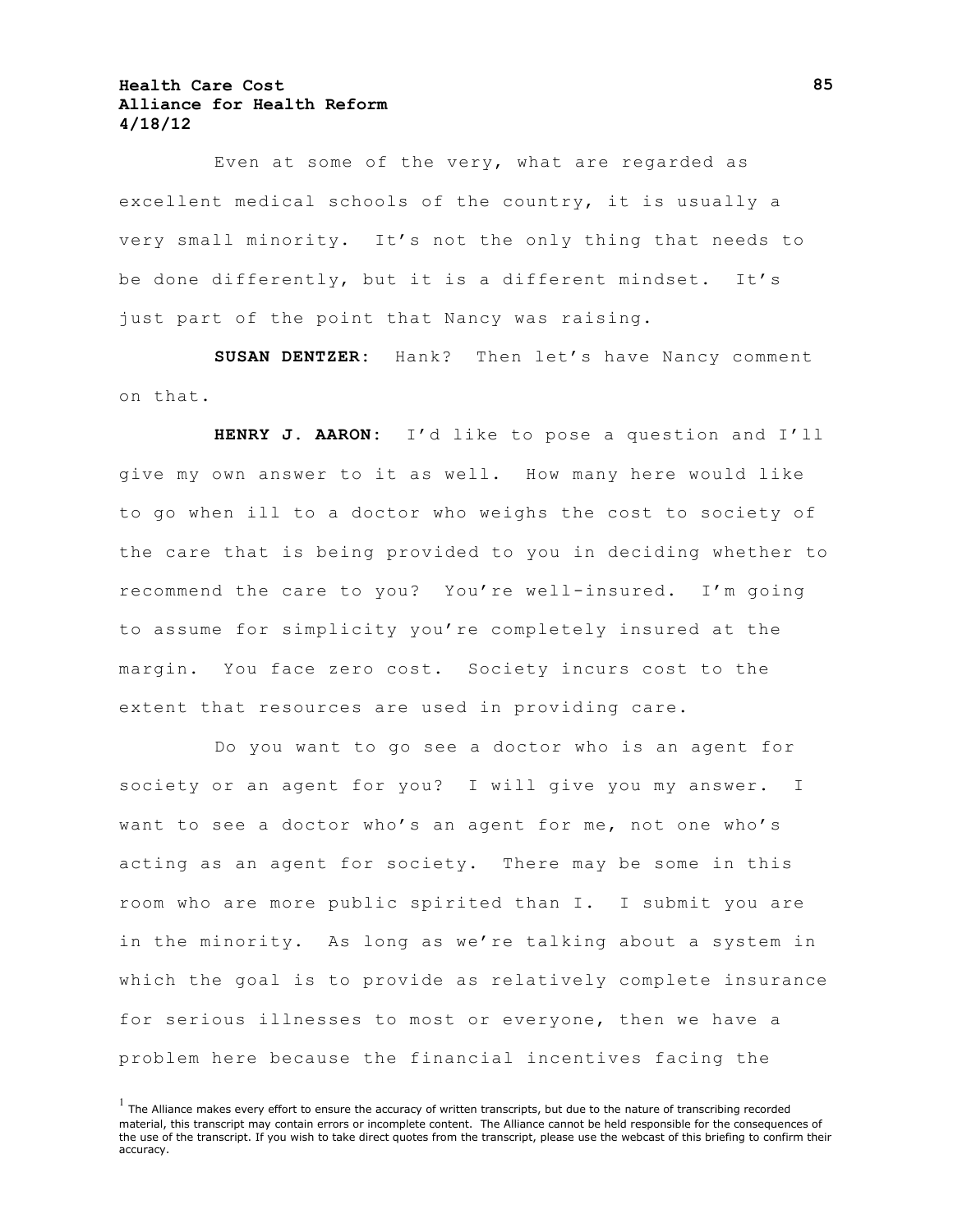patient and under current methods of delivering care, the financial incentives facing the provider are working against the social objective of balancing costs and benefits.

I wish Mike and his friends Godspeed in trying to tilt those incentives with respect to specific procedures in a favorable direction. I think that in the end we're only going to make marginal progress along those lines because the analytical problem is just too complicated and for the reasons that Gail described earlier. If you're thinking about one of the major cost drivers of contemporary medical care let's pick diagnostic radiology, and you ask yourself whether an MRI for a person with suspected neoplasm is indicated the answer to that question medically requires several stages of very complicated research on whether the picture is going to make a difference in diagnosis, a difference in treatment, the difference in treatment it will make in patient outcome, and from society's standpoint whether the change in outcome is worth the cost of the string of therapy that may result from this.

Better statistical training will help, but I believe that in the end what one has to be talking about are professional norms and picking up onto Danny Mendelson's point, management structures that establish rules somewhat arbitrary and not necessarily optimally efficient for when

 $<sup>1</sup>$  The Alliance makes every effort to ensure the accuracy of written transcripts, but due to the nature of transcribing recorded</sup> material, this transcript may contain errors or incomplete content. The Alliance cannot be held responsible for the consequences of the use of the transcript. If you wish to take direct quotes from the transcript, please use the webcast of this briefing to confirm their accuracy.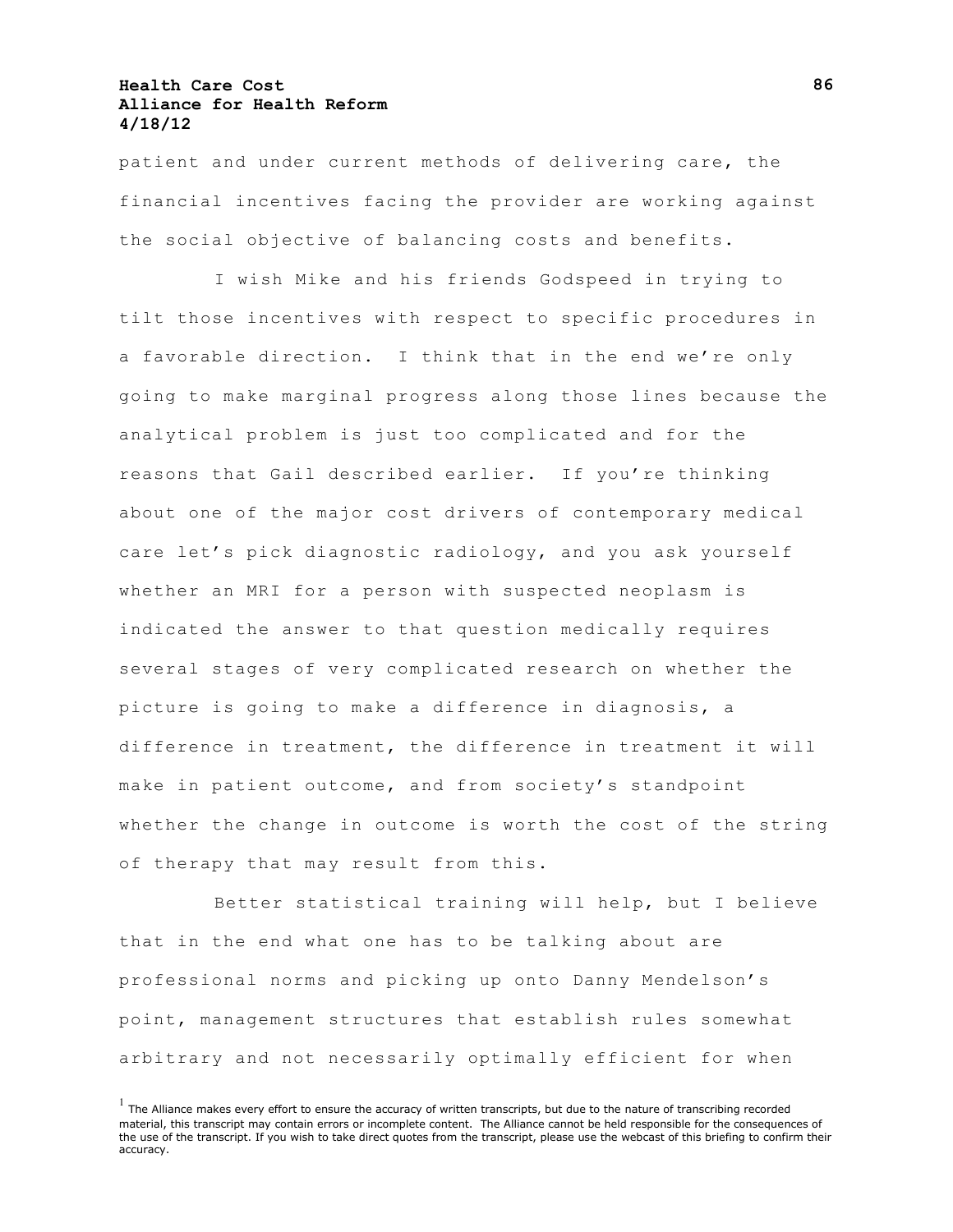particular things are done. Research will help. It should be done. We can't wait until that research gets done in order to try and change the trajectory of health care spending. That's going to require I think some more brute force techniques.

Danny didn't use that term. It's my term. I think the management instruments that he's describing are such brute force devices for changing the delivery of care.

**SUSAN DENTZER:** Our reactor panel is having a lot of reactions. Let's go to them quickly. Nancy?

**NANCY W. DICKEY, MD:** Fairly quickly. I think that we can achieve some of the things we want, particularly if many of us can at least buy where I think Gail said she is. She said I may not be ideal but I can live with the current amount if we can impact the slope. Then we can always talk about trying to perhaps attack that. If I understood what you were saying, Andrew, about the contract you said, we'll accept where currently physicians are. That's terrifically important because if physicians are feeling like they're fighting the system in trying to preserve an income, they've proven over many decades that we're pretty good at that. We can gain the system. You want to talk about rate? Fine. You want to talk about slope? We'll talk about that.

 $<sup>1</sup>$  The Alliance makes every effort to ensure the accuracy of written transcripts, but due to the nature of transcribing recorded</sup> material, this transcript may contain errors or incomplete content. The Alliance cannot be held responsible for the consequences of the use of the transcript. If you wish to take direct quotes from the transcript, please use the webcast of this briefing to confirm their accuracy.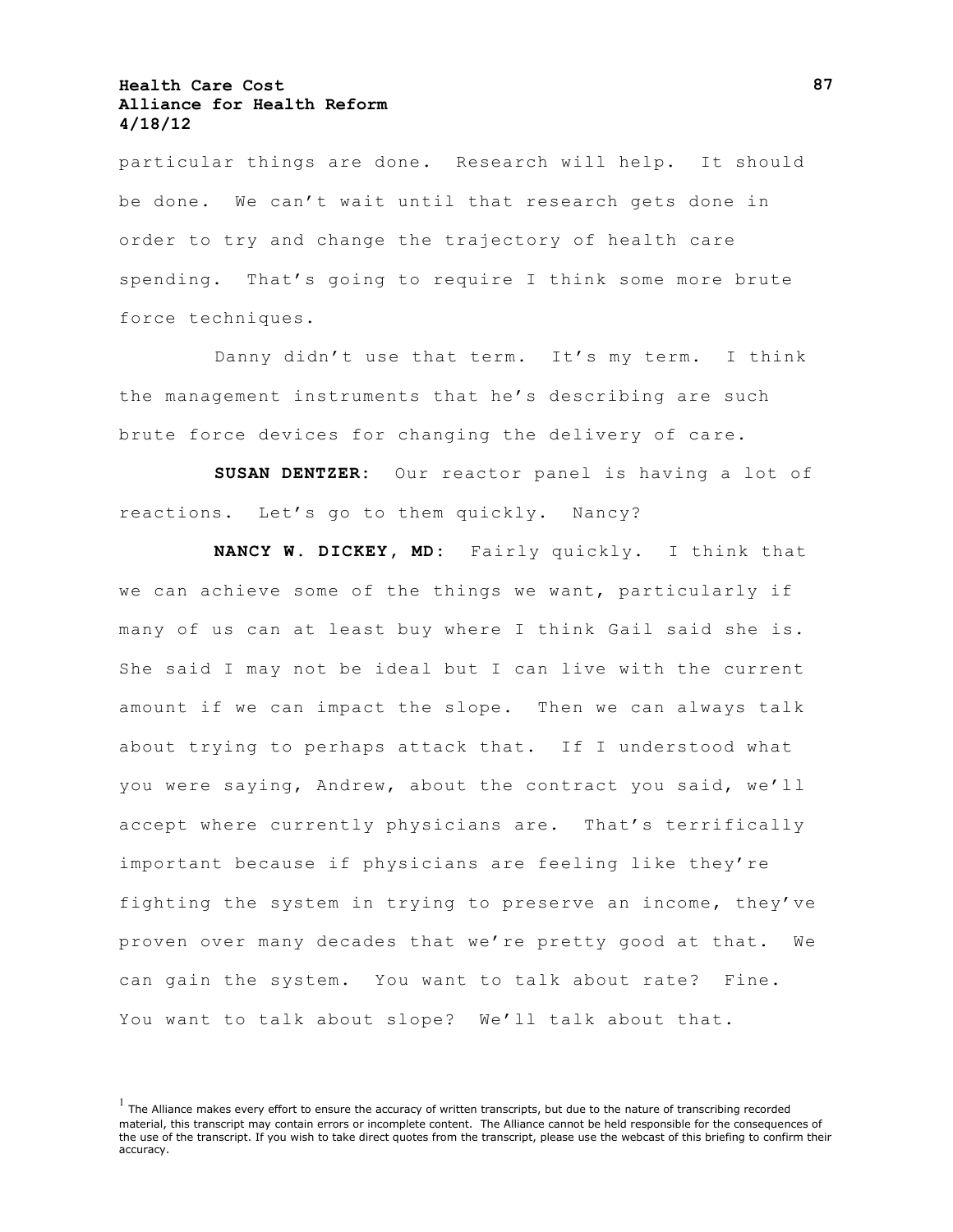I think that what we want to do is create champions out of physicians. That means we've got to begin to change their mindset in terms of what they do. The professional norms I believe, Henry, you're right, are going to drive us more than the concern about whether or not our students got statistics. If in fact we're asking students what does the data show, they'll begin to go read what the data shows. If instead you're asking them what the result of the lab test was or what other tests they might want to consider, they're not thinking about what the normative value of doing a given task is. They're thinking about what to add to the order sheet.

I think what we have to do is ask ourselves how to not make physicians the policemen. When I'm sitting with an individual patient I don't want to be the policeman or tell my patient that I'm sorry, I'm going to opt for what's best for society. HMO management taught us that doctors don't want to do that and our patients don't want us doing that. You don't want me to be the economic loser. If we can say to physicians we'll kind of preserve where we are and then build in incentives to try to attack the rate of the slope I think we're much more likely to be effective.

In so doing then I think we have to begin to ask both practicing physicians and the learners to begin to ask a

 $<sup>1</sup>$  The Alliance makes every effort to ensure the accuracy of written transcripts, but due to the nature of transcribing recorded</sup> material, this transcript may contain errors or incomplete content. The Alliance cannot be held responsible for the consequences of the use of the transcript. If you wish to take direct quotes from the transcript, please use the webcast of this briefing to confirm their accuracy.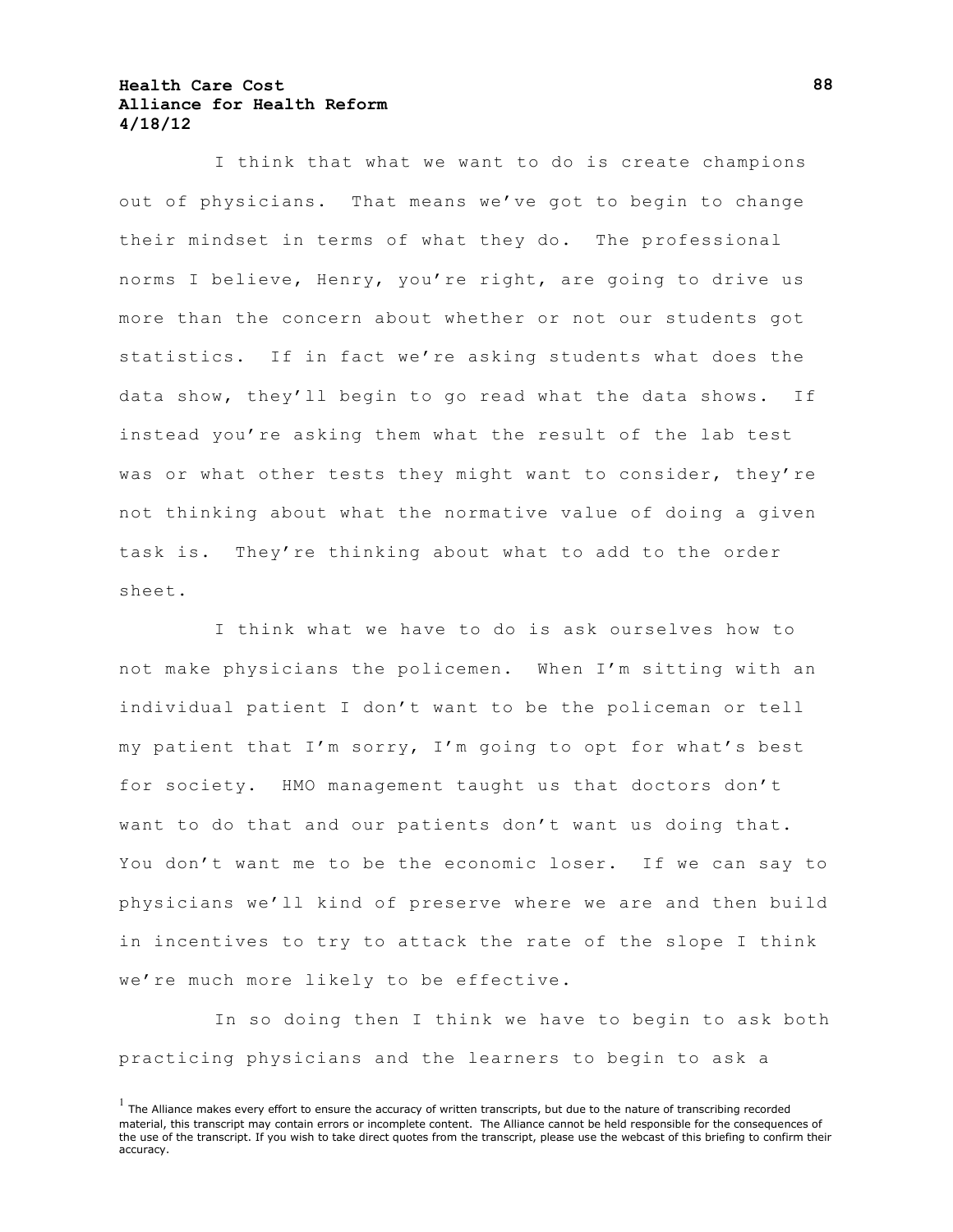different set of questions, not whether there's any chance this particular intervention is going to help, but what's the value. Then teach the learners how to have the conversation. After 35 years of practicing medicine I can tell you that if I lay out the proper data, most of my patients don't really want an intervention that has a marginal chance of helping. It's going to cost them a fair amount of money and may even bring some risk. The problem is we don't present very many things in those kinds of data, nor do we teach students to present things in those kinds of data. We walk in and say, you're 45 years old and you're male; you need an EKG, not what's the options here.

We've got to change the conversation, which by the way will also help John Rother in terms of patients having the right data to begin to make the decision. We have for 35 years celebrated high tech. We've trained an extraordinary percentage of our clinicians to come out and be oriented to high tech. If that's the way you make your living there really isn't a lot of future in asking yourself or your patient whether they really want this high tech intervention or not because all of the incentives are built in to doing more high tech.

We've got to change the incentives if you want to change the behavior, otherwise I think what we'll see is more

 $<sup>1</sup>$  The Alliance makes every effort to ensure the accuracy of written transcripts, but due to the nature of transcribing recorded</sup> material, this transcript may contain errors or incomplete content. The Alliance cannot be held responsible for the consequences of the use of the transcript. If you wish to take direct quotes from the transcript, please use the webcast of this briefing to confirm their accuracy.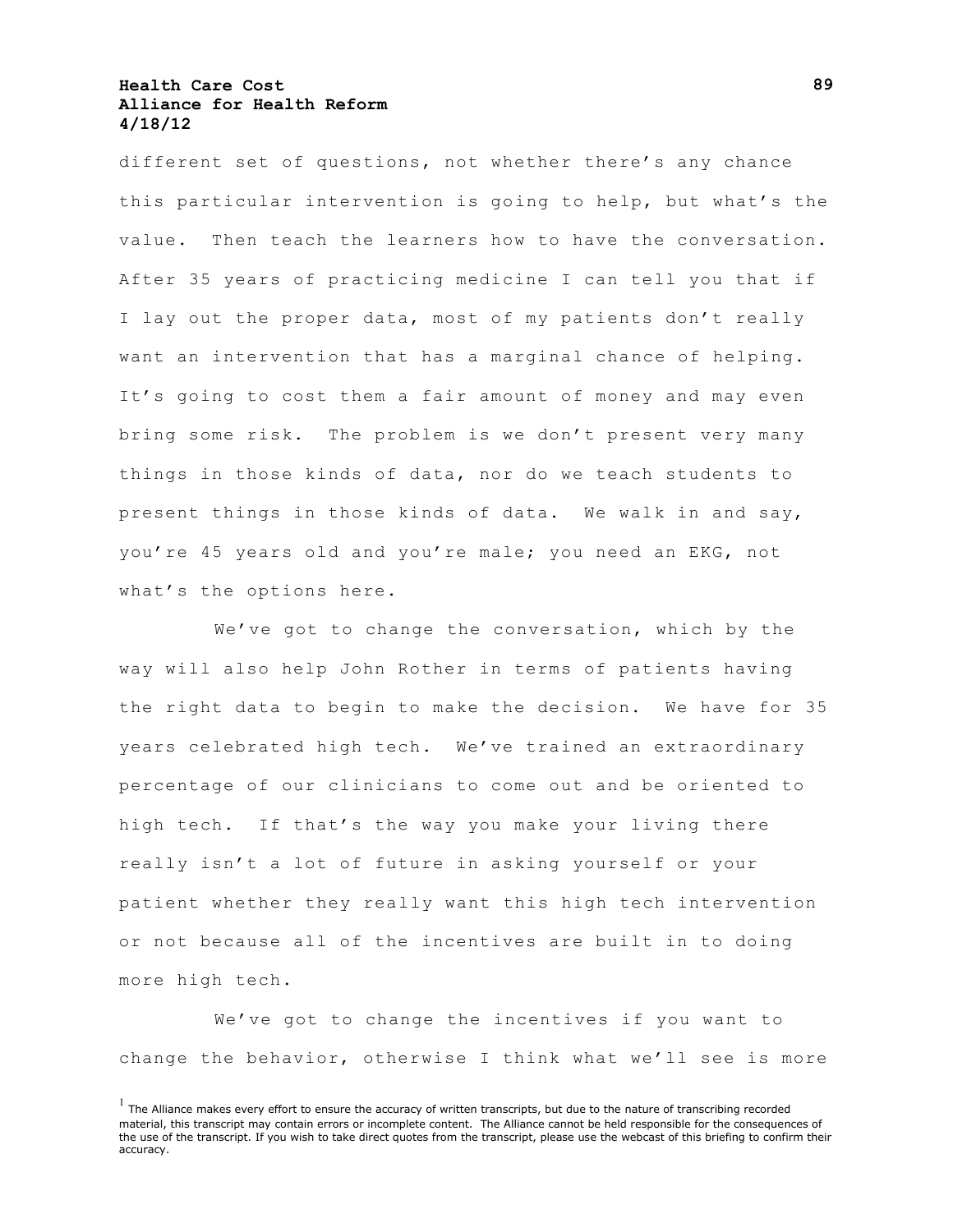intelligent people gaming the system to get to the right place for themselves.

**SUSAN DENTZER:** John and then Andy?

**JOHN ROTHER:** I'd like to repeat a couple of key items that I think have not been mentioned, but only in passing. Dan mentioned post-acute care. We don't often include the cost of long-term care in these types of discussions. Yet from a family perspective the cost is overwhelming and cannot be ignored. It's something that I think we ignore at our peril because consumers have to deal with this usually when a parent becomes ill and certainly when a spouse does.

Secondly I'm going to go back to one of the things that Mike showed us which is how important primary care is. In contrast to the rest of the world we have a specialistsbased system more than a primary care-based system. We should be trying to change that.

Finally I think it's important to say with the epidemic of chronic conditions we need to get away from the episodic model of care delivery. It's got to be based on teams. It's got to be based on enhanced role for nurses and other physician extenders, social workers, people who can be in constant communication with the patient. That's going to require structural changes in the way health care is

 $<sup>1</sup>$  The Alliance makes every effort to ensure the accuracy of written transcripts, but due to the nature of transcribing recorded</sup> material, this transcript may contain errors or incomplete content. The Alliance cannot be held responsible for the consequences of the use of the transcript. If you wish to take direct quotes from the transcript, please use the webcast of this briefing to confirm their accuracy.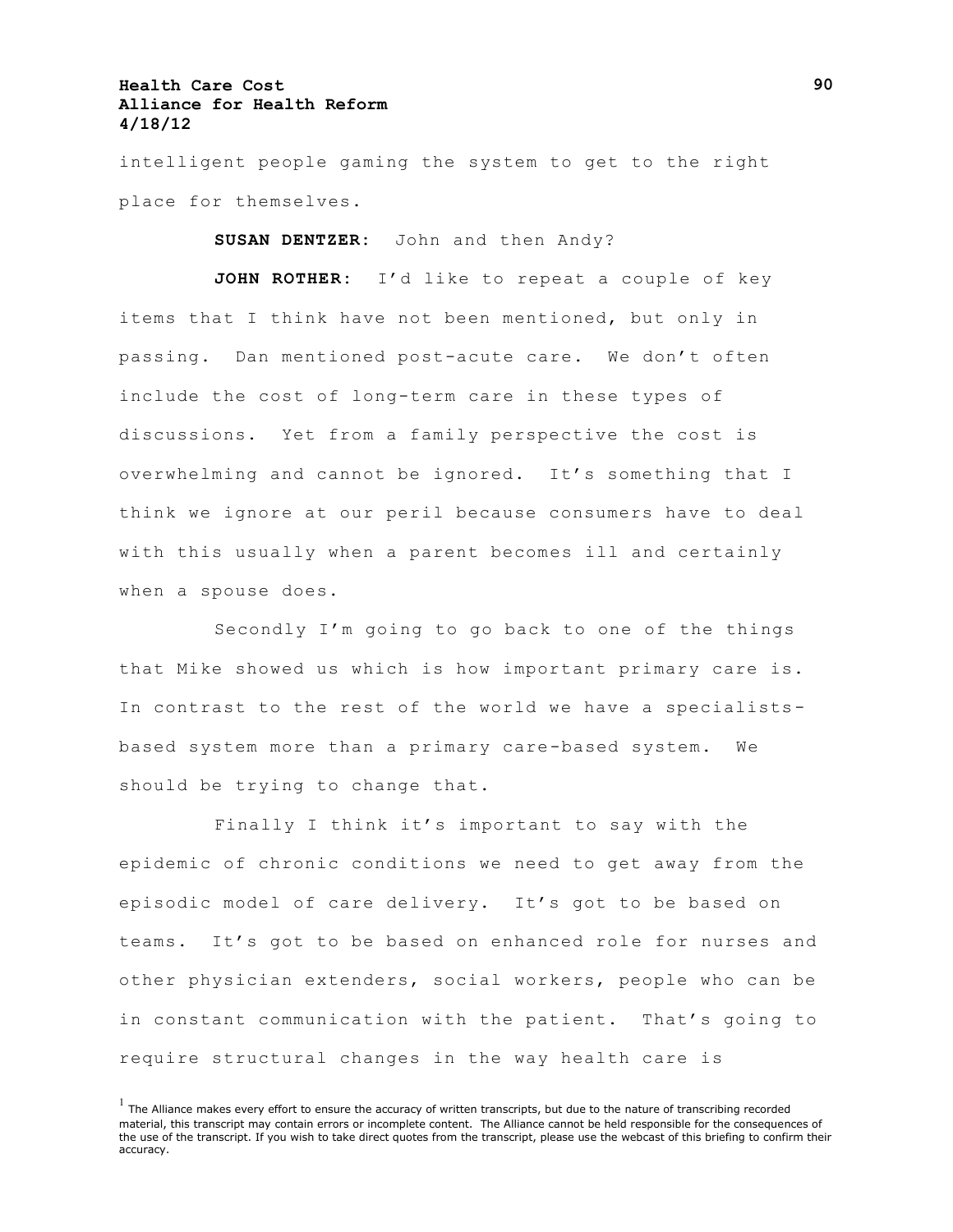delivered. That's going to require changes in fee-forservice and moving away from that. It's going to require changes in scope of practice restrictions at the state level that today get in the way of a team-based approach.

**SUSAN DENTZER:** Thank you, John. Andrew? **ANDREW DREYFUS:** I just want to respond to the question, because the audience didn't, that Henry Aaron posed about which physician do you want. My answer is I want neither. In a fee-for-service system, yes, I want a physician who is interested in my health. In a new kind of system I want a physician who is thinking about the risks of over use, who is thinking about population health, who's incentive to conserve resources, who's thinking about patient preferences, which we know from the research often results in patients wanting less technological interventions. I guess this is to Gail's question and about new physicians about the right training.

When we look at other western democracies that have struggled with this issue they do use a brute force technique usually about setting an overall budget either at sometimes at the national level, sometimes at the provincial level. We could argue whether that would be useful in the United States, but it's probably not politically realistic in the short-term, although our state as always may be experimenting

 $<sup>1</sup>$  The Alliance makes every effort to ensure the accuracy of written transcripts, but due to the nature of transcribing recorded</sup> material, this transcript may contain errors or incomplete content. The Alliance cannot be held responsible for the consequences of the use of the transcript. If you wish to take direct quotes from the transcript, please use the webcast of this briefing to confirm their accuracy.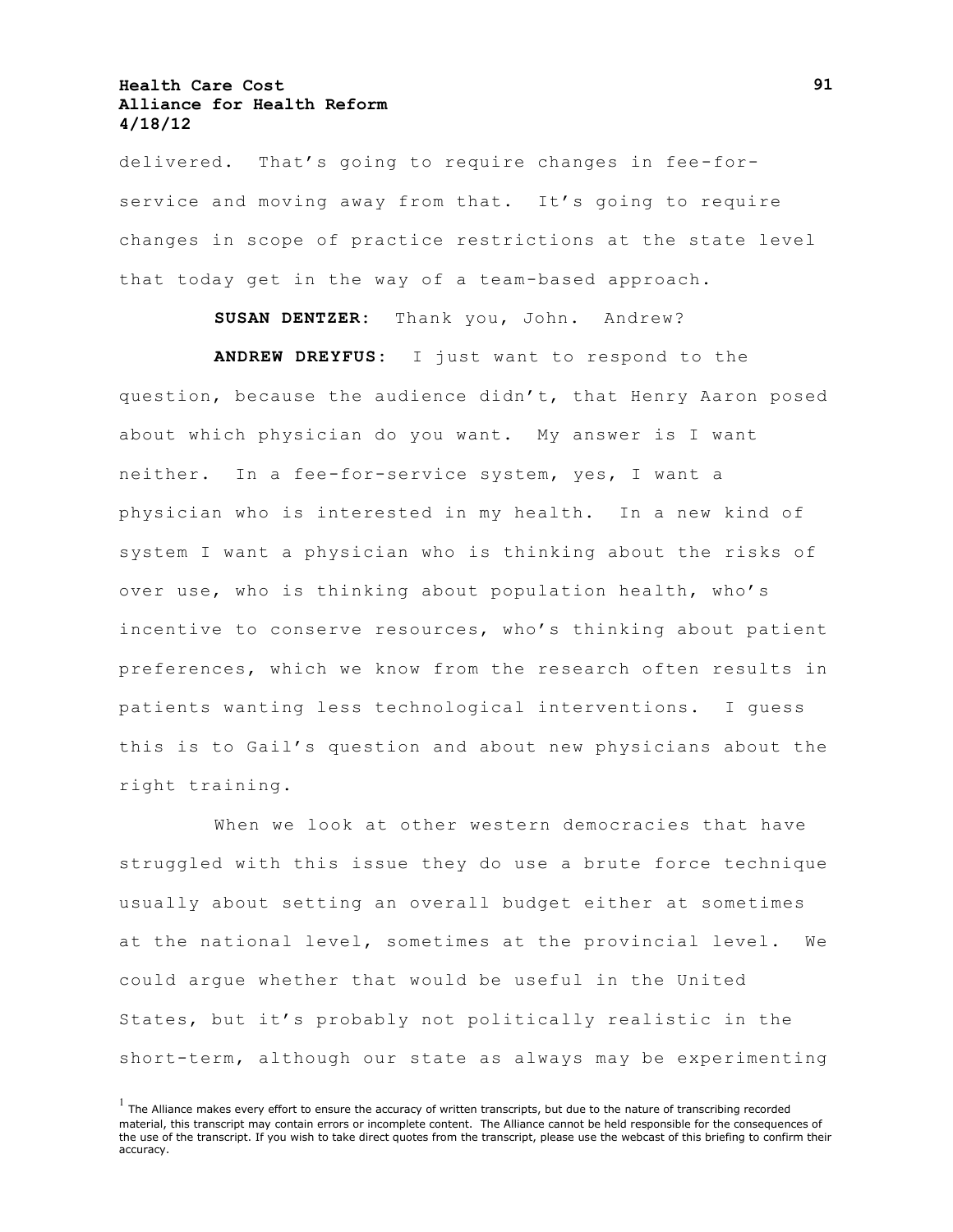with such a mechanism. I think what we're trying to think about now is, is it more reasonable and is the version of a softer force is to set a budget at an appropriate level a group of patients with a group of physicians and ask them to make some of these difficult decisions in consultation both with the best evidence and research that exists as well as with patient preferences. I am optimistic, and I think the early results demonstrate, that that can actually influence both the base and the trend.

**DANIEL N. MENDELSON:** I agree with everything that Andrew said, and if I could just add. First of all, at the idea that management constitutes brute force. In an integrated system where a physician is really caring for me I think I will do better. We're doing a lot of research right now at Avalere on post-acute care and what happens to patients as they bounce around in the system. The patients don't like it, their families don't like it, and they get hurt. Then they get readmitted to the hospital. That is what comes out of an I-am-your-advocate-type system. It's frankly gotten to the point where my parents are in fee-forservice, my wife's parents are in Kaiser, and I'm starting to think that they're getting a lot better care in the more integrated system just because of these problems that come up. It's being validated by our research.

 $<sup>1</sup>$  The Alliance makes every effort to ensure the accuracy of written transcripts, but due to the nature of transcribing recorded</sup> material, this transcript may contain errors or incomplete content. The Alliance cannot be held responsible for the consequences of the use of the transcript. If you wish to take direct quotes from the transcript, please use the webcast of this briefing to confirm their accuracy.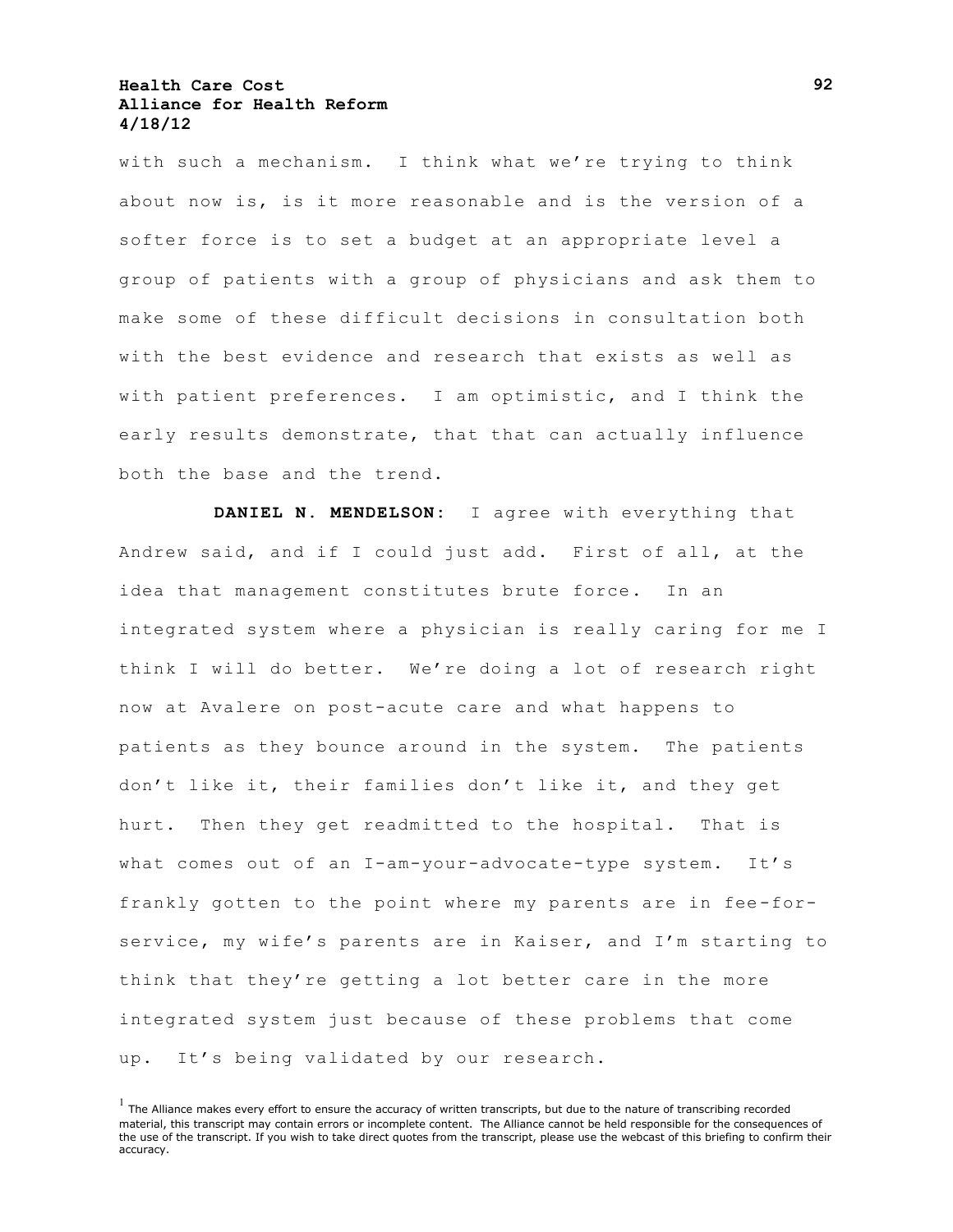I don't think it's really as clear as saying, well is the physician my advocate or not. I think a lot of it has to do with the kinds of things that Andrew was talking about, which is what is the context in which that physician is practicing and is there adequate care integration. Management quality incentives is something that I would add to Andrew's list; a decent health IT system that means that I as the kid of the aging parent don't have to go in and for the fifth time repeat all of the medications that my parent is on. Those are some of the things that I'm worried about.

**SUSAN DENTZER:** I just want to echo the comment about post-acute, and just in a brief advertisement for Health Affairs say that next month we'll be releasing, among other things, a paper that looks at the spending on the dual eligible population below age 65 and sees that not only are providers doing a fair amount of the gaming but states are doing a fair amount of the gaming as well as states push people out of the Medicaid program into a hospital setting where their care is going to be paid for by Medicare. Stay tuned.

Helen? Then Hank? Any other reactors have a reaction? Teri? Then we need to go to the audience.

**HELEN DARLING:** I want to stop this false dichotomy between you're for the patient. It's been said very well and

 $<sup>1</sup>$  The Alliance makes every effort to ensure the accuracy of written transcripts, but due to the nature of transcribing recorded</sup> material, this transcript may contain errors or incomplete content. The Alliance cannot be held responsible for the consequences of the use of the transcript. If you wish to take direct quotes from the transcript, please use the webcast of this briefing to confirm their accuracy.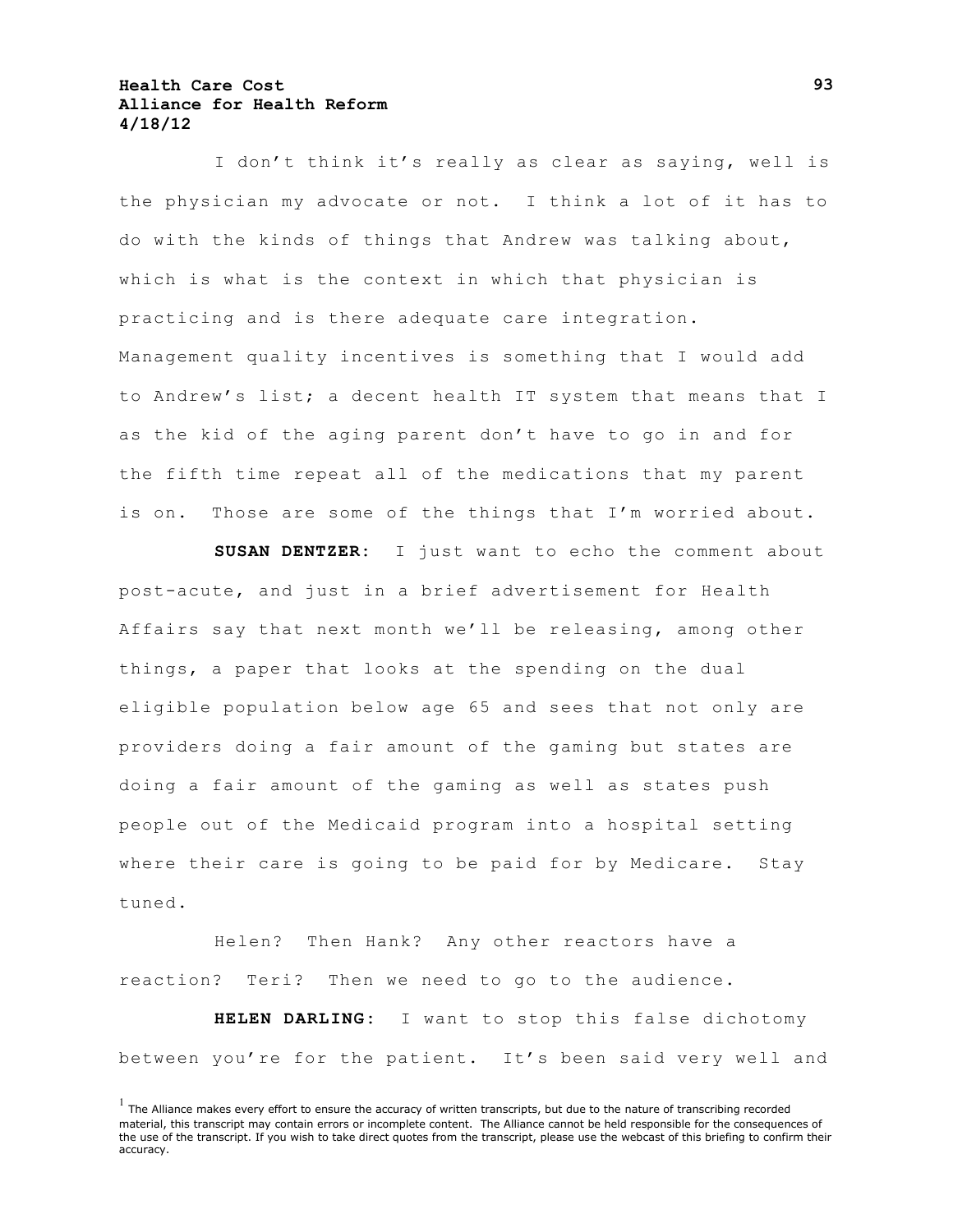I think all of us feel like that's an argument that's 30 years old. That's not what we're talking about at all. Almost all the work that's being done in the physician community physician leadership is all about the question of what is right for the individual patient when we have especially lots of evidence that for a whole complicated set of reasons people are getting more than they need. It's risky and harmful. I think the idea that if you don't get what you think you want because the physician is taking the time to explain it to you that somehow that's a bad thing if it's harmful.

For those of you who would like to look at some data on this, if you read Rita Redberg's article on this topic, the number of now that Medicare pays for colonoscopies, which we know are valuable in any number of instances and we're glad it's paid for, but the number of 75-year-olds who are now getting colonoscopies in America is very significant and obviously way beyond what would be the predicted use for those people who have special circumstances. Obviously these are people who are not at risk. The ones at risk would be taken out of the database.

There's so much evidence that a lot of care is being provided, and there are lots of reasons for it. It isn't a question of the public versus the individual. It's all about

 $<sup>1</sup>$  The Alliance makes every effort to ensure the accuracy of written transcripts, but due to the nature of transcribing recorded</sup> material, this transcript may contain errors or incomplete content. The Alliance cannot be held responsible for the consequences of the use of the transcript. If you wish to take direct quotes from the transcript, please use the webcast of this briefing to confirm their accuracy.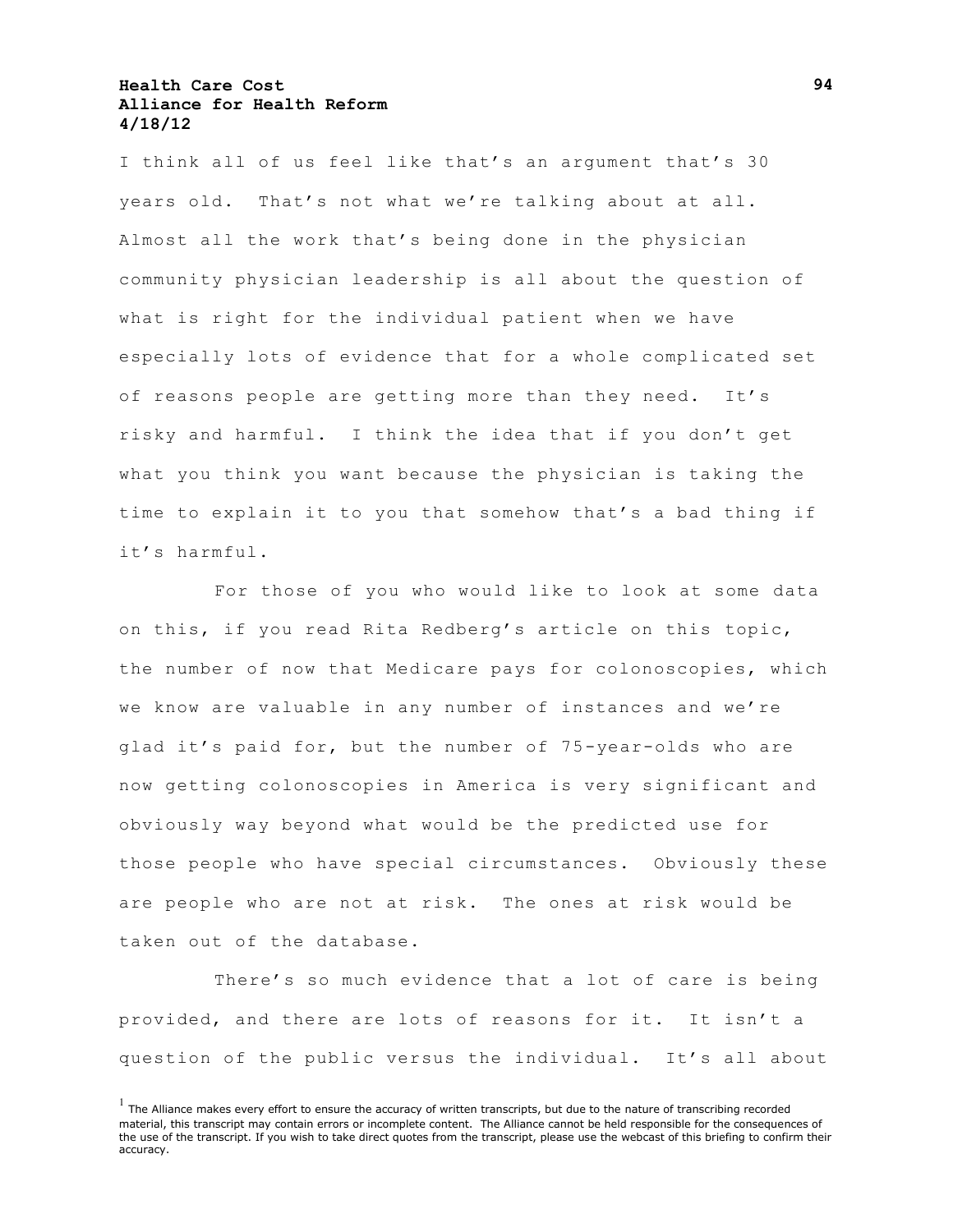the individual and what the individual should be getting, and, as Andrew said, what the physician is helping you to understand is appropriate for you. That's a completely different picture. That's what's going on right now in this country.

**SUSAN DENTZER:** Alright. I think Teri had a comment and then Hank. Then we'll go to the audience.

**TERI G. FONTENOT:** Thank you. I would like to respond with some concrete examples regarding the demand side that Michael referred to and patient's expectations and physician's desires to be advocates for their patients. Right now the American Hospital Association is working very hard to disseminate information on best practices regarding eliminating non-medically necessary inductions prior to 39 weeks. It's been shown that it can be harmful to the baby, that there's no medical indication for it. This is something that the patient has demanded for years. It's more expensive as well. There are a variety of reasons the patient wants it. One is, it's convenient. Two is, she's uncomfortable. Three, it could be because the physician wants to be able to deliver his particular patient while he is available, not on a weekend when it may not be his call weekend.

There are a variety of social inconvenience issues surrounding this. The outcome is if the dates are missed

 $<sup>1</sup>$  The Alliance makes every effort to ensure the accuracy of written transcripts, but due to the nature of transcribing recorded</sup> material, this transcript may contain errors or incomplete content. The Alliance cannot be held responsible for the consequences of the use of the transcript. If you wish to take direct quotes from the transcript, please use the webcast of this briefing to confirm their accuracy.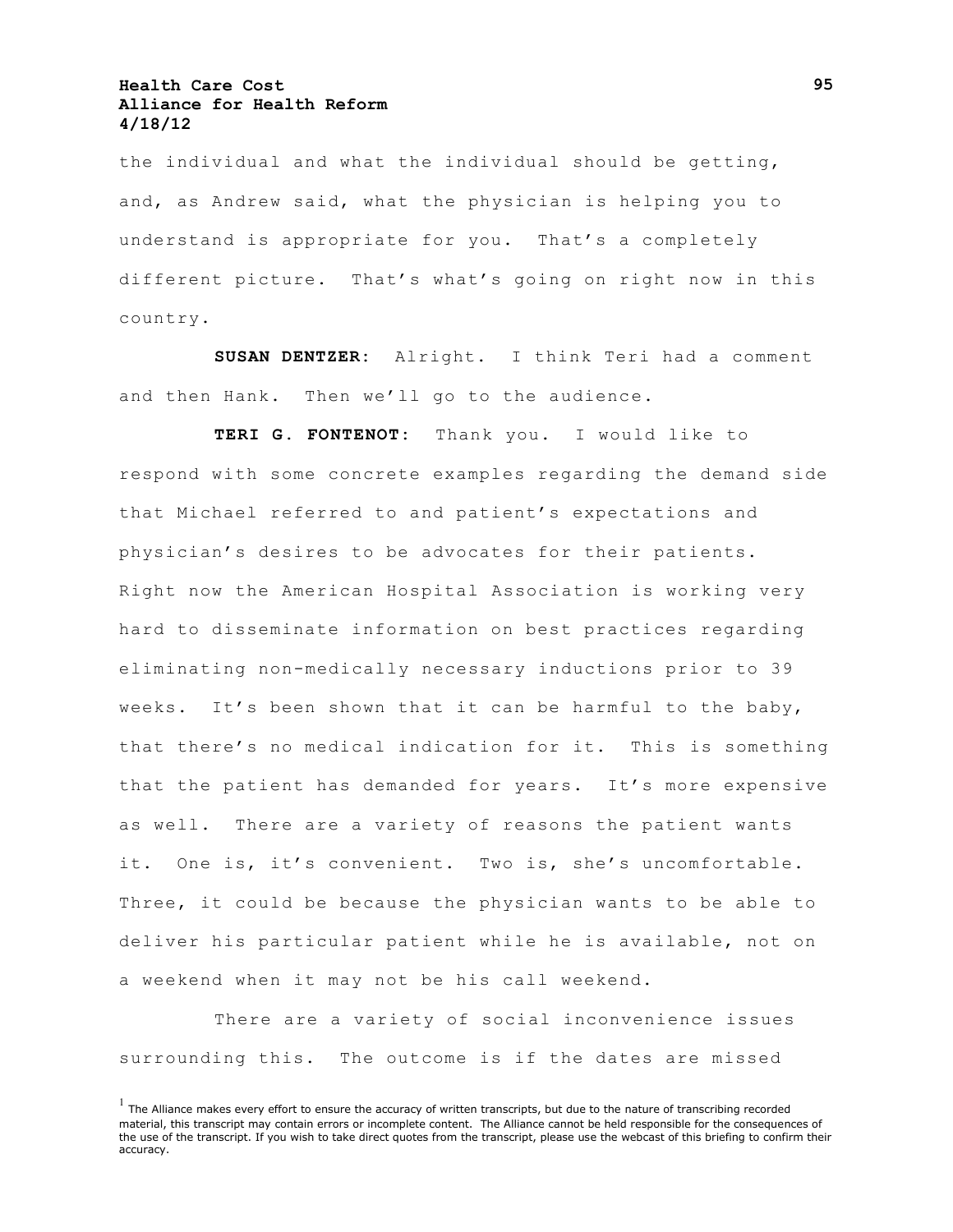then the baby ends up in the NICU, a very expensive place for a newborn to be. It's been estimated at about—I know one billion is not a lot of money in the whole scheme of things, but one billion dollars could be saved if non-medically necessary inductions prior to 39 weeks were completely eliminated. To Nancy's point, that's the first I've heard that physicians feel like they're the policemen because the hospitals generally feel like they're the ones that are policing both the patient by refusing to schedule these things and the physicians as well.

That's one example. Another one is the da Vinci Robotic System. I don't know how many of you are aware of this but it is a very expensive piece of technology that is wonderful. It's used primarily for hysterectomies and prostatectomies. The machine costs almost two million dollars and it lasts about three years before it's obsolete. The disposables that go with it are thousands of dollars as well. The patient outcome is great. You can have a hysterectomy and be in the hospital less than 24 hours, no blood loss, very little pain. As far as changing the outcome it's no different except it's much better for the way the patient feels about it and it's a much more expensive way to have a hysterectomy.

 $<sup>1</sup>$  The Alliance makes every effort to ensure the accuracy of written transcripts, but due to the nature of transcribing recorded</sup> material, this transcript may contain errors or incomplete content. The Alliance cannot be held responsible for the consequences of the use of the transcript. If you wish to take direct quotes from the transcript, please use the webcast of this briefing to confirm their accuracy.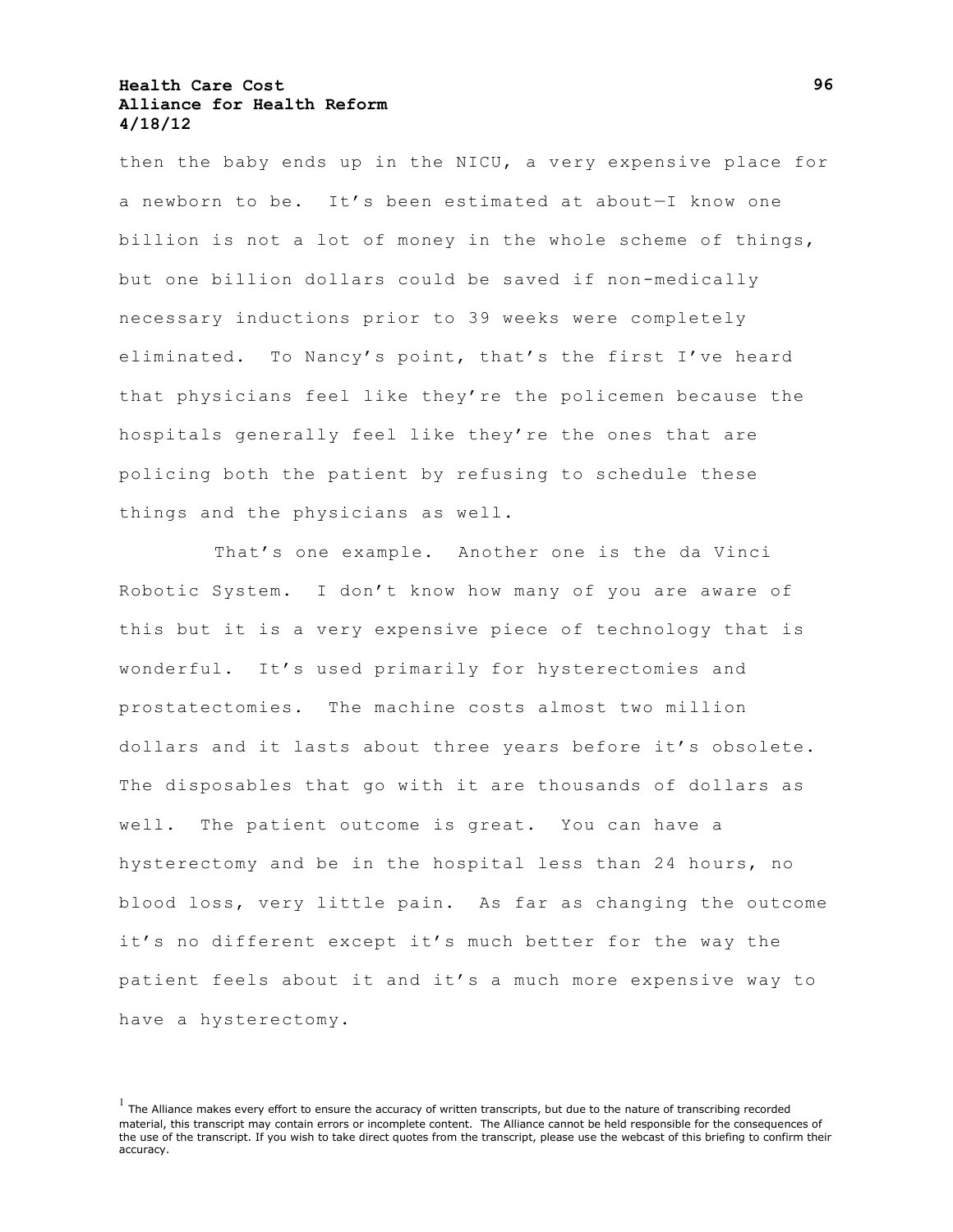I think while we talk about the quantity and the pricing and unnecessary procedures and that sort of thing we really shouldn't lose focus on the influence that the patient has.

**SUSAN DENTZER:** Great. Thank you very much. Hank? **HENRY J. AARON:** I just wanted to associate myself with what Dan said about what constitutes good care. I wasn't suggesting when I imposed the question to you about whether you wanted physicians to act on your behalf or on that of society that you wanted fragmented care. Given the opportunity to have the kind of team-based care that John Rother described and that I think Dan also described that would be where my vote would go.

**SUSAN DENTZER:** Speaking of management and control you can see I've done an excellent job keeping us focused on prices and volume, not over the course of this day. As we imagined, things will be much the same over the next two sessions. What we really have here obviously is a broad set of discussions around what are we going to get rid of, what are we going to spend money on, and who is going to spend it and who is going to decide and how are we going to create the best possible system that gets us to the right care, the right patient, the right time without breaking the bank along the way.

 $<sup>1</sup>$  The Alliance makes every effort to ensure the accuracy of written transcripts, but due to the nature of transcribing recorded</sup> material, this transcript may contain errors or incomplete content. The Alliance cannot be held responsible for the consequences of the use of the transcript. If you wish to take direct quotes from the transcript, please use the webcast of this briefing to confirm their accuracy.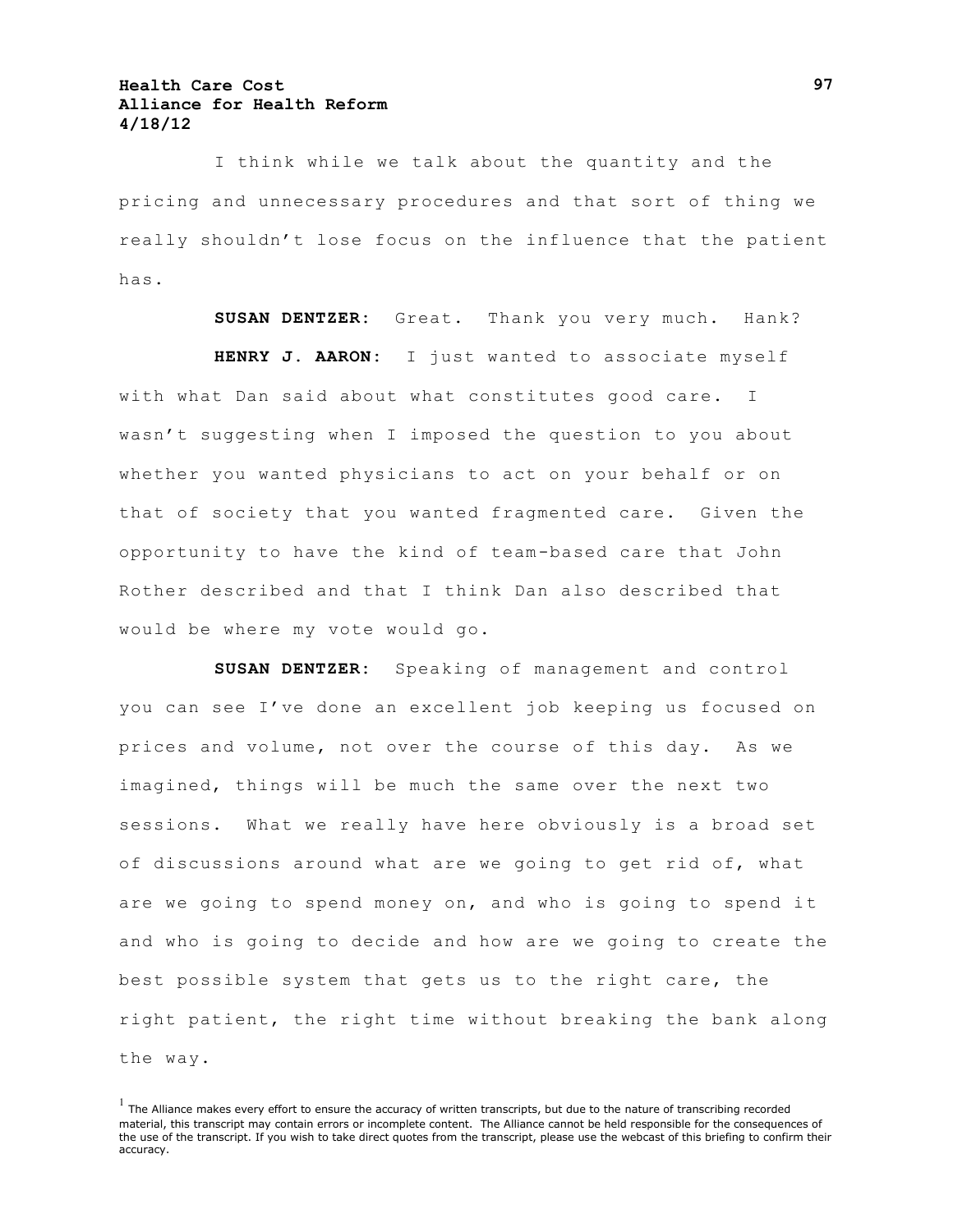With that as the newly redefined set of topics we'll discuss for the remainder of our time, let's open it up to questions or comments from all of you. Paul, since you're going to be handing us all of the solutions and all of the answers in a couple of months

**PAUL GINSBURG:** Sure. I was reflecting back on the discussion we were having about levels and rates of growth. I think there's something that's been missed which is what is a rate of growth? It's the sum total of changes and levels of all the different services and the prices and we summarize it. If we're going to slow the rate of growth it's going to involve many discrete changes in levels.

If you look at manufacturing where it's one of the successes of our economic system, the high rates of productivity growth in manufacturing, that doesn't come by just turning on a button saying we want productivity growth. It really is a result of a process of continually looking for discrete changes in the processes. They're each changes in levels. In a sense I think slowing the rate of growth, which we see a real need to do, is going to work itself down to discrete changes in how things are done.

I'm going to leak into this Session Three a little bit because there were a number of comments about how some of the pilots and experiments on payment reform have worked we ll

 $<sup>1</sup>$  The Alliance makes every effort to ensure the accuracy of written transcripts, but due to the nature of transcribing recorded</sup> material, this transcript may contain errors or incomplete content. The Alliance cannot be held responsible for the consequences of the use of the transcript. If you wish to take direct quotes from the transcript, please use the webcast of this briefing to confirm their accuracy.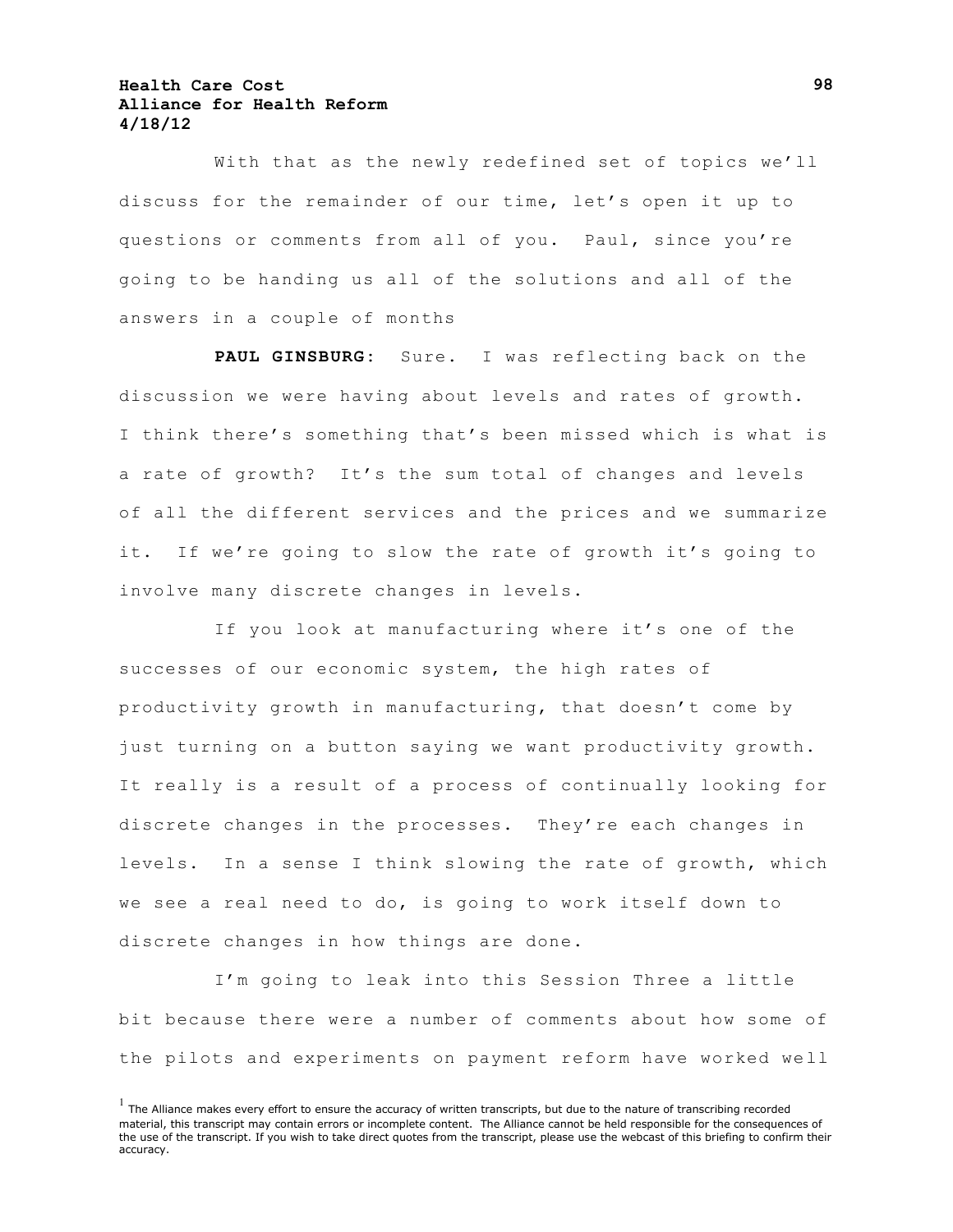because they in a sense started off providers where they are level-wise. This made it more acceptable. It's really the only way you can do it with voluntary programs. We have to keep in mind that everything we have out there now as far as reforming payment and changes incentives it's mostly voluntary program pilots. There's a point I forgot to make that's relevant to this.

If your levels are high it means reducing your rate of growth is going to be easier because you have more to look at to change. If you start off all your providers and some of them have much higher levels than others at their current level over time that's going to become untenable. Because the providers have started off as very low levels are going to run out of things that they can change in order to keep up with a lower rate of increase in your payment rates. Ultimately there's going to have to be a transition from pilots to a new payment system; as Gail was alluding to her concern about the Affordable Care Act not having made that provision.

In a sense at some point it's going to be instead of pegging everyone's rates to their past experience it's going to be transitioning to a rate that's pegged at a market level or an area level. That's going to be the real challenge in making progress in this area.

 $<sup>1</sup>$  The Alliance makes every effort to ensure the accuracy of written transcripts, but due to the nature of transcribing recorded</sup> material, this transcript may contain errors or incomplete content. The Alliance cannot be held responsible for the consequences of the use of the transcript. If you wish to take direct quotes from the transcript, please use the webcast of this briefing to confirm their accuracy.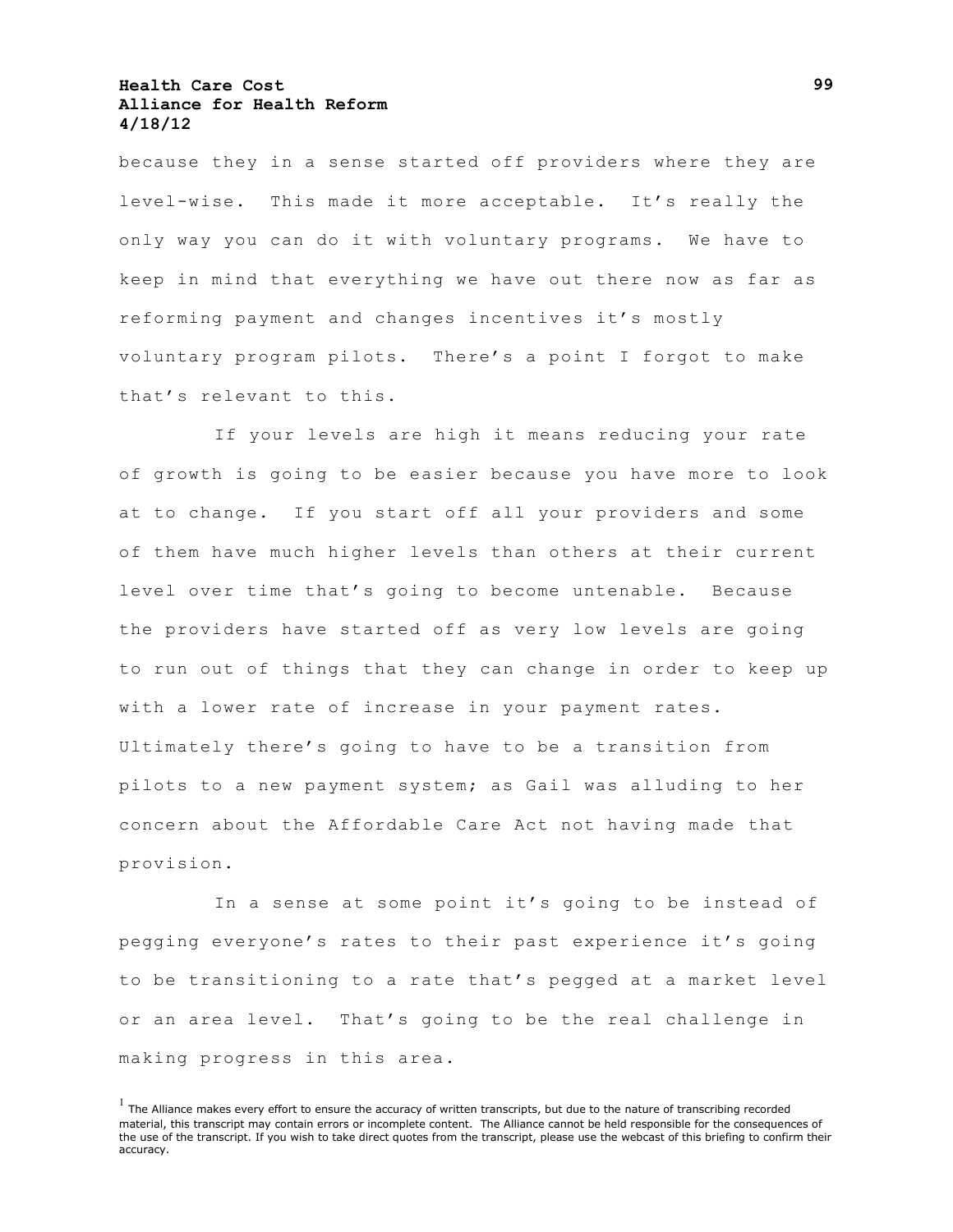**SUSAN DENTZER:** We should point out that the Affordable Care Act does give the secretary the authority to take something that is demonstrated in a pilot or a demo and apply it broadly across the entirety, at least of the Medicare program. The question will be politically will she be able to do that, or he, eventually assuming that the man is once again appointed to the HHS.

Let's start here and we'll work our way this way around the room. If you would all just introduce yourselves.

**JOY WILSON:** Joy Wilson, National Conference of State Legislatures. I'm not going to talk about states. This is another question. On practice guidelines there's an assumption that the doctors will have a medical record and be able to know what constitutes a health patient and therefore what tests may or may not. I think there's an issue about do we have enough information to actually move that forward under the current system.

I guess then my next question would be how important to the whole cost question are the people who are outside the system. The coverage issue; how important is the coverage issue to getting a hold of the cost?

**SUSAN DENTZER:** Anyone want to address that? **HELEN DARLING:** From the point of view of budgetary room it's pretty critical. In fact, one of the things that

 $<sup>1</sup>$  The Alliance makes every effort to ensure the accuracy of written transcripts, but due to the nature of transcribing recorded</sup> material, this transcript may contain errors or incomplete content. The Alliance cannot be held responsible for the consequences of the use of the transcript. If you wish to take direct quotes from the transcript, please use the webcast of this briefing to confirm their accuracy.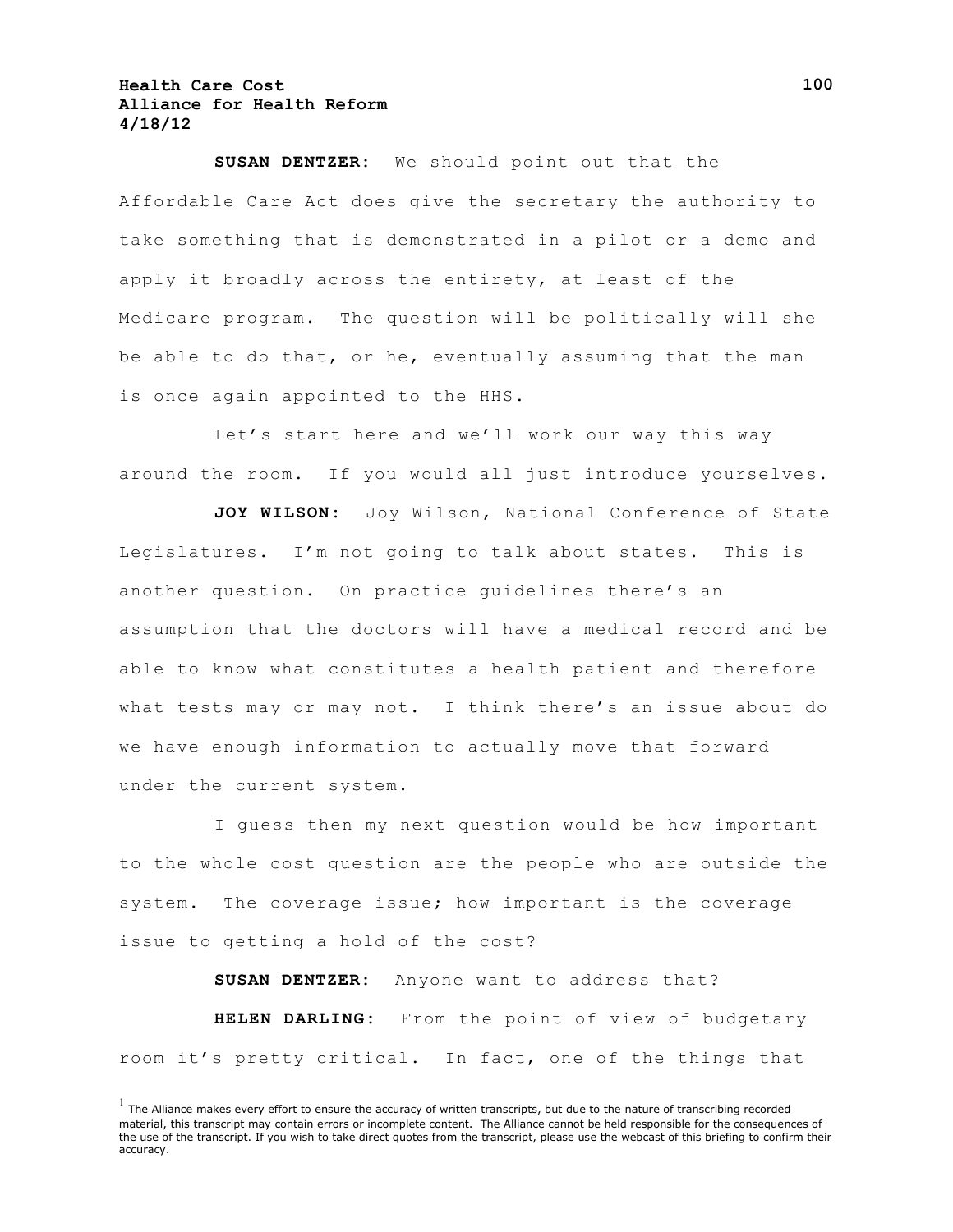we know is going to happen assuming the 32 million people come into the system in 2014 we will have a lot more people having coverage and getting care. If we don't take care of what I would consider the waste and the harm, all of those things so that there is budgetary room to pay for the things we don't pay for now, including those who will have coverage and who will be getting for the first time some care.

I might have the numbers wrong, but it's something like two to three years from the time an uninsured person because Medicare eligible before they're caught up with where they would be if they'd been covered. We know that most of the people who come in are going to be those who have not had some of the services they're going to have.

**SUSAN DENTZER:** Okay. Thank you for raising that great point, Joy. Let's stay here at this table and again we'll move our way back.

**BOB ROEHR:** Bob Roehr. I'm a journalist who writes for the BMJ among others. Other sectors in this country have undergone profound changes when they started to face foreign competition. Health care has seemed to be immune from that until fairly recently where we started to see some people outsourcing reading of x-rays, things like that; some medical tourism. Do you see that type of foreign competition as playing a role of any sort in helping to make health care in

 $<sup>1</sup>$  The Alliance makes every effort to ensure the accuracy of written transcripts, but due to the nature of transcribing recorded</sup> material, this transcript may contain errors or incomplete content. The Alliance cannot be held responsible for the consequences of the use of the transcript. If you wish to take direct quotes from the transcript, please use the webcast of this briefing to confirm their accuracy.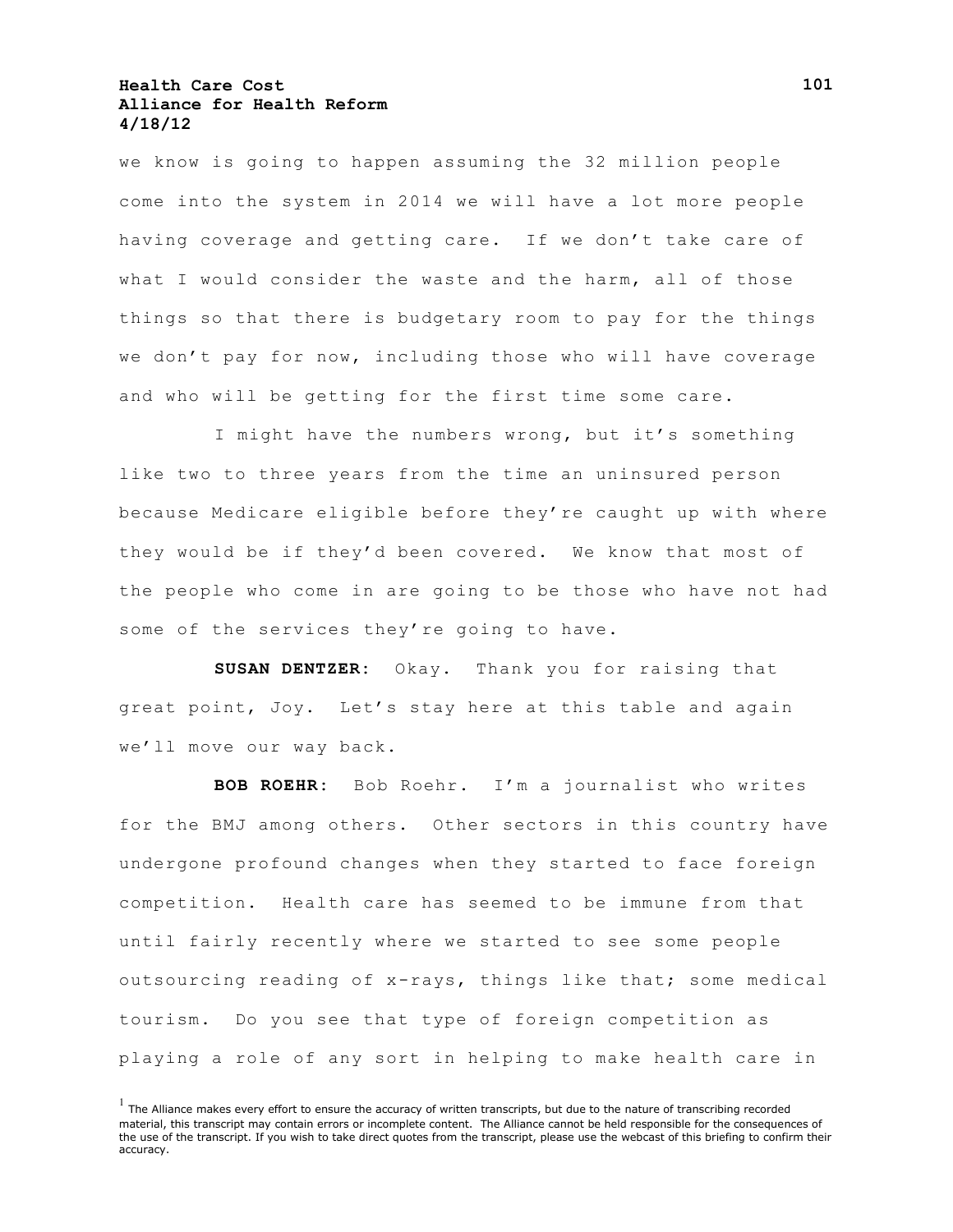the United States more efficient? In other words, over the last 10 years we've come to think of global health as a sector, a factor. Are we going to 10 years from now be talking about global health care?

**SUSAN DENTZER:** Eureka. We may be back to a discussion about price. Will the fact that prices for care are lower abroad—you can go to India and get a heart bypass for a fraction of what you can pay here with equally welltrained physicians in even more state of the art institutions. Is that going to drive prices anywhere here? Mike or Hank?

**MICHAEL E. CHERNEW, PHD:** I'm going to go for the most part not to a big degree. I would say no. Not zero, but I wouldn't view that as a big—

**HENRY J. AARON:** I'd give the same answer Mike does and support it with an example from Great Britain, which is that there were vast differences and waiting lists for procedures across different health service areas in Great Britain that persisted over extended periods of time because nobody moved. That was within one country where the cost of transportation was relatively small, the cultural differences, the environment were comparatively similar. I think the idea that any significant number of people are going to go abroad for costly care is extremely improbable.

 $<sup>1</sup>$  The Alliance makes every effort to ensure the accuracy of written transcripts, but due to the nature of transcribing recorded</sup> material, this transcript may contain errors or incomplete content. The Alliance cannot be held responsible for the consequences of the use of the transcript. If you wish to take direct quotes from the transcript, please use the webcast of this briefing to confirm their accuracy.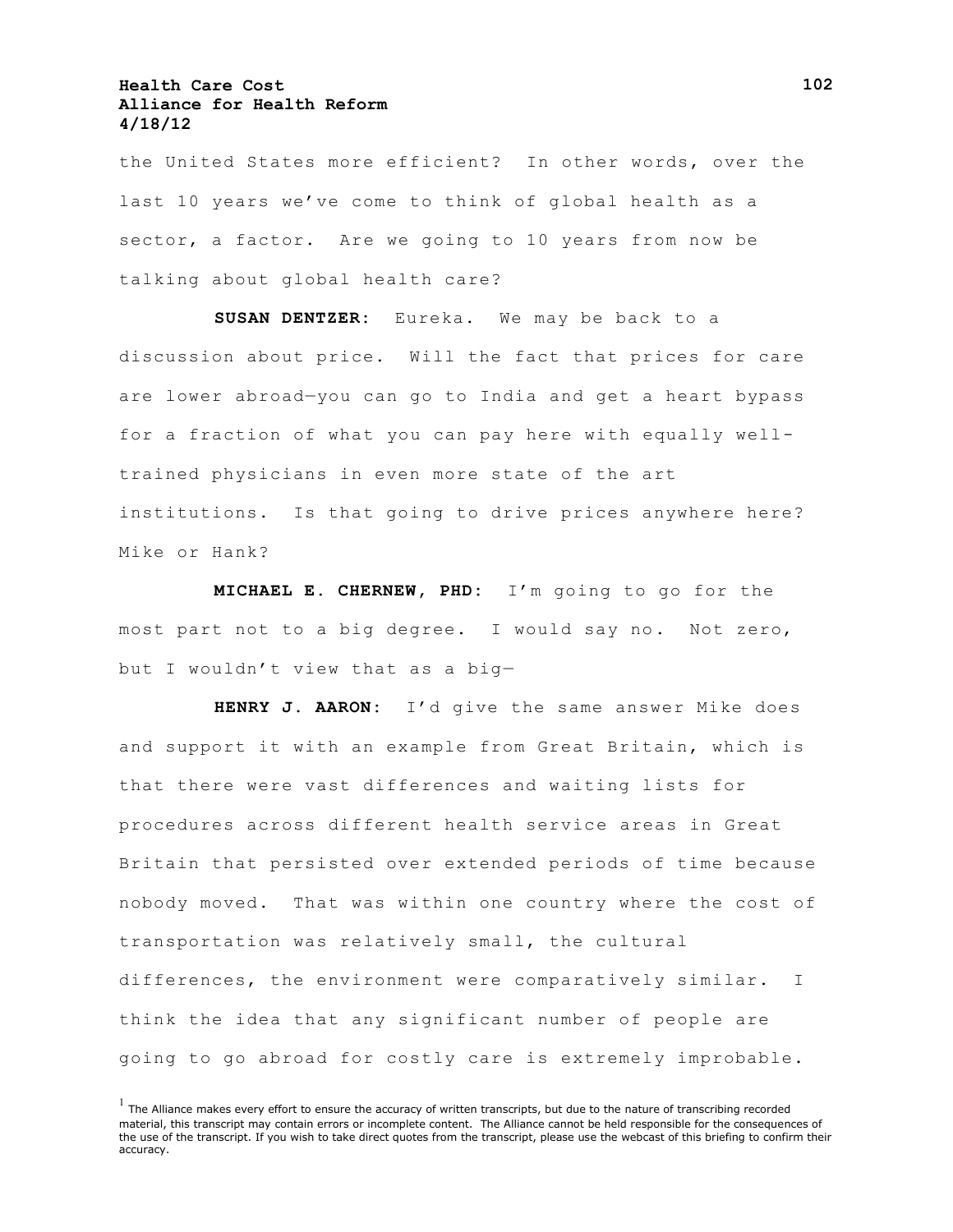**HELEN DARLING:** Susan, can I just respond. First of all, we're not going to see the global tourism in that sense that you mean, but what we are seeing already is domestic tourism which is related to price and cost. The growing number of large employers, they're not talking about sending people to India. They're talking about sending people to the Cleveland Clinic and Johns Hopkins. That's I think the trend that will grow significantly in the United States. The main reason is quality and safety. The secondary reason is on balance it costs the employer other work, as Dr. Aaron would say, next to nothing if they go to these places and they have fewer complications, they're away from work less. On balance it's a benefit to everyone.

**SUSAN DENTZER:** Andrew, not to put you on the spot, but isn't it the case that almost all the major insurance companies have gone over to places like India and checked out these hospitals and credentialed them for care, it's just that you all don't want to be ham handed and make people get on a plane and go these places?

**ANDREW DREYFUS:** It has started, but I agree that it's modest at best thus far.

**DANIEL N. MENDELSON:** Yes. I think that the point though is it's a very good question. I think probably everybody up here would agree that in the radiology area it's

 $<sup>1</sup>$  The Alliance makes every effort to ensure the accuracy of written transcripts, but due to the nature of transcribing recorded</sup> material, this transcript may contain errors or incomplete content. The Alliance cannot be held responsible for the consequences of the use of the transcript. If you wish to take direct quotes from the transcript, please use the webcast of this briefing to confirm their accuracy.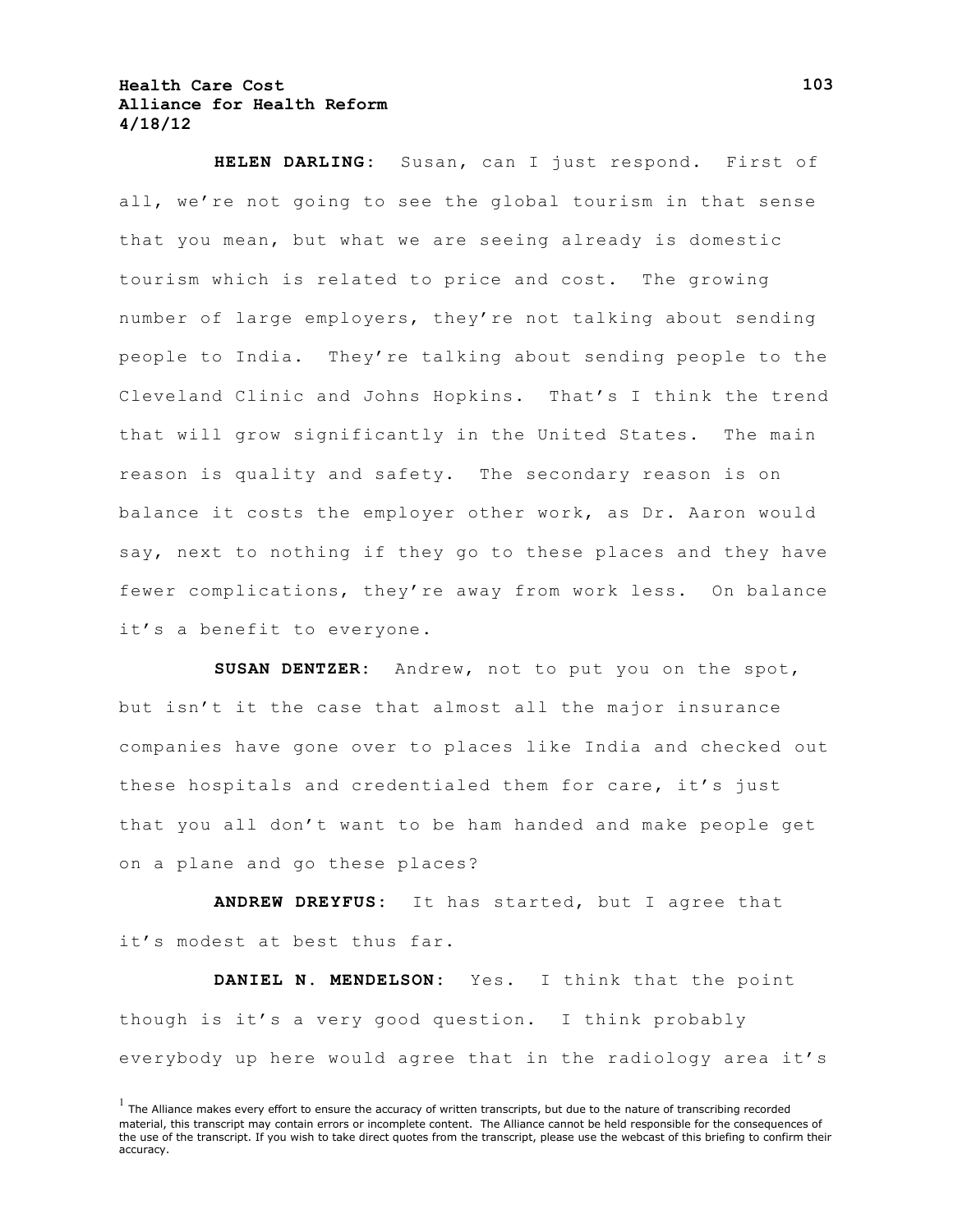like to affect things. In the lab test area it is likely to affect things. The European use of biosimilars for example I think does effect the U.S. experience. Increasingly as evidence is being analyzed globally and as the inputs are being deployed globally that is likely to change significantly. I think what is less likely to change is the desire of an individual to have a relationship with a human being who is directing their care. I would expect to see some significant change with globalization over time, albeit perhaps not in the present model.

**ANDREW DREYFUS:** One other point is that we may also see as the affordability and cost issue becomes preeminent in health care in the United States more technology is being invented here, which provide an equivalent service to what we've been seeing in the past. Lab is a good example of that that do it at a much lower price. That actually I think has the potential for some disruptive technologies to change the trajectory in some spaces within the health sector.

**DANIEL N. MENDELSON:** A related question if I could. If biosimilars are available in Europe and they're not available in the United States and you have an individual who cannot afford the innovator product are they likely to go outside of the U.S.? That's a question we don't know the answer to that yet. I've never seen it studied. That is the

 $<sup>1</sup>$  The Alliance makes every effort to ensure the accuracy of written transcripts, but due to the nature of transcribing recorded</sup> material, this transcript may contain errors or incomplete content. The Alliance cannot be held responsible for the consequences of the use of the transcript. If you wish to take direct quotes from the transcript, please use the webcast of this briefing to confirm their accuracy.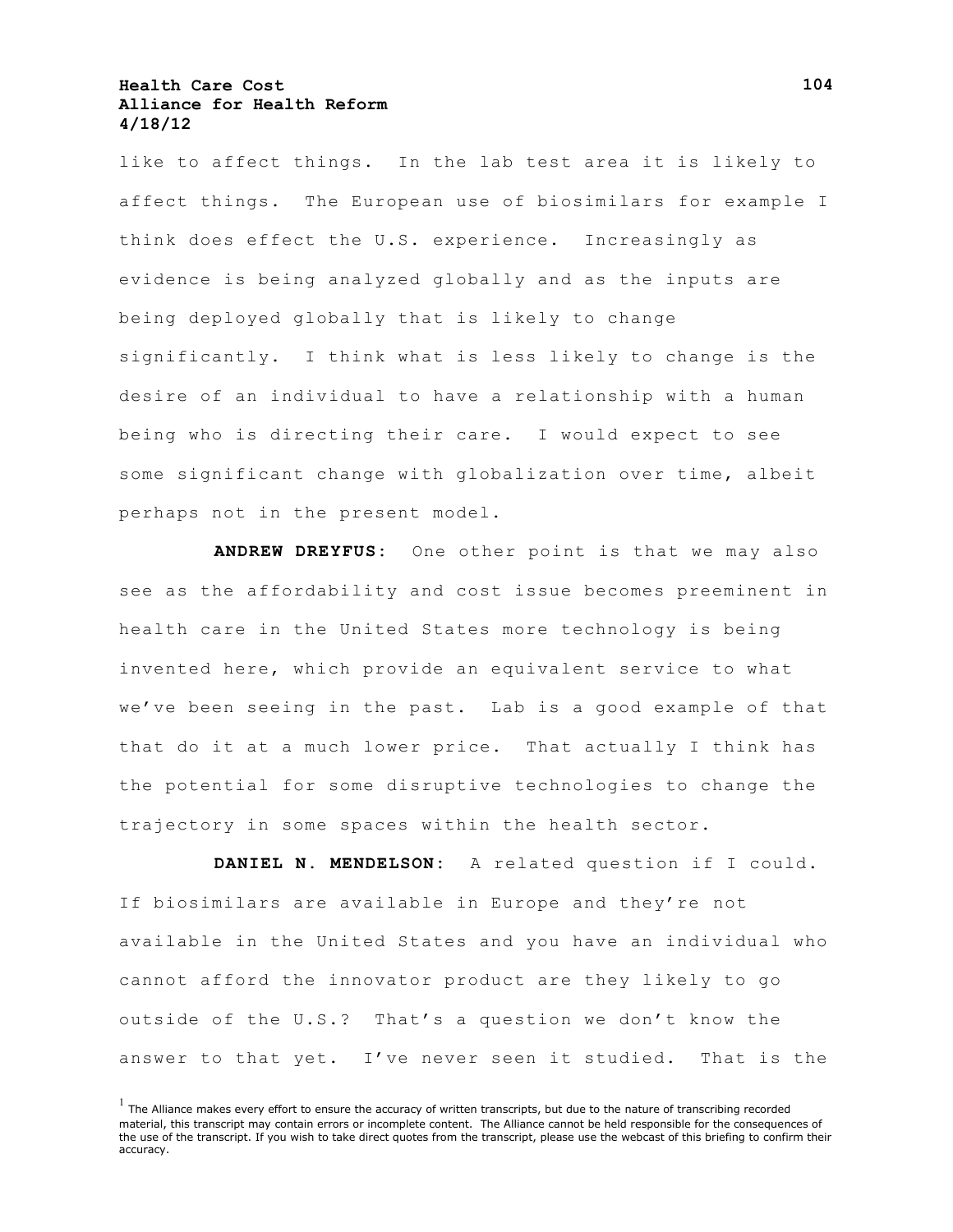kind of question that I think you should be thinking about in trying to get an answer to the perceptive question that you're asking.

**SUSAN DENTZER:** Okay. Let's move to the next table back.

**JACK RODGERS:** I'm Jack Rodgers. I actually just had a question with respect to Massachusetts. Perhaps Andrew could tell us. I know we're not supposed to be talking about health reform in general, but since it's so related in terms of coverage leading back into P times Q or whatever, what do you think has happened in Massachusetts because of health care reform in terms of health care costs overall?

**ANDREW DREYFUS:** The leaders who worked on developing our law that was passed in 2006 made a very explicit political and I would argue economic decision to not make cost central to our original loss. It was really a lot about coverage in part because past efforts in Massachusetts around the country that coverage expansions have been held hostage to the cost question and never solved and therefore coverage was postponed.

Now that the state has expanded coverage and we have 98.2-percent of our adults and 99.8-percent of our children with a regular source of insurance coverage and in most cases with a regular source of care it's forced the political

 $<sup>1</sup>$  The Alliance makes every effort to ensure the accuracy of written transcripts, but due to the nature of transcribing recorded</sup> material, this transcript may contain errors or incomplete content. The Alliance cannot be held responsible for the consequences of the use of the transcript. If you wish to take direct quotes from the transcript, please use the webcast of this briefing to confirm their accuracy.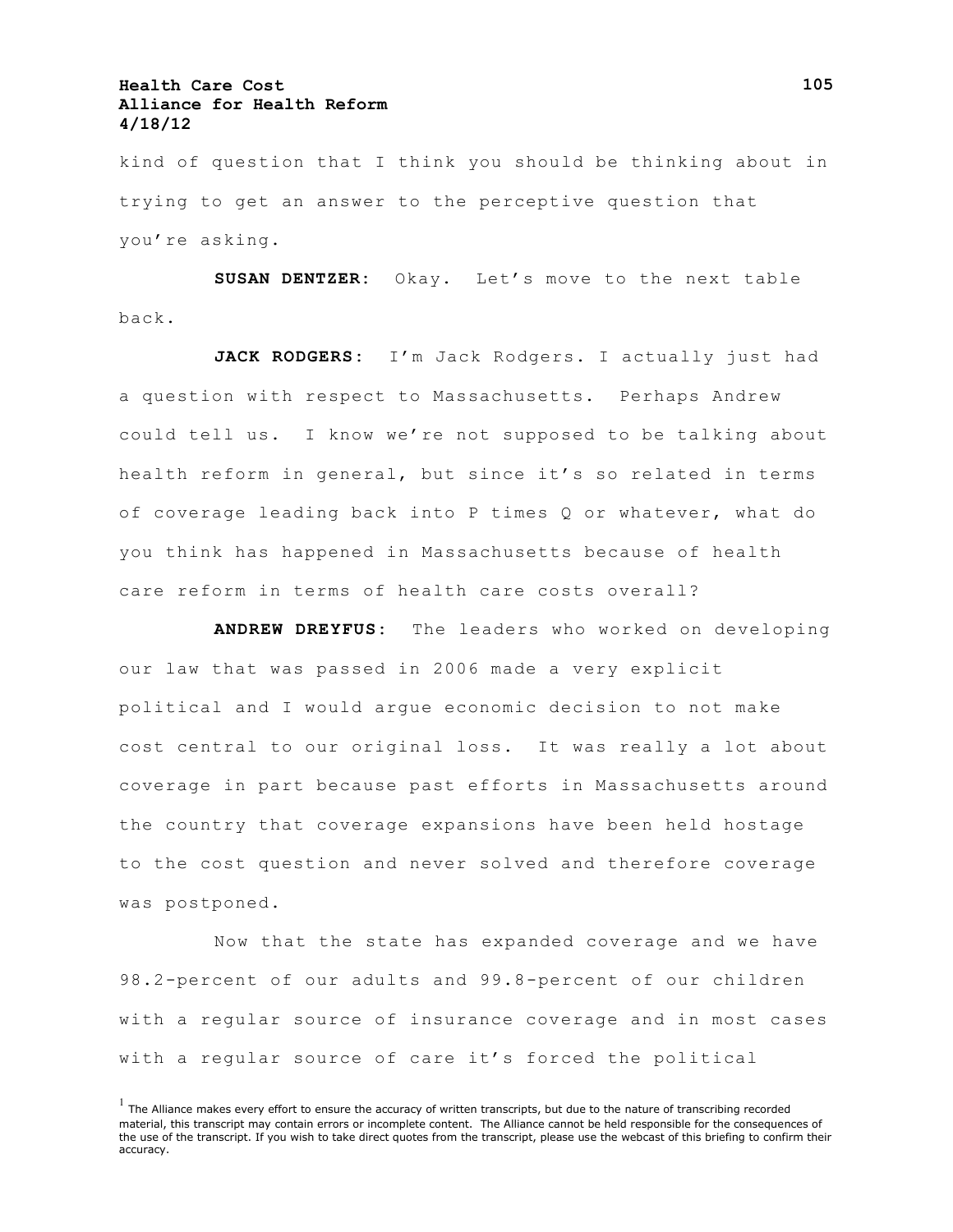system and the health care system in the state to focus very directly on cost and affordability. We've had a series of laws that have passed quietly over the last few years that have raised a lot of questions about cost. In the next few weeks we will see our state legislature debate potentially some brute force interventions as well as some other ones. As a consequence of all the lead up to this as well as I'd like to think some of the introductions of both new payment models and the new products and benefit structures that Mike had alluded to earlier, we've seen dramatic reductions in the growth and premium.

For example, in our small group and individual market premiums are growing at 15 or 16-percent two years ago. The average increase of that market this year is about 2-percent. Some of that is a result of the nationwide economic changes that have affected cost and premiums around the country, but some are very specific to the culture in Massachusetts that has made this commitment to coverage and now is making an analogous commitment to affordability.

**SUSAN DENTZER:** Great. Next table back.

**FEMALE SPEAKER:** Thank you, Susan and thanks to everyone. This has been really a terrific conversation and touched on so many points. Susan, I apologize. I probably will take us into the world of solutions a little bit here.

 $<sup>1</sup>$  The Alliance makes every effort to ensure the accuracy of written transcripts, but due to the nature of transcribing recorded</sup> material, this transcript may contain errors or incomplete content. The Alliance cannot be held responsible for the consequences of the use of the transcript. If you wish to take direct quotes from the transcript, please use the webcast of this briefing to confirm their accuracy.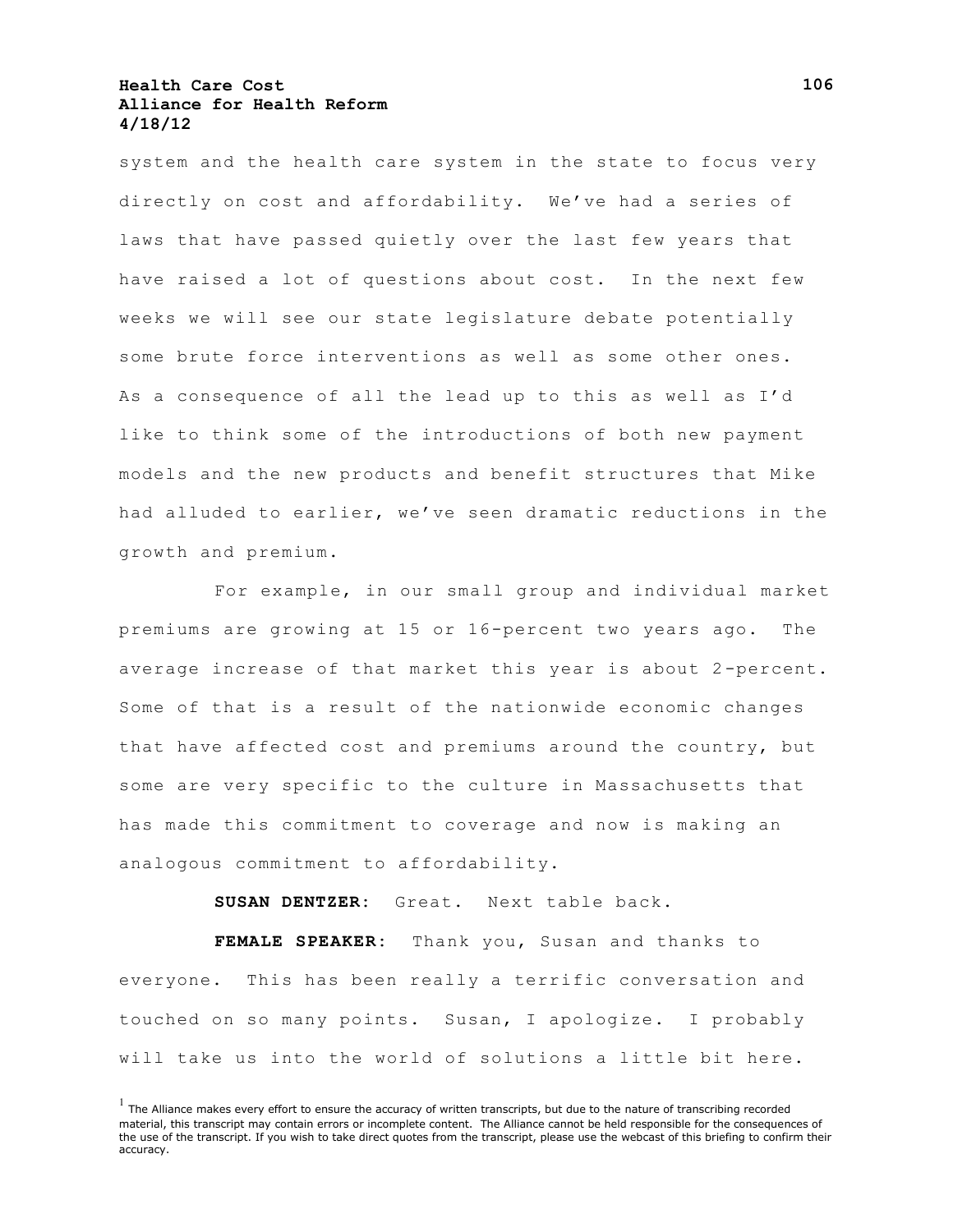As I reflect on the conversation, and Michael your comments early on, about how to get to that marginal value out of all of the new knowledge and technology and then the evolution towards management being an important aspect of how we get there one of the things that in the supply and demand discussion we didn't touch on is the power of the political voice, not just the individual patient but the political voice in demanding more around particular kinds of solutions. I wondered how the panelists think about that element of the discussion; not just what the consumer wants but what the political calls out as a negative say for insurers if they are the ones applying management and how that's going to affect the changes over the course of the next year.

**SUSAN DENTZER:** Anyone want to take a stab at interpreting the political environment currently with respect to these issues? Mike?

**MICHAEL E. CHERNEW, PHD:** No, I don't. I will say I agree with that. There's a constant tension. I think the bottom line with economics would tell you is everybody wants a lot of stuff and they don't want to pay for it. We will face the exact challenge you said that as some systems come into play you can envision a large backlash. We had one a few decades ago.

 $<sup>1</sup>$  The Alliance makes every effort to ensure the accuracy of written transcripts, but due to the nature of transcribing recorded</sup> material, this transcript may contain errors or incomplete content. The Alliance cannot be held responsible for the consequences of the use of the transcript. If you wish to take direct quotes from the transcript, please use the webcast of this briefing to confirm their accuracy.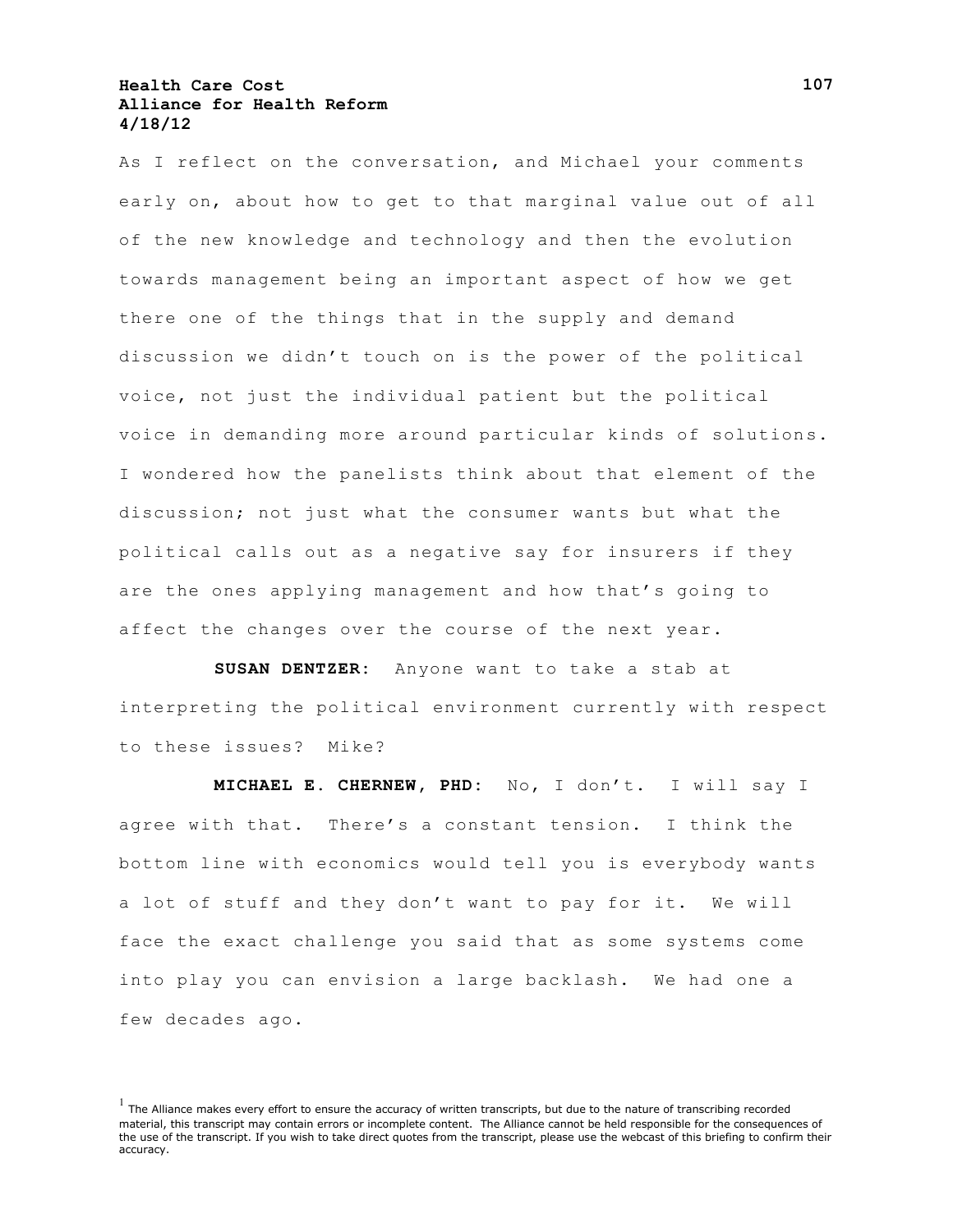I think that one of the things you see and one of the things we're looking at for example in Massachusetts is how the consumers have responded. In some of these broader models where the physicians have control and the management is working well you don't nearly see the same level of backlash that you might have seen in similar things 10, 15 years ago. There are other very important things. I think the liability system, which I said in my talk was not a big driver of health care spending, which I would stand by that statement, but I think thinking about how to manage a liability system in a world that has a different payment model is a crucial thing and will be quite political that I won't venture into. That section probably would be in my top three aspects of this.

The other thing I would say is given the budget projections we're in a world where things happen that I never would have thought would have happened regarding say fixing the SGR which is many things but not sustainable. [Laughter]. I never would have told you, you would have had two month fixes with hold your bills and then do it. When the scoring in places is requiring everything to be budget neutral for a whole series of reasons the political system now in its stunningly messy and often shocking ways, it at least has to try and internalize the cost and the gain at the

 $<sup>1</sup>$  The Alliance makes every effort to ensure the accuracy of written transcripts, but due to the nature of transcribing recorded</sup> material, this transcript may contain errors or incomplete content. The Alliance cannot be held responsible for the consequences of the use of the transcript. If you wish to take direct quotes from the transcript, please use the webcast of this briefing to confirm their accuracy.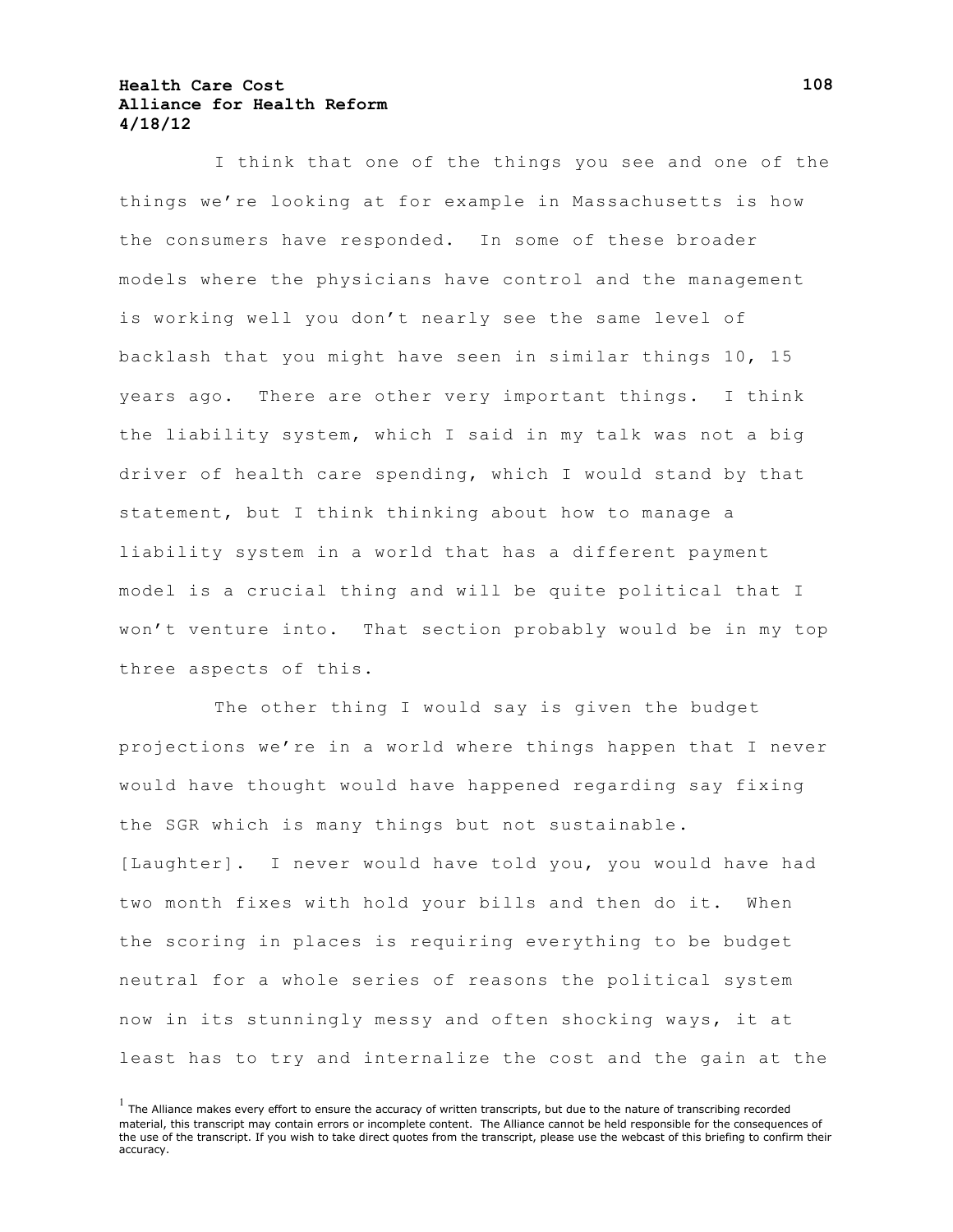same time in a way that might not have been true in the past. Although I think it often makes decisions that are really ridiculous and worthy of the ridicule they get, I nevertheless believe that that connection will help us have at least two sides of the debate instead of the debate which is you can't do this because. A lot of that has gone on in the past and I think it's harder and harder to do.

**DANIEL N. MENDELSON:** It's a very important question. I think by and large our elected officials are cowards. I think the whole discussion about advanced directives is the best example of this where having Medicare pay for advanced directives is the right policy. It should be broadly embraced and it's not.

I think if there is a potential road out of it it's focusing on care integration and quality as a place where everyone can kind of come together to move forward in the discussion. There's always this immediate short-term expedience of criticizing the other side and criticizing their policy and saying that they're going to ration care. That's inevitably the way it all plays out. I think the only safe territory is really focusing on care integration, compliance, quality, those kinds of issues where the two sides can actually come together and there's no short-term

 $<sup>1</sup>$  The Alliance makes every effort to ensure the accuracy of written transcripts, but due to the nature of transcribing recorded</sup> material, this transcript may contain errors or incomplete content. The Alliance cannot be held responsible for the consequences of the use of the transcript. If you wish to take direct quotes from the transcript, please use the webcast of this briefing to confirm their accuracy.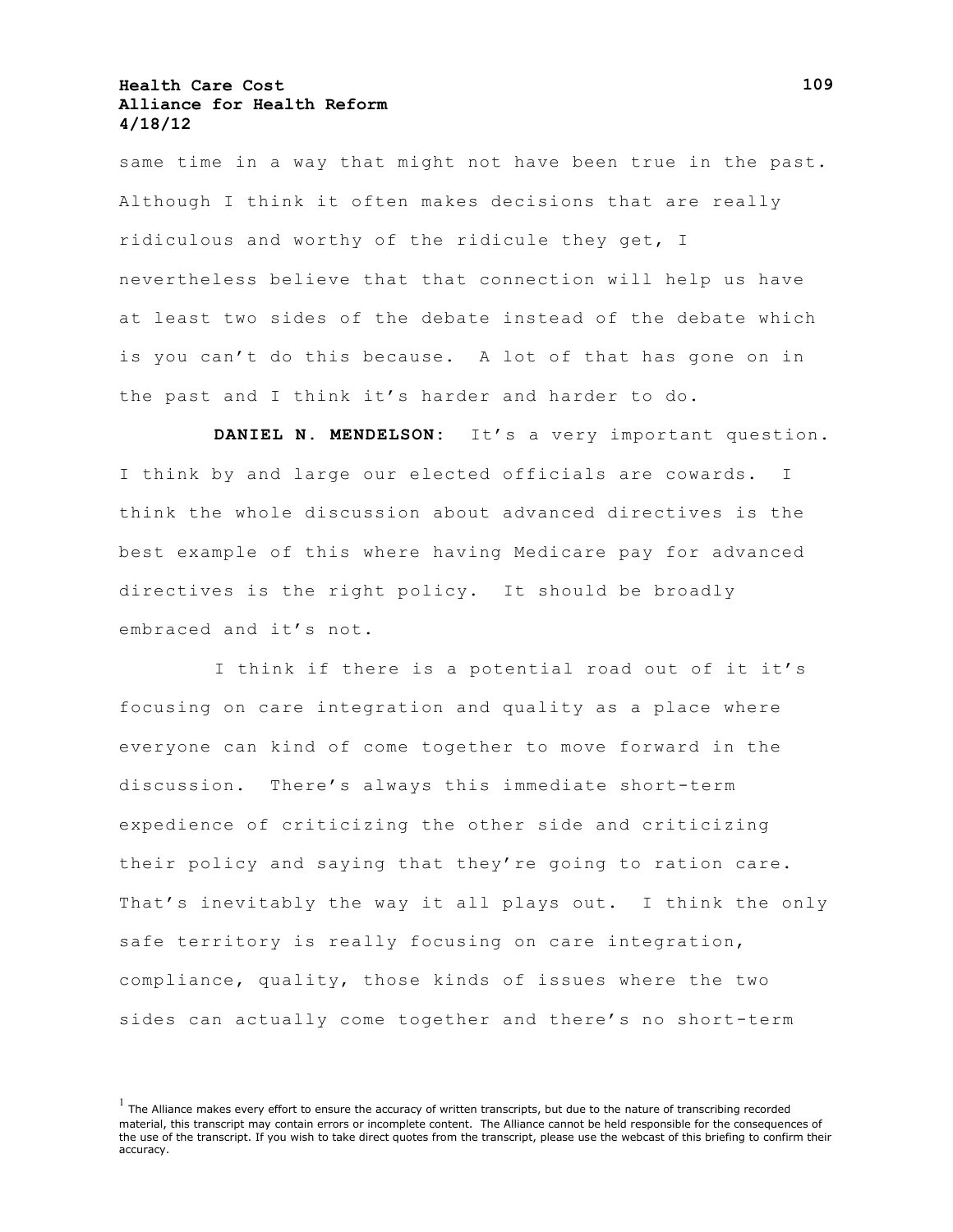benefit of criticizing the other guy for political expedience.

**SUSAN DENTZER:** John?

**JOHN ROTHER:** I think this is a fascinating question. I think the broad cross-section of consumers will always be interested in lower premiums, but that's not who drives the politics. Who drives the politics are people who have a diagnosis for themselves or in the family who are very motivated to make sure that their condition is fully covered. I think you have a tension between low involvement consumers who want low premiums and very highly motivated smaller groups focused on particular benefits. This will play out in the essential benefit package and it's going to play out in efforts to prevent adverse selection within the health exchanges. It's going to be an ongoing tension that's just inherent in the politics in health care.

**HELEN DARLING:** In the private sector more and more people are buying on price, which means they're getting the less generous plan. If you look I think an article in your own journal, the exchanges people are likely to do the same. They're going to be selecting the plan that is more affordable for them. If that's true we're going to be at a point where half the country are made up of people who have a

 $<sup>1</sup>$  The Alliance makes every effort to ensure the accuracy of written transcripts, but due to the nature of transcribing recorded</sup> material, this transcript may contain errors or incomplete content. The Alliance cannot be held responsible for the consequences of the use of the transcript. If you wish to take direct quotes from the transcript, please use the webcast of this briefing to confirm their accuracy.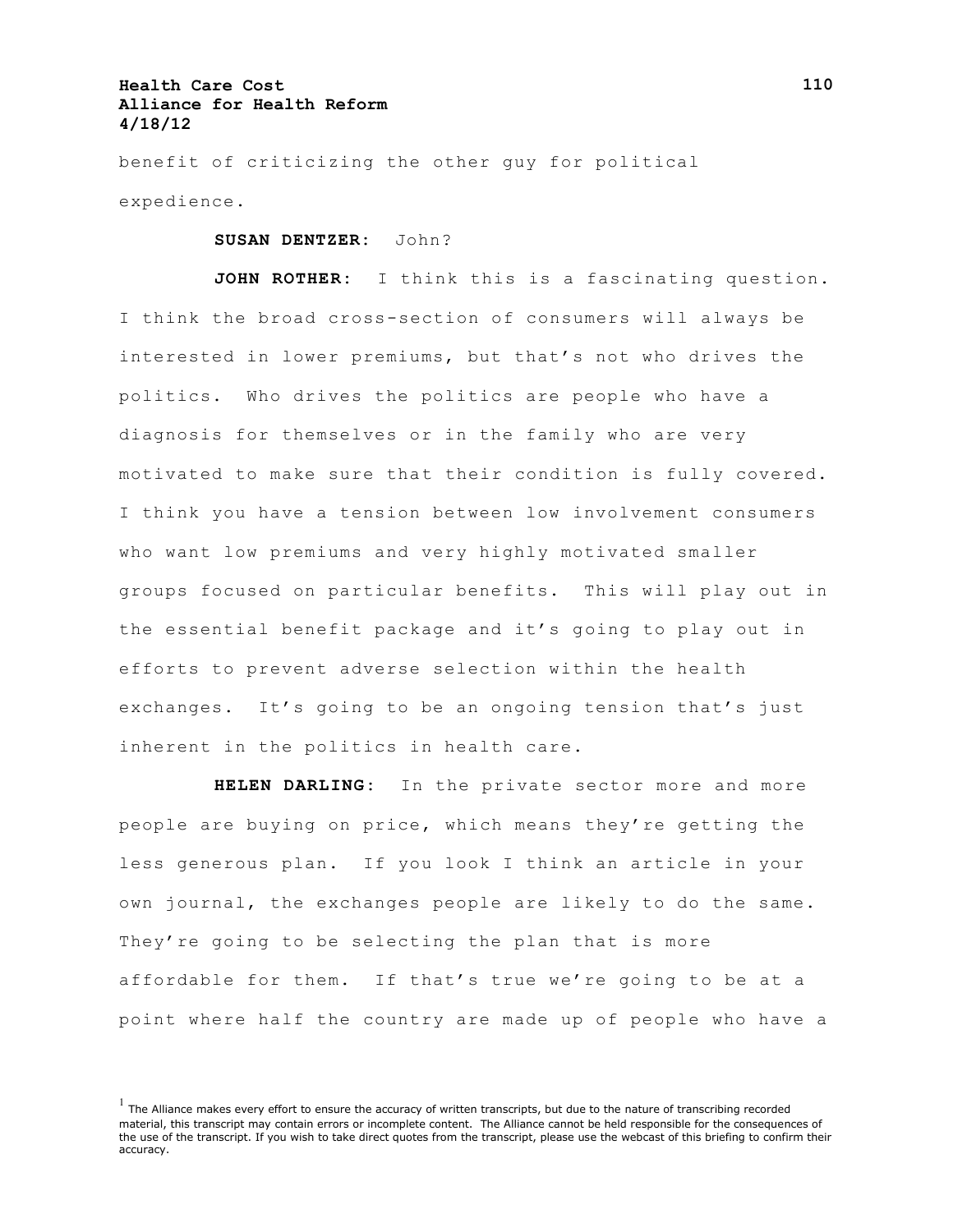lot less generous coverage; the other half, the ones who kind of win the political battles.

It's going to be a little bit like what's happening now with retirement packages and retiree medical with public employees. You'll have cities and towns going bankrupt because they've over promised and under funded some of their promises. We're going to have that in health coverage, unless we go to complete social insurance system. We're going to have really two very different worlds. It's going to be less and less likely that the people who have to pay for that through taxes are willing to see everybody else get something that they don't have because it's going to be their money that's financing that largess.

**SUSAN DENTZER:** Great argument for staying healthy. Let's take this center table here.

**BRUCE CHERNOF, MD:** I'm Bruce Chernof. I'm the president and CEO of the SCAN Foundation, but I'm also a physician. I just want to wear my physician's hat for a second and build on something that Dan said. I want to say something provocative and just give you guys a chance to respond. Since, Susan, we're talking about problems I kind of want to put a problem on the table building on something that Dan said around management.

 $<sup>1</sup>$  The Alliance makes every effort to ensure the accuracy of written transcripts, but due to the nature of transcribing recorded</sup> material, this transcript may contain errors or incomplete content. The Alliance cannot be held responsible for the consequences of the use of the transcript. If you wish to take direct quotes from the transcript, please use the webcast of this briefing to confirm their accuracy.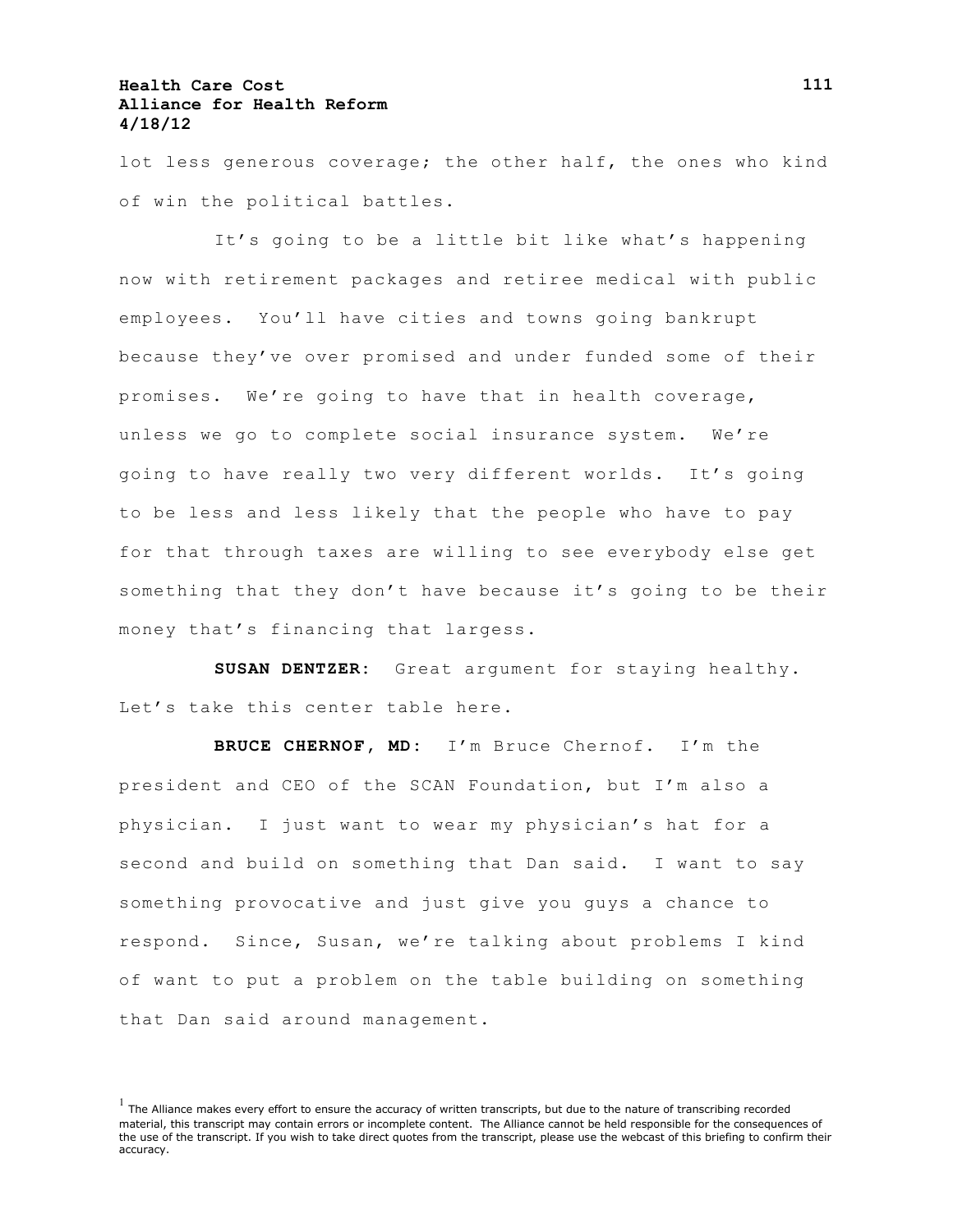My provocative statement is I think health care policy suffers from a very serious last mile problem the way transportation used to where enormous amounts of money would get spent and huge theoretical structures would be built and policy built around those and then laws built and rigs built around that. Then it's really about not how you get all the way across the country that's so hard. It's really that last step from the subway station to my house that turns out to be the real problem.

When you fail to solve that last mile problem you're sort of stuck. As a physician I think the reality is health care is still delivered one patient at a time either in one exam room or one hospital room or one nursing home room or one something. I love population health. It's all good, but it's still about a doctor or a provider or nurse practitioner or somebody and a patient and their family.

I think that at the end of the day all this stuff comes down to the tip of the pen or fingers on a keyboard that actually drive all these costs. Then there's really sort of true drivers. For the average provider there is a path of least resistance, which is usually one that's funded. Hospitals are always open. Nursing homes are relatively easy to admit to rather than build a community-based long-term plan of care. There are those sorts of basic drivers that

 $<sup>1</sup>$  The Alliance makes every effort to ensure the accuracy of written transcripts, but due to the nature of transcribing recorded</sup> material, this transcript may contain errors or incomplete content. The Alliance cannot be held responsible for the consequences of the use of the transcript. If you wish to take direct quotes from the transcript, please use the webcast of this briefing to confirm their accuracy.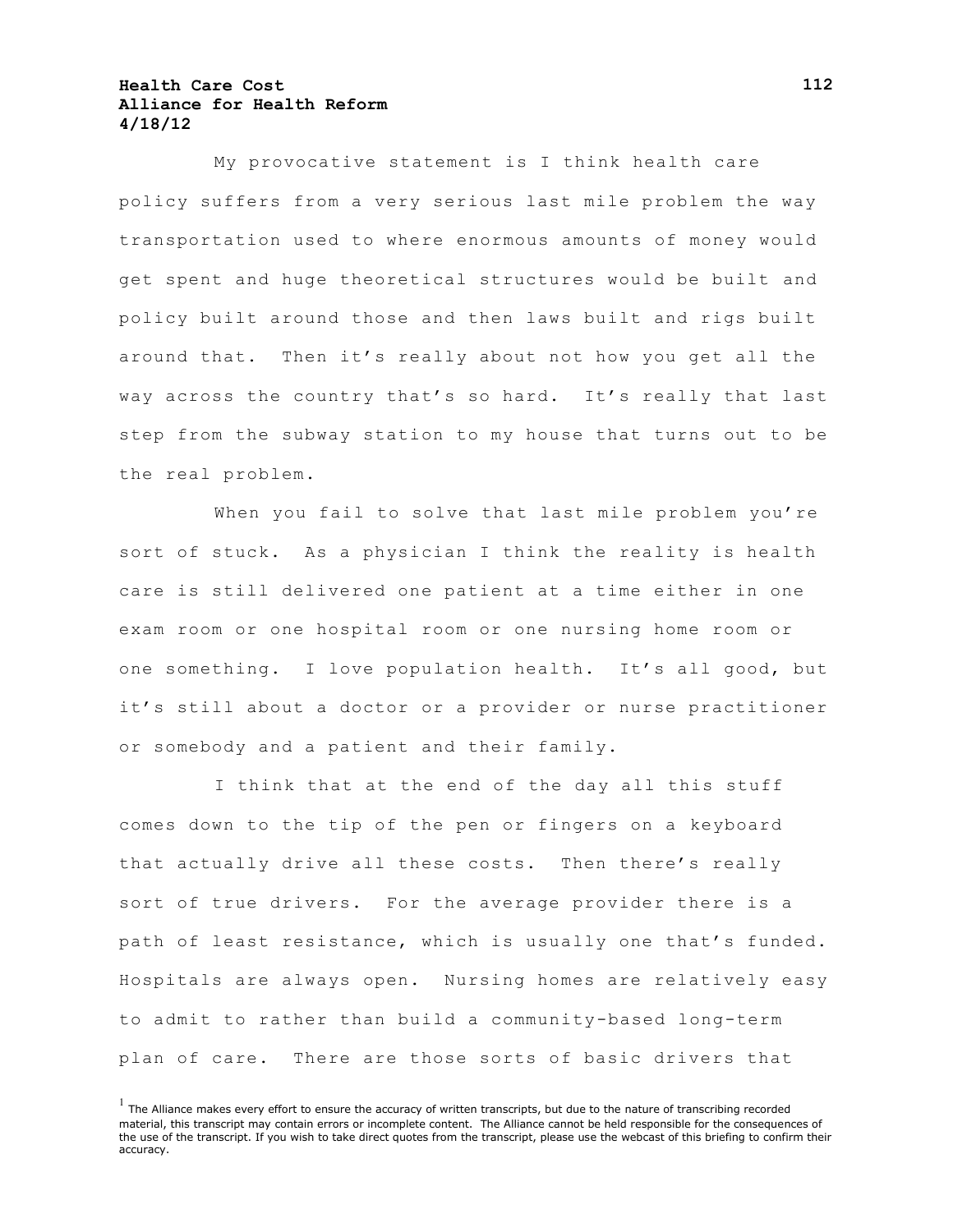happen one person at a time. Then there's the information challenge. The reality is even if the front of a doctor's office is say well-wired to delivery an electronic claim the doctor, him or herself in the exam room, is probably still waiting for the pony express to ride up and deliver the printed version of these brand new guidelines of which there are probably six or eight or ten or twelve other guidelines that have been created in the last month.

I think that the solutions really lie on trying to drive solutions all the way to the point of care. That's where the management point comes in. That's where the care that's of questionable value gets decided. The tools aren't really there yet. I think there are places like the VA for example which do a really good job of pushing information all the way into the provider's office, that there are good reminders, that they implement guidelines. I do think organized systems have a way of getting there. I think that remains a real challenge.

We can talk about all these solutions today, but you've still got to operationalize them at the moment when care is delivered. I think that's a real challenge.

**SUSAN DENTZER:** Mike?

**MICHAEL E. CHERNEW, PHD:** In our first article on the AQC, I should say in independent I wasn't involved in the AQC

 $<sup>1</sup>$  The Alliance makes every effort to ensure the accuracy of written transcripts, but due to the nature of transcribing recorded</sup> material, this transcript may contain errors or incomplete content. The Alliance cannot be held responsible for the consequences of the use of the transcript. If you wish to take direct quotes from the transcript, please use the webcast of this briefing to confirm their accuracy.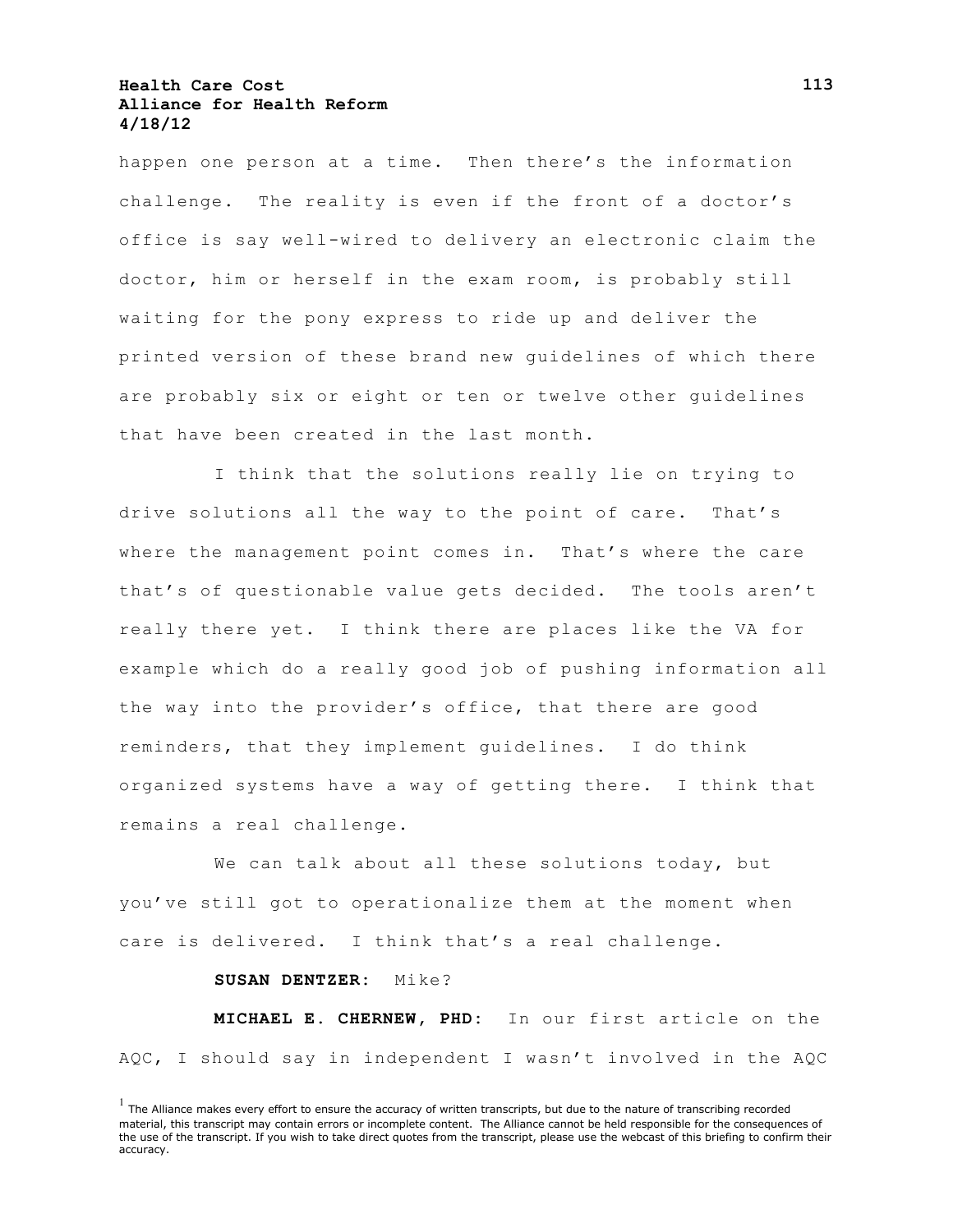at all, but published in *Health Affairs* we talked about three pillars of the AQC. One of them was the financial model which has been discussed. One was this quality pay-forperformance thing, which is quite robust. I haven't talked about it. The third one and the one that surprised me the most was this sort of—and Andrew can discuss—what I loosely call this in-health consulting kind of activity which they've invested in to help people and to help organizations try and get the final mile.

I think it's true that it is naïve to think that you're going to change the incentives physicians face and they aren't going to say I'm not going to do this or that. It's all about the management structures around them. That's all about the incentives that those management structures put in place and the information they get. There's a very rigorous set of activities that are undertaken to feed information back both for general notion; you can save a lot of money if you quit doing EKGs on healthy people. I'm not sure that literal one. More specific types of information that might tell you you're patient is in the hospital now; you better go figure out what's going on and sort of a direct management thing.

Those information flows only work when the incentives allow them to flourish. I think that's one of the things

 $<sup>1</sup>$  The Alliance makes every effort to ensure the accuracy of written transcripts, but due to the nature of transcribing recorded</sup> material, this transcript may contain errors or incomplete content. The Alliance cannot be held responsible for the consequences of the use of the transcript. If you wish to take direct quotes from the transcript, please use the webcast of this briefing to confirm their accuracy.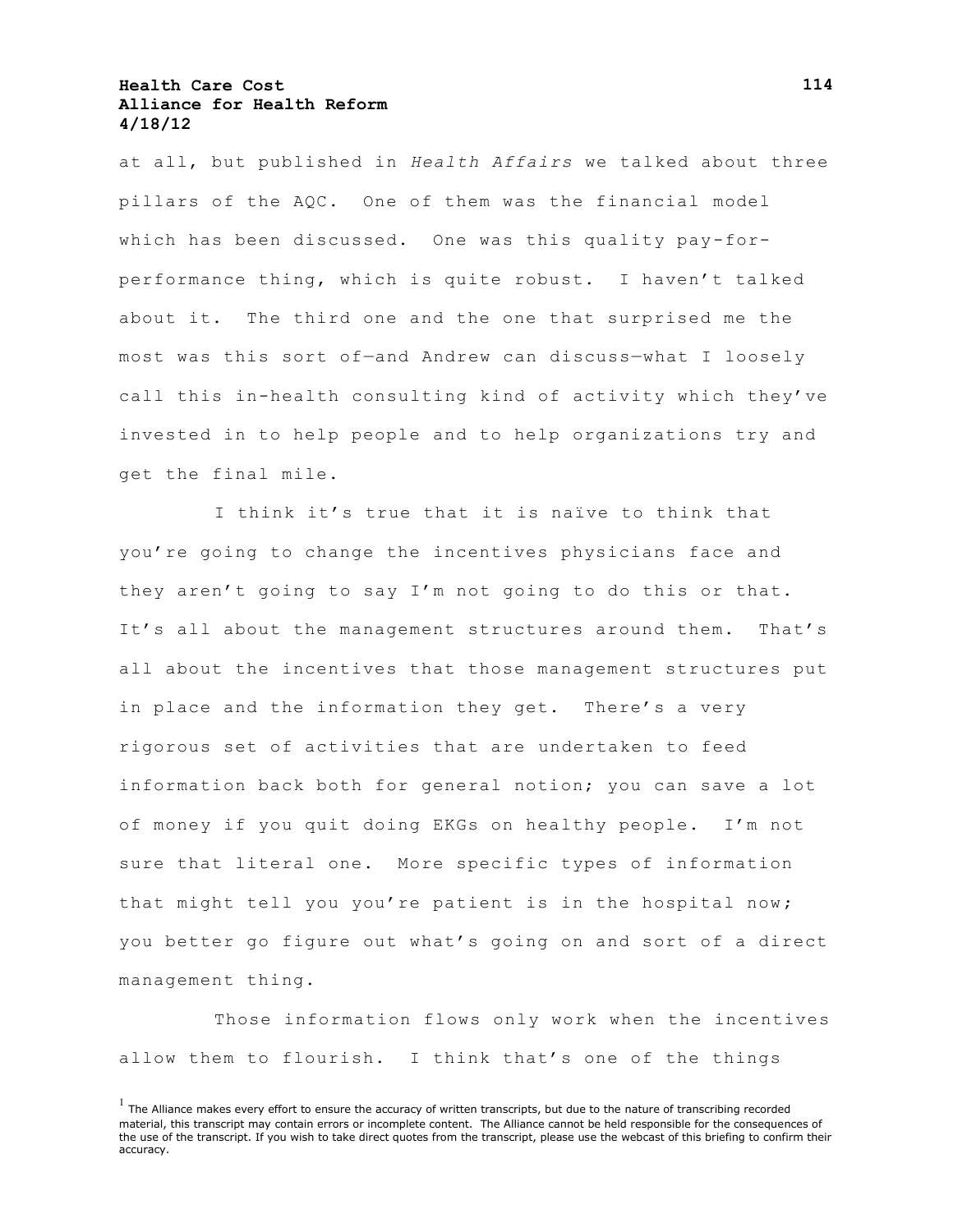which makes the effort to this type of global payment and a lot of settings, I just know one better, worked better than you might have seen in the 1990s where the model was much more, we're going to change your payment; you know what to do and so you'll just do it as soon as we change your payment. That was much less successful.

**ANDREW DREYFUS:** I would just add that payment reform is a means. The end is better care through delivery reform. It kind of reminded me of at least one physician leader in one of the practices who talks about the tyranny of the visit and that their whole practice is focusing on between visits because there's insufficient time and everything else you said to make the visit satisfying or producing the outcomes that we want from the systems. We do have to move beyond; not easy at all, but I think we're taking the initial steps.

**SUSAN DENTZER:** Okay. Let's take a question here. Forgive me. The lights are very bright, so I'm having trouble seeing all the hands that are up, let alone the faces.

**LEE GOLDBERG:** I'm Lee Goldberg with the National Academy of Social Insurance. I wanted to ask a question to go back to the Ps and the Qs. How much is either the level of growth or the rate of growth affected by distortions in pricing? There are so many healthcare markets where you have

 $<sup>1</sup>$  The Alliance makes every effort to ensure the accuracy of written transcripts, but due to the nature of transcribing recorded</sup> material, this transcript may contain errors or incomplete content. The Alliance cannot be held responsible for the consequences of the use of the transcript. If you wish to take direct quotes from the transcript, please use the webcast of this briefing to confirm their accuracy.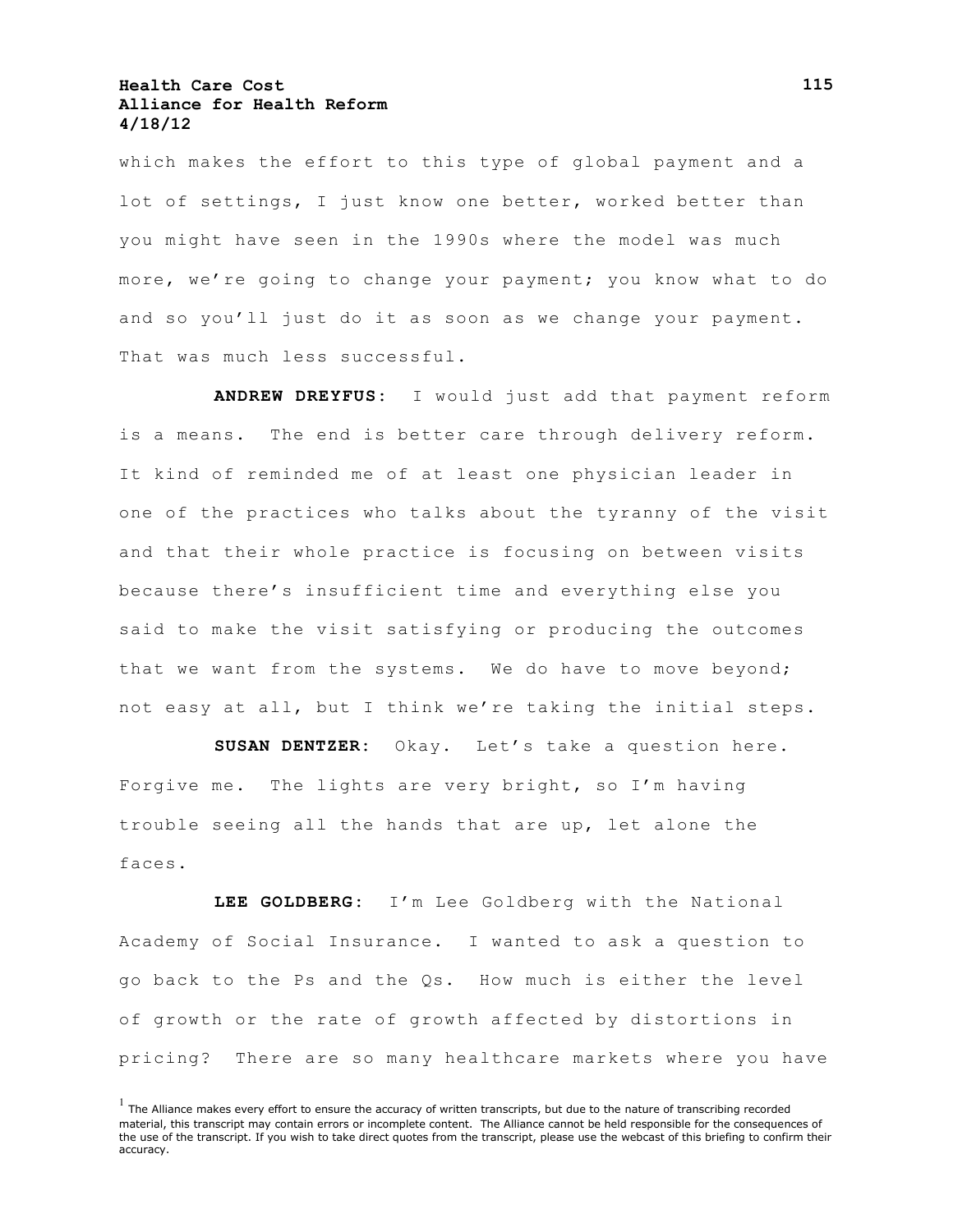monopsonies and monopolies where you have rampant price discrimination. How much does that affect what we've talked about?

**MICHAEL E. CHERNEW, PHD:** Now I get to talk about the study that Henry said. I'm thrilled. Obviously in Medicare you don't have quite those same problems. You see a lot of cost growth in Medicare. You see a lot of that in the commercial sector and a lot of the work we're doing for the IOM in others talks about pricing problems in the commercial sector, and I think they're well-known. There's what I would call a static answer and a dynamic answer. The static answer is this is a level issue more so than a rate of growth issue that you're not having higher spending growth because of greater and greater and greater distortions of the type that you talk about.

I think Nancy made a point that is very important which is, and I tried to make bleakly in my comments, the incentives by these prices one way or another influence things like the development of technology, the choices of specialists in primary care that physicians go into and stuff. Getting the prices wrong has a whole series of pathological problems in the system and how it might affect growth one way or another.

 $<sup>1</sup>$  The Alliance makes every effort to ensure the accuracy of written transcripts, but due to the nature of transcribing recorded</sup> material, this transcript may contain errors or incomplete content. The Alliance cannot be held responsible for the consequences of the use of the transcript. If you wish to take direct quotes from the transcript, please use the webcast of this briefing to confirm their accuracy.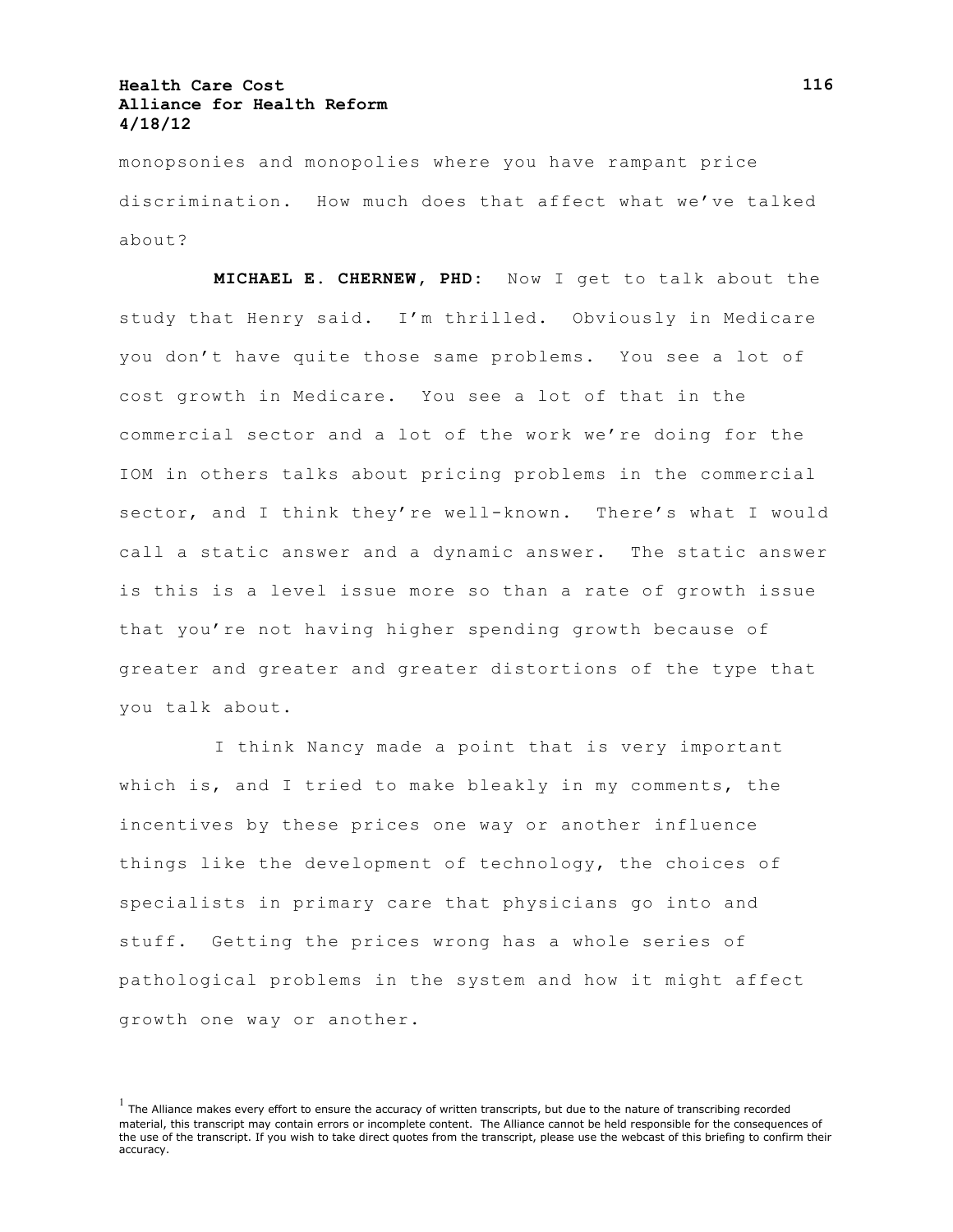It's hard to quantify for example how much of these problems are arising because we got to pricing or how much of our problem is because Medicare over paid for some type of services and drove everybody into those services and that pervaded the entire system versus a whole series of other reasons why that might be the case. I can't quantify it but I think there's a little of both.

**DANIEL N. MENDELSON:** I think you're putting your finger on a huge problem in Medicare because we pay different amounts for the same service in many cases. It tends to drive patients more to the places where a different service. It is that the price ultimately profoundly affects the mix of services. It's perhaps not a price quantity issue but a price mix issue that we have in the Medicare system. The post-acute care example is just one example.

**SUSAN DENTZER:** Bob Berenson, you want to respond to that?

**ROBERT BERENSON, MD:** Now that Mike has set me up, let me pick up your example of the EKG to make two points. The unnecessary EKGs; actually you primary care docs have been doing it for 50 years, not just 15 years. As a very nice profit center I did many unnecessary EKGs myself.

Here's the point I want to make. The cost savings that I've seen, and I love the work by the ABIM Foundation,

 $<sup>1</sup>$  The Alliance makes every effort to ensure the accuracy of written transcripts, but due to the nature of transcribing recorded</sup> material, this transcript may contain errors or incomplete content. The Alliance cannot be held responsible for the consequences of the use of the transcript. If you wish to take direct quotes from the transcript, please use the webcast of this briefing to confirm their accuracy.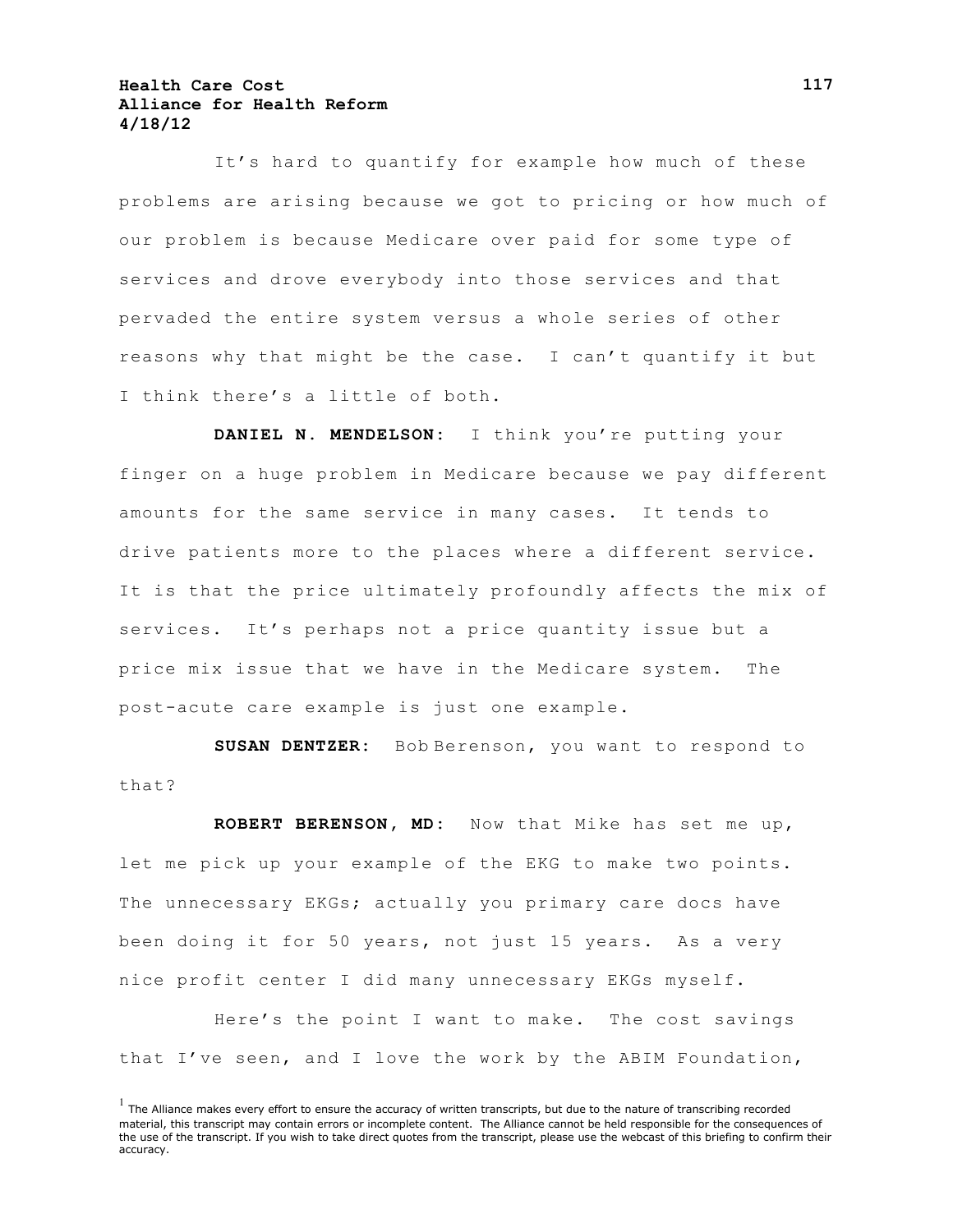but on this particular subject the cost savings are based on transaction prices. They're not based on the real cost of producing an EKG which is pennies. The reimbursement is many dollars. In fact, we're talking about a service that if it were priced correctly has basically zero cost. Then the question is, is there any marginal added value. It happens that last week, the week after the ABIM Foundation came out a new JAMA article is out suggesting that a routine EKG does have positive value. I'm not going to adjudicate how much and who's right.

I think this has two implications. One is, you want to move to payment systems in which the group internalizes the cost of the activity and get away from transaction prices as much as you can. That I think moves you towards riskbased approaches. Then also you need the docs on the ground to be sorting out this literature. Obviously there's a major role for the specialty societies in providing assistance, but central government or a third-party payer can't keep up with the moving literature on this. Gail mentioned earlier that there are some times when the evidence is so strong and the service is so expensive that yes, you say this is not covered. Most of the time we're going to rely on providers to sort this out.

 $<sup>1</sup>$  The Alliance makes every effort to ensure the accuracy of written transcripts, but due to the nature of transcribing recorded</sup> material, this transcript may contain errors or incomplete content. The Alliance cannot be held responsible for the consequences of the use of the transcript. If you wish to take direct quotes from the transcript, please use the webcast of this briefing to confirm their accuracy.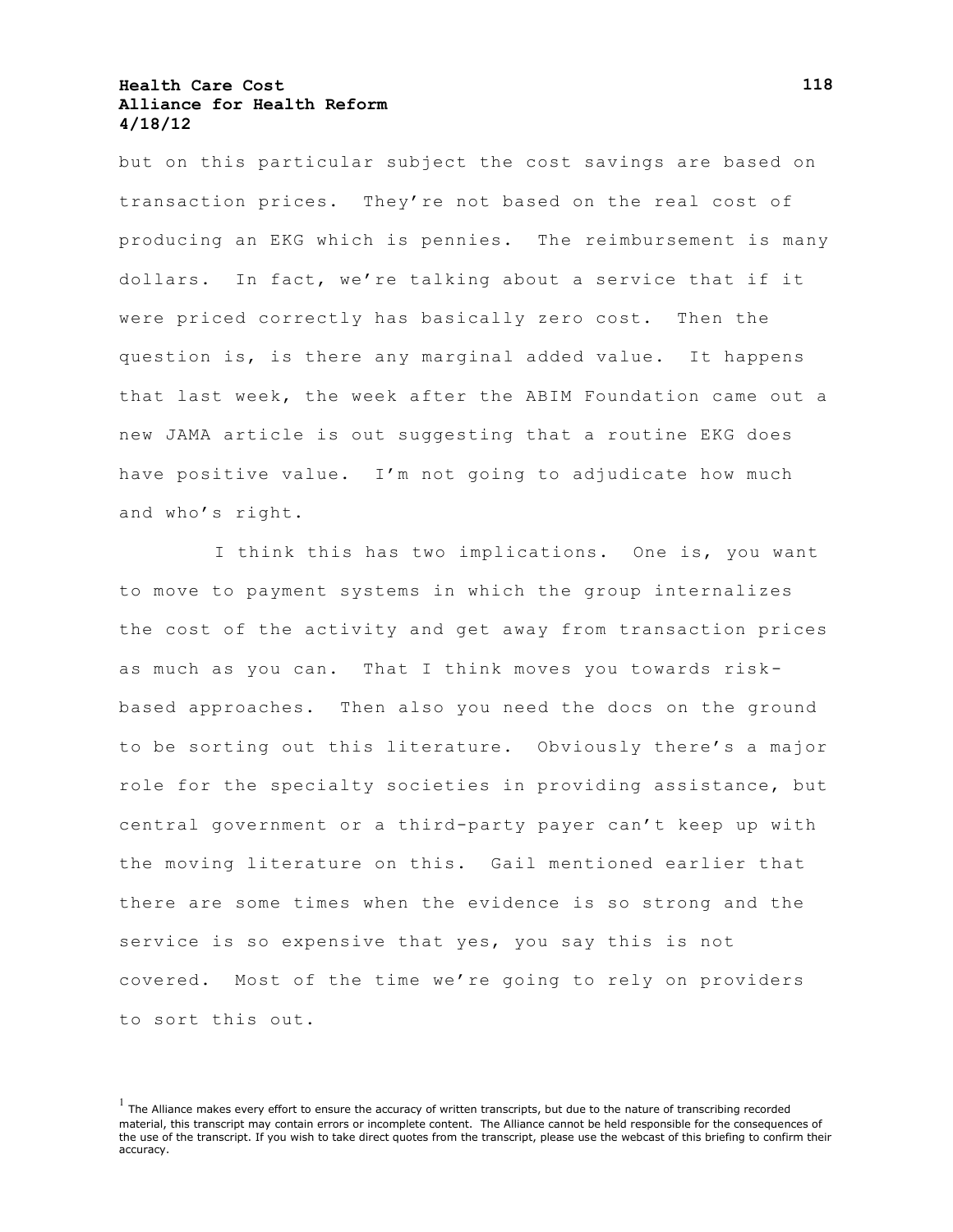I'm just where the third meeting is going to be is what are the payment incentives that are going to sort of lodge with the physicians the responsibility for making more prudent decisions.

**NANCY W. DICKEY, MD:** I think Bob just kind of skirts along the side of what I'm going to say. As we talk about the patient's role and the current system you talk about the EKG costing pennies, which is represented by a very different number if you look at the charge to the patient. Yet another number if you look at the reimbursement, in fact probably a half a dozen numbers depending on who's doing the reimbursing, and it becomes exquisitely difficult to try to assist patients in my case currently rarely because they're my patient, more because they're a friend, a neighbor, an employee to figure out what the ultimate charge for something is let alone what the ultimate cost for something is. I would say as we're dealing with this issue we've also got a strange accounting process that has evolved that's going to make everything we're talking about much more complex.

You're right. If we can deal with things like the EKG by saying we're going to pay you to manage this person's primary care and if you think it's worth the pennies to do the EKG fine, it comes out of your share of what you're paying as opposed to I'm going to add on the EKG, a couple of

 $<sup>1</sup>$  The Alliance makes every effort to ensure the accuracy of written transcripts, but due to the nature of transcribing recorded</sup> material, this transcript may contain errors or incomplete content. The Alliance cannot be held responsible for the consequences of the use of the transcript. If you wish to take direct quotes from the transcript, please use the webcast of this briefing to confirm their accuracy.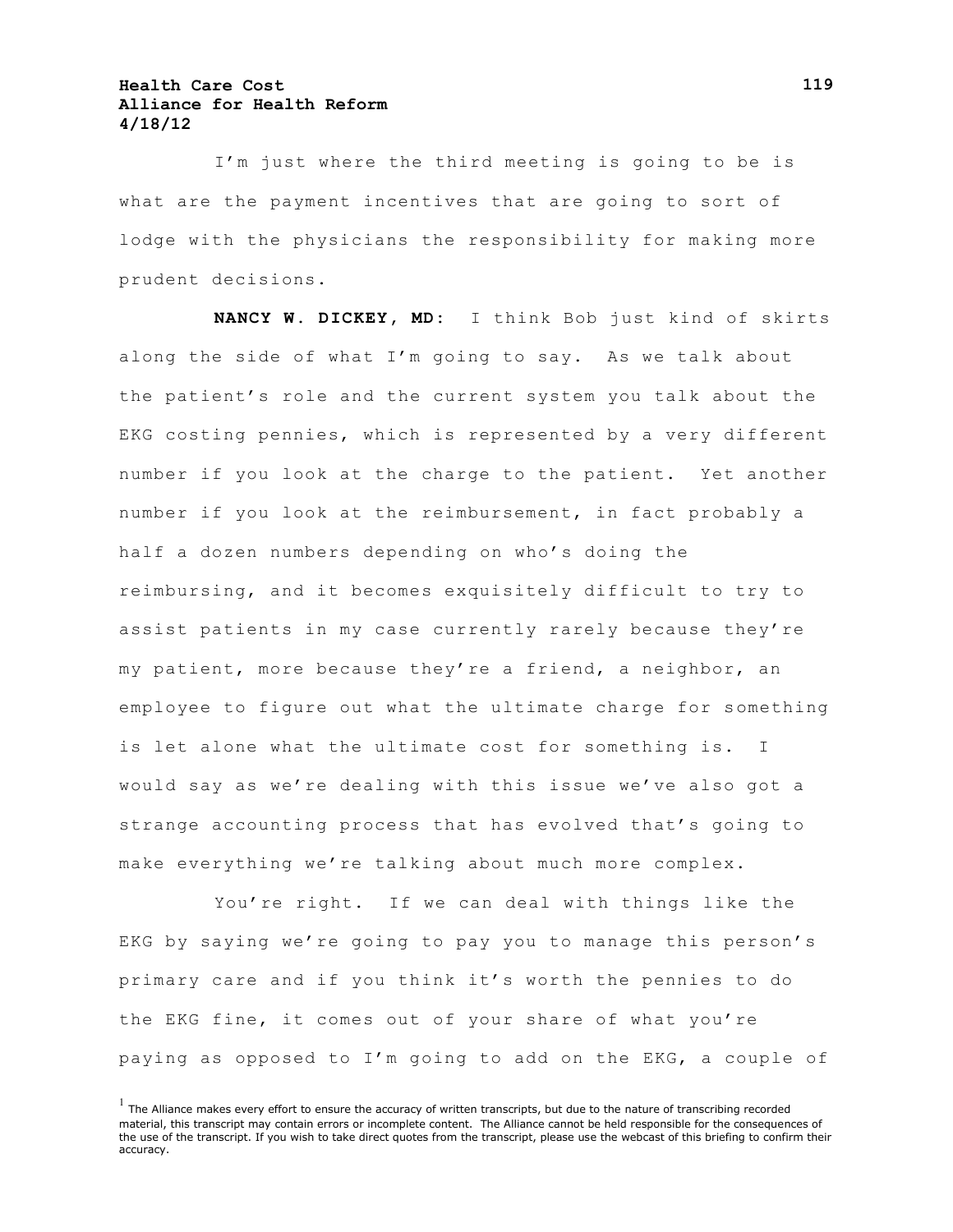lab tests, and four imaging studies because at the end of the day that adds a few dollars to my transaction and that's what pushes us in the direction of doing marginal, I'd like to believe we don't intentionally do needless, but marginal things could in fact if it adds dollars at the end of that visit, you lean unintentionally in the direction of doing it.

#### **SUSAN DENTZER:** Yes, Teri?

**TERI G. FONTENOT:** I'm really glad this point has been raised. There's a lot of difference for hospitals between price and cost. We don't talk about price. We talk about cost. Over half of the patients that are in hospitals are paid for by state or federal government. Almost 60 percent are covered by Medicare or Medicaid. There's another large number growing every day of uninsured patients for who we get paid nothing. What we charge, what the price is, is really completely irrelevant. Even the commercial payers who are in the minority now for hospitals have risk-based contracts; either capitated or partial capitation or like the alternative quality contract that has been discussed.

Pricing to hospitals is really irrelevant. When that EKG is done then that's a cost. When we talk about incentives and aligning incentives it's really a penalty to a hospital if an EKG is done for a patient that's unrelated to the reason they're in the hospital.

 $<sup>1</sup>$  The Alliance makes every effort to ensure the accuracy of written transcripts, but due to the nature of transcribing recorded</sup> material, this transcript may contain errors or incomplete content. The Alliance cannot be held responsible for the consequences of the use of the transcript. If you wish to take direct quotes from the transcript, please use the webcast of this briefing to confirm their accuracy.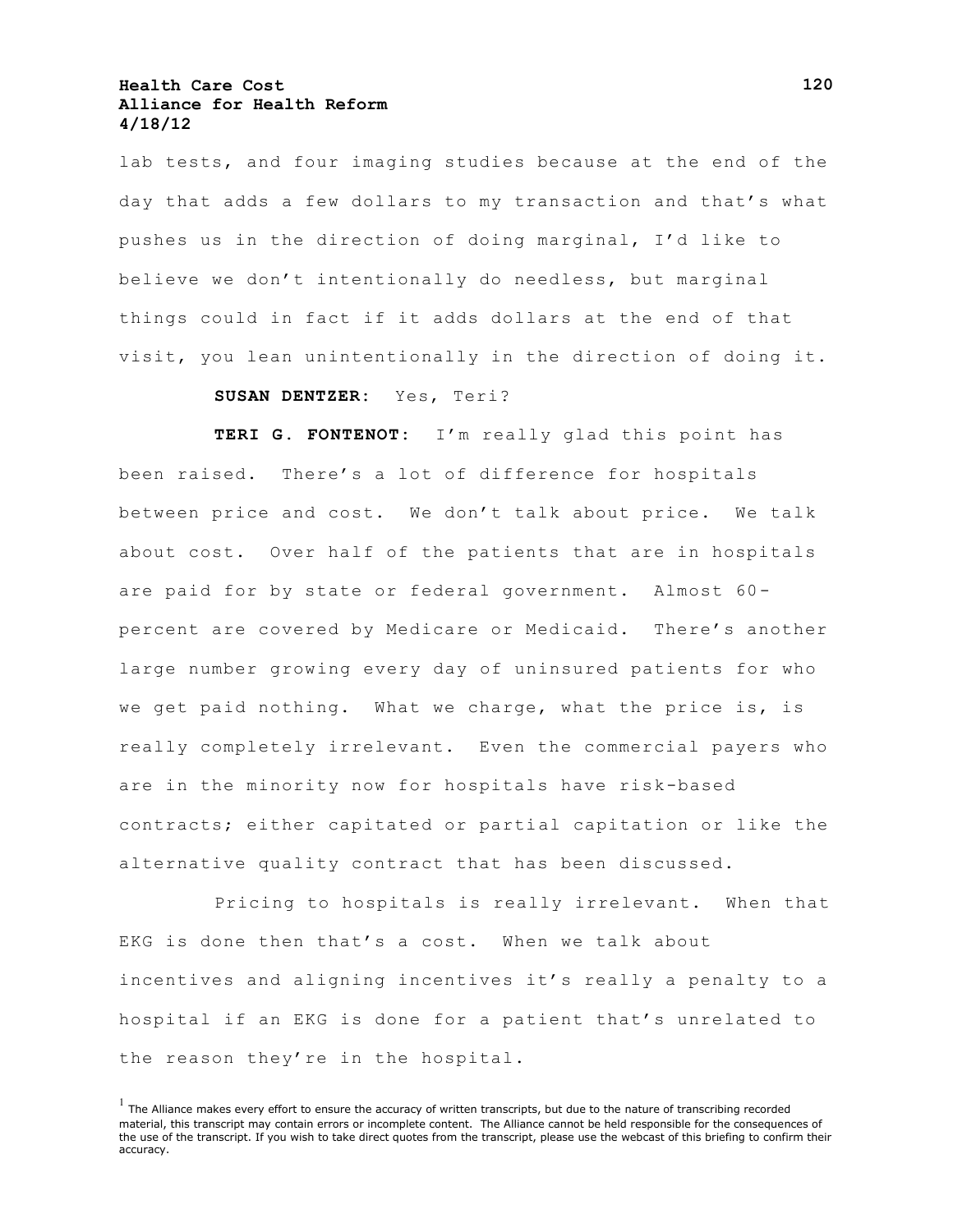**SUSAN DENTZER:** Great. Thank you. Was there another hand up? I thought I saw one more. Yes?

**MALE SPEAKER:** I'd just like to add one comment related to the question that was asked earlier about the political environment and Dan's comment about our elected officials being coward. I might not go quite so far.

**DANIEL N. MENDELSON:** I never said that.

**MALE SPEAKER:** I might not go quite so far.

**SUSAN DENTZER:** The truth is on your side, Dan, on that one.

**MALE SPEAKER:** I would say that from where I sit and the interactions that I've had with people on the hill even if they do want to do something they are under a lot of constraints, particularly today. This is a comment that I know everybody knows but it hasn't been made yet today. The political gamesmanship and the political tallying and score keeping that's going on right now is really constricting a lot of the options that are available to some members of Congress. If there's a position related to health care that might look like one political side or the other comes out favorably that's going to count on that ledger sheet. The other side is going to demand or want to have another tally on the other side, whether it's in defense or revenues or whatever.

 $<sup>1</sup>$  The Alliance makes every effort to ensure the accuracy of written transcripts, but due to the nature of transcribing recorded</sup> material, this transcript may contain errors or incomplete content. The Alliance cannot be held responsible for the consequences of the use of the transcript. If you wish to take direct quotes from the transcript, please use the webcast of this briefing to confirm their accuracy.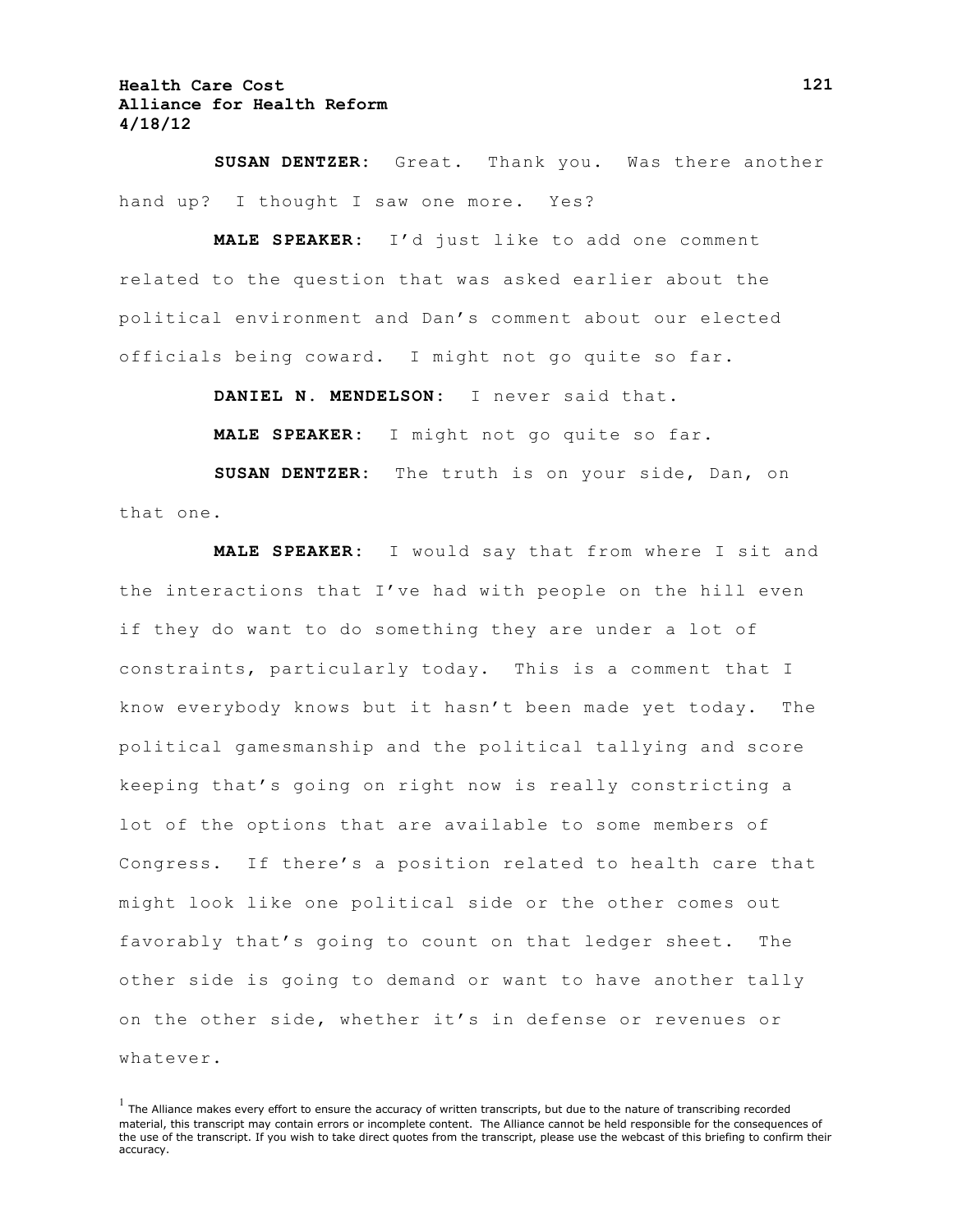All of these discussions that are going on in health care play out in the political context in a bigger picture of what the gamesmanship is going on. There are a lot of constraints right now, even more than certainly I've seen in my time on the hill than there used to be.

**SUSAN DENTZER:** I don't think you're going to get any disagreement from the reactor panel on that one. Thank you very much. [Audio gap]. –of material that has surfaced today. One is I think we had a reasonable amount of agreement around the notion that we really want to slow the rate of growth of overall health spending. We don't want it to go to zero. Something around the rate of growth of GDP would be seized upon widely as a successful outcome. As Paul Ginsburg pointed out, that is going to mean lots of discrete changes in how things are done because presumably we don't want to slow the rate of growth across the board. There are going to be things we want to do more of. There are going to be things we want to do less of and things that we'd like to stay about the same.

This didn't get a lot of attention but I hope that when we get to the next meeting we'll put back on the agenda also that we not just want better health care out of this, we do want better health. There is that other key point of the triple aim that we probably should keep in focus somehow even

 $<sup>1</sup>$  The Alliance makes every effort to ensure the accuracy of written transcripts, but due to the nature of transcribing recorded</sup> material, this transcript may contain errors or incomplete content. The Alliance cannot be held responsible for the consequences of the use of the transcript. If you wish to take direct quotes from the transcript, please use the webcast of this briefing to confirm their accuracy.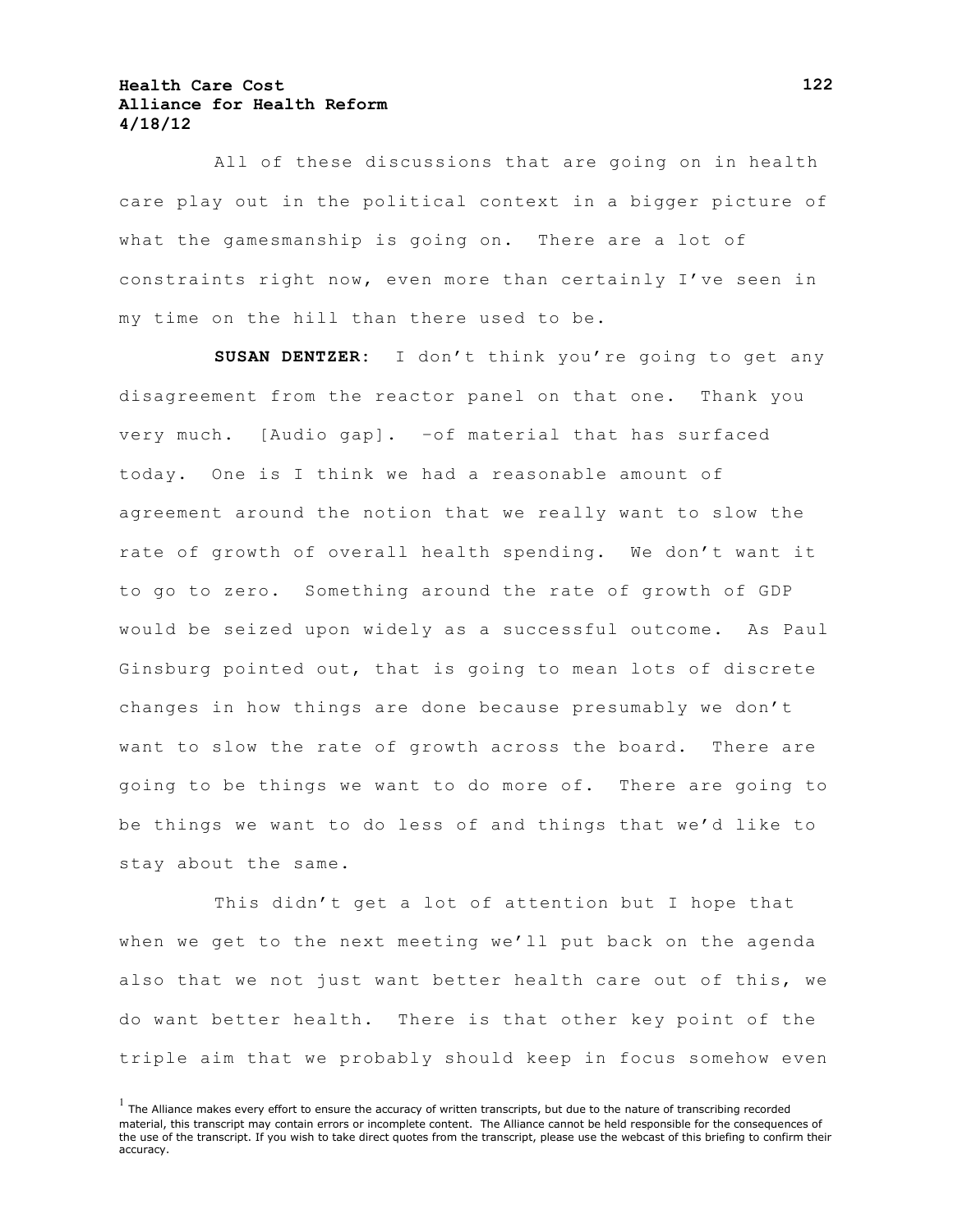as we're discussing mainly health spending which is mainly health care.

I think we also had some convergence around the notion that in our system, which is as Paul went on to say, we're starting out largely here with voluntary programs that may have to transition to something more permanent over time. As Andrew said in the case of the AQC underscore and as others of you said, it's going to be best to meet providers where they are now rather than attempt something radically different, but to move over time to something that is more sustainable which is probably going to be more of a definitive set of payment arrangements in particular that we have now.

Inherent in that is going to be more management, more care integration, more focus on quality, more focus on value. I think it was Dan who said, that is the safe territory that there could be a lot of buy-in around. Nobody is going to go campaign against value in health care or less management or less quality. To the degree we can organize the changes that we make around those themes and drive toward those themes we will make progress.

Finally a point that there is going to be a role for many, many, many players in the system to get us there. It's going to be provider education changing. It's going to be

 $<sup>1</sup>$  The Alliance makes every effort to ensure the accuracy of written transcripts, but due to the nature of transcribing recorded</sup> material, this transcript may contain errors or incomplete content. The Alliance cannot be held responsible for the consequences of the use of the transcript. If you wish to take direct quotes from the transcript, please use the webcast of this briefing to confirm their accuracy.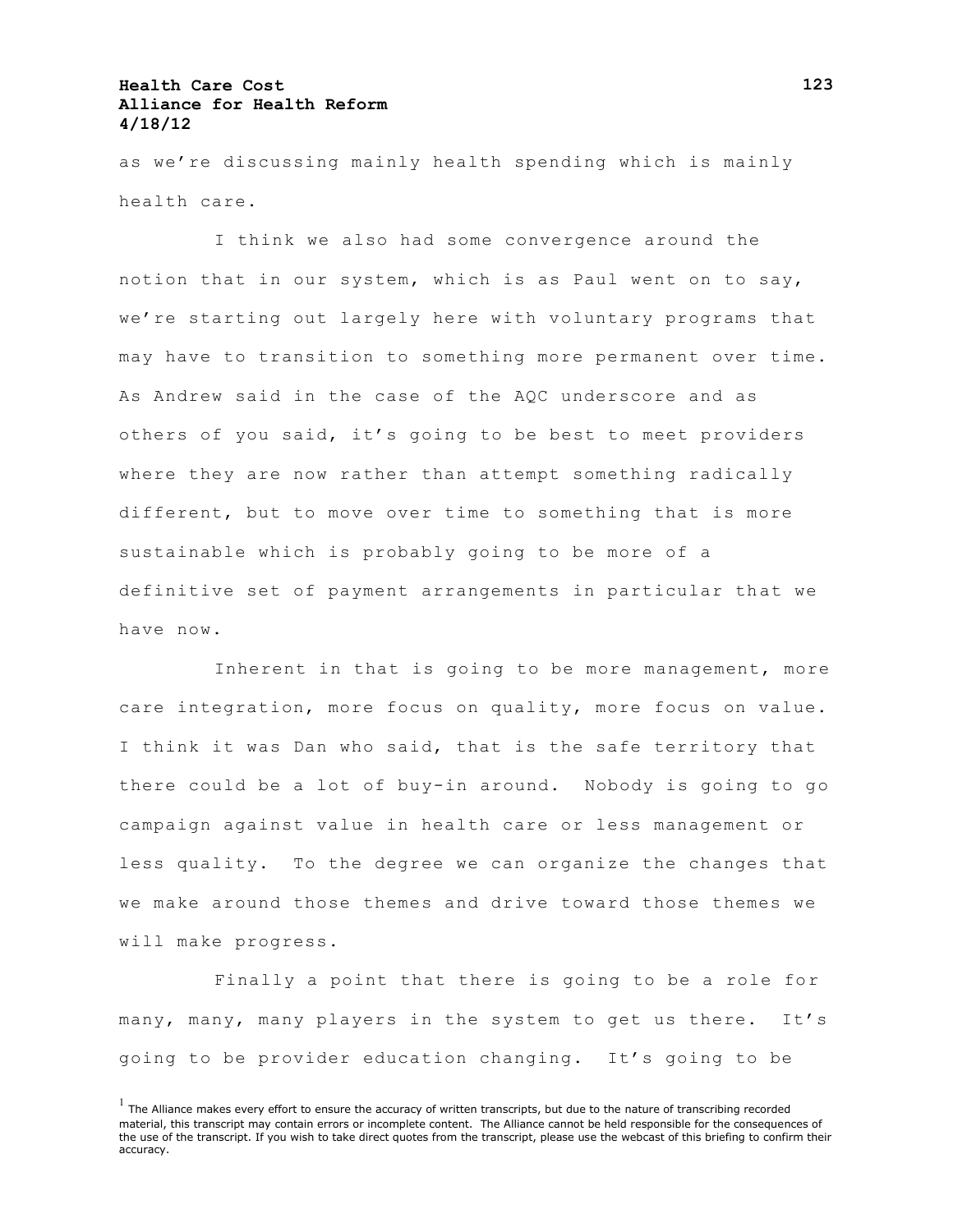payers paying differently. It's going to be providers taking a much greater role as the choice of choosing wisely showed, calling out the care that is of no value, emphasizing the care that is of more value, and creating a structure over time to continue to evaluate all of the innovations that are going to come along in order to make decisions about how we're going to allocate our recourses and what we're going to do and what we're not going to do for patients.

With that I think we are launched very nicely onto our next discussion which will be on May 29th, 9 a.m. to 12:15 back here at the Kaiser Family Foundation. We're going to try to have a focus on technology and poor health, that is chronic conditions and the role of consumer behavior as well. Of course we will also get to our favorite topic, the aging of the population.

At that event Joe Antos is going to be making overall remarks about technology. Ken Thorpe from Emory will be making overall remarks about poor health. Our reactor panel is going to include Melanie Bella from the office of the Dual Eligibles. Bruce Chernof from SCAN Foundation, Susan Reinhart from AARP, Diane Rowland from Kaiser Commission on Medicaid and the Uninsured and also from MACPAC, Joe Newhouse of Harvard, and others. Of course many of you will be back

 $<sup>1</sup>$  The Alliance makes every effort to ensure the accuracy of written transcripts, but due to the nature of transcribing recorded</sup> material, this transcript may contain errors or incomplete content. The Alliance cannot be held responsible for the consequences of the use of the transcript. If you wish to take direct quotes from the transcript, please use the webcast of this briefing to confirm their accuracy.